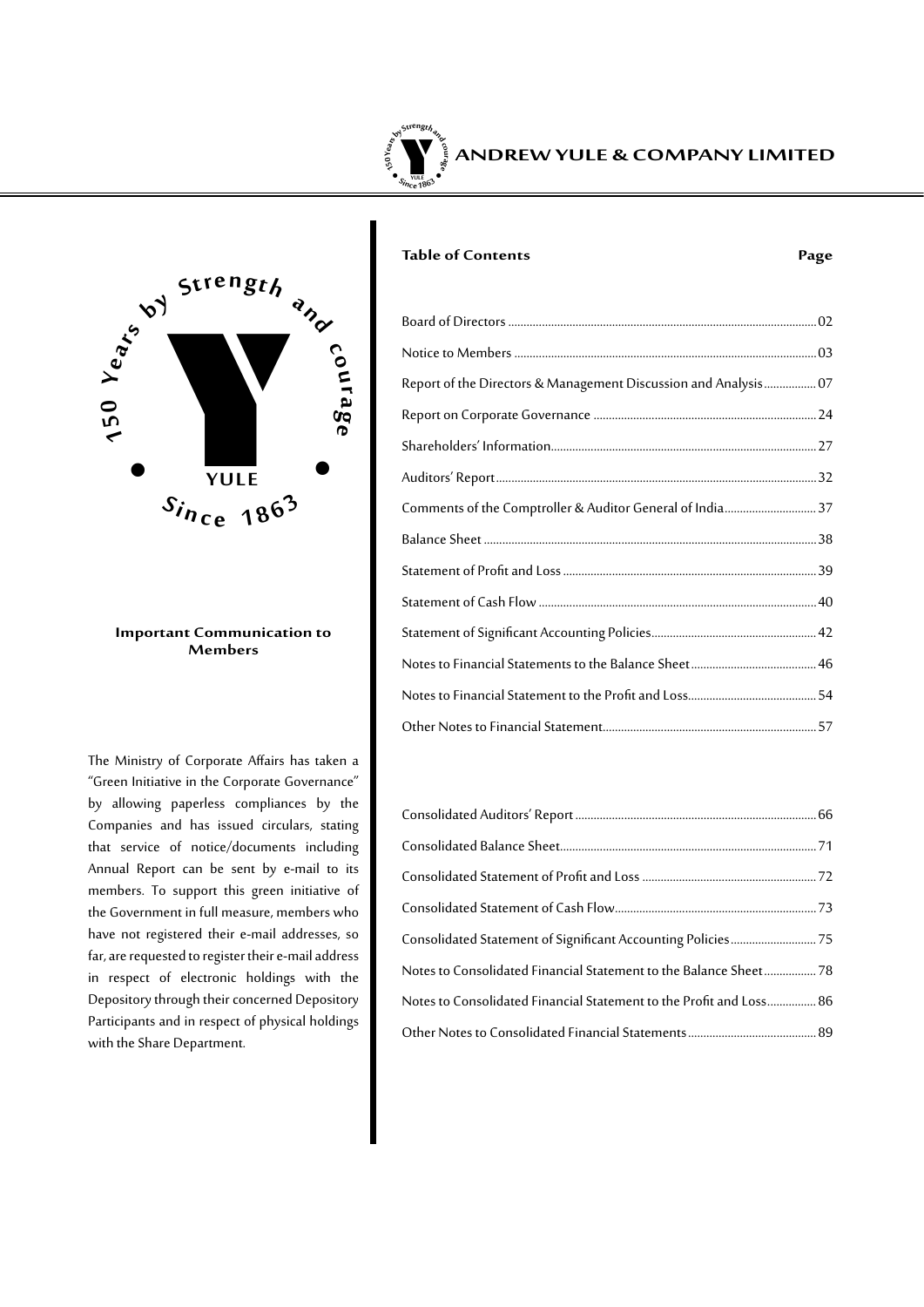

#### **BOARD OF DIRECTORS**

- **Kallol Datta – Chairman & Managing Director**
- **S. Swaminathan – Director (Planning)**
- **Sunil Munshi – Director (Personnel)**
- **R. C. Sen – Director (Finance)**
- **Rajesh Kumar Singh – Non-Executive Director**
- **Sanyukta Samaddar – Non-Executive Director**

#### **COMPANY SECRETARY**

**Debabrata Bandyopadhyay**

### **REGISTERED OFFICE**

**'Yule House', 8, Dr. Rajendra Prasad Sarani, Kolkata – 700 001. CIN – L63090WB1919GOI003229 Telephone Nos.(033) 2242 8210/8550 Fax No.(033) 2242 9770 Website : www.andrewyule.com E-mail ID : com.sec@andrewyule.com ay\_secl@rediffmail.com**

**Officeat : 404, Guru Angad Bhavan, 71, Nehru Place, New Delhi – 110 019.**

**Auditor**

**GUPTA & CO., Chartered Accountants, 30B, Suhasini Ganguly Sarani, (Suburban School Road) 1st Floor, Bhowanipore Kolkata – 700 025.**

### **Principal Bankers**

**Allahabad Bank**

**Bank of Baroda**

**State Bank of India**

**Union Bank of India**

**United Bank of India**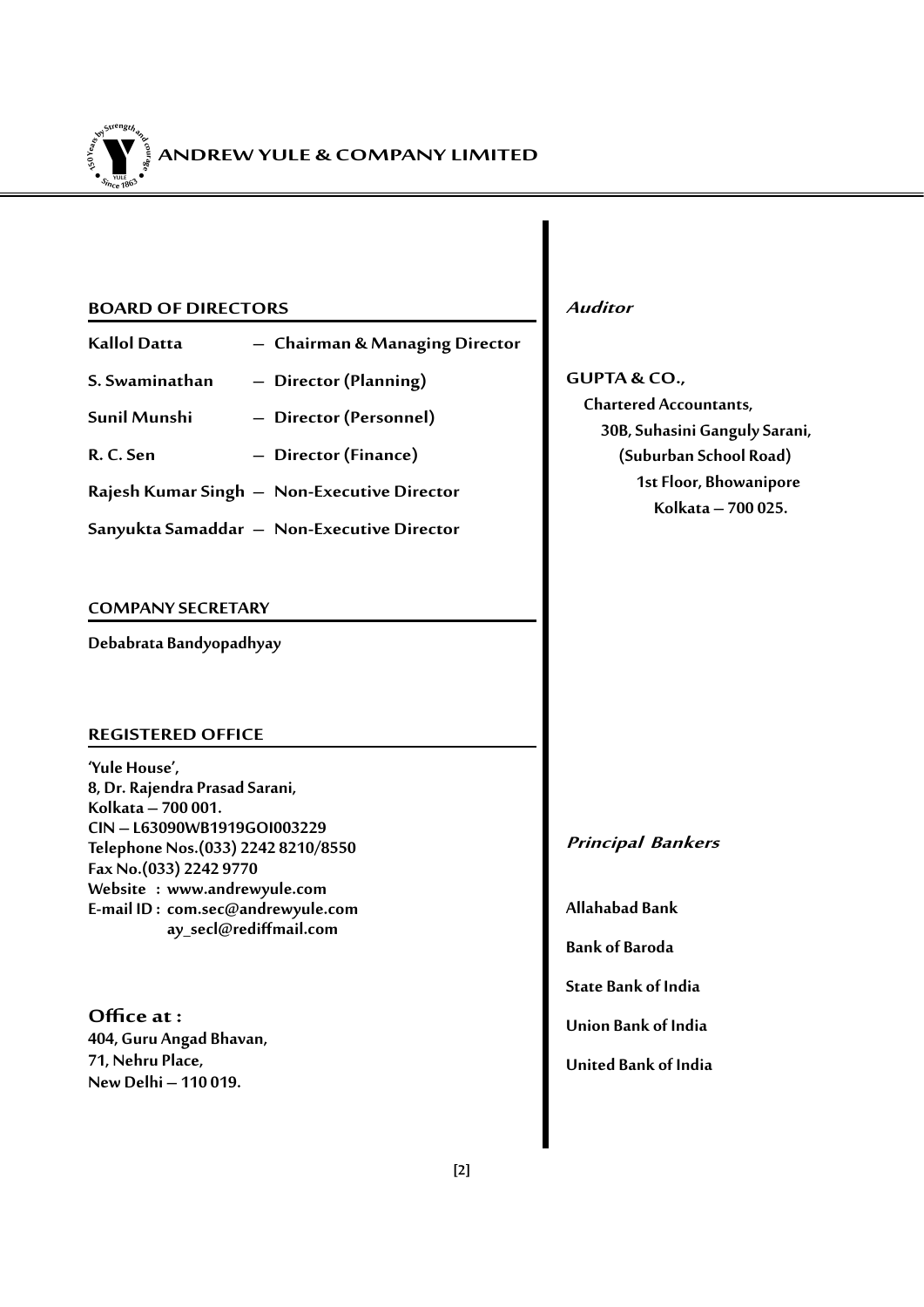

### **NOTICE TO MEMBERS**

NOTICE is hereby given that the 67th Annual General Meeting of the members of Andrew Yule & Company Limited will be held at the Williamson Magor Hall of The Bengal Chamber of Commerce & Industry, Royal Exchange, 6, Netaji Subhas Road, Kolkata-700 001 on Tuesday, 28th July, 2015 at 11-00 a.m. to transact the following business :

#### **Ordinary Business :**

- [01] To consider and adopt the audited financial statement of the Company for the financial year ended 31st March, 2015 alongwith the Consolidated financial statements of the Company as on 31st March, 2015, together with the reports of the Directors and the Auditors thereon.
- [02] To declare a dividend for the financial year ended 31st March, 2015.
- [03] To fix the remuneration payable to the Statutory Auditors of the Company for the financial year ending 31st March, 2016.
- [04] To appoint a Director in place of Ms. Sanyukta Samaddar (DIN : 06780179) who retires by rotation and being eligible has offered herself for re-appointment.

The Register of Members and the Share Transfer Register of the Company will remain closed from 23rd July, 2015 to 28th July, 2015, both days inclusive.

Registered Office : "Yule House", 8, Dr. Rajendra Prasad Sarani, By Order of the Board, Dated : 30th May, 2015.

D. Bandyopadhyay<br>Company Secretary.

- Notes : [01] A Member entitled to attend and vote at the Meeting is entitled to appoint one or more proxies to attend and vote instead of himself/herself and a proxy need not be a member. A person can act as a Proxy on behalf of maximum fifty (50) Members and holding in the aggregate not more than ten percent of the total Share Capital of the Company carrying voting rights. A Member holding more than ten percent of the total Share Capital of the Company carrying voting rights may appoint a single person as proxy and such person shall not act as proxy for any other Member. The instrument of Proxy, in order to be effective, should be duly completed and deposited at the Registered Office of the Company not less than 48 hours before the commencement of the Meeting.
	- [02] The Register of Members and the Share Transfer Register of the Company shall remain closed from 23rd July, 2015 to 28th July, 2015, both days inclusive.
	- [03] E-voting facility is being provided to all members pursuant to Section 108 of the Companies Act, 2013, Rule 20 of the Companies (Management and Administration) Rules, 2014 as amended by the Companies (Management and Administration) Amendment Rules, 2015 and Clause 35B of the Listing Agreement with the Stock Exchange. The Company has engaged the services of National Securities Depository Limited (NSDL) for providing e-voting facilities. The e-voting rights of the Members/beneficial owners shall be reckoned in proportion to the equity shares held by them in the Company as on 21st July, 2015 (Cut-off date fixed for this purpose). Detailed instructions for availing of the e-voting facility are given separately along with this Notice.
	- [04] The Results of e-voting will be announced by the Company in its website as well as on the website of NSDL within two days from the date of the Meeting or any adjournment thereof and also informed to the Stock Exchange where the Company's shares are listed i.e. BSE.
	- [05] Members holding shares in more than one account are requested to intimate to the Registrar of the Company the ledger folios to enable the Company to consolidate the same into one account.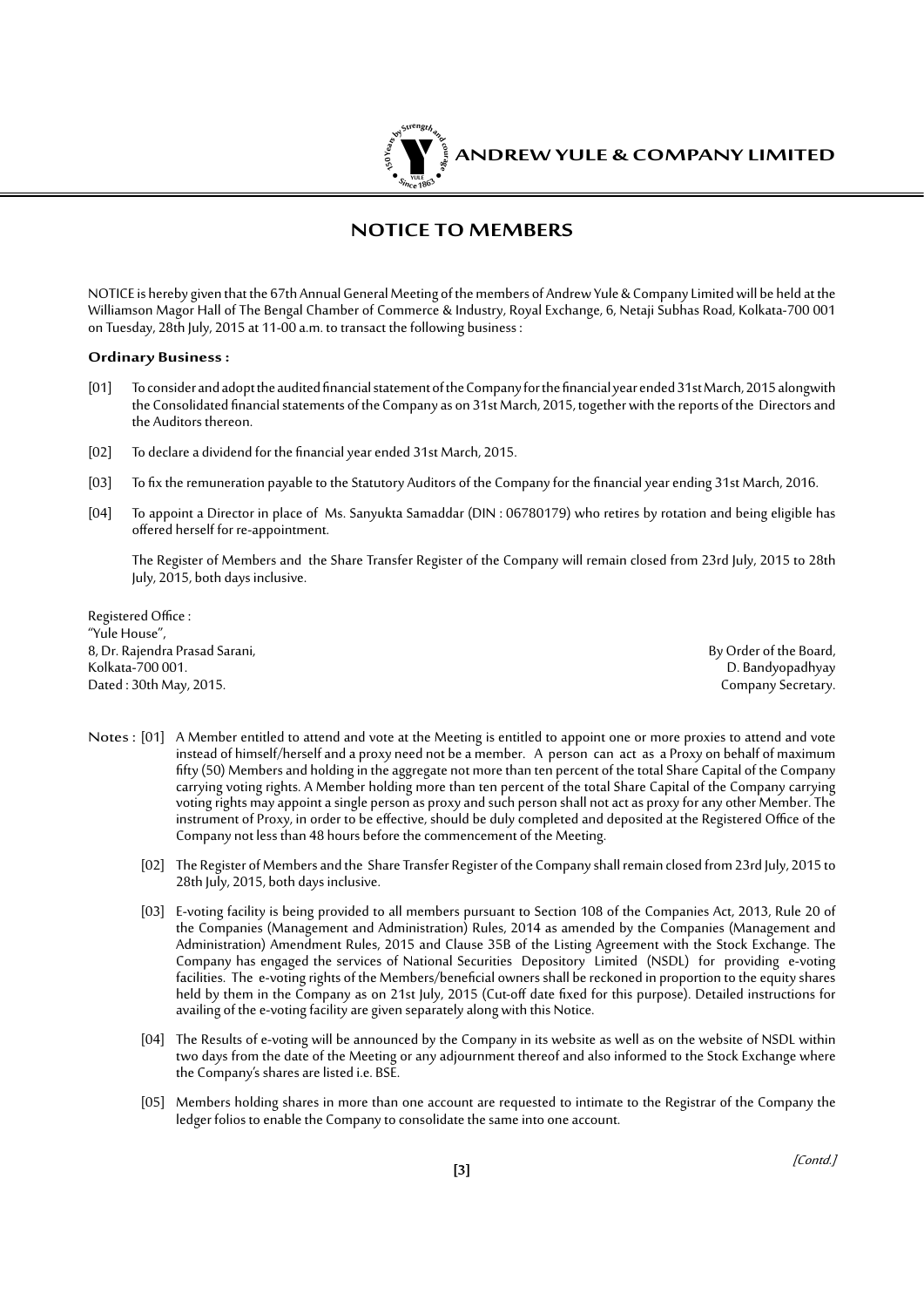

### **ANDREW YULE & COMPANY LIMITED**

- [06] Members are encouraged to claim payment of dividend through Electronic Clearing Service (ECS). Members holding shares in dematerialized form should approach the Depository Participant with whom they are maintaining account for change in address, bank mandate, nomination, if any. Other members who have not furnished the details and/or whose details have since change are requested to forward the following details immediately under the signature of the named shareholder :
	- [i] Folio No.
	- [ii] No. of Shares
	- [iii] Bank Account No.
	- [iv] Nature of Bank Account
	- [v] Bank name & address (with pin code)
	- [vi] Nine digit code no. of the Bank & Branch as appearing in the cheque book (with photocopy of a cheque).
- [07] The Securities and Exchange Board of India (SEBI) has mandated the submission of Permanent Account Number (PAN) by every participant in the securities market. Members holding shares in electronic form are, therefore, requested to submit their PAN to their Depository Participants with whom they are maintaining their demat accounts. Members holding shares in physical form may submit their PAN to the Company or its Registrars and Share Transfer Agents.
- [08] Members who have not registered their e-mail addresses so far are requested to register their e-mail address for receiving all communications including Annual Report, Notices, Circulars etc. from the Company electronically. Further, in case of any change in the e-mail address registered with the Company a fresh e-mail id may kindly be sent to the Company.
- [09] In compliance with the provisions of Section 108 of the Companies Act, 2013, Rule 20 of the Companies (Management and Administration) Rules, 2014 as amended by the Companies (Management and Administration) Amendment Rules, 2015 and Clause 35B of the Listing Agreement, the Company is pleased to provide members facility to exercise their right to vote on resolutions proposed to be considered at the 67th Annual General Meeting (AGM) by electronic means and the business may be transacted through e-Voting Services. The facility of casting the vote by the members using an electronic voting system from a place other than venue of the AGM will be provided by National Securities Depository Limited (NSDL).

The instructions for remote e-voting are as under :

- [A] In case a Member receives an email from NSDL [for members whose email IDs are registered with the Company/Depository Participants(s)] :
	- [i] Open the email and also open PDF file viz; "Andrew Yule & Company Limited e-Voting.pdf" with your Client ID or Folio No. as password. The said PDF file contains your user/login ID and password for e-voting. Please note that the password is an initial password.
	- [ii] Open the internet browser and type the following URL: https://www.evoting.nsdl.com
	- [iii] Click on Shareholder Login
	- [iv] If you are already registered with NSDL for e-voting then you can use your existing user/login ID and password.
	- [v] If you are logging in for the first time, please enter the user/login ID and password provided in the PDF file attached.
	- [vi] The password change menu will appear on your screen. Change to our new password of your choice, making sure that it contains a minimum of 8 digits/characters or a combination of both. Please take utmost care to keep your password confidential.
	- [vii] Once the e-voting home page opens, click on e-voting : Active Voting Cycles.
	- [viii] Select "EVEN" (E-voting Event Number) of Andrew Yule & Company Limited. Now you are ready for e-voting as Cast Vote page opens.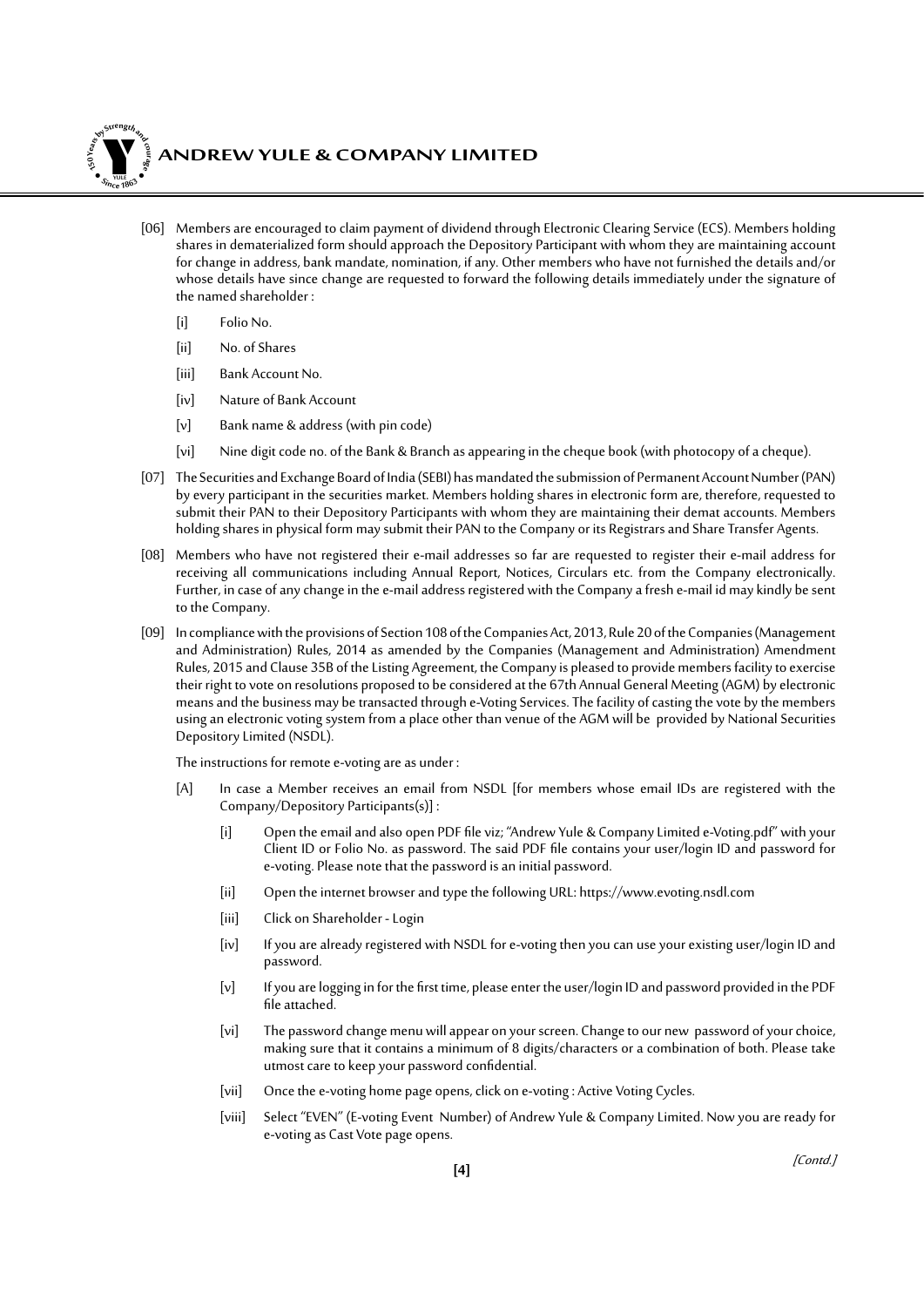

- [ix] Cast your vote by selecting appropriate option and click on "Submit" and also "Confirm" when prompted.
- [x] Upon confirmation, the message "Vote cast successfully" will be displayed.
- [xi] Once the vote on the resolution is cast, the member shall not be allowed to change it subsequently.
- [xii] Institutional shareholders (i.e. other than individuals, HUF, NRI etc.) are required to send scanned copy (PDF/JPG Format) of the relevant Board Resolution/ Authority letter etc. together with attested specimen signature of the duly authorized signatory(ies) who are authorized to vote, to the Scrutinizer through e-mail to shawmanoj2003@gmail.com and/or shawmanoj2003@yahoo.co.in with a copy marked to evoting@nsdl.co.in
- [xiii] In case of any queries, you may refer the Frequently Asked Questions (FAQs) Shareholders and e-voting User Manual – Shareholder, available at the downloads section of www.evoting.nsdl.com or call on toll free no.1800 222 990.
- [xiv] You can also update your mobile number and e-mail id in the user profile details of the folio which may be used for sending future communication(s).
- [xv] Any person, who acquires share of the Company and become member of the Company after dispatch of the notice and holding shares as on 21st July, 2015 may obtain user/login ID and password by sending a request at evoting@nsdl.co.in or mcssta@rediffmail.com.

However, if you are already registered with NSDL for e-voting then you can use your existing user/ login ID and password for casting your vote. If you forgot your password, you can reset your password by using "Forgot User Details/Password" option available on www.evoting.nsdl.com or contact NSDL at the following toll free no.1800 222 990.

- [B] In case a Member receives physical copy of the Notice of AGM [for members whose email IDs are not registered with the Company/ Depository Participants(s)] :
	- [i] Initial password is provided in the enclosed form : EVEN (E-voting Event Number), user/login ID and password.
	- [ii] Please follow all steps from Sl. No. (ii) to Sl. No. (xiii) above, to cast vote.
- [C] Other Instructions :
	- [(i] The remote e-voting period commences on Saturday, 25th July, 2015 (9:00 am IST) and ends on Monday, 27th July, 2015 (5:00 pm IST). During this period members of the Company, holding shares either in physical form or in dematerialized form, as on 21st July, 2015 (cut-off date), may cast their vote electronically. The remote-voting module shall be disabled by NSDL for voting thereafter. Once the vote on a resolution is cast by the member, he/she shall not be allowed to change it subsequently.
	- [ii] The voting rights of members shall be in proportion to their shares of the paid up equity share capital of the Company as on 21st July, 2015.
	- [iii] Mr. Manoj Prasad Shaw, Practising Company Secretary (Membership No. FCS 5517), Proprietor of Manoj Shaw & Co., Company Secretaries, has been appointed as the Scrutinizer to scrutinize the voting at the AGM and remote e-voting process in a fair and transparent manner.
	- [iv] Facility for voting through polling paper shall be made available at the 67th Annual General Meeting of the Company and members attending the meeting who have not already cast their vote by remote e-voting shall be able to exercise their rights at the concerned meeting.
	- [v] The Scrutinizer shall, after conclusion of voting at the general meeting, first count the vote cast at the meeting, thereafter unblock the votes cast through remote e-voting within a period not exceeding three (3) working days from the conclusion of the remote e-voting period, in the presence of at least two (2) witnesses not in the employment of the Company and make not later than three days of conclusions of the meeting, a consolidated Scrutinizer's Report of the total votes cast in favour or against, if any, to the Chairman & Managing Director of the Company who will countersign the same and declare the result of voting forthwith.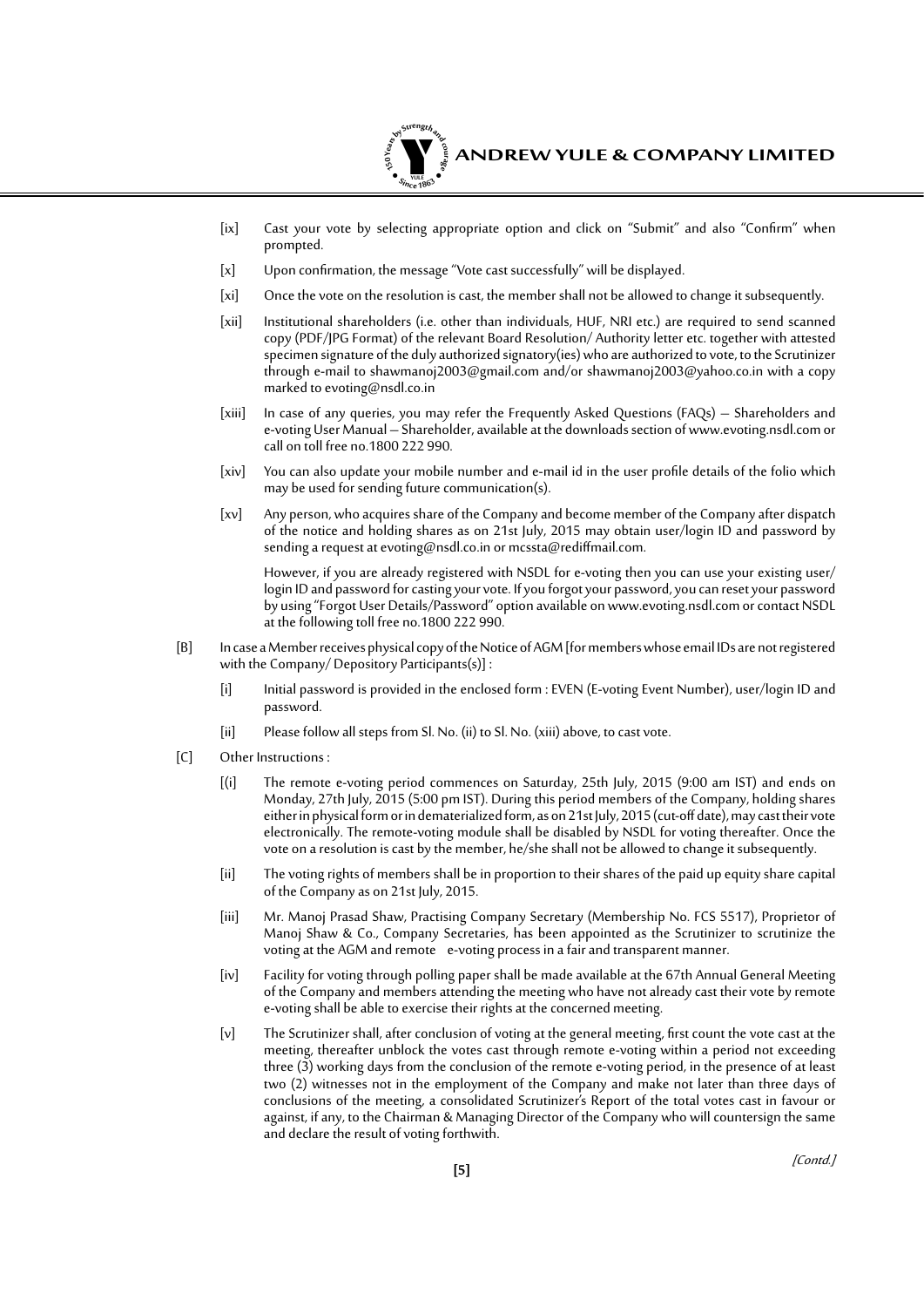

- [vi] Members who have cast their vote by remote e-voting prior to the meeting may also attend the meeting but shall not be entitled to cast their vote again.
- [vii] Members of the Company holding shares either in physical form or in dematerialized form, as on 21st July, 2015, may opt for remote e-voting or voting at the AGM through polling paper.
- [viii] The Results declared alongwith the Scrutinizer's Report shall be placed on the Company's website www. andrewyule.com and on the website of NSDL www.evoting.nsdl.com immediately on declaration of result by the Chairman & Managing Director and communicated to the BSE Limited, where the shares of the Company are listed.
- [10] Pursuant to Clause 49(VIII)(E)(I) & (2) of the Listing Agreement with the Stock Exchange(s), the details of the Directors seeking appointment/re-appointment at the forthcoming Annual General Meeting are provided as under :

| Name of Director                                                                                                         | ⇨ | Ms. Sanyukta Samaddar                                                                                                                                                                                                                                                                                                                                     |
|--------------------------------------------------------------------------------------------------------------------------|---|-----------------------------------------------------------------------------------------------------------------------------------------------------------------------------------------------------------------------------------------------------------------------------------------------------------------------------------------------------------|
| Date of Birth                                                                                                            | ⇨ | 28.08.1975                                                                                                                                                                                                                                                                                                                                                |
| Date of Appointment                                                                                                      | ⇨ | 27.05.2015                                                                                                                                                                                                                                                                                                                                                |
| Expertise in Specific Functional Area                                                                                    | ⇨ | Administration<br>Finance<br>Industry<br>Vigilance                                                                                                                                                                                                                                                                                                        |
| Qualification                                                                                                            | ⇨ | M.A. (Political Science), Jawahar Lal Nehru University,<br>New Delhi.<br>M.A. (Public Admn.) - Syracuse University, New York,<br>USA.                                                                                                                                                                                                                     |
| Shareholding in the Company                                                                                              | ⇨ | <b>NIL</b>                                                                                                                                                                                                                                                                                                                                                |
| List of other Public Limited Companies in which $\Rightarrow$<br>directorship held                                       |   | Government Director of:<br>Bharat Heavy Electricals Ltd. - NTPC BHEL Power<br> 1 <br>Projects Ltd.<br>Bharat Heavy Electricals Ltd. - Electricals<br> 2 <br>Machines Ltd.<br>Bharat Heavy Electricals Ltd. - ECCO<br> 3 <br>Tanwandi Sabo Power Ltd.<br>[4]<br>Richardson & Cruddas (1972) Ltd.<br>$[5]$<br>Hindustan Salts Ltd./Sambhar Salt Ltd.<br>[6] |
| Chairman/Member of the Committees of the Board $\Rightarrow$                                                             |   | National Bicycle Corporation of India<br>$[7]$<br><b>NIL</b>                                                                                                                                                                                                                                                                                              |
| across all public Companies in which he is a Director<br>Chairman/Member of the Committees of the Board of $\Rightarrow$ |   | <b>NIL</b>                                                                                                                                                                                                                                                                                                                                                |
| Directors of the Company                                                                                                 |   |                                                                                                                                                                                                                                                                                                                                                           |
| Disclosure of relationships between Directors inter-se                                                                   | ⇨ | No relationship shared between Directors inter-se                                                                                                                                                                                                                                                                                                         |

[11] **KINDLY BRING YOUR COPY OF THE ANNUAL REPORT TO THE MEETING.**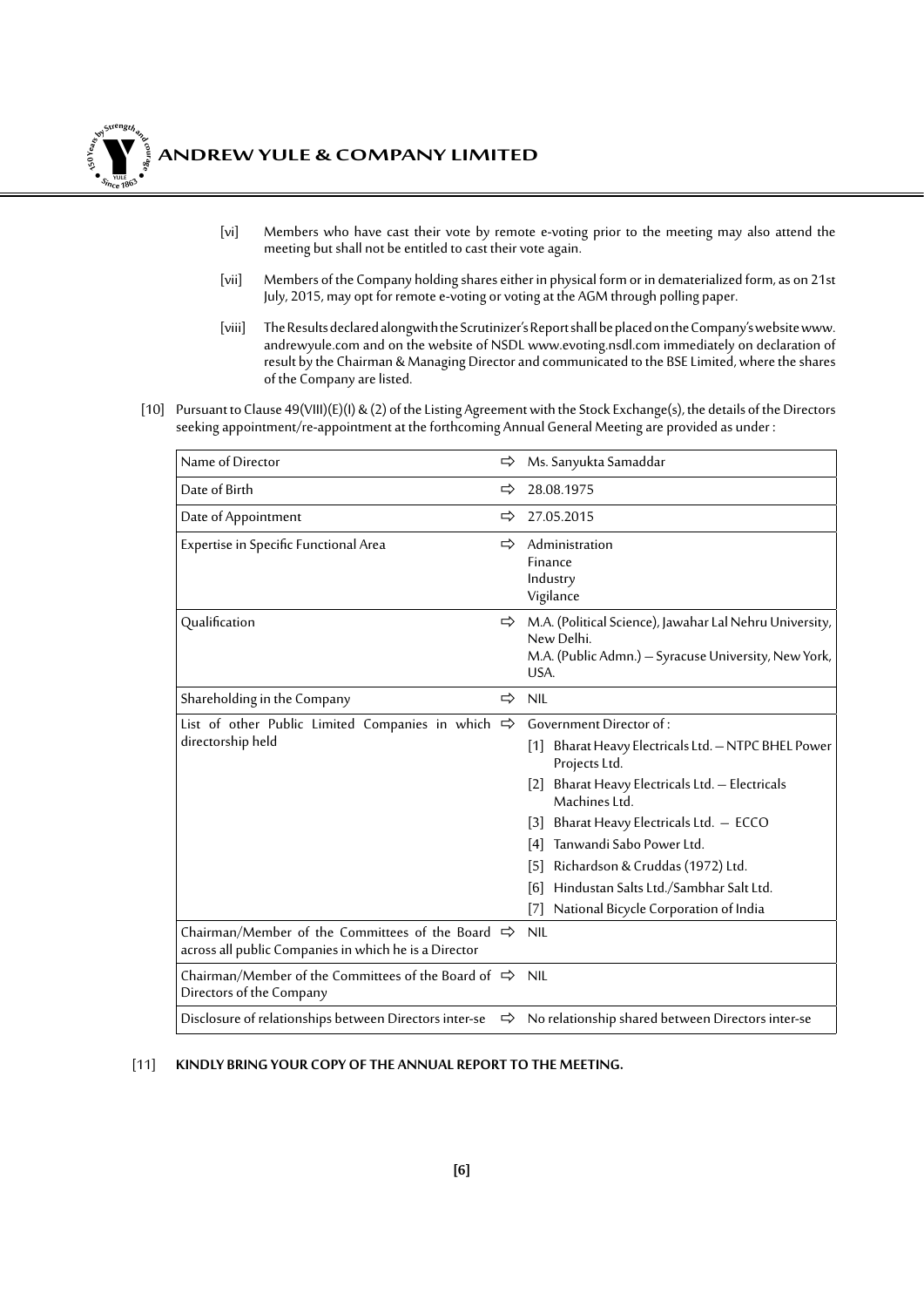

### **Directors' Report & Management Discussion and Analysis**

#### **To The Members of ANDREW YULE & CO. LTD.**

The Directors take pleasures in presenting the Sixty-seventh Annual Report together with the audited financial statements for the year ended 31st March, 2015. The Management Discussion and Analysis has also been incorporated into this report.

#### **[01] FINANCIAL HIGHLIGHTS :**

The financial highlights of your Company for the year ended 31st March, 2015, is as under :

|                                 |          | [₹ in lakh]  |
|---------------------------------|----------|--------------|
| Particulars                     | 2014-15  | 2013-14      |
| Revenue from operations         | 40213.88 | 37738.87     |
| (Net) and other Income          |          |              |
| Profit before Tax               | 1389.16  | 2542.65      |
| Provision for Tax:              |          |              |
| - Current Tax                   | 97.04    | 275.68       |
| - Deferred Tax                  | (–) 3.94 | 37.71        |
| Profit after Tax                | 1296.06  | 2229.26      |
| forward<br>Balance brought      | 241.39   | $(-)1487.87$ |
| from previous year              |          |              |
| Transfer to Bond Redemption     | 166.67   | 500.00       |
| Reserve                         |          |              |
| <b>Depreciation Adjustments</b> | 183.86   |              |
| Proposed Dividend               | 333.64   |              |
| Dividend Distribution Tax       | 66.71    |              |
| Balance carried forward<br>to   | 786.57   | 241.39       |
| <b>Balance Sheet</b>            |          |              |

#### **[02] DIVIDEND :**

In view of improved financial position, your Directors have the pleasure in recommending a dividend of 5% on the Paid-up value of Shares of  $Z/-$  each for the financial year 2014-15.

#### **[03] OPERATIONS :**

#### **[3.1] Tea :**

 As reported earlier, Company's changed agricultural policy pursued over the years has resulted in higher yield and better quality standard. But tea industry as a whole is facing difficulties in absorbing continued increase in the cost of wages, food grains for the workers etc. However, with the improved field practices, large scale uprooting/replanting, and modernisation of factories, Tea Division's working is expected to improve further. Therefore, Tea Division is confident to maintain its profitability in future.

#### **[3.2] Electrical :**

 The performance of the Division improved considerably compared to that of the previous year.

 The Division is gearing-up to meet the increasing challenges through adoption of modern technology and introduction of new products to suit the needs of power utility agencies.

#### **[3.3] Engineering :**

The order in-take position of Engineering Division continues to be encouraging but despite of all efforts the expected level of activity could not be achieved as execution thereof became difficult owing to paucity of working capital. However, every endeavour is being made to provide requisite financial support for gradual improvement in the performance of the Division.

 Your Directors hope that some positive result may be achieved during the current financial year.

#### **[04] BIFR STATUS :**

The Board for Industrial and Financial Reconstruction (BIFR) vide their letter dated 26th November, 2007, forwarded the sanctioned scheme as approved at the hearing held on 30th October, 2007, in terms of Section 19(3) read with Section 18(4) of SICA with the 'Cut-of-Date' of 31st March, 2006.

The impact of most of the reliefs and concessions given by Secured Creditors and other stakeholders viz. Government of India, Government of West Bengal, Government of Assam, WBIDC, P.F. Authorities, Nationalised Banks and others as per the approved Rehabilitation Scheme has been considered in the books of accounts during the year 2007-08 to 2014-15. Balance will be considered in the Books of Accounts for the year 2015-16.

#### **[05] MANAGEMENT DISCUSSION & ANALYSIS REPORT :**

Management Discussion and Analysis Report for the year under review, as stipulated under Clause 49 of the Listing Agreement with the Stock Exchange in India is presented in a separate Section forming part of Annual Report as Annexure-I.

#### **[06] CORPORATE GOVERNANCE :**

As per Clause 49 of the Listing Agreement with the Stock Exchanges, a separate Section on Corporate Governance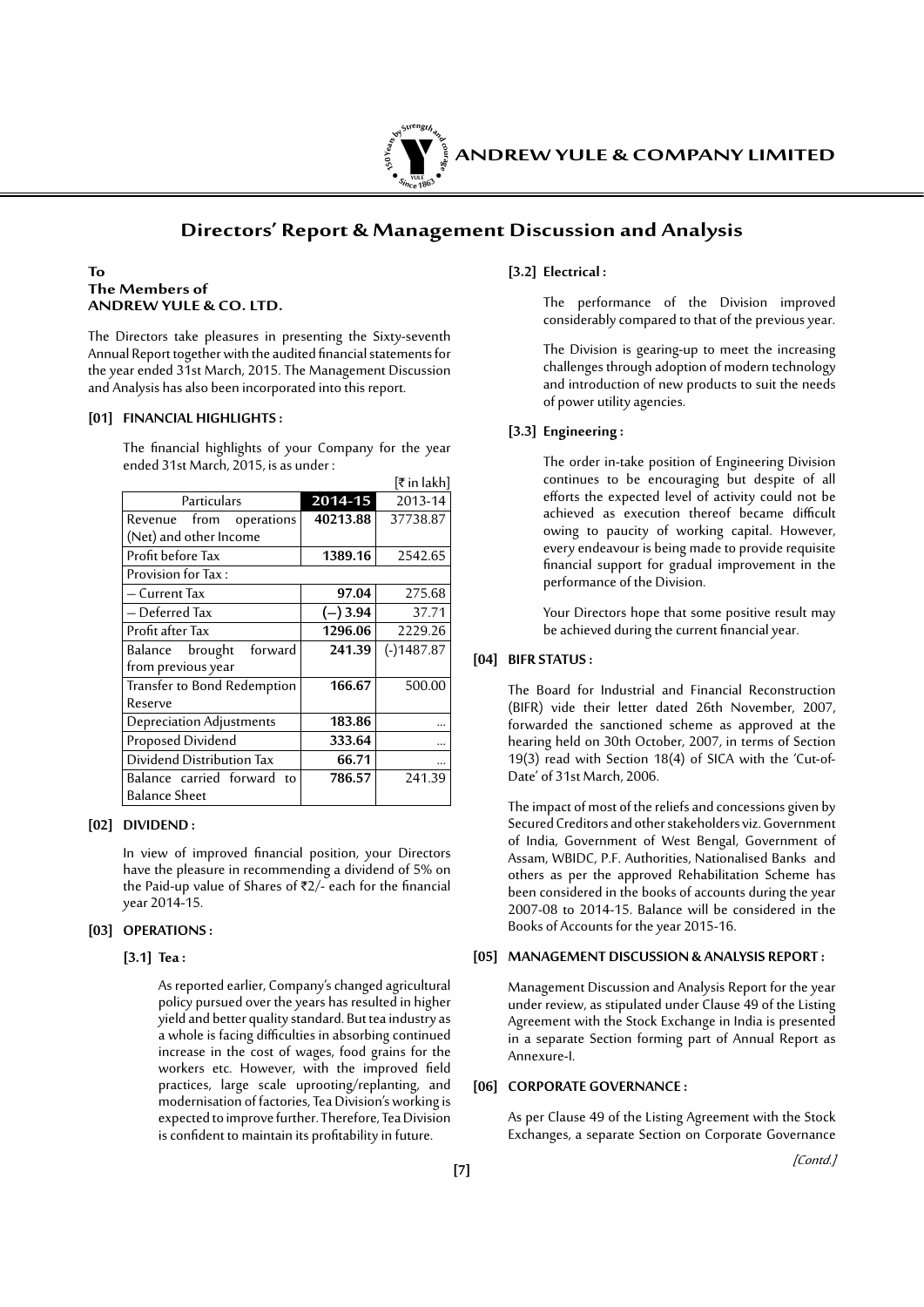

Practices followed by the Company, together with a certificate from the Company's Auditor confirming compliance forms an integral part of this report.

#### **[07] SUBSIDIARY COMPANIES :**

Pursuant to the Circular dated 8th February, 2011, issued by the Ministry of Corporate Affairs, Government of India and Section 136 of the Companies Act, 2013, which has exempted Companies from attaching the Annual Reports and other particulars of its subsidiary Companies along with the Annual Report of the Company, the Annual Reports of the Subsidiary Companies viz. (i) Hooghly Printing Co. Ltd., (ii) Yule Engineering Ltd. and (iii) Yule Electrical Ltd are not attached with this Annual Reports.

The financial statements of the subsidiary Companies are kept for inspection by the Shareholders at the Registered Office of the Company. The Company shall provide free of cost, the copy of the financial statements of its subsidiary Companies to the Shareholders upon their request. The statements are also available on the Website of the Company www.andrewyule.com.

#### **[08] PERFORMANCE OF SUBSIDIARIES AND ASSOCIATE COMPANIES :**

As required under Rule 8(1) of the Companies (Accounts) Rules 2014, the performance and financial positions of the relevant entities as included in the consolidated financial statements are provided hereinbelow :

| Name of the Entity                                | Relationship | Turnover  | Profit<br>after Tax | Net<br>worth |
|---------------------------------------------------|--------------|-----------|---------------------|--------------|
| Hooghly<br>Printing<br>Co. Ltd.                   | Subsidiary   | 1599.05   | 6.71                | 387.61       |
| Yule<br>Engineering<br>Ltd.                       | $-do-$       |           | (0.31)              | 3.37         |
| Yule Electrical Ltd.                              | $-do-$       |           | (0.22)              | (5.07)       |
| Tide Water Oil Co.<br>(I) Ltd.                    | Associate    | 119207.00 | 15855               | 49948        |
| <b>The</b><br>New<br>Beerbhoom<br>Coal<br>Co.Ltd. | -do-         |           | (0.64)              | 30.65        |
| Katras Jherriah Coal<br>Co. Ltd.                  | -do-         |           | (1.66)              | 16.54        |

 $[\bar{\bar{\mathbf{z}}}$  in lakh]

#### **[09] CONSOLIDATED FINANCIAL STATEMENTS :**

The consolidated Financial Statements of the Company prepared in accordance with relevant Accounting Standards (AS 21) issued by the Institute of Chartered Accountants of India form part of this Annual Report.

#### **[10] DIRECTOR'S RESPONSIBILITY STATEMENT :**

Pursuant to the requirement under Section 134(5) of the Companies Act, 2013, with respect to Director's Responsibility Statement, it is hereby confirmed that :

- [i] In the preparation of the annual accounts for the financial year ended 31st March, 2015, the applicable accounting standards had been followed along with the proper explanation relating to material departures, if any.
- [ii] The Directors had selected such accounting policies and applied them consistently and made judgements and estimates that are reasonable and prudent so as to give a true and fair view of the state of affairs of the Company at the end of the financial year and of the Profit and Loss of the Company for that period.
- [iii] The Directors had taken proper and sufficient care for the maintenance of adequate accounting records in accordance with the provisions of this Act for safeguarding the assets of the Company and for preventing and detecting fraud and other irregularities.
- [iv] The Directors had prepared the annual accounts on a going concern basis; and
- [v] The Directors had laid down internal financial controls to be followed by the Company and that such internal financial controls are adequate and operating effectively.
- [vi] The Directors had devised proper systems to ensure compliance with the provisions of all applicable laws and that such systems were adequate and operating effectively.

#### **[11] PARTICULARS OF LOANS, GUARANTEES OR INVESTMENTS :**

The Company has not given any loan, guarantee or made any investments exceeding 60% of its Paid-up Share Capital, free reserves and securities premium accounts or 100% of its free reserves and securities premium account whichever is more as prescribed in Section 186 of the Companies Act, 2013.

However, details of loans, guarantee and investments covered under provisions of Section 186 of the Companies Act, 2013 are given in the notes to the Financial Statements.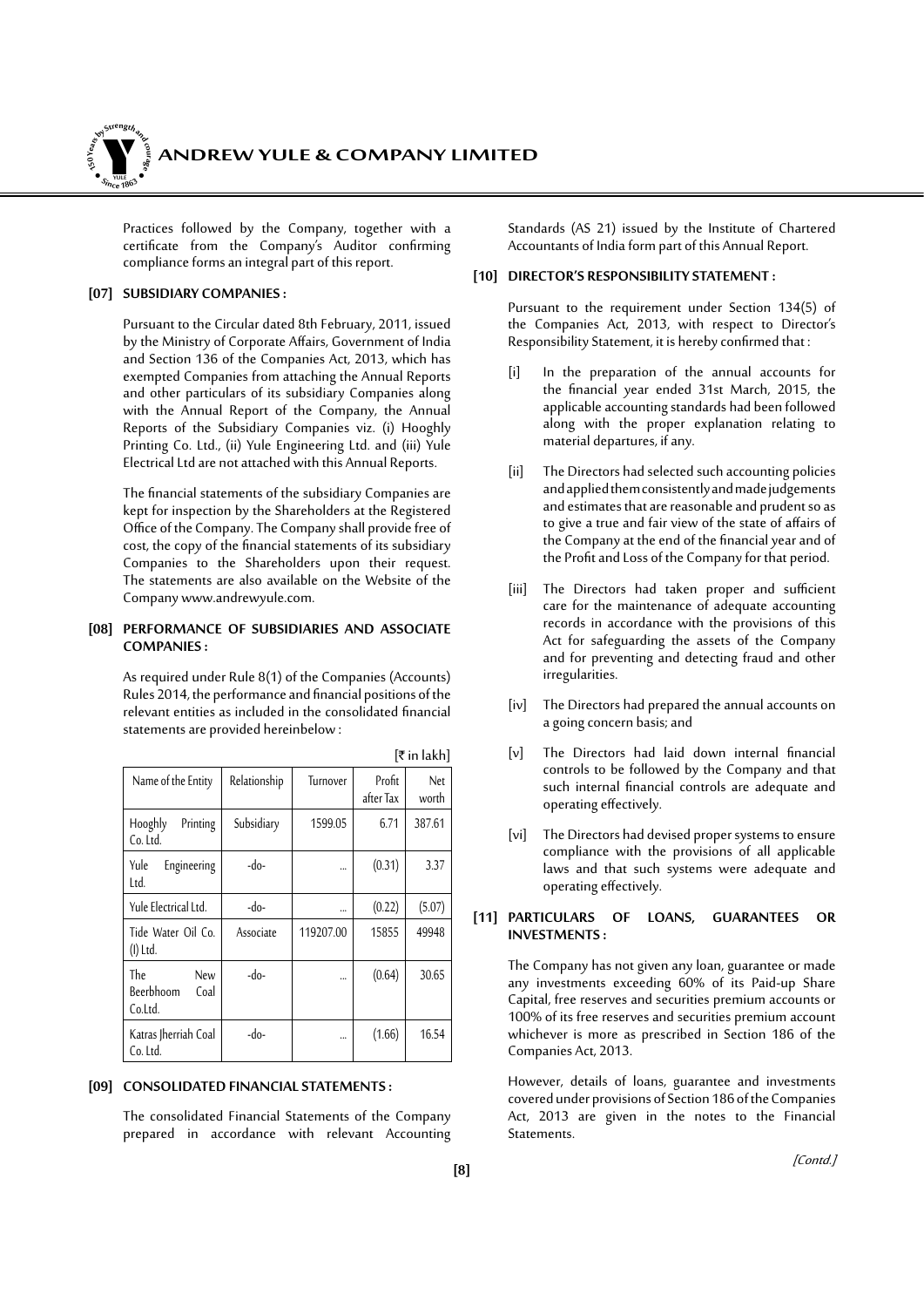

#### **[12] DIRECTORS :**

Shri A.M. Manichan, Deputy Director, Department of Heavy Industry was appointed as a Director of the Company with effect from 7th November, 2014, in place of Shri Dinesh Kumar, Dy. Director, IF Wing, Dept. of Heavy Industry.

Ms. Sanyukta Samaddar, Director (Vigilance), Department of Heavy Industry has been appointed as Director on the Board of the Company with effect from 27th May, 2015 in place of Shri A.M. Manichan, Dy. Director, Department of Heavy Industry.

The Board of Directors place on record the valued guidance received from Shri Dinesh Kumar and Shri A.M. Manichan during their tenure of Directorship in the Company.

Shri R.C. Sen has been appointed as Director (Finance) of your Company with effect from 19th March, 2015.

Ms. Sanyukta Samaddar, Director of the Company, who retires from the Board by rotation and being eligible offers herself for re-appointment.

#### **[13] CORPORATE SOCIAL RESPONSIBILITY :**

As part of its initiatives under 'Corporate Social Responsibility (CSR), the Company has undertaken projects in the areas of Education, Skill Development, Women Empowerment, Health, Water Sanitation, Village Development etc. during the year 2014-15. These Projects are largely in accordance with Schedule VII of the Companies Act, 2013. The prime focus is on skill development which is being successfully accomplished.

On different CSR activities your Company had incurred ₹19.84 lakh during 2011-12, ₹30.91 lakh during 2012-13, `37.10 lakh during 2013-14 and `27.17 lakh during 2014-15.

#### **[14] BUSINESS RISK MANAGEMENT :**

Pursuant to the requirement of Clause 49 of the Listing Agreement, the Company has constituted a Business Risk Management Committee. The details of Committee and its terms of reference are set out in the Corporate Governance Report and forming part of the Board's Report.

#### **[15] EXTRACT OF ANNUAL RETURN :**

The details forming part of the extract of the Annual Return in Form MGT-9 is annexed herewith as "Annexure II".

#### **[16] MEETINGS :**

During the year four Board Meetings and twenty-two Committee of Directors Meetings were convened and held.

The details of which are given in the Corporate Governance Report. The intervening gap between the Meetings was within the period prescribed under the Companies Act, 2013.

#### **[17] CHANGES IN SHARE CAPITAL :**

Paid-up Share Capital of your Company as on 1st April, 2014 was ₹6522.77 lakh. During the year under review the Company has issued Shares of ₹150.00 lakh to State Bank of India as per BIFR Order dated 30th October, 2007. Paid-up Share Capital as on 31st March, 2015 is ₹6672.77 lakh.

As on 31st March, 2015, none of the Directors of the Company hold Shares of the Company.

#### **[18] RELATED PARTY TRANSACTIONS :**

All the related party transactions that were entered into during the financial year were on an arm's length basis and were in the ordinary course of business. There are no materially significant related party transactions made by the Company with promoters, Directors, Key Managerial Personnel or other designated persons which may have a potential conflict with the interest of the Company at large.

#### **[19] DISCLOSURE UNDER RULE 8(5) OF COMPANIES (ACCOUNTS) RULES,2014 :**

- [i] Financial summary or highlights : As detailed under the heading "Financial Highlights".
- [ii] Change in the nature of business, if any : None
- [iii] Details of Directors or Key Managerial Personnel who were appointed or resignation during the year :

|                                        | [[a] Director's appointed : Shri A.M. Manichan |
|----------------------------------------|------------------------------------------------|
|                                        | Shri R. C. Sen.                                |
| [b] Director's resigned                | : Shri Dinesh Kumar.                           |
| [c] Changes in KMP's : Shri R. C. Sen. |                                                |

- [iv] Details relating to deposits : There were no fixed deposits from the Public Outstanding of the Company at the end of the financial year.
- [v] There has not been any deposit, which is not in compliance with the requirements of Chapter V of the Companies Act, 2013.
- [vi] No significant and material orders have been passed by any regulator(s) or Court(s) or Tribunal(s) impacting the going concern's status and Companies operations in future.
- [vii] Adequacy of Internal Financial Control : Your Company has an adequate system of internal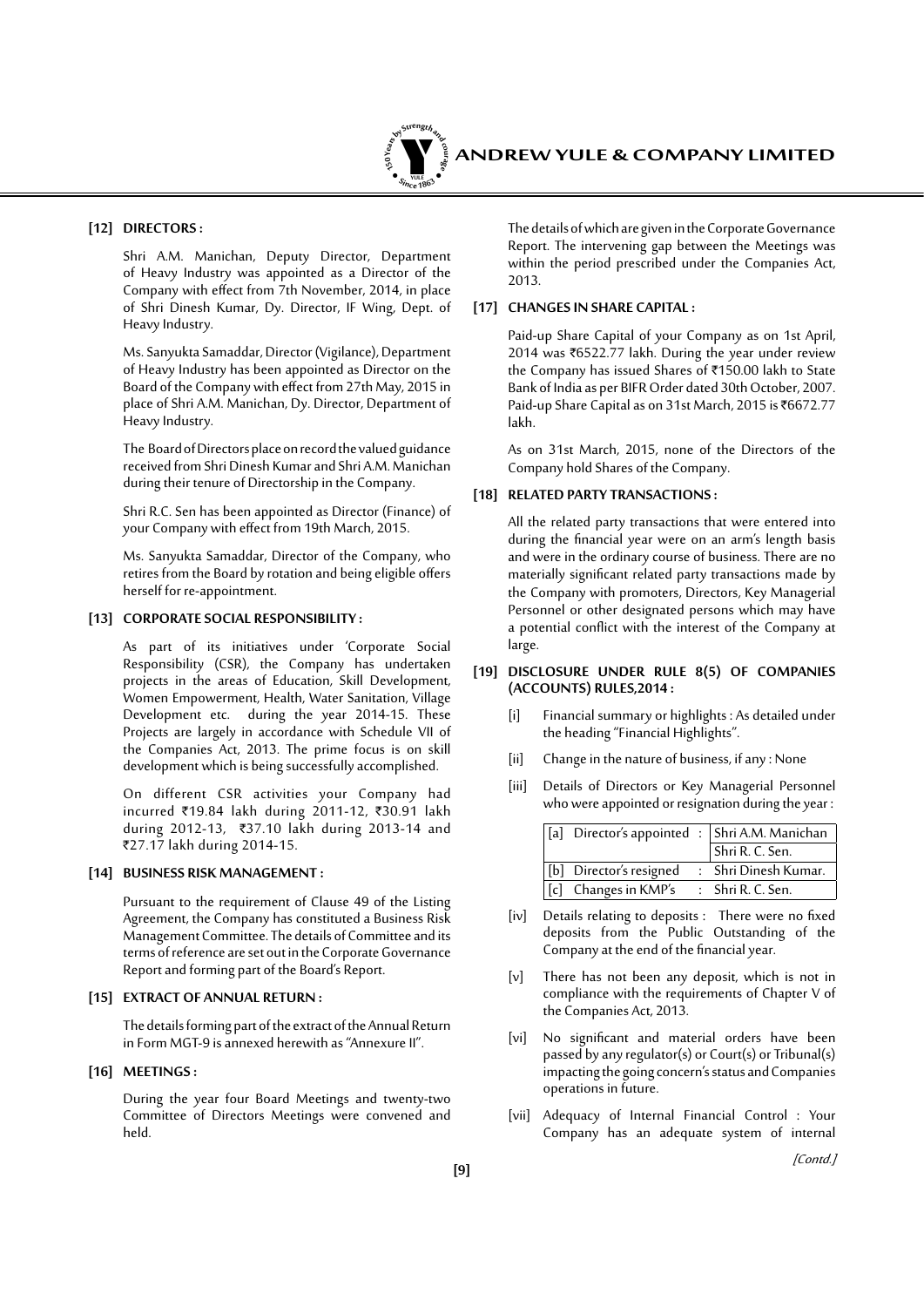*ANDREW YULE & COMPANY LIMITED* **150Year<sup>s</sup>byStre<sup>n</sup>gthand<sup>c</sup>ou<sup>r</sup>age <sup>S</sup>inc<sup>e</sup> <sup>1</sup>86<sup>3</sup>**  $\bullet$ . When  $\bullet$ 

> control procedure as commensurate with the size and return of business, which ensures that all assets are safeguarded and protected against loss and all transactions are recorded and reported correctly.

> The Internal Control System of the Company is monitored and evaluated by the Internal Auditors appointed by your Company.

#### **[20] AUDITORS :**

#### **[20.1] STATUTORY AUDITORS :**

 The Comptroller and Auditor General of India had appointed M/s. Gupta & Co., Chartered Accountants as Auditor for the year ended 31st March, 2015.

#### **[20.2] SECRETARIAL AUDITOR :**

 Pursuant to the provisions of Section 204 of the Companies Act, 2013 and the Companies (Appointment & Remuneration of Managerial Personnel) Rules 2014, the Company has appointed M/s. S. Deepak & Associates, a firm of Company Secretaries in Practice to undertake the Secretarial Audit of the Company. The Report of the Secretarial Auditor is annexed herewith as "Annexure-III".

#### **[21] AUDITORS REPORT :**

In respect of the comments made by the Statutory Auditors in their report, your Directors have clarified the same as under :

> "Diminution in the value of long term equity investment amounting to Rs.14.50 lakhs in WEBFIL Ltd., is in the opinion of the management not of a permanent nature and accordingly no provision has been made in the Accounts. A suitable disclosure in this regard has been made in the Statement No.10.08".

In respect of the comments made by the Secretarial Auditors in their report, your Directors have clarified the same as under :

> "Audit Committee cannot be formed due to lack of required Independent Directors on the Board. Concerned Ministry has already been informed for appointing sufficient number of Independent Directors on the Board."

#### **[22] INDUSTRIAL RELATIONS :**

During the year under review, Industrial Relations at the Company's units continued to remain cordial and peaceful.

#### **[23] PARTICULARS OF THE EMPLOYEES :**

The Company has not employed any individual whose

remuneration falls within the purview of the limits prescribed under the provisions of Section 197 of The Companies Act, 2013 read with Rule 5(2) of the Companies (Appointment and Remuneration of Managerial Personnel) Rules 2014.

#### **[24] ROLE OF VIGILANCE :**

The Vigilance Department of your Company contributed to various spheres of the Company's functions in a meaningful manner. Though the main stream activities are on prevention of corruption for which the orthodox methods of carrying out periodic and surprise inspection are in place, the Vigilance Department focused on revision of extant rules, procedures and systems to bring adequate transparency and reduce human interface in various operation of the Company.

CVC guidelines which was received by the Company from time to time were followed as preventive measures.

#### **[25] RAJBHASA :**

Your Company is committed to the implementation of the Official Language Policy of Government of India and has complied with the requirements under the Official Language Act, 1963, and the rules thereunder.

#### **[26] ENERGY CONSERVATION TECHNOLOGY ABSORPTION AND FOREIGN EXCHANGE EARNINGS AND OUTGO :**

The Information on conservation of energy, technology absorption and foreign exchange earnings and outgo stipulated under Section 134(3)(m) of the Companies Act, 2013, read with Rule 8 of the Company (Accounts) Rule 2014, is annexed herewith as "Annexure-IV".

#### **[27] ACKNOWLEDGEMENTS :**

Your Directors place on record their appreciation of the endeavour of the employees at all levels and the services rendered by them.

The Board also gratefully acknowledges the valuable guidance, support and cooperation received from Department of Heavy Industry, Ministry of Heavy Industries & Public Enterprises, Government of India as well as other Ministries in both Central and State Governments.

The Board is also thankful to the Company's valued shareholders, esteemed customers for their valued patronage and for the support received from the bankers, financial institutions, bondholders and suppliers in India and abroad.

On behalf of the Board, Kolkata, (KALLOL DATTA) Chairman & Managing Director.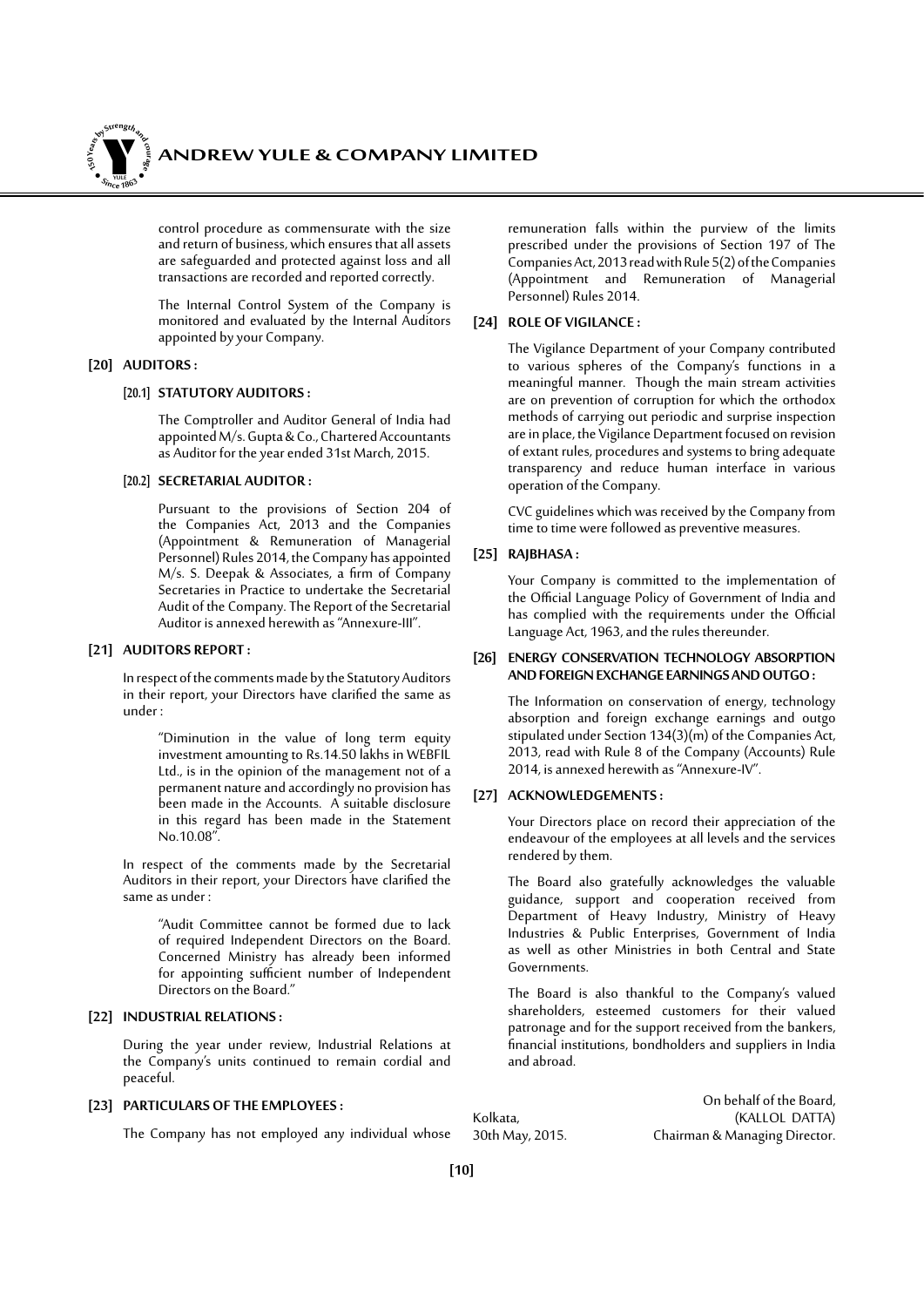

#### **Annexure – I**

### **Management Discussion & Analysis.**

#### **Business Scenario :**

The overall outlook for the year 2015-16 seems to be better than 2014-15, considering the fact that, various measures undertaken by the Company in 2014-15 specially the improvement in operational efficiency.

With continued emphasis on improvement of yield and quality of tea, your Tea Division is expected to yield better results in the year 2015-16 despite commodities market conditions being not so favourable.

Your Electrical Division of the Company is continuing to experience pressure on value addition as the Company has to compete in its area of operations with this spectrum of industries who have inherent strength of low cost operations. The Engineering Division is expected to overcome the lack of order situation in the year 2015-16. With the strategic measures taken, the operational efficiency of the Engineering Division is likely to improve substantially in the year 2015-16. Further, the Company has drawn up a plan for augmenting the turnover in the coming years with the additional product lines.

### **Opportunities & Threats :**

Your Tea Gardens have the potential to achieve higher yield, produce best quality of tea and to reach within the top 10 position in the Batting Order for each of the Tea Gardens. But, tea is a cyclic nature of business. It is price sensitive to domestic and global demand and limits scope of growth due to limitation of land. In addition, intensified Plantation programme is being carried out at the Tea Garden to sustain improvement in quality and yield.

The Engineering and Electrical Divisions' performances are linked to Power Sector growth in generation, transmission and distribution areas. The electrical equipments industry is still to achieve reasonable capacity utilization. Therefore, the price structure has not undergone major changes inspite of some of the essential raw material like CRGO's availability and fluctuation hinders the value addition. In order to improve the performance, efforts have already been made to brought out on the production bandwidth, which has yielded increase of turnover in the year 2014-15 and is expected to further increase in the year 2015-16.

### **Segmentwise Performance :**

The Company is a multi-segment Company as reported in Statement No.10.13 in the Accounts.

### **Outlook :**

Considering the various actions initiated in the year 2014-15, the overall outlook for the year 2015-16 is expected to be positive in spite of continuing adverse climatic conditions for the Tea Division. With regard to the Engineering & Electrical Divisions the year 2015-16 will be a one more challenging year as the manufacturing sector is still to pick up.

#### **Risk & Concerns :**

Apart from normal risk applicable to an industrial undertaking, the Company does not foresee any serious area of concern.

#### **Financial Performance :**

The detail financial performance of the Company are appearing in the Balance Sheet and Profit & Loss Account for the year. Results indicates an upward trend in Company's overall performance. It has ensured around 12% growth in turnover during the year 2014-15 as compared to the preceding year and recorded a profit of ₹13.89 crores before tax.

#### **Human Resource :**

During the year, employer and employee relationship remained cordial.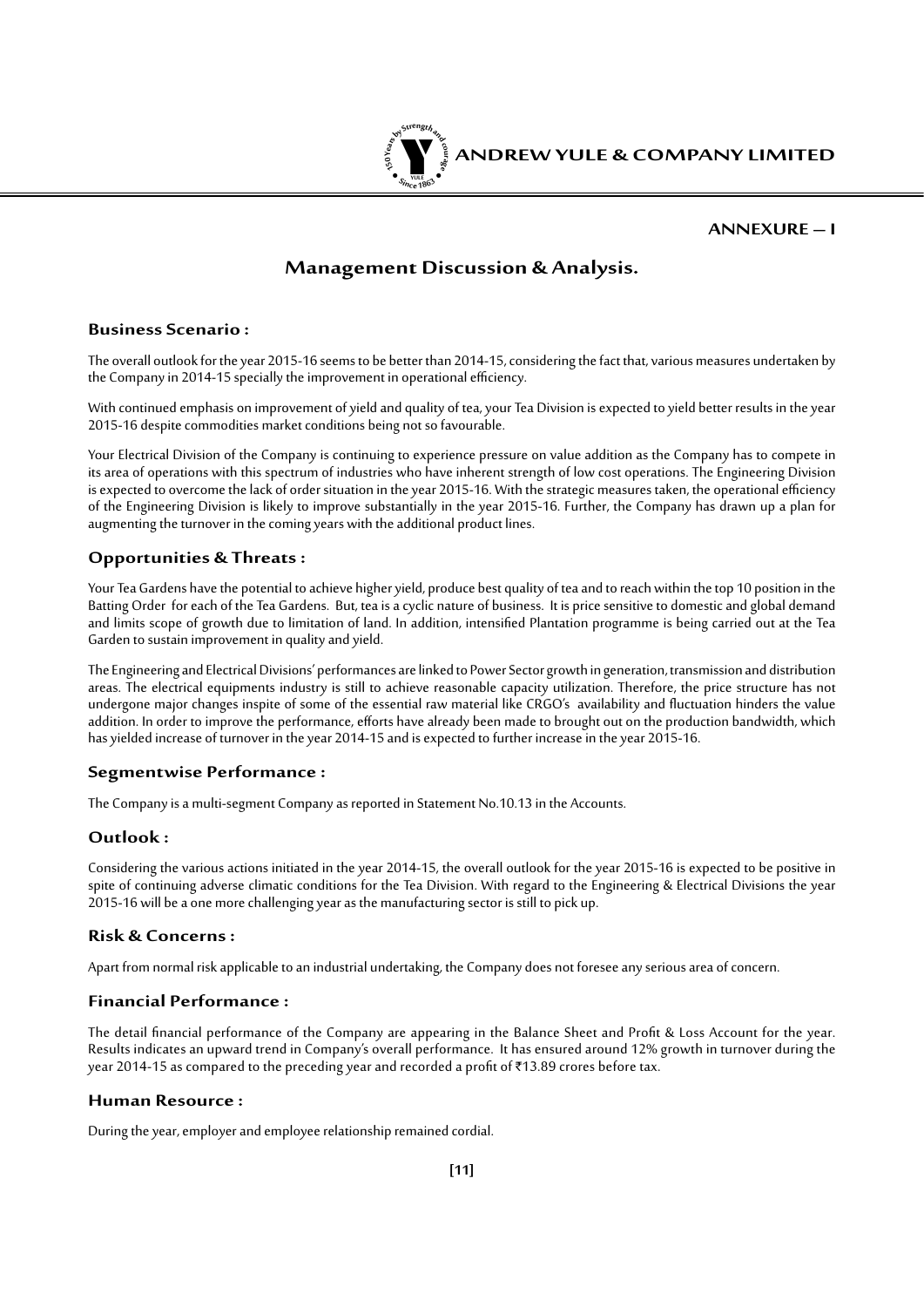**<sup>S</sup>inc<sup>e</sup> <sup>1</sup>86<sup>3</sup>**  $\bullet$ . When  $\bullet$ 

### **ANNEXURE–II**

### **FORM NO.MGT 9 EXTRACT OF ANNUAL RETURN As on financialyearended on 31.03.2015 Pursuant to Section 92(3) of the Companies Act, 2013 and rule 12(1) of the Company (Management & Administration) Rules, 2014.**

| $[1] % \includegraphics[width=0.9\columnwidth]{figures/fig_10.pdf} \caption{The graph $\mathcal{N}_1$ is a function of the number of times, and the number of times, and the number of times, respectively.} \label{fig:11}$ | <b>REGISTRATION &amp; OTHER DETAILS:</b>                                     |   |                                                                                                                                 |
|------------------------------------------------------------------------------------------------------------------------------------------------------------------------------------------------------------------------------|------------------------------------------------------------------------------|---|---------------------------------------------------------------------------------------------------------------------------------|
| [01]                                                                                                                                                                                                                         | <b>CIN</b>                                                                   | ⇨ | L63090WB1919G0I003229                                                                                                           |
| [02]                                                                                                                                                                                                                         | <b>Registration Date</b>                                                     | ⇨ | 26-05-1919                                                                                                                      |
| [03]                                                                                                                                                                                                                         | Name of the Company                                                          | ⇨ | ANDREW YULE & COMPANY LIMITED                                                                                                   |
| [04]                                                                                                                                                                                                                         | Category/Sub-category of the Company                                         | ⇨ | $''$ R $''$                                                                                                                     |
| [05]                                                                                                                                                                                                                         | Address of the Registered office & contact details                           | ⇨ | "YULE HOUSE", 8, DR. RAJENDRA PRASAD SARANI,<br>KOLKATA - 700 001.                                                              |
| [06]                                                                                                                                                                                                                         | Whether listed company                                                       | ⇨ | <b>BSE Limited, Mumbai</b>                                                                                                      |
| [07]                                                                                                                                                                                                                         | Name, Address & contact details of the Registrar &<br>Transfer Agent, if any | ⇨ | MCS SHARE TRANSFER AGENT LIMITED, 12/1/5,<br>Manoharpukur Road, Ground Floor, Kolkata - 700 026,<br>$(033)$ 4072-4051/4052/4053 |

#### **[II] PRINCIPAL BUSINESS ACTIVITIES OF THE COMPANY (All the business activities contributing 10% or more of the total turnover of the company shall be stated) :**

| <b>Name</b> | Description of main products / services               | NIC Code of the Product/ | % to total turnover |  |  |  |  |  |  |
|-------------|-------------------------------------------------------|--------------------------|---------------------|--|--|--|--|--|--|
|             |                                                       | service                  | of the company      |  |  |  |  |  |  |
|             | Industrial Fans                                       | 29199                    | $\cdots$            |  |  |  |  |  |  |
| Engineering | Air Pollution and Water Pollution Control equipments, |                          |                     |  |  |  |  |  |  |
|             | Turn-key projects involving the above products.       |                          |                     |  |  |  |  |  |  |
|             | HT and LT Switchgears                                 | 27104                    | $\cdots$            |  |  |  |  |  |  |
| Electrical  | <b>Transformers</b>                                   | 27102                    | 33.70%              |  |  |  |  |  |  |
|             | Relay and Contactors                                  | 27104                    | $\cdots$            |  |  |  |  |  |  |
|             | Turn-key projects and power distribution              | 2710                     | $\cdots$            |  |  |  |  |  |  |
| Tea         | Tea growing and manufacturing                         | 01271                    | 53.67%              |  |  |  |  |  |  |

**[III] PARTICULARS OF HOLDING, SUBSIDIARY AND ASSOCIATE COMPANIES :**

| SI.  | Name and Address of the Company                                                      | CIN/GLN               | Holding/Subsid- | % of shares | Applicable |
|------|--------------------------------------------------------------------------------------|-----------------------|-----------------|-------------|------------|
| No.  |                                                                                      |                       | iary/Associate  | held        | Section    |
| [01] | Hooghly Printing Co. Ltd. 8, Dr. Rajendra<br>Prasad Sarani, Kolkata - 700 001        | U22219WB1922SGC004390 | Subsidiary      | 100         | 2(87)      |
| [02] | Yule Engineering Ltd., 8, Dr. Rajendra<br>Prasad Šarani, Kolkata - 700 001           | U29299WB2007PLC118032 | Subsidiary      | 100         | 2(87)      |
| [03] | Yule Electrical Ltd., 8, Dr. Rajendra Prasad<br>Sarani, Kolkata - 700 001            | U40101WB2007PLC118031 | Subsidiary      | 100         | 2(87)      |
| [04] | Tide Water Oil Co. (I) Ltd., 8, Dr. Rajendra<br>Prasad Sarani, Kolkata - 700 001     | L23209WB1921PLC004357 | Associate       | 26          | 2(6)       |
| [05] | Katras Jherriah Coal Co. Ltd., 8, Dr. Rajen-<br>dra Prasad Sarani, Kolkata - 700 001 | U10200WB1893PLC000769 | Associate       | 32          | 2(6)       |
| [06] | The New Beerbhoom Coal Co. Ltd., 8, Dr.<br>Rajendra Prasad Sarani, Kolkata - 700 001 | U10200WB1873PLC000262 | Associate       | 33          | 2(6)       |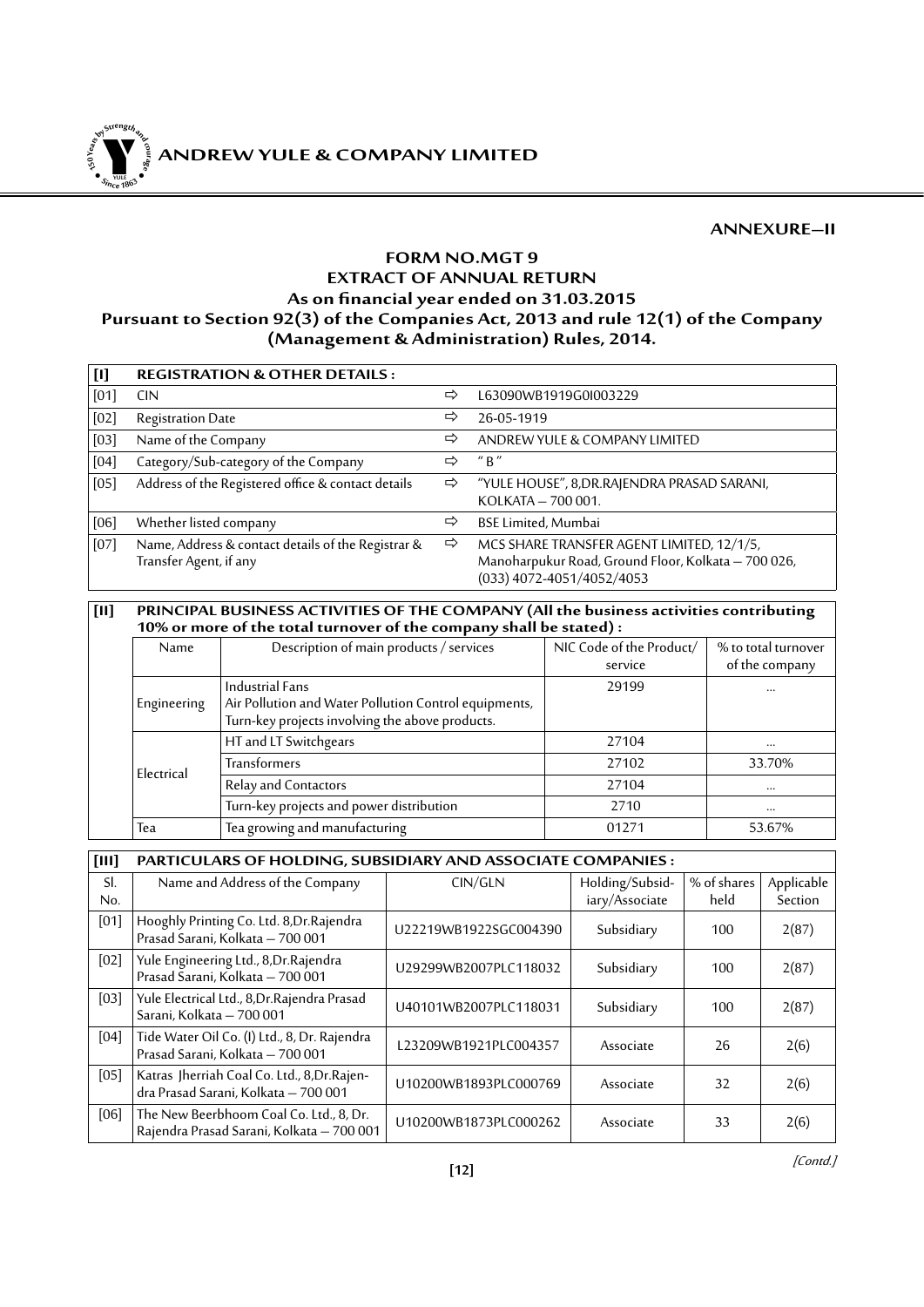

| Category of Shareholders<br>No. of Shares held at the beginning of the year<br>No. of Shares held at the end of the year<br>% Change<br>[As on 31st March, 2014]<br>during the year<br>[As on 31st March, 2015]<br>% of Total<br>% of Total<br>Physical<br>Physical<br>Demat<br>Total<br>Demat<br>Total<br>Shares<br>Shares<br>Promoters<br>[A]<br>Indian<br>[01]<br>Individual/HUF<br>[a]<br><br><br>87.98<br>[b]<br>Central Govt.<br>293524630<br>293524630<br>90<br>293524630<br>293524630<br>(2.02)<br>$[{\mathfrak c}]$<br>State Govt(s)<br><br><br><br>$\cdots$<br><br>$\ddotsc$<br><br>Bodies Corp.<br><br><br><br><br><br><br><br><br>Banks/FI<br><br><br><br><br>$\cdots$<br><br>$\cdots$<br>$\cdots$<br>$[f]$<br>Any other<br>$\cdots$<br>$\cdots$<br>$\ddotsc$<br><br><br><br><br>Total Shareholding of Promoter [A]<br>293524630<br>293524630<br>90<br>293524630<br>293524630<br>87.98<br>(2.02)<br><b>Public Shareholding</b><br>[B]<br>[01]<br>Institutions<br>Mutual Funds<br>[a]<br>1300<br>1300<br>1300<br>1300<br><br><br><br><br>[b]<br>Banks/FI<br>16123547<br>16140849<br>4.95<br>18238788<br>18256090<br>5.47<br>0.52<br>17302<br>17302<br>Venture Capital Funds<br>[c]<br><br>$\ddotsc$<br><br><br><br><br><br><br><br>$\overline{[d]}$<br>State Govt(s)<br><br><br><br><br><br><br><br><br>[e]<br>Venture Capital Funds<br><br><br><br><br><br>$\cdots$<br><br>$\cdots$<br>$\cdots$<br>$[f] % \begin{center} % \includegraphics[width=\linewidth]{imagesSupplemental_3.png} % \end{center} % \caption { % Our method can be used for the use of the image. % Note that the \emph{DefNet} and the \emph{DefNet} is used for the image. % Note that the \emph{DefNet} is used for the image. % Note that the \emph{DefNet} is used for the \emph{DefNet} and the \emph{DefNet} is used for the \emph{DefNet} and the \emph{DefNet} is used for the \emph{DefNet} and the \emph{DefNet} is used for the \emph{DefNet} and the \emph{DefNet} is used for the \emph{DefNet} and the \emph{DefNet} is used for the \emph{DefNet} and the \emph{$<br><b>Insurance Companies</b><br><br><br><br><br><br><br><br><br>[g]<br>Flls<br><br>$\cdots$<br><br><br><br><br>$\cdots$<br>Foreign Venture Capital<br>43577<br>500<br>44077<br>43577<br>0.01<br>0.01<br>500<br>44077<br>Funds<br>$[$<br>Others (specify)<br><br>$\cdots$<br><br>0.53<br>Sub-total [B][1]:<br>16167124<br>16186226<br>4.96<br>18282365<br>5.49<br>19102<br>19102<br>18301467<br>Non Institutions<br>[02]<br><b>Bodies Corp.</b><br>[a]<br>$[{\sf i}]$<br>Indian<br>1914334<br>17989<br>1932323<br>0.59<br>2347814<br>17583<br>2365397<br>0.71<br>0.12<br>$[ii] % \begin{center} % \includegraphics[width=\linewidth]{imagesSupplemental_3.png} % \end{center} % \caption { % \textit{DefNet} of the image \textit{DefNet} and the image \textit{DefNet} and the image \textit{DefNet} and the image \textit{DefNet} and the image \textit{DefNet} and the image \textit{DefNet} and the image \textit{DefNet} and the image \textit{DefNet} and the image \textit{DefNet} and the image \textit{DefNet} and the image \textit{DefNet} and the image \textit{DefNet} and the image \textit{DefNet} and the image \textit{DefNet} and the image \textit{DefNet} and the image \textit{DefNet} and the image \textit{DefNet} and the image \textit$<br>Overseas<br><br><br>$\ddotsc$<br><br>[b]<br>Individuals<br>$[$<br>Individual shareholders<br>13164025<br>545305<br>13709330<br>17531426<br>535908<br>18066334<br>5.41<br>1.21<br>4.20<br>holding nominal share<br>capital upto Rs.1 lakh<br>Individual shareholders<br>[ii]<br>723762<br>62207<br>785969<br>1318443<br>62207<br>1380650<br>0.17<br>0.24<br>0.41<br>holding nominal share<br>capital in excess of ₹1 lakh<br>[c] Others (Specify)<br><br><br><br><br><br><br><br><br>$\cdots$<br>Non Resident Indians<br><br>$\cdots$<br><br><br><br><br><br>$\cdots$<br>Overseas Corporate Bodies<br><br>$\cdots$<br><br>$\cdots$<br>$\cdots$<br><br><br><br><b>Foreign Nationals</b><br><br><br><br><br><br><br><br><br><b>Clearing Members</b><br><br><br>$\cdots$<br><br><br><br>$\cdots$<br>Trusts<br><br><br>$\cdots$<br><br>$\cdots$<br>$\cdots$<br>$\cdots$<br>$\ddotsc$<br>$\cdots$<br>Foreign Bodies-DR<br>$\cdots$<br><br><br>Sub Total [B] [2]:<br>16427622<br>5.04<br>21196683<br>21812381<br>6.54<br>1.50<br>15802121<br>625501<br>615698<br><b>Total Public Shareholding</b><br>2.02<br>21969245<br>32613848<br>10.00<br>39479048<br>634800<br>12.02<br>644603<br>40113848<br>$[B] = [B][1] + [B][2]$<br>Shares held by Custo-<br>[C]<br>$\cdots$<br><br><br><br><br>$\cdots$<br>dian for GDRs & ADRs<br>Grand Total [A+B+C]<br>325493875<br>326138478<br>333638478<br>100.00<br>644603<br>100.00<br>333003678<br>634800<br>$\cdots$ | IV. | SHARE HOLDING PATTERN (Equity Share Capital Breakup as percentage of Total Equity) Category-<br>wise Share Holding. |  |  |  |  |  |  |  |  |  |
|-------------------------------------------------------------------------------------------------------------------------------------------------------------------------------------------------------------------------------------------------------------------------------------------------------------------------------------------------------------------------------------------------------------------------------------------------------------------------------------------------------------------------------------------------------------------------------------------------------------------------------------------------------------------------------------------------------------------------------------------------------------------------------------------------------------------------------------------------------------------------------------------------------------------------------------------------------------------------------------------------------------------------------------------------------------------------------------------------------------------------------------------------------------------------------------------------------------------------------------------------------------------------------------------------------------------------------------------------------------------------------------------------------------------------------------------------------------------------------------------------------------------------------------------------------------------------------------------------------------------------------------------------------------------------------------------------------------------------------------------------------------------------------------------------------------------------------------------------------------------------------------------------------------------------------------------------------------------------------------------------------------------------------------------------------------------------------------------------------------------------------------------------------------------------------------------------------------------------------------------------------------------------------------------------------------------------------------------------------------------------------------------------------------------------------------------------------------------------------------------------------------------------------------------------------------------------------------------------------------------------------------------------------------------------------------------------------------------------------------------------------------------------------------------------------------------------------------------------------------------------------------------------------------------------------------------------------------------------------------------------------------------------------------------------------------------------------------------------------------------------------------------------------------------------------------------------------------------------------------------------------------------------------------------------------------------------------------------------------------------------------------------------------------------------------------------------------------------------------------------------------------------------------------------------------------------------------------------------------------------------------------------------------------------------------------------------------------------------------------------------------------------------------------------------------------------------------------------------------------------------------------------------------------------------------------------------------------------------------------------------------------------------------------------------------------------------------------------------------------------------------------------------------------------------------------------------------------------------------------------------------------------------------------------------------------------------------------------------------------------------------------------------------------------------------------------------------------------------------------------------------------------------------------------------------------------------------------------------------------------------------------------------------------------------------------------------------------------------------------------------------------------------------------------|-----|---------------------------------------------------------------------------------------------------------------------|--|--|--|--|--|--|--|--|--|
|                                                                                                                                                                                                                                                                                                                                                                                                                                                                                                                                                                                                                                                                                                                                                                                                                                                                                                                                                                                                                                                                                                                                                                                                                                                                                                                                                                                                                                                                                                                                                                                                                                                                                                                                                                                                                                                                                                                                                                                                                                                                                                                                                                                                                                                                                                                                                                                                                                                                                                                                                                                                                                                                                                                                                                                                                                                                                                                                                                                                                                                                                                                                                                                                                                                                                                                                                                                                                                                                                                                                                                                                                                                                                                                                                                                                                                                                                                                                                                                                                                                                                                                                                                                                                                                                                                                                                                                                                                                                                                                                                                                                                                                                                                                                                                                           |     |                                                                                                                     |  |  |  |  |  |  |  |  |  |
|                                                                                                                                                                                                                                                                                                                                                                                                                                                                                                                                                                                                                                                                                                                                                                                                                                                                                                                                                                                                                                                                                                                                                                                                                                                                                                                                                                                                                                                                                                                                                                                                                                                                                                                                                                                                                                                                                                                                                                                                                                                                                                                                                                                                                                                                                                                                                                                                                                                                                                                                                                                                                                                                                                                                                                                                                                                                                                                                                                                                                                                                                                                                                                                                                                                                                                                                                                                                                                                                                                                                                                                                                                                                                                                                                                                                                                                                                                                                                                                                                                                                                                                                                                                                                                                                                                                                                                                                                                                                                                                                                                                                                                                                                                                                                                                           |     |                                                                                                                     |  |  |  |  |  |  |  |  |  |
|                                                                                                                                                                                                                                                                                                                                                                                                                                                                                                                                                                                                                                                                                                                                                                                                                                                                                                                                                                                                                                                                                                                                                                                                                                                                                                                                                                                                                                                                                                                                                                                                                                                                                                                                                                                                                                                                                                                                                                                                                                                                                                                                                                                                                                                                                                                                                                                                                                                                                                                                                                                                                                                                                                                                                                                                                                                                                                                                                                                                                                                                                                                                                                                                                                                                                                                                                                                                                                                                                                                                                                                                                                                                                                                                                                                                                                                                                                                                                                                                                                                                                                                                                                                                                                                                                                                                                                                                                                                                                                                                                                                                                                                                                                                                                                                           |     |                                                                                                                     |  |  |  |  |  |  |  |  |  |
|                                                                                                                                                                                                                                                                                                                                                                                                                                                                                                                                                                                                                                                                                                                                                                                                                                                                                                                                                                                                                                                                                                                                                                                                                                                                                                                                                                                                                                                                                                                                                                                                                                                                                                                                                                                                                                                                                                                                                                                                                                                                                                                                                                                                                                                                                                                                                                                                                                                                                                                                                                                                                                                                                                                                                                                                                                                                                                                                                                                                                                                                                                                                                                                                                                                                                                                                                                                                                                                                                                                                                                                                                                                                                                                                                                                                                                                                                                                                                                                                                                                                                                                                                                                                                                                                                                                                                                                                                                                                                                                                                                                                                                                                                                                                                                                           |     |                                                                                                                     |  |  |  |  |  |  |  |  |  |
|                                                                                                                                                                                                                                                                                                                                                                                                                                                                                                                                                                                                                                                                                                                                                                                                                                                                                                                                                                                                                                                                                                                                                                                                                                                                                                                                                                                                                                                                                                                                                                                                                                                                                                                                                                                                                                                                                                                                                                                                                                                                                                                                                                                                                                                                                                                                                                                                                                                                                                                                                                                                                                                                                                                                                                                                                                                                                                                                                                                                                                                                                                                                                                                                                                                                                                                                                                                                                                                                                                                                                                                                                                                                                                                                                                                                                                                                                                                                                                                                                                                                                                                                                                                                                                                                                                                                                                                                                                                                                                                                                                                                                                                                                                                                                                                           |     |                                                                                                                     |  |  |  |  |  |  |  |  |  |
|                                                                                                                                                                                                                                                                                                                                                                                                                                                                                                                                                                                                                                                                                                                                                                                                                                                                                                                                                                                                                                                                                                                                                                                                                                                                                                                                                                                                                                                                                                                                                                                                                                                                                                                                                                                                                                                                                                                                                                                                                                                                                                                                                                                                                                                                                                                                                                                                                                                                                                                                                                                                                                                                                                                                                                                                                                                                                                                                                                                                                                                                                                                                                                                                                                                                                                                                                                                                                                                                                                                                                                                                                                                                                                                                                                                                                                                                                                                                                                                                                                                                                                                                                                                                                                                                                                                                                                                                                                                                                                                                                                                                                                                                                                                                                                                           |     |                                                                                                                     |  |  |  |  |  |  |  |  |  |
|                                                                                                                                                                                                                                                                                                                                                                                                                                                                                                                                                                                                                                                                                                                                                                                                                                                                                                                                                                                                                                                                                                                                                                                                                                                                                                                                                                                                                                                                                                                                                                                                                                                                                                                                                                                                                                                                                                                                                                                                                                                                                                                                                                                                                                                                                                                                                                                                                                                                                                                                                                                                                                                                                                                                                                                                                                                                                                                                                                                                                                                                                                                                                                                                                                                                                                                                                                                                                                                                                                                                                                                                                                                                                                                                                                                                                                                                                                                                                                                                                                                                                                                                                                                                                                                                                                                                                                                                                                                                                                                                                                                                                                                                                                                                                                                           |     |                                                                                                                     |  |  |  |  |  |  |  |  |  |
|                                                                                                                                                                                                                                                                                                                                                                                                                                                                                                                                                                                                                                                                                                                                                                                                                                                                                                                                                                                                                                                                                                                                                                                                                                                                                                                                                                                                                                                                                                                                                                                                                                                                                                                                                                                                                                                                                                                                                                                                                                                                                                                                                                                                                                                                                                                                                                                                                                                                                                                                                                                                                                                                                                                                                                                                                                                                                                                                                                                                                                                                                                                                                                                                                                                                                                                                                                                                                                                                                                                                                                                                                                                                                                                                                                                                                                                                                                                                                                                                                                                                                                                                                                                                                                                                                                                                                                                                                                                                                                                                                                                                                                                                                                                                                                                           |     |                                                                                                                     |  |  |  |  |  |  |  |  |  |
|                                                                                                                                                                                                                                                                                                                                                                                                                                                                                                                                                                                                                                                                                                                                                                                                                                                                                                                                                                                                                                                                                                                                                                                                                                                                                                                                                                                                                                                                                                                                                                                                                                                                                                                                                                                                                                                                                                                                                                                                                                                                                                                                                                                                                                                                                                                                                                                                                                                                                                                                                                                                                                                                                                                                                                                                                                                                                                                                                                                                                                                                                                                                                                                                                                                                                                                                                                                                                                                                                                                                                                                                                                                                                                                                                                                                                                                                                                                                                                                                                                                                                                                                                                                                                                                                                                                                                                                                                                                                                                                                                                                                                                                                                                                                                                                           |     |                                                                                                                     |  |  |  |  |  |  |  |  |  |
|                                                                                                                                                                                                                                                                                                                                                                                                                                                                                                                                                                                                                                                                                                                                                                                                                                                                                                                                                                                                                                                                                                                                                                                                                                                                                                                                                                                                                                                                                                                                                                                                                                                                                                                                                                                                                                                                                                                                                                                                                                                                                                                                                                                                                                                                                                                                                                                                                                                                                                                                                                                                                                                                                                                                                                                                                                                                                                                                                                                                                                                                                                                                                                                                                                                                                                                                                                                                                                                                                                                                                                                                                                                                                                                                                                                                                                                                                                                                                                                                                                                                                                                                                                                                                                                                                                                                                                                                                                                                                                                                                                                                                                                                                                                                                                                           |     |                                                                                                                     |  |  |  |  |  |  |  |  |  |
|                                                                                                                                                                                                                                                                                                                                                                                                                                                                                                                                                                                                                                                                                                                                                                                                                                                                                                                                                                                                                                                                                                                                                                                                                                                                                                                                                                                                                                                                                                                                                                                                                                                                                                                                                                                                                                                                                                                                                                                                                                                                                                                                                                                                                                                                                                                                                                                                                                                                                                                                                                                                                                                                                                                                                                                                                                                                                                                                                                                                                                                                                                                                                                                                                                                                                                                                                                                                                                                                                                                                                                                                                                                                                                                                                                                                                                                                                                                                                                                                                                                                                                                                                                                                                                                                                                                                                                                                                                                                                                                                                                                                                                                                                                                                                                                           |     |                                                                                                                     |  |  |  |  |  |  |  |  |  |
|                                                                                                                                                                                                                                                                                                                                                                                                                                                                                                                                                                                                                                                                                                                                                                                                                                                                                                                                                                                                                                                                                                                                                                                                                                                                                                                                                                                                                                                                                                                                                                                                                                                                                                                                                                                                                                                                                                                                                                                                                                                                                                                                                                                                                                                                                                                                                                                                                                                                                                                                                                                                                                                                                                                                                                                                                                                                                                                                                                                                                                                                                                                                                                                                                                                                                                                                                                                                                                                                                                                                                                                                                                                                                                                                                                                                                                                                                                                                                                                                                                                                                                                                                                                                                                                                                                                                                                                                                                                                                                                                                                                                                                                                                                                                                                                           |     |                                                                                                                     |  |  |  |  |  |  |  |  |  |
|                                                                                                                                                                                                                                                                                                                                                                                                                                                                                                                                                                                                                                                                                                                                                                                                                                                                                                                                                                                                                                                                                                                                                                                                                                                                                                                                                                                                                                                                                                                                                                                                                                                                                                                                                                                                                                                                                                                                                                                                                                                                                                                                                                                                                                                                                                                                                                                                                                                                                                                                                                                                                                                                                                                                                                                                                                                                                                                                                                                                                                                                                                                                                                                                                                                                                                                                                                                                                                                                                                                                                                                                                                                                                                                                                                                                                                                                                                                                                                                                                                                                                                                                                                                                                                                                                                                                                                                                                                                                                                                                                                                                                                                                                                                                                                                           |     |                                                                                                                     |  |  |  |  |  |  |  |  |  |
|                                                                                                                                                                                                                                                                                                                                                                                                                                                                                                                                                                                                                                                                                                                                                                                                                                                                                                                                                                                                                                                                                                                                                                                                                                                                                                                                                                                                                                                                                                                                                                                                                                                                                                                                                                                                                                                                                                                                                                                                                                                                                                                                                                                                                                                                                                                                                                                                                                                                                                                                                                                                                                                                                                                                                                                                                                                                                                                                                                                                                                                                                                                                                                                                                                                                                                                                                                                                                                                                                                                                                                                                                                                                                                                                                                                                                                                                                                                                                                                                                                                                                                                                                                                                                                                                                                                                                                                                                                                                                                                                                                                                                                                                                                                                                                                           |     |                                                                                                                     |  |  |  |  |  |  |  |  |  |
|                                                                                                                                                                                                                                                                                                                                                                                                                                                                                                                                                                                                                                                                                                                                                                                                                                                                                                                                                                                                                                                                                                                                                                                                                                                                                                                                                                                                                                                                                                                                                                                                                                                                                                                                                                                                                                                                                                                                                                                                                                                                                                                                                                                                                                                                                                                                                                                                                                                                                                                                                                                                                                                                                                                                                                                                                                                                                                                                                                                                                                                                                                                                                                                                                                                                                                                                                                                                                                                                                                                                                                                                                                                                                                                                                                                                                                                                                                                                                                                                                                                                                                                                                                                                                                                                                                                                                                                                                                                                                                                                                                                                                                                                                                                                                                                           |     |                                                                                                                     |  |  |  |  |  |  |  |  |  |
|                                                                                                                                                                                                                                                                                                                                                                                                                                                                                                                                                                                                                                                                                                                                                                                                                                                                                                                                                                                                                                                                                                                                                                                                                                                                                                                                                                                                                                                                                                                                                                                                                                                                                                                                                                                                                                                                                                                                                                                                                                                                                                                                                                                                                                                                                                                                                                                                                                                                                                                                                                                                                                                                                                                                                                                                                                                                                                                                                                                                                                                                                                                                                                                                                                                                                                                                                                                                                                                                                                                                                                                                                                                                                                                                                                                                                                                                                                                                                                                                                                                                                                                                                                                                                                                                                                                                                                                                                                                                                                                                                                                                                                                                                                                                                                                           |     |                                                                                                                     |  |  |  |  |  |  |  |  |  |
|                                                                                                                                                                                                                                                                                                                                                                                                                                                                                                                                                                                                                                                                                                                                                                                                                                                                                                                                                                                                                                                                                                                                                                                                                                                                                                                                                                                                                                                                                                                                                                                                                                                                                                                                                                                                                                                                                                                                                                                                                                                                                                                                                                                                                                                                                                                                                                                                                                                                                                                                                                                                                                                                                                                                                                                                                                                                                                                                                                                                                                                                                                                                                                                                                                                                                                                                                                                                                                                                                                                                                                                                                                                                                                                                                                                                                                                                                                                                                                                                                                                                                                                                                                                                                                                                                                                                                                                                                                                                                                                                                                                                                                                                                                                                                                                           |     |                                                                                                                     |  |  |  |  |  |  |  |  |  |
|                                                                                                                                                                                                                                                                                                                                                                                                                                                                                                                                                                                                                                                                                                                                                                                                                                                                                                                                                                                                                                                                                                                                                                                                                                                                                                                                                                                                                                                                                                                                                                                                                                                                                                                                                                                                                                                                                                                                                                                                                                                                                                                                                                                                                                                                                                                                                                                                                                                                                                                                                                                                                                                                                                                                                                                                                                                                                                                                                                                                                                                                                                                                                                                                                                                                                                                                                                                                                                                                                                                                                                                                                                                                                                                                                                                                                                                                                                                                                                                                                                                                                                                                                                                                                                                                                                                                                                                                                                                                                                                                                                                                                                                                                                                                                                                           |     |                                                                                                                     |  |  |  |  |  |  |  |  |  |
|                                                                                                                                                                                                                                                                                                                                                                                                                                                                                                                                                                                                                                                                                                                                                                                                                                                                                                                                                                                                                                                                                                                                                                                                                                                                                                                                                                                                                                                                                                                                                                                                                                                                                                                                                                                                                                                                                                                                                                                                                                                                                                                                                                                                                                                                                                                                                                                                                                                                                                                                                                                                                                                                                                                                                                                                                                                                                                                                                                                                                                                                                                                                                                                                                                                                                                                                                                                                                                                                                                                                                                                                                                                                                                                                                                                                                                                                                                                                                                                                                                                                                                                                                                                                                                                                                                                                                                                                                                                                                                                                                                                                                                                                                                                                                                                           |     |                                                                                                                     |  |  |  |  |  |  |  |  |  |
|                                                                                                                                                                                                                                                                                                                                                                                                                                                                                                                                                                                                                                                                                                                                                                                                                                                                                                                                                                                                                                                                                                                                                                                                                                                                                                                                                                                                                                                                                                                                                                                                                                                                                                                                                                                                                                                                                                                                                                                                                                                                                                                                                                                                                                                                                                                                                                                                                                                                                                                                                                                                                                                                                                                                                                                                                                                                                                                                                                                                                                                                                                                                                                                                                                                                                                                                                                                                                                                                                                                                                                                                                                                                                                                                                                                                                                                                                                                                                                                                                                                                                                                                                                                                                                                                                                                                                                                                                                                                                                                                                                                                                                                                                                                                                                                           |     |                                                                                                                     |  |  |  |  |  |  |  |  |  |
|                                                                                                                                                                                                                                                                                                                                                                                                                                                                                                                                                                                                                                                                                                                                                                                                                                                                                                                                                                                                                                                                                                                                                                                                                                                                                                                                                                                                                                                                                                                                                                                                                                                                                                                                                                                                                                                                                                                                                                                                                                                                                                                                                                                                                                                                                                                                                                                                                                                                                                                                                                                                                                                                                                                                                                                                                                                                                                                                                                                                                                                                                                                                                                                                                                                                                                                                                                                                                                                                                                                                                                                                                                                                                                                                                                                                                                                                                                                                                                                                                                                                                                                                                                                                                                                                                                                                                                                                                                                                                                                                                                                                                                                                                                                                                                                           |     |                                                                                                                     |  |  |  |  |  |  |  |  |  |
|                                                                                                                                                                                                                                                                                                                                                                                                                                                                                                                                                                                                                                                                                                                                                                                                                                                                                                                                                                                                                                                                                                                                                                                                                                                                                                                                                                                                                                                                                                                                                                                                                                                                                                                                                                                                                                                                                                                                                                                                                                                                                                                                                                                                                                                                                                                                                                                                                                                                                                                                                                                                                                                                                                                                                                                                                                                                                                                                                                                                                                                                                                                                                                                                                                                                                                                                                                                                                                                                                                                                                                                                                                                                                                                                                                                                                                                                                                                                                                                                                                                                                                                                                                                                                                                                                                                                                                                                                                                                                                                                                                                                                                                                                                                                                                                           |     |                                                                                                                     |  |  |  |  |  |  |  |  |  |
|                                                                                                                                                                                                                                                                                                                                                                                                                                                                                                                                                                                                                                                                                                                                                                                                                                                                                                                                                                                                                                                                                                                                                                                                                                                                                                                                                                                                                                                                                                                                                                                                                                                                                                                                                                                                                                                                                                                                                                                                                                                                                                                                                                                                                                                                                                                                                                                                                                                                                                                                                                                                                                                                                                                                                                                                                                                                                                                                                                                                                                                                                                                                                                                                                                                                                                                                                                                                                                                                                                                                                                                                                                                                                                                                                                                                                                                                                                                                                                                                                                                                                                                                                                                                                                                                                                                                                                                                                                                                                                                                                                                                                                                                                                                                                                                           |     |                                                                                                                     |  |  |  |  |  |  |  |  |  |
|                                                                                                                                                                                                                                                                                                                                                                                                                                                                                                                                                                                                                                                                                                                                                                                                                                                                                                                                                                                                                                                                                                                                                                                                                                                                                                                                                                                                                                                                                                                                                                                                                                                                                                                                                                                                                                                                                                                                                                                                                                                                                                                                                                                                                                                                                                                                                                                                                                                                                                                                                                                                                                                                                                                                                                                                                                                                                                                                                                                                                                                                                                                                                                                                                                                                                                                                                                                                                                                                                                                                                                                                                                                                                                                                                                                                                                                                                                                                                                                                                                                                                                                                                                                                                                                                                                                                                                                                                                                                                                                                                                                                                                                                                                                                                                                           |     |                                                                                                                     |  |  |  |  |  |  |  |  |  |
|                                                                                                                                                                                                                                                                                                                                                                                                                                                                                                                                                                                                                                                                                                                                                                                                                                                                                                                                                                                                                                                                                                                                                                                                                                                                                                                                                                                                                                                                                                                                                                                                                                                                                                                                                                                                                                                                                                                                                                                                                                                                                                                                                                                                                                                                                                                                                                                                                                                                                                                                                                                                                                                                                                                                                                                                                                                                                                                                                                                                                                                                                                                                                                                                                                                                                                                                                                                                                                                                                                                                                                                                                                                                                                                                                                                                                                                                                                                                                                                                                                                                                                                                                                                                                                                                                                                                                                                                                                                                                                                                                                                                                                                                                                                                                                                           |     |                                                                                                                     |  |  |  |  |  |  |  |  |  |
|                                                                                                                                                                                                                                                                                                                                                                                                                                                                                                                                                                                                                                                                                                                                                                                                                                                                                                                                                                                                                                                                                                                                                                                                                                                                                                                                                                                                                                                                                                                                                                                                                                                                                                                                                                                                                                                                                                                                                                                                                                                                                                                                                                                                                                                                                                                                                                                                                                                                                                                                                                                                                                                                                                                                                                                                                                                                                                                                                                                                                                                                                                                                                                                                                                                                                                                                                                                                                                                                                                                                                                                                                                                                                                                                                                                                                                                                                                                                                                                                                                                                                                                                                                                                                                                                                                                                                                                                                                                                                                                                                                                                                                                                                                                                                                                           |     |                                                                                                                     |  |  |  |  |  |  |  |  |  |
|                                                                                                                                                                                                                                                                                                                                                                                                                                                                                                                                                                                                                                                                                                                                                                                                                                                                                                                                                                                                                                                                                                                                                                                                                                                                                                                                                                                                                                                                                                                                                                                                                                                                                                                                                                                                                                                                                                                                                                                                                                                                                                                                                                                                                                                                                                                                                                                                                                                                                                                                                                                                                                                                                                                                                                                                                                                                                                                                                                                                                                                                                                                                                                                                                                                                                                                                                                                                                                                                                                                                                                                                                                                                                                                                                                                                                                                                                                                                                                                                                                                                                                                                                                                                                                                                                                                                                                                                                                                                                                                                                                                                                                                                                                                                                                                           |     |                                                                                                                     |  |  |  |  |  |  |  |  |  |
|                                                                                                                                                                                                                                                                                                                                                                                                                                                                                                                                                                                                                                                                                                                                                                                                                                                                                                                                                                                                                                                                                                                                                                                                                                                                                                                                                                                                                                                                                                                                                                                                                                                                                                                                                                                                                                                                                                                                                                                                                                                                                                                                                                                                                                                                                                                                                                                                                                                                                                                                                                                                                                                                                                                                                                                                                                                                                                                                                                                                                                                                                                                                                                                                                                                                                                                                                                                                                                                                                                                                                                                                                                                                                                                                                                                                                                                                                                                                                                                                                                                                                                                                                                                                                                                                                                                                                                                                                                                                                                                                                                                                                                                                                                                                                                                           |     |                                                                                                                     |  |  |  |  |  |  |  |  |  |
|                                                                                                                                                                                                                                                                                                                                                                                                                                                                                                                                                                                                                                                                                                                                                                                                                                                                                                                                                                                                                                                                                                                                                                                                                                                                                                                                                                                                                                                                                                                                                                                                                                                                                                                                                                                                                                                                                                                                                                                                                                                                                                                                                                                                                                                                                                                                                                                                                                                                                                                                                                                                                                                                                                                                                                                                                                                                                                                                                                                                                                                                                                                                                                                                                                                                                                                                                                                                                                                                                                                                                                                                                                                                                                                                                                                                                                                                                                                                                                                                                                                                                                                                                                                                                                                                                                                                                                                                                                                                                                                                                                                                                                                                                                                                                                                           |     |                                                                                                                     |  |  |  |  |  |  |  |  |  |
|                                                                                                                                                                                                                                                                                                                                                                                                                                                                                                                                                                                                                                                                                                                                                                                                                                                                                                                                                                                                                                                                                                                                                                                                                                                                                                                                                                                                                                                                                                                                                                                                                                                                                                                                                                                                                                                                                                                                                                                                                                                                                                                                                                                                                                                                                                                                                                                                                                                                                                                                                                                                                                                                                                                                                                                                                                                                                                                                                                                                                                                                                                                                                                                                                                                                                                                                                                                                                                                                                                                                                                                                                                                                                                                                                                                                                                                                                                                                                                                                                                                                                                                                                                                                                                                                                                                                                                                                                                                                                                                                                                                                                                                                                                                                                                                           |     |                                                                                                                     |  |  |  |  |  |  |  |  |  |
|                                                                                                                                                                                                                                                                                                                                                                                                                                                                                                                                                                                                                                                                                                                                                                                                                                                                                                                                                                                                                                                                                                                                                                                                                                                                                                                                                                                                                                                                                                                                                                                                                                                                                                                                                                                                                                                                                                                                                                                                                                                                                                                                                                                                                                                                                                                                                                                                                                                                                                                                                                                                                                                                                                                                                                                                                                                                                                                                                                                                                                                                                                                                                                                                                                                                                                                                                                                                                                                                                                                                                                                                                                                                                                                                                                                                                                                                                                                                                                                                                                                                                                                                                                                                                                                                                                                                                                                                                                                                                                                                                                                                                                                                                                                                                                                           |     |                                                                                                                     |  |  |  |  |  |  |  |  |  |
|                                                                                                                                                                                                                                                                                                                                                                                                                                                                                                                                                                                                                                                                                                                                                                                                                                                                                                                                                                                                                                                                                                                                                                                                                                                                                                                                                                                                                                                                                                                                                                                                                                                                                                                                                                                                                                                                                                                                                                                                                                                                                                                                                                                                                                                                                                                                                                                                                                                                                                                                                                                                                                                                                                                                                                                                                                                                                                                                                                                                                                                                                                                                                                                                                                                                                                                                                                                                                                                                                                                                                                                                                                                                                                                                                                                                                                                                                                                                                                                                                                                                                                                                                                                                                                                                                                                                                                                                                                                                                                                                                                                                                                                                                                                                                                                           |     |                                                                                                                     |  |  |  |  |  |  |  |  |  |
|                                                                                                                                                                                                                                                                                                                                                                                                                                                                                                                                                                                                                                                                                                                                                                                                                                                                                                                                                                                                                                                                                                                                                                                                                                                                                                                                                                                                                                                                                                                                                                                                                                                                                                                                                                                                                                                                                                                                                                                                                                                                                                                                                                                                                                                                                                                                                                                                                                                                                                                                                                                                                                                                                                                                                                                                                                                                                                                                                                                                                                                                                                                                                                                                                                                                                                                                                                                                                                                                                                                                                                                                                                                                                                                                                                                                                                                                                                                                                                                                                                                                                                                                                                                                                                                                                                                                                                                                                                                                                                                                                                                                                                                                                                                                                                                           |     |                                                                                                                     |  |  |  |  |  |  |  |  |  |
|                                                                                                                                                                                                                                                                                                                                                                                                                                                                                                                                                                                                                                                                                                                                                                                                                                                                                                                                                                                                                                                                                                                                                                                                                                                                                                                                                                                                                                                                                                                                                                                                                                                                                                                                                                                                                                                                                                                                                                                                                                                                                                                                                                                                                                                                                                                                                                                                                                                                                                                                                                                                                                                                                                                                                                                                                                                                                                                                                                                                                                                                                                                                                                                                                                                                                                                                                                                                                                                                                                                                                                                                                                                                                                                                                                                                                                                                                                                                                                                                                                                                                                                                                                                                                                                                                                                                                                                                                                                                                                                                                                                                                                                                                                                                                                                           |     |                                                                                                                     |  |  |  |  |  |  |  |  |  |
|                                                                                                                                                                                                                                                                                                                                                                                                                                                                                                                                                                                                                                                                                                                                                                                                                                                                                                                                                                                                                                                                                                                                                                                                                                                                                                                                                                                                                                                                                                                                                                                                                                                                                                                                                                                                                                                                                                                                                                                                                                                                                                                                                                                                                                                                                                                                                                                                                                                                                                                                                                                                                                                                                                                                                                                                                                                                                                                                                                                                                                                                                                                                                                                                                                                                                                                                                                                                                                                                                                                                                                                                                                                                                                                                                                                                                                                                                                                                                                                                                                                                                                                                                                                                                                                                                                                                                                                                                                                                                                                                                                                                                                                                                                                                                                                           |     |                                                                                                                     |  |  |  |  |  |  |  |  |  |
|                                                                                                                                                                                                                                                                                                                                                                                                                                                                                                                                                                                                                                                                                                                                                                                                                                                                                                                                                                                                                                                                                                                                                                                                                                                                                                                                                                                                                                                                                                                                                                                                                                                                                                                                                                                                                                                                                                                                                                                                                                                                                                                                                                                                                                                                                                                                                                                                                                                                                                                                                                                                                                                                                                                                                                                                                                                                                                                                                                                                                                                                                                                                                                                                                                                                                                                                                                                                                                                                                                                                                                                                                                                                                                                                                                                                                                                                                                                                                                                                                                                                                                                                                                                                                                                                                                                                                                                                                                                                                                                                                                                                                                                                                                                                                                                           |     |                                                                                                                     |  |  |  |  |  |  |  |  |  |
|                                                                                                                                                                                                                                                                                                                                                                                                                                                                                                                                                                                                                                                                                                                                                                                                                                                                                                                                                                                                                                                                                                                                                                                                                                                                                                                                                                                                                                                                                                                                                                                                                                                                                                                                                                                                                                                                                                                                                                                                                                                                                                                                                                                                                                                                                                                                                                                                                                                                                                                                                                                                                                                                                                                                                                                                                                                                                                                                                                                                                                                                                                                                                                                                                                                                                                                                                                                                                                                                                                                                                                                                                                                                                                                                                                                                                                                                                                                                                                                                                                                                                                                                                                                                                                                                                                                                                                                                                                                                                                                                                                                                                                                                                                                                                                                           |     |                                                                                                                     |  |  |  |  |  |  |  |  |  |
|                                                                                                                                                                                                                                                                                                                                                                                                                                                                                                                                                                                                                                                                                                                                                                                                                                                                                                                                                                                                                                                                                                                                                                                                                                                                                                                                                                                                                                                                                                                                                                                                                                                                                                                                                                                                                                                                                                                                                                                                                                                                                                                                                                                                                                                                                                                                                                                                                                                                                                                                                                                                                                                                                                                                                                                                                                                                                                                                                                                                                                                                                                                                                                                                                                                                                                                                                                                                                                                                                                                                                                                                                                                                                                                                                                                                                                                                                                                                                                                                                                                                                                                                                                                                                                                                                                                                                                                                                                                                                                                                                                                                                                                                                                                                                                                           |     |                                                                                                                     |  |  |  |  |  |  |  |  |  |
|                                                                                                                                                                                                                                                                                                                                                                                                                                                                                                                                                                                                                                                                                                                                                                                                                                                                                                                                                                                                                                                                                                                                                                                                                                                                                                                                                                                                                                                                                                                                                                                                                                                                                                                                                                                                                                                                                                                                                                                                                                                                                                                                                                                                                                                                                                                                                                                                                                                                                                                                                                                                                                                                                                                                                                                                                                                                                                                                                                                                                                                                                                                                                                                                                                                                                                                                                                                                                                                                                                                                                                                                                                                                                                                                                                                                                                                                                                                                                                                                                                                                                                                                                                                                                                                                                                                                                                                                                                                                                                                                                                                                                                                                                                                                                                                           |     |                                                                                                                     |  |  |  |  |  |  |  |  |  |
|                                                                                                                                                                                                                                                                                                                                                                                                                                                                                                                                                                                                                                                                                                                                                                                                                                                                                                                                                                                                                                                                                                                                                                                                                                                                                                                                                                                                                                                                                                                                                                                                                                                                                                                                                                                                                                                                                                                                                                                                                                                                                                                                                                                                                                                                                                                                                                                                                                                                                                                                                                                                                                                                                                                                                                                                                                                                                                                                                                                                                                                                                                                                                                                                                                                                                                                                                                                                                                                                                                                                                                                                                                                                                                                                                                                                                                                                                                                                                                                                                                                                                                                                                                                                                                                                                                                                                                                                                                                                                                                                                                                                                                                                                                                                                                                           |     |                                                                                                                     |  |  |  |  |  |  |  |  |  |
|                                                                                                                                                                                                                                                                                                                                                                                                                                                                                                                                                                                                                                                                                                                                                                                                                                                                                                                                                                                                                                                                                                                                                                                                                                                                                                                                                                                                                                                                                                                                                                                                                                                                                                                                                                                                                                                                                                                                                                                                                                                                                                                                                                                                                                                                                                                                                                                                                                                                                                                                                                                                                                                                                                                                                                                                                                                                                                                                                                                                                                                                                                                                                                                                                                                                                                                                                                                                                                                                                                                                                                                                                                                                                                                                                                                                                                                                                                                                                                                                                                                                                                                                                                                                                                                                                                                                                                                                                                                                                                                                                                                                                                                                                                                                                                                           |     |                                                                                                                     |  |  |  |  |  |  |  |  |  |
|                                                                                                                                                                                                                                                                                                                                                                                                                                                                                                                                                                                                                                                                                                                                                                                                                                                                                                                                                                                                                                                                                                                                                                                                                                                                                                                                                                                                                                                                                                                                                                                                                                                                                                                                                                                                                                                                                                                                                                                                                                                                                                                                                                                                                                                                                                                                                                                                                                                                                                                                                                                                                                                                                                                                                                                                                                                                                                                                                                                                                                                                                                                                                                                                                                                                                                                                                                                                                                                                                                                                                                                                                                                                                                                                                                                                                                                                                                                                                                                                                                                                                                                                                                                                                                                                                                                                                                                                                                                                                                                                                                                                                                                                                                                                                                                           |     |                                                                                                                     |  |  |  |  |  |  |  |  |  |
|                                                                                                                                                                                                                                                                                                                                                                                                                                                                                                                                                                                                                                                                                                                                                                                                                                                                                                                                                                                                                                                                                                                                                                                                                                                                                                                                                                                                                                                                                                                                                                                                                                                                                                                                                                                                                                                                                                                                                                                                                                                                                                                                                                                                                                                                                                                                                                                                                                                                                                                                                                                                                                                                                                                                                                                                                                                                                                                                                                                                                                                                                                                                                                                                                                                                                                                                                                                                                                                                                                                                                                                                                                                                                                                                                                                                                                                                                                                                                                                                                                                                                                                                                                                                                                                                                                                                                                                                                                                                                                                                                                                                                                                                                                                                                                                           |     |                                                                                                                     |  |  |  |  |  |  |  |  |  |
|                                                                                                                                                                                                                                                                                                                                                                                                                                                                                                                                                                                                                                                                                                                                                                                                                                                                                                                                                                                                                                                                                                                                                                                                                                                                                                                                                                                                                                                                                                                                                                                                                                                                                                                                                                                                                                                                                                                                                                                                                                                                                                                                                                                                                                                                                                                                                                                                                                                                                                                                                                                                                                                                                                                                                                                                                                                                                                                                                                                                                                                                                                                                                                                                                                                                                                                                                                                                                                                                                                                                                                                                                                                                                                                                                                                                                                                                                                                                                                                                                                                                                                                                                                                                                                                                                                                                                                                                                                                                                                                                                                                                                                                                                                                                                                                           |     |                                                                                                                     |  |  |  |  |  |  |  |  |  |
|                                                                                                                                                                                                                                                                                                                                                                                                                                                                                                                                                                                                                                                                                                                                                                                                                                                                                                                                                                                                                                                                                                                                                                                                                                                                                                                                                                                                                                                                                                                                                                                                                                                                                                                                                                                                                                                                                                                                                                                                                                                                                                                                                                                                                                                                                                                                                                                                                                                                                                                                                                                                                                                                                                                                                                                                                                                                                                                                                                                                                                                                                                                                                                                                                                                                                                                                                                                                                                                                                                                                                                                                                                                                                                                                                                                                                                                                                                                                                                                                                                                                                                                                                                                                                                                                                                                                                                                                                                                                                                                                                                                                                                                                                                                                                                                           |     |                                                                                                                     |  |  |  |  |  |  |  |  |  |
|                                                                                                                                                                                                                                                                                                                                                                                                                                                                                                                                                                                                                                                                                                                                                                                                                                                                                                                                                                                                                                                                                                                                                                                                                                                                                                                                                                                                                                                                                                                                                                                                                                                                                                                                                                                                                                                                                                                                                                                                                                                                                                                                                                                                                                                                                                                                                                                                                                                                                                                                                                                                                                                                                                                                                                                                                                                                                                                                                                                                                                                                                                                                                                                                                                                                                                                                                                                                                                                                                                                                                                                                                                                                                                                                                                                                                                                                                                                                                                                                                                                                                                                                                                                                                                                                                                                                                                                                                                                                                                                                                                                                                                                                                                                                                                                           |     |                                                                                                                     |  |  |  |  |  |  |  |  |  |
|                                                                                                                                                                                                                                                                                                                                                                                                                                                                                                                                                                                                                                                                                                                                                                                                                                                                                                                                                                                                                                                                                                                                                                                                                                                                                                                                                                                                                                                                                                                                                                                                                                                                                                                                                                                                                                                                                                                                                                                                                                                                                                                                                                                                                                                                                                                                                                                                                                                                                                                                                                                                                                                                                                                                                                                                                                                                                                                                                                                                                                                                                                                                                                                                                                                                                                                                                                                                                                                                                                                                                                                                                                                                                                                                                                                                                                                                                                                                                                                                                                                                                                                                                                                                                                                                                                                                                                                                                                                                                                                                                                                                                                                                                                                                                                                           |     |                                                                                                                     |  |  |  |  |  |  |  |  |  |

[Contd.]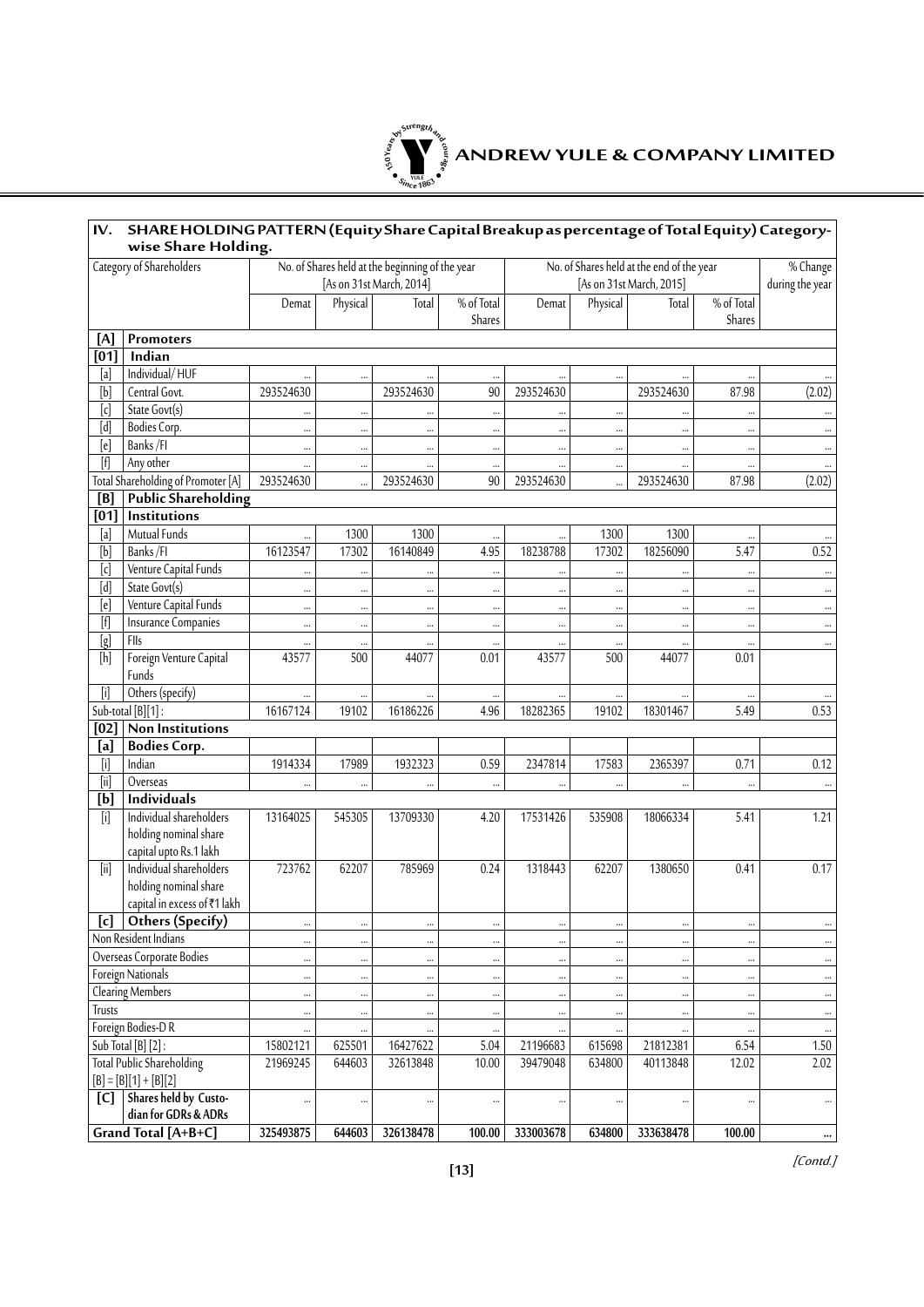

#### **[B] Shareholding of Promoter**

|         |                    | Shareholding at the beginning of the year |                                      |                |               | Shareholding at the end of the year |                |                     |
|---------|--------------------|-------------------------------------------|--------------------------------------|----------------|---------------|-------------------------------------|----------------|---------------------|
|         |                    | No. of shares                             | $\sqrt{\frac{1}{6}}$ of total Shares | % of Shares    | No. of shares | % of total Shares                   | % of Shares    | % Change in         |
| Sl. No. | Shareholder's Name |                                           | of the company                       | Pledged/encum- |               | of the company                      | Pledged/encum- | shareholding during |
|         |                    |                                           |                                      | bered to total |               |                                     | bered to total | the year            |
|         |                    |                                           |                                      | shares         |               |                                     | shares         |                     |
| [01]    | President of India | 293524630                                 | 90                                   | ---            | 293524630     | 87.98                               | ---            | $(-) 2.02$          |
| [02]    |                    |                                           |                                      |                |               |                                     |                |                     |
| [03]    |                    |                                           |                                      |                |               |                                     |                |                     |
| [04]    |                    |                                           |                                      |                |               |                                     |                |                     |
| [05]    |                    |                                           |                                      |                |               |                                     |                |                     |
| [06]    |                    |                                           |                                      |                |               |                                     |                |                     |
| [07]    |                    |                                           |                                      |                |               |                                     |                |                     |

### **[C] Change in Promoter's Shareholding (please specify, if there is no change)**

|         |                                                              |               | Shareholding at the beginning of the year | Cumulative Shareholding during the year |                      |  |
|---------|--------------------------------------------------------------|---------------|-------------------------------------------|-----------------------------------------|----------------------|--|
| Sl. No. | Particulars                                                  | No. of shares | % of total shares of                      | No. of shares                           | % of total shares of |  |
|         |                                                              |               | the company                               |                                         | the company          |  |
| [01]    | At the beginning of the year                                 | 293524630     | 90                                        |                                         |                      |  |
| [02]    | Date wise Increase / Decrease in Promoters Shareholding      |               |                                           |                                         |                      |  |
|         | during the year specifying the reasons for increase / de-    | <b>NIL</b>    | <b>NIL</b>                                |                                         |                      |  |
|         | crease (e.g. allotment /transfer / bonus /sweat equity etc.) |               |                                           |                                         |                      |  |
| [03]    | At the end of the year                                       | 293524630     | 87.98                                     |                                         |                      |  |

#### **[D] Shareholding Pattern of top ten Shareholders (Other than Directors, Promoters and Holders of GDRs and ADRs)**

|         |                                        | Shareholding at the beginning of the year |                      | Shareholding at the end of the year |                      |  |
|---------|----------------------------------------|-------------------------------------------|----------------------|-------------------------------------|----------------------|--|
| Sl. No. | For Each of the Top 10 Shareholders    | No. of shares                             | % of total shares of | No. of shares                       | % of total shares of |  |
|         |                                        |                                           | the company          |                                     | the company          |  |
|         | At the beginning of the year           |                                           |                      |                                     |                      |  |
| [01]    | ALLAHABAD BANK                         | 5310000                                   | 1.63                 |                                     |                      |  |
| [02]    | SANJAY GUPTA                           | 107000                                    | 0.03                 |                                     | $\cdots$             |  |
| [03]    | GULSHAN INVESTMENT CO. LTD.            | 100000                                    | 0.03                 |                                     | $\cdots$             |  |
| [04]    | PAWAN KUMAR                            | 100000                                    | 0.03                 |                                     |                      |  |
| [05]    | ABHINAV VASISHT                        | 73892                                     | 0.02                 | $\cdots$                            |                      |  |
| [06]    | SUDHIR CHANDRA AGARWALA                | 72110                                     | 0.02                 |                                     | $\cdots$             |  |
| [07]    | SUMIT CREDIT CO. (P) LTD.              | 67500                                     | 0.02                 |                                     | $\cdots$             |  |
| [08]    | ANIL BHAVANJI SHAH & DARSHAN ANIL SHAH | 65463                                     | 0.02                 |                                     | $\cdots$             |  |
| [09]    | KHETSHI BHANJI SHAH                    | 65000                                     | 0.02                 |                                     |                      |  |
| $[10]$  | KIRIT BHAMMAR & CHHAYA BHAMMAR         | 63810                                     | 0.02                 |                                     | $\cdots$             |  |
|         | At the end of the year                 |                                           |                      |                                     |                      |  |
| [01]    | STATE BANK OF INDIA                    | $\cdots$                                  |                      | 7076558                             | 2.12                 |  |
| [02]    | ALAHABAD BANK                          |                                           |                      | 395627                              | 0.12                 |  |
| [03]    | TARUN JAIN & RAJNI JAIN                |                                           |                      | 250000                              | 0.07                 |  |
| [04]    | QUANT CAPITAL HOLDING (P) LTD.         |                                           |                      | 250000                              | 0.07                 |  |
| [05]    | SHEETAL DEVI                           |                                           |                      | 125000                              | 0.04                 |  |
| [06]    | MANU MANSHARMANI & KIRAN MANSHARMANI   |                                           |                      | 125000                              | 0.04                 |  |
| [07]    | BONANZA PORTFOLIO LTD.                 |                                           |                      | 104691                              | 0.03                 |  |
| [08]    | ANGEL BROKING (P) LTD.                 |                                           |                      | 102968                              | 0.03                 |  |
| [09]    | <b>KUNAL MEHTA</b>                     |                                           |                      | 100000                              | 0.03                 |  |
| [10]    | PAWAN KUMAR                            | $\cdots$                                  |                      | 100000                              | 0.03                 |  |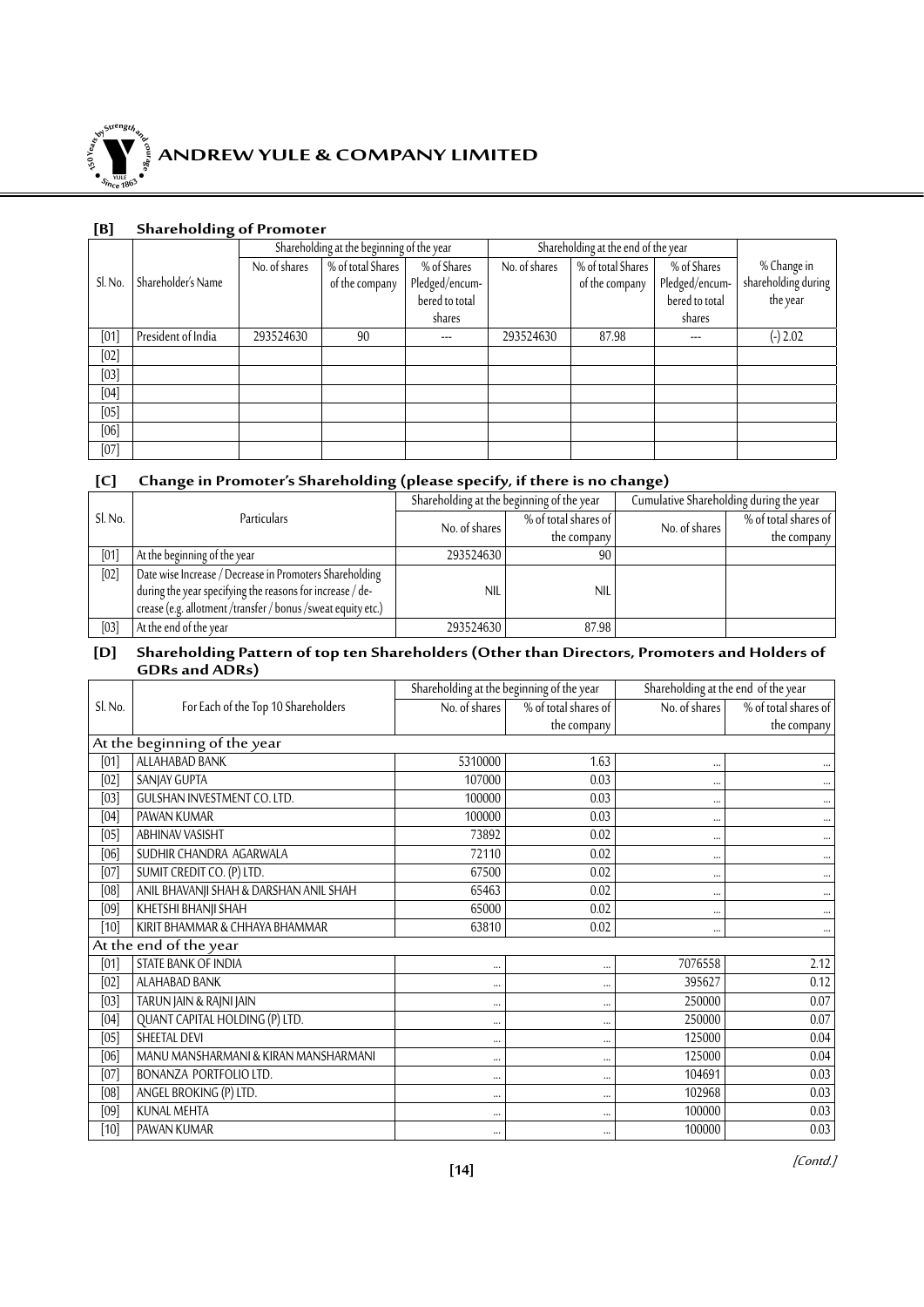

### **[E] Shareholding of Directors and Key managerial Personnel:**

|        | Shareholding of each Directors and each Key Managerial                                                                                                                               | Cumulative Shareholding during the year<br>Shareholding at the beginning of the year |                      |               |                      |  |
|--------|--------------------------------------------------------------------------------------------------------------------------------------------------------------------------------------|--------------------------------------------------------------------------------------|----------------------|---------------|----------------------|--|
| Sl.No. | Personnel                                                                                                                                                                            | No. of shares                                                                        | % of total shares of | No. of shares | % of total shares of |  |
|        |                                                                                                                                                                                      |                                                                                      | the company          |               | the company          |  |
| [01]   | At the beginning of the year                                                                                                                                                         | None of the Directors of KMP hold shares in company                                  |                      |               |                      |  |
| [02]   | Date wise Increase / Decrease in Promoters Shareholding<br>during the year specifying the reasons for increase / de-<br>crease (e.g. allotment /transfer / bonus /sweat equity etc.) | None of the Directors of KMP hold shares in company                                  |                      |               |                      |  |
| [03]   | At the end of the year                                                                                                                                                               | None of the Directors of KMP hold shares in company                                  |                      |               |                      |  |

### **[V] INDEBTEDNESS – Indebtedness of the Company including interest outstanding / accrued but not due for payment. [**` **in lakh]**

|                        | r - 7                                               |                    |                 |          |                    |
|------------------------|-----------------------------------------------------|--------------------|-----------------|----------|--------------------|
|                        |                                                     | Secured Loans      | Unsecured Loans | Deposits | Total Indebtedness |
|                        |                                                     | excluding deposits |                 |          |                    |
|                        | Indebtedness at the beginning of the financial year |                    |                 |          |                    |
| $[$                    | Principal Amount                                    | 6571.84            | 2556.65         | 219.29   | 9347.78            |
| $[{\sf iii}]$          | Interest due but not paid                           | 1128.94            | 3.52            |          | 1132.46            |
| [iii]                  | Interest accrued but not due                        | 18.95              |                 | $\cdots$ | 18.95              |
| Total $[i + ii + iii]$ |                                                     | 7719.73            | 2560.17         | 219.29   | 10499.19           |
|                        | Change in Indebtedness during the financial year    |                    |                 |          |                    |
| $\ast$<br>Addition     |                                                     |                    | 1876.79         | 6.15     | 1882.94            |
| $\ast$<br>Reduction    |                                                     | 2452.13            |                 | $\cdots$ | 2452.13            |
| Net Change             |                                                     | (2452.13)          | 1876.79         | 6.15     | (569.19)           |
|                        | Indebtedness at the end of the financial year       |                    |                 |          |                    |
| $[{\sf i}]$            | Principal Amount                                    | 5006.16            | 4436.96         | 225.44   | 9668.56            |
| $[{\sf ii}]$           | Interest due but not paid                           | 248.81             |                 | $\cdots$ | 248.81             |
| [iii]                  | Interest accrued but not due                        | 12.63              |                 | $\cdots$ | 12.63              |
| Total $[i + ii + iii]$ |                                                     | 5267.60            | 4436.96         | 225.44   | 9930.00            |

| [V <sub>1</sub> ] | <b>REMUNERATION OF DIRECTORS AND KEY MANAGERIAL PERSONNEL</b>                         |        |                          |          |              |          |          |  |  |
|-------------------|---------------------------------------------------------------------------------------|--------|--------------------------|----------|--------------|----------|----------|--|--|
| A.                | Remuneration to Managing Director, Whole-time Directors and/or Manager<br>[₹ in lakh] |        |                          |          |              |          |          |  |  |
|                   |                                                                                       |        | Name of MD/WTD / Manager |          |              |          | Total    |  |  |
| Sl. No.           | Particulars of Remuneration                                                           | Kallol |                          | Sunil    | Late         | R.C.     | Amount   |  |  |
|                   |                                                                                       | Datta  | Swaminathan              | Munshi   | Amitava Dhar | Sen      |          |  |  |
| [01]              | Gross salary                                                                          |        |                          |          |              |          |          |  |  |
| [a]               | Salary as per provisions contained in section 17(1) of the Income-tax Act, 1961       | 21.88  | 20.41                    | 17.51    | 6.87         | 0.68     | 67.35    |  |  |
| [b]               | Value of perquisites u/s.17(2) Income-tax Act,1961.                                   | 2.93   | $\cdots$                 | 2.45     | 0.00         | 0.00     | 5.38     |  |  |
| [c]               | Profits in lieu of salary under section 17(3) Income-tax Act, 1961                    |        |                          | $\cdots$ |              | $\cdots$ | $\cdots$ |  |  |
| [02]              | Stock Option                                                                          |        |                          | $\cdots$ |              | $\cdots$ | $\cdots$ |  |  |
| [03]              | Sweat Equity                                                                          |        | $\cdots$                 | $\cdots$ |              | $\cdots$ | $\cdots$ |  |  |
| [04]              | Commission                                                                            |        |                          |          |              |          |          |  |  |
|                   | $-$ As % of profit                                                                    |        |                          | $\cdots$ |              |          | $\cdots$ |  |  |
|                   | - Others, specify                                                                     |        | $\cdots$                 | $\cdots$ | $\cdots$     |          | $\cdots$ |  |  |
| [05]              | Others, please specify                                                                | 1.07   | 2.79                     | 0.32     | 0.00         | 0.00     | 4.18     |  |  |
|                   | Total (A)                                                                             | 25.88  | 23.20                    | 20.28    | 6.87         | 0.68     | 76.91    |  |  |
|                   | Ceiling as per the Act                                                                |        |                          | $\cdots$ | $\cdots$     |          | $\cdots$ |  |  |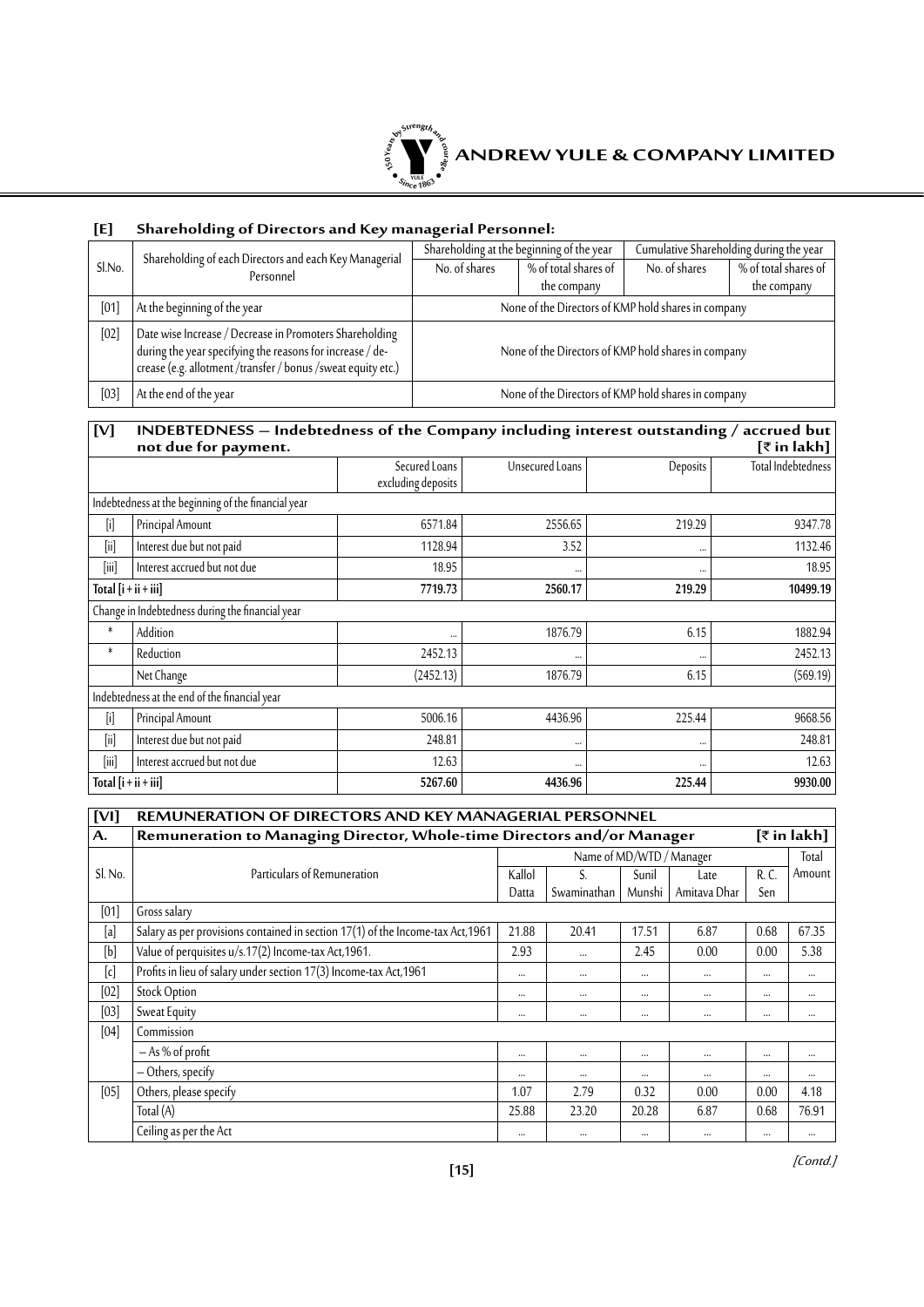

# **ANDREW YULE & COMPANY LIMITED**

#### **[B] Remuneration to other Directors**

| Sl. No. | Particulars of Remuneration                | Name of Directors |  |          |          | <b>Total Amount</b> |
|---------|--------------------------------------------|-------------------|--|----------|----------|---------------------|
|         |                                            |                   |  | $\cdots$ | $\cdots$ |                     |
| [01]    | <b>Independent Directors</b>               |                   |  |          |          |                     |
|         | Fee for attending board Committee meetings |                   |  |          |          |                     |
|         | Commission                                 |                   |  |          |          |                     |
|         | Others, please specify                     |                   |  |          |          |                     |
|         | Total $(1)$                                |                   |  |          |          |                     |
| [02]    | Other Non-Executive Directors              |                   |  |          |          |                     |
|         | Fee for attending board committee meetings |                   |  |          |          |                     |
|         | Commission                                 |                   |  |          |          |                     |
|         | Others, please specify                     |                   |  |          |          |                     |
|         | Total $(2)$                                |                   |  |          |          |                     |
|         | Total $(B) = (1+2)$                        |                   |  |          |          |                     |
|         | Total Managerial Remuneration              |                   |  |          |          |                     |
|         | Overall Ceiling as per the Act             |                   |  |          |          |                     |

### **[C] REMUNERATION TO KEY MANAGERIAL PERSONNEL OTHER THAN MD/MANAGER/WTD**

| Sl. No. | Particulars of Remuneration                                                         | Key Managerial Personnel [₹ in lakh] |          |                 |          |
|---------|-------------------------------------------------------------------------------------|--------------------------------------|----------|-----------------|----------|
|         |                                                                                     | <b>CEO</b>                           | CS       | CF <sub>O</sub> | Total    |
| [01]    | Gross Salary                                                                        |                                      |          |                 |          |
|         | [a] Salary as per provisions contained in section 17(1) of the Income-tax Act, 1961 | $\cdots$                             | 17.35    | $\cdots$        | 17.35    |
|         | [b] Value of perquisites u/s.17(2) Income-tax Act, 1961                             | $\cdots$                             | $\cdots$ | $\cdots$        | $\cdots$ |
|         | [c] Profits in lieu of salary under section 17(3) Income-tax Act, 1961              | $\cdots$                             | $\cdots$ | $\cdots$        | $\cdots$ |
| [02.]   | <b>Stock Option</b>                                                                 | $\cdots$                             | $\cdots$ | $\cdots$        | $\cdots$ |
| [03]    | Sweat Equity                                                                        | $\cdots$                             | $\cdots$ |                 | $\cdots$ |
| [04]    | Commission                                                                          |                                      |          |                 |          |
|         | $-$ as % of profit                                                                  | $\cdots$                             | $\cdots$ | $\cdots$        | $\cdots$ |
|         | - Others, specify                                                                   | $\cdots$                             | $\cdots$ | $\cdots$        | $\cdots$ |
| [05]    | Others, please specify                                                              | $\cdots$                             | 2.97     | $\cdots$        | 2.93     |
|         | Total                                                                               | $\cdots$                             | 20.32    | $\cdots$        | 20.32    |

| VII.            | PENALTIES / PUNISHMENT / COMPOUNDING OF OFFENCES: |                                 |                      |                                                                   |                                  |                                          |  |  |  |
|-----------------|---------------------------------------------------|---------------------------------|----------------------|-------------------------------------------------------------------|----------------------------------|------------------------------------------|--|--|--|
| Sl.No.          | Type                                              | Section of the<br>Companies Act | Brief<br>Description | Details of Penalty/<br>Punishment/<br>Compounding fees<br>imposed | Authority [RD /<br>NCLT / COURT] | Appeal made,<br>if any (give<br>Details) |  |  |  |
|                 | <b>COMPANY</b>                                    |                                 |                      |                                                                   |                                  |                                          |  |  |  |
| $[{\mathsf A}]$ | Penalty                                           |                                 |                      |                                                                   |                                  |                                          |  |  |  |
|                 | Punishment                                        | <b>NONE</b>                     |                      |                                                                   |                                  |                                          |  |  |  |
|                 | Compounding                                       |                                 |                      |                                                                   |                                  |                                          |  |  |  |
|                 | <b>DIRECTORS</b>                                  |                                 |                      |                                                                   |                                  |                                          |  |  |  |
| [B]             | Penalty                                           |                                 |                      |                                                                   |                                  |                                          |  |  |  |
|                 | Punishment                                        | <b>NONE</b>                     |                      |                                                                   |                                  |                                          |  |  |  |
|                 | Compounding                                       |                                 |                      |                                                                   |                                  |                                          |  |  |  |
|                 | OTHER OFFICERS IN DEFAULT                         |                                 |                      |                                                                   |                                  |                                          |  |  |  |
| [C]             | Penalty                                           |                                 |                      |                                                                   |                                  |                                          |  |  |  |
|                 | Punishment                                        | <b>NONE</b>                     |                      |                                                                   |                                  |                                          |  |  |  |
|                 | Compounding                                       |                                 |                      |                                                                   |                                  |                                          |  |  |  |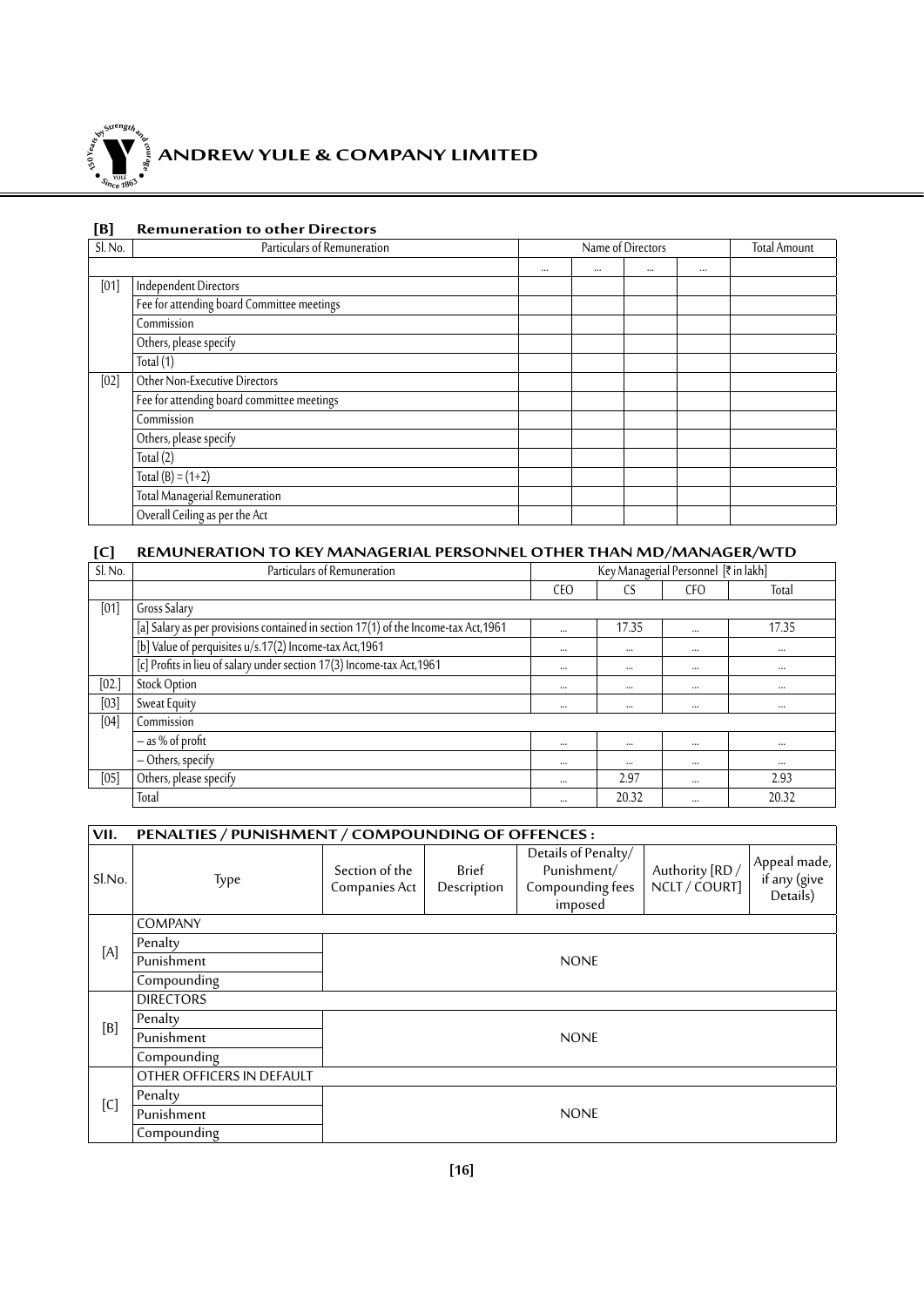

**Annexure–III**

### **SECRETARIAL AUDIT REPORT FOR THE FINANCIAL YEAR ENDED 31ST MARCH 2015 [Pursuant to Section 204(1) of the Companies Act, 2013 and Rule No.9 of the Companies (Appointment and Remuneration of Managerial Personnel) Rules, 2014]**

**To The Members, ANDREW YULE & CO LTD 8 DR RAJENDRA PRASAD SARANI, KOLKATA-700001**

We have conducted the secretarial audit of the Compliances of applicable statutory provisions and the adherence to good corporate practices by Andrew Yule & Co Ltd (hereinafter called the Company). Secretarial Audit was conducted in a manner that provided us a reasonable basis for evaluating the corporate conducts/statutory compliances and expressing our opinion thereon.

Based on our verification of the Co's books , papers, minute books, forms and returns filed and other records maintained by the Company and also information provided by the Company , its officers , agents and authorised representatives during the conduct of secretarial Audit, we hereby report that in our opinion , the Company has during the audit period covering the financial year ended on 31st March 2015 complied with the statutory provisions listed hereunder and compliance-mechanism in place to the extent , in manner and subject to the reporting made hereinafter.

We have examined the books, papers, minute books, forms and returns filed and other records maintained by the Company for the financial year ended on 31st March 2015 according to the provisions of.

- [i] The Companies Act, 2013 (The Act) and the rules made thereunder;
- [ii] The securities Contracts (Regulation) Act, 1956 (SCRA) and the rules made thereunder;
- [iii] The Depositories Act, 1996 and the regulations and Bye-laws framed thereunder;
- [iv] Foreign Exchange Management Act, 1999 and Rules and regulations made thereunder to the extent of Foreign Direct Investment, Overseas Direct Investment and External Commercial Borrowings;
- [v] The following Regulations and Guidelines prescribed under the Securities Exchange Board of India Act, 1992 ('SEBI Act') :
	- [a] The Securities and Exchange Board of India (Substantial Acquisition of Shares and Takeovers) Regulations, 2011. (Not applicable to the Company during the Audit Period).
	- [b] The Securities and Exchange Board of India (Prohibition of Insider Trading) Regulations, 1992;
	- [c] The Securities and Exchange Board of India (Issue of Capital and Disclosure Requirements ) Regulations , 2009. (Not applicable to the Company during the Audit Period).
	- [d] The Securities and Exchange Board of India (Employee Stock Option Scheme and Employees Stock Purchase Scheme) Guidelines, 1999. (Not applicable to the Company during the Audit Period).

**[17]**

[Contd.]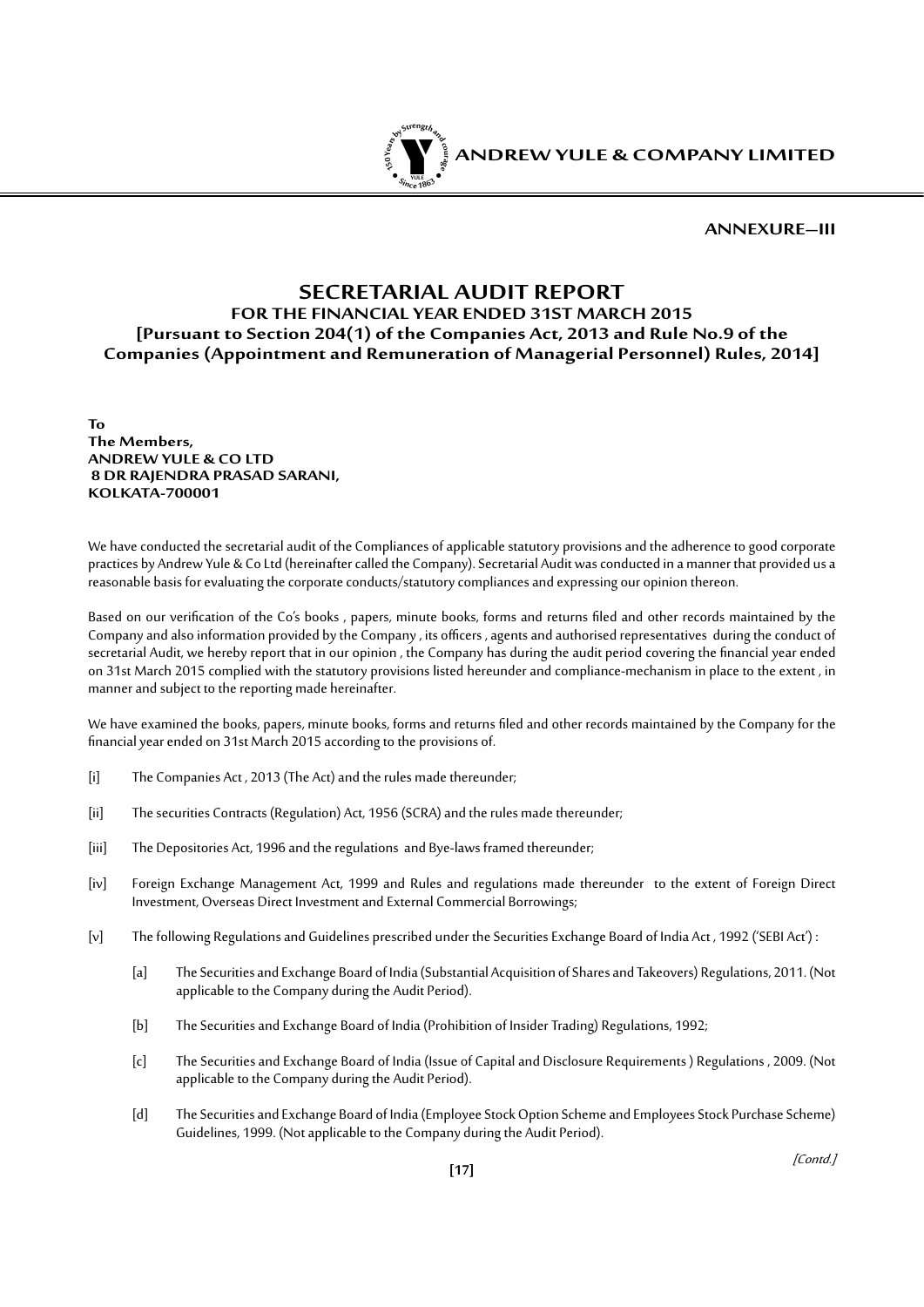

### **ANDREW YULE & COMPANY LIMITED**

- [e] The Securities and Exchange Board of India (Issue and Listing of Debt Securities) Regulations, 2008 (Not applicable to the Company during the Audit Period).
- [f] The Securities Exchange Board of India (Registrars to an Issue and Share Transfer Agents) Regulations, 1993 regarding the Companies Act and dealing with the client. (Not applicable to the Company during the Audit Period).
- [g] The Securities and Exchange Board of India (Delisting of Equity Shares) Regulations, 2009 (Not applicable to the Company during the Audit Period); and
- [h] The Securities and Exchange Board of India (Buyback of Securities) Regulations, 1998. (Not applicable to the Company during the Audit Period).

We have also examined compliances with the applicable clauses of the following :

- [i] Secretarial Standards issued by the Institute of the Company Secretaries of India (Not notified hence Not applicable to the Company during the audit period).
- [ii] The Listing Agreements entered into by the Company with the Stock Exchange.

During the period under review the Company has complied with the provisions of the Act, Rules , Regulations , Guidelines , Standards, etc mentioned above subject to the following observations :

- [a] As per the information and explanations provided by the Company, its officers, agents and authorised representatives during the conduct of secretarial audit, we report that the provisions of the Foreign Exchange Management Act, 1999 and the Rules and Regulations made thereunder to the extent of
	- [i] External Commercial Borrowings were not attracted to the Company under the financial year under report.
	- [ii] Foreign Direct Investment (FDI) were not attracted to the Company under the financial year under report.
	- [iii] Overseas Direct Investment by Residents in Joint venture/Wholly Owned Subsidiary abroad were not attracted to the company under the financial year under report
- [b] As per the information and explanation provided by the Company , its officers, agents and authorised representatives during the conduct of Secretarial Audit , we report that the Company has not made any GDRs/ADRs or any commercial instruments under the financial year under report.

We further report that, having regard to the compliance system prevailing in the Company and on examination of the relevant documents and records in pursuance thereof, on test -check basis, the Company has complied with the following laws applicable specifically to the Company

- [a] Plantation Labour Act, 1951 and Rules made thereunder.
- [b] Tea Marketing Control Order, 2003.
- [c] Food Safety and Standards Act, 2006 and Rules made thereunder.

We further report that

The changes in the Composition of Board of Directors that took place during the period under review were carried out in compliance with the provisions of the Act.

[Contd.]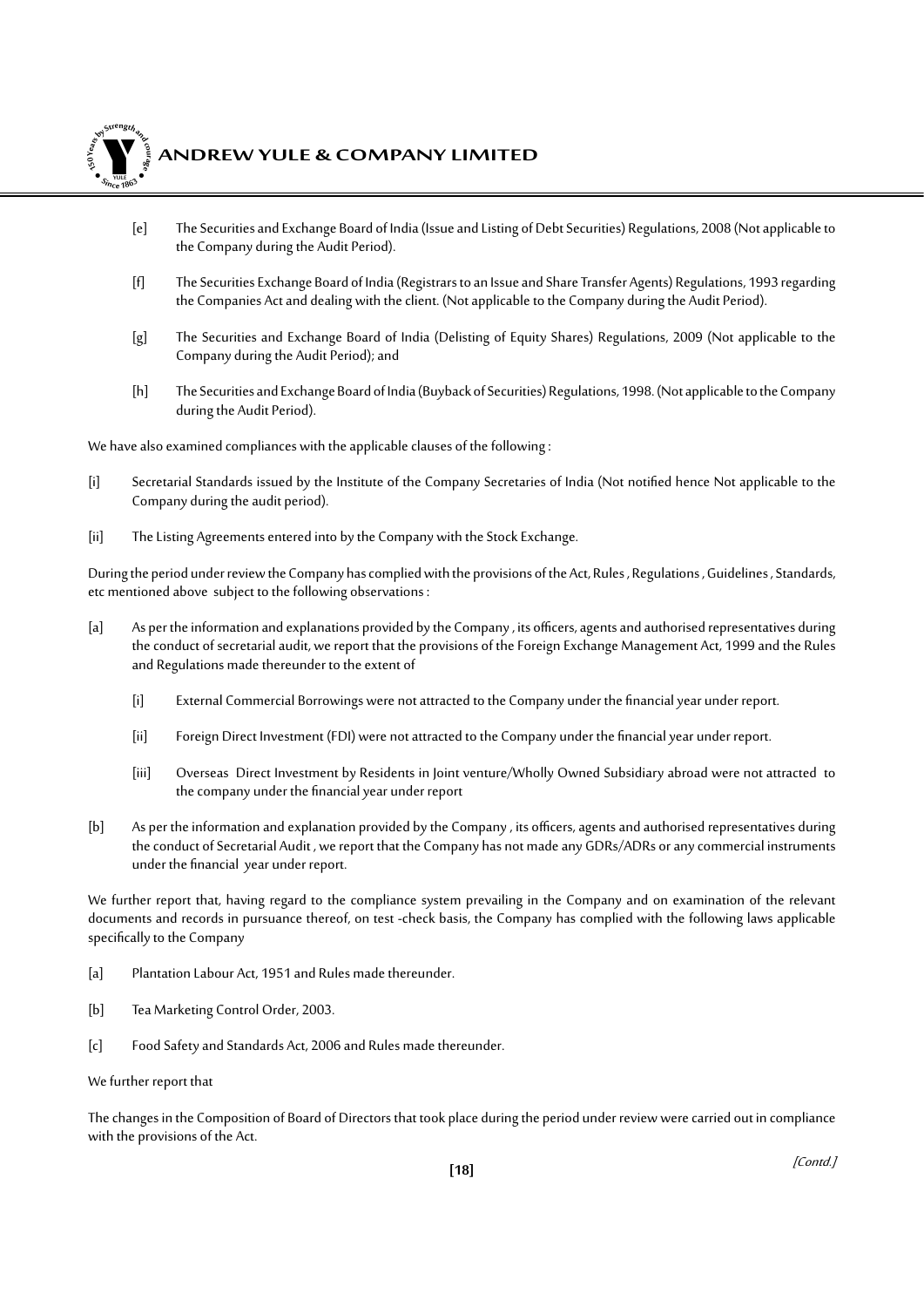

Adequate notice is given to all directors to schedule Board Meeting, agenda and detailed notes on agenda were sent at least seven days in advance, and a system exists for seeking and obtaining further information and clarifications on the agenda items before the meeting and for meaningful participation at the meeting.

All decisions at Board Meetings are carried out unanimously as recorded in the minutes of the meetings of the Board of Directors.

We further report that there are adequate systems and processes in the company commensurate with the size and operations of the company to monitor and ensure compliance with applicable laws, rules, regulations and guidelines subject to the following qualified opinion :

- [i] There was no independent Director on the Board of Directors during the financial year 2014-15.
- [ii] As there was no independent Director on the Board of Directors during the financial year 2014-15, no Audit Committee was formed during the financial year 2014-15.Hence no meeting of the Audit committee was held during the year.
- [iii] The Company has not inducted any Woman Director in the Board within due time stipulated by Ministry of Corporate Affairs. However the Company has inducted Ms. Sanyukta Samaddar as Woman Director w.e.f 27.05.2015.

We further report that during the audit period the Company has -

- [i] issued 75,00,000 Equity Shares at face value of  $Z/2$ -each to State Bank of India towards conversion of funded interest in terms of BIFR Order dated 30.10.2007.
- [ii] major decisions taken by the members in pursuance to Sec 180 of the Companies Act, 2013.
- [iii] not entered into Merger/Amalgamation/Reconstruction.
- [iv] not entered into foreign technical collaborations with any other entity.

For S DEEPAK & ASSOCIATES Company Secretaries CS DEEPAK SWAIN<br>Proprietor Place: Kolkata Proprietor Date: 28th May, 2015 C.P No-9131

This report is to be read with our letter of even date which is annexed Annexure A and forms integral part of this report.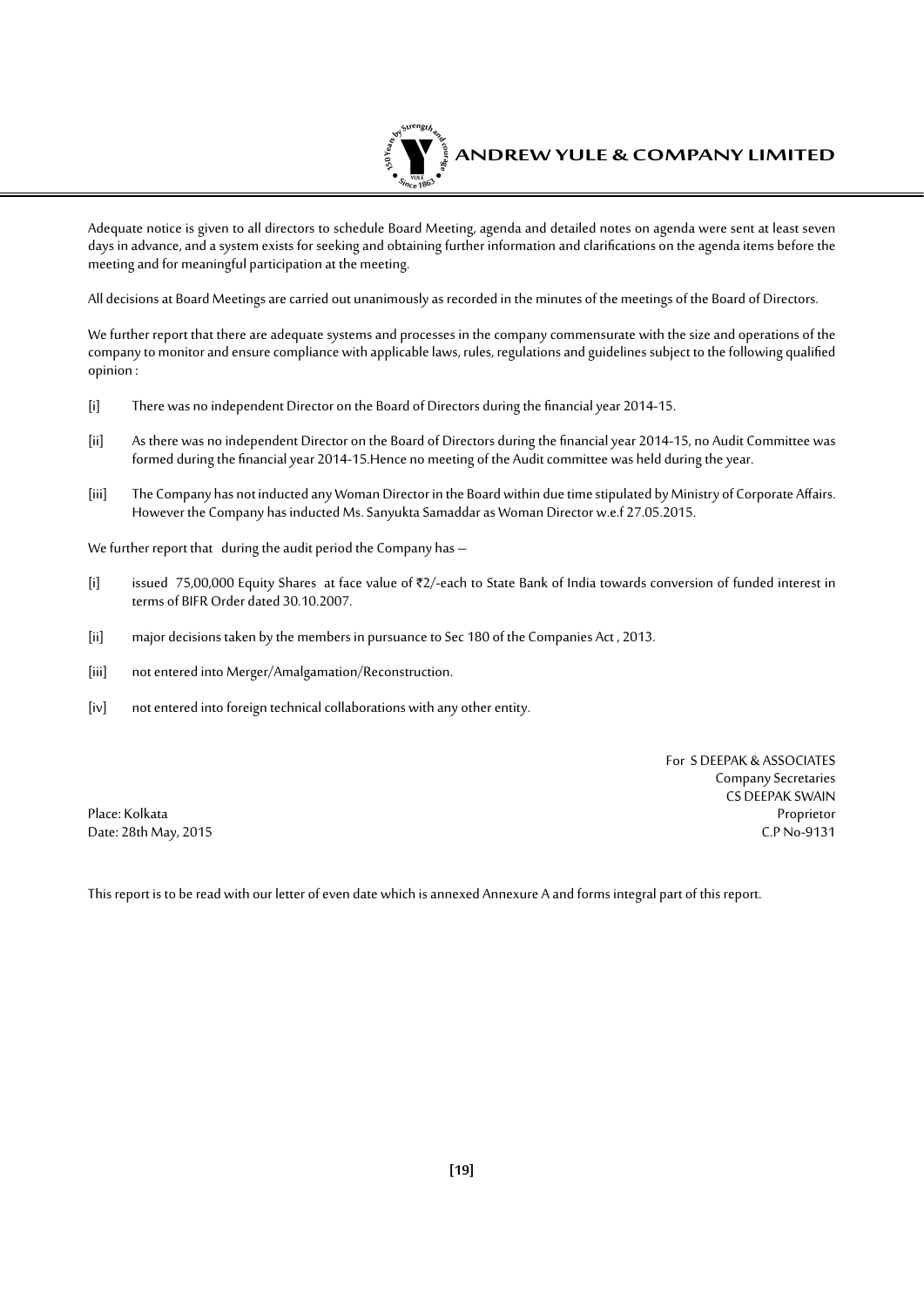

#### **Annexure-A**

**To The Members, ANDREW YULE & CO LTD 8 DR RAJENDRA PRASAD SARANI, KOLKATA-700001**

Our report of even date is to be read along with this letter

- [01] Maintenance of secretarial record is the responsibility of the management of the Company. Our responsibility is to express an opinion on these secretarial records based on our audit.
- [02] We have followed the audit practices and processes as were appropriate to obtain reasonable assurance about the correctness of the contents of the secretarial record. The verification was done on the test basis to ensure that corrects facts are reflected in secretarial records. We believe that the process and practices, we followed provide a reasonable basis for our opinion.
- [03] We have not verified the correctness and appropriateness of financial records and Books of Accounts of the Company.
- [04] Where ever required, we have obtained the Management representation about the compliance of Laws, rules and regulations and happening of the events etc.
- [05] The compliance of the provision of corporate and other applicable laws, rules , regulations, standards is the responsibility of the management. Our examination was limited to the verification of procedure on test basis.
- [06] The Secretarial Audit report is neither an assurance as to the future viability of the company nor of the efficacy or effectiveness with which the management has conducted the affairs of the Company.

For S DEEPAK & ASSOCIATES Company Secretaries CS DEEPAK SWAIN Place : Kolkata. Proprietor Date : 28th May, 2015 C.P No-9131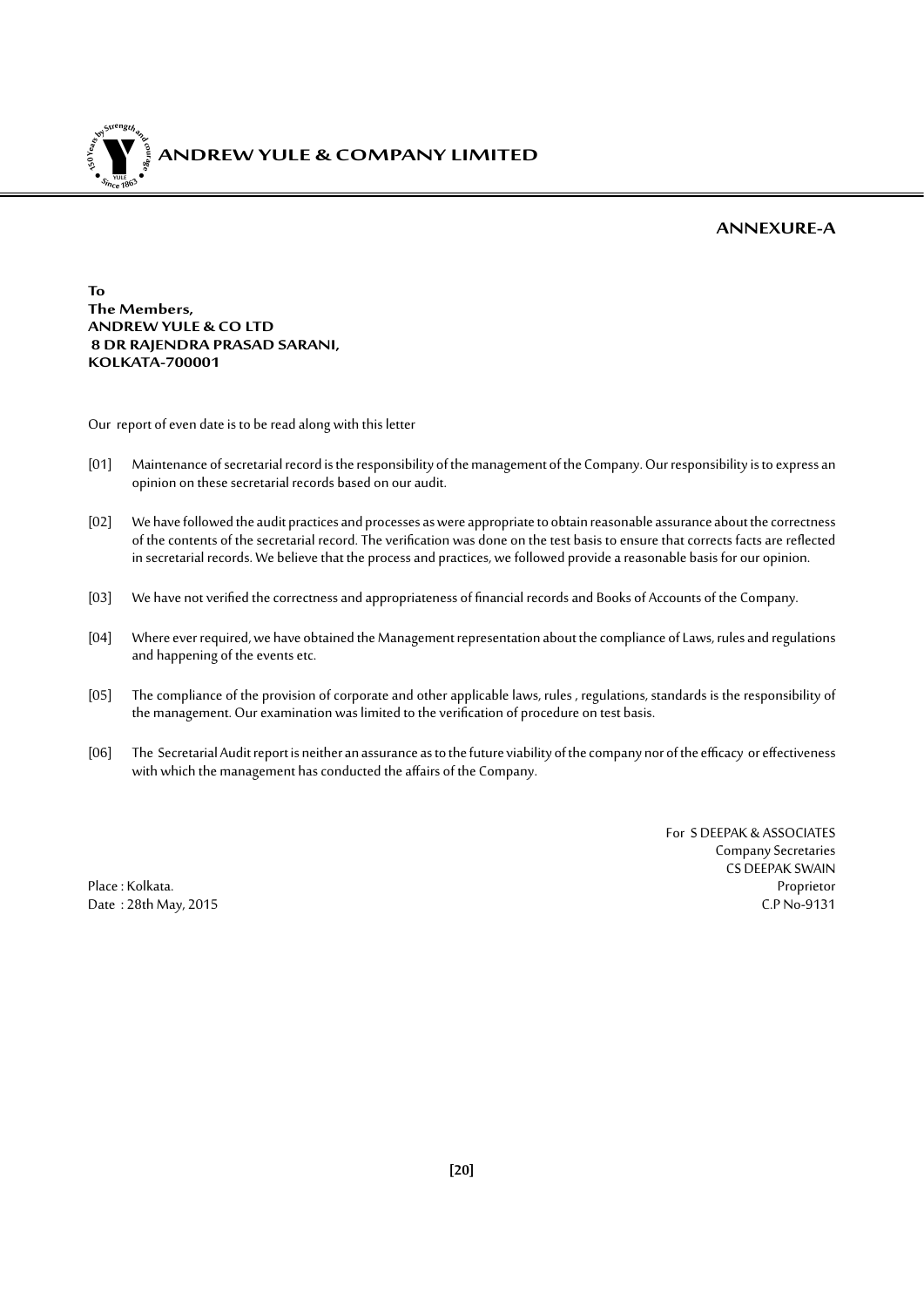

#### **Annexure–IV**

### **Under Section 134(3)(m) of the Companies Act, 2013, read with Rule 8 of the Company (Accounts) Rule 2014.**

#### **CONSERVATION OF ENERGY**

#### **[A] Energy Conservation Measures taken :**

The Company has earlier formulated Energy Management Policy and also based on the energy audit conducted the following measures have been taken up.

#### **Tea Division :**

 w New energy efficient Gas Based Generator has been installed and old higher consumption generator has been replaced.

#### **Engineering Division :**

- In order to reduce fuel consumption and efficiency of Head Treatment Furnace linings have been changed along with automatic control devices.
- Old higher fuel consumption diesel generator has been replaced by new generator to reduce fuel consumption.

#### **Electrical Division, Chennai Operation :**

- The Small Wind 3 K.W. Electric Generator has been commissioned and connected to the internal electrical system to meet part of energy requirement of Administrative Building.
- Impact of the measures of the above :

The fuel cost of the respective divisions has resulted in cost savings.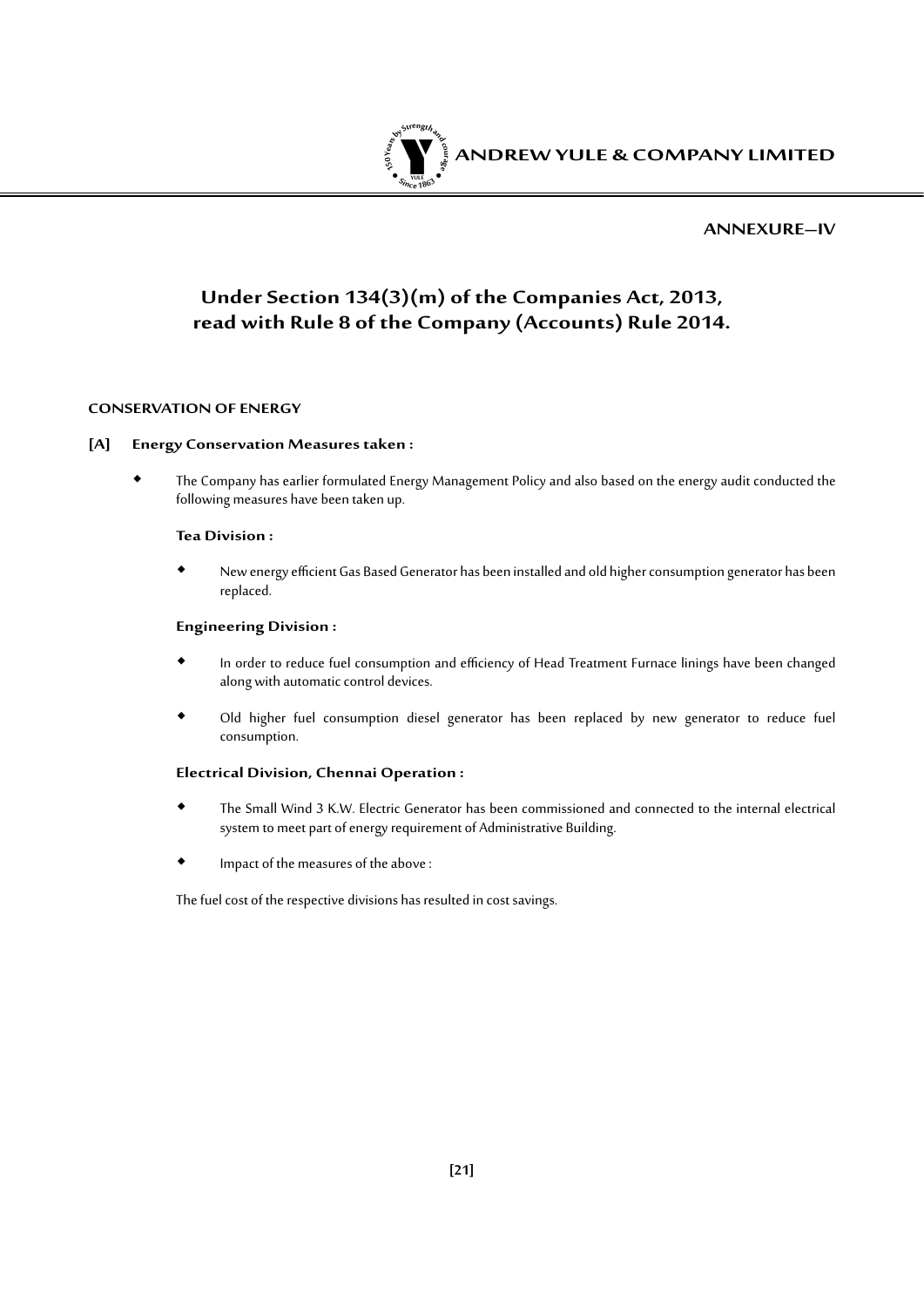**ANDREW YULE & COMPANY LIMITED 150Year<sup>s</sup>byStre<sup>n</sup>gthand<sup>c</sup>ou<sup>r</sup>age <sup>S</sup>inc<sup>e</sup> <sup>1</sup>86<sup>3</sup>**  $\bullet$ . When  $\bullet$ 

### **F O R M - A**

### **ANDREW YULE & COMPANY LIMITED : TEA DIVISION**

|        |             |                                  |                                            |            | 2014-15     | 2013-14     |
|--------|-------------|----------------------------------|--------------------------------------------|------------|-------------|-------------|
| [A]    | <b>CROP</b> |                                  |                                            | <b>KGS</b> | 10807225.00 | 10800888.00 |
| [01]   |             |                                  | <b>ELECTRICITY:</b>                        |            |             |             |
|        | [a]         |                                  | PURCHASED                                  |            |             |             |
|        |             | <b>UNIT</b>                      |                                            | <b>KWH</b> | 10691846.00 | 9937294.00  |
|        |             | <b>TOTAL AMOUNT</b><br>RATE/UNIT |                                            | ₹          | 95508189.00 | 83761024.00 |
|        |             |                                  |                                            | ₹          | 8.93        | 8.43        |
|        | [b]         | $[$                              | OWN GENERATION: THROUGH GENERATOR (DIESEL) |            |             |             |
|        |             |                                  | <b>UNIT</b>                                | <b>KWH</b> | 1693766.20  | 1610439.00  |
|        |             |                                  | TOTAL FUEL COST                            | ₹          | 37315093.02 | 33968622.28 |
|        |             |                                  | <b>TOTAL FUEL</b>                          | LTRS.      | 571544.00   | 587826.00   |
|        |             |                                  | UNIT/LITRE OF DIESEL                       | <b>KWH</b> | 2.96        | 2.74        |
|        |             |                                  | RATE/UNIT                                  | ₹          | 22.03       | 21.09       |
|        |             | [iii]                            | THROUGH GENERATOR (NATURAL GAS)            |            |             |             |
|        |             |                                  | <b>UNIT</b>                                | <b>KWH</b> | 232088.00   | 393027.00   |
|        |             |                                  | UNIT/SCM OF GAS                            | <b>KWH</b> | 1.82        | 1.42        |
|        |             |                                  | RATE/UNIT                                  | ₹          | 12.70       | 7.38        |
| [02]   | <b>COAL</b> |                                  |                                            |            |             |             |
|        |             | QUANTITY                         |                                            | MT         | 5956.563    | 5576.267    |
|        |             | <b>TOTAL COST</b>                |                                            | ₹          | 48137612.00 | 43230152.97 |
|        | <b>RATE</b> |                                  |                                            | ₹/MT       | 8081.44     | 7752.53     |
| $[03]$ |             |                                  | <b>FURNACE OIL</b>                         |            |             |             |
|        |             | QUANTITY                         |                                            | LTRS.      | 20330.00    | 28470.00    |
|        |             | <b>TOTAL COST</b>                |                                            | ₹          | 1209680.00  | 1730136.00  |
|        | <b>RATE</b> |                                  |                                            | ₹/LTR      | 59.50       | 60.77       |
| [04]   |             |                                  | USE OF GAS FOR PROCESSING                  |            |             |             |
|        |             | QUANTITY                         |                                            | SCM        | 2580263.00  | 2982611.00  |
|        |             | <b>TOTAL COST</b>                |                                            | ₹          | 30975689.73 | 31969867.07 |
|        |             | RATE/UNIT                        |                                            | ₹          | 12.00       | 10.72       |
| [B]    |             |                                  | <b>CONSUMPTION PER UNIT OF PRODUCTION</b>  |            |             |             |
|        |             | <b>ELECTRICITY</b>               |                                            | KWH/KG     | 1.17        | 1.11        |
|        |             |                                  | <b>FURNACE OIL</b>                         | LTR/KG     | 0.01        | $0.02\,$    |
|        | COAL        |                                  |                                            | KG/KG      | 1.16        | 1.13        |
|        |             |                                  | NATURAL GAS                                | SCM/KG     | 0.46        | 0.51        |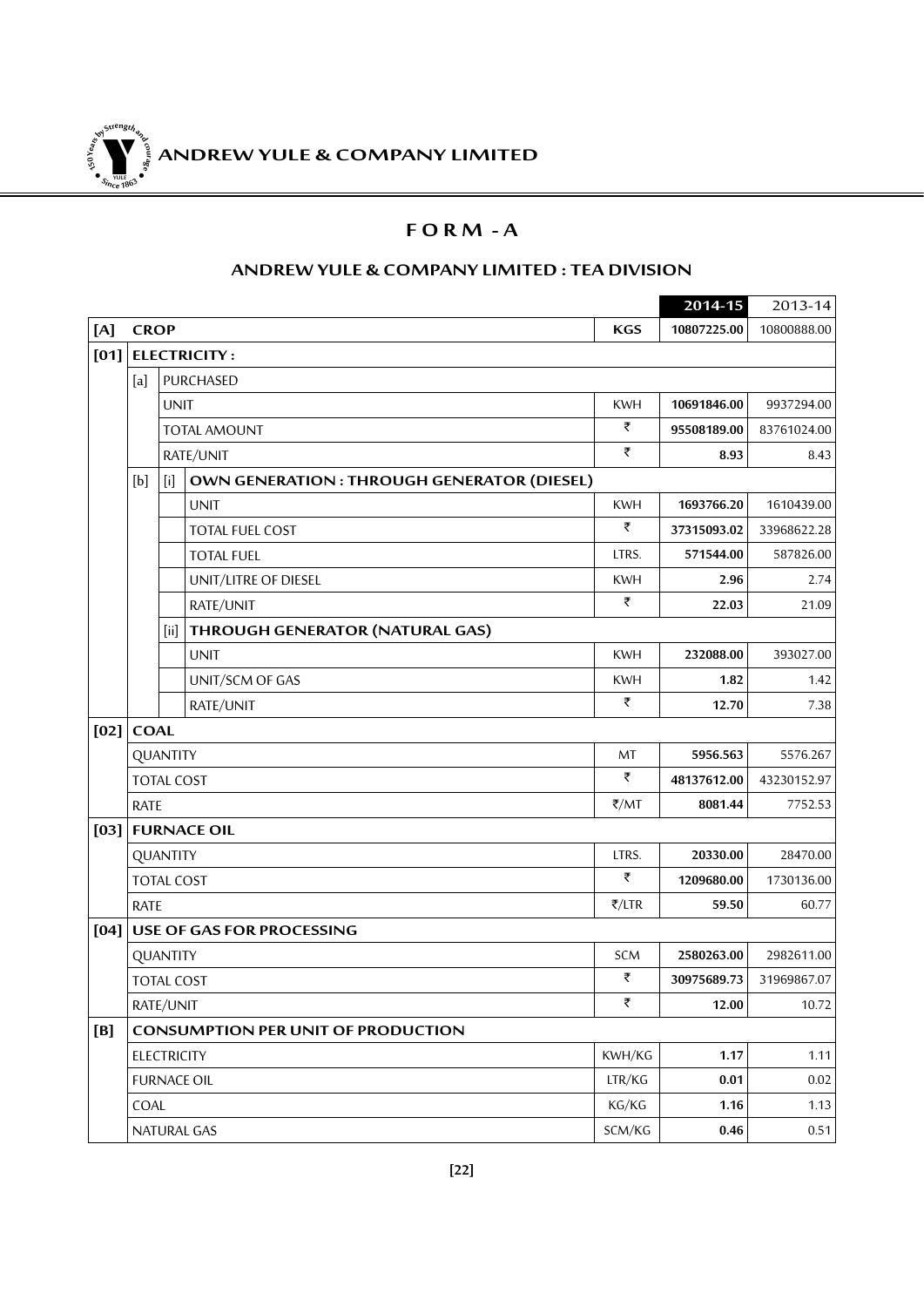

### **FORM – B**

### **[A] PARTICULARS FOR TECHNOLOGY ABSORPTION, RESEARCH DEVELOPMENT (R&D) :**

#### **[I] SPECIFIC AREAS IN WHICH R&D WAS CARRIED OUT BY THE COMPANY :**

- [a] Engineering Division has developed design of mine ventilation fans. The fan has been successfully developed and performance testing have been completed. The product has to be subjected to filed trails and the due approval process will be taken up this year which will result in commercialization of the product.
- [b] The Kolkata Operation has developed energy efficient transformers as well as new designs of three star rated transformers for 25 KVA and 63 KVA rating.
- [c] The Electrical Division, Kolkata Operations has also developed Automatic Voltage Regulator to work in Tandem with auto transformers for specific applications.

#### [**II] BENEFIT DERIVED AS WELL AS RESULTS OF THE ABOVE R&D WORKS :**

- [a] Engineering Division : The benefits of above development projects will accrue in the financial year 2015-16 onwards.
- [b] Electrical Division : Orders have already been received for the above transformers and the contracts are under execution.

#### [**III] FUTURE PLAN OF ACTION :**

- [a] The Engineering Division will focus on getting approval and commercialization of the ventilation fan which has been developed.
- [b] The Electrical Division will take up development of five star rating transformers in the financial year 2015-16.

#### **[B] TECHNOLOGY ABSORPTION ADAPTATION AND INNOVATION :**

- [i] Efforts Made : The Kolkata Unit of the Electrical Division has enhanced the product bandwidth and the manufacturing process already been finalized.
- [ii] Benefits derived : The successful commercialization of 63 KVA and 100 KVA transformers has resulted in enhanced manufacturing range and increase in the operational revenue.
- [iii] Particulars of Imported Technology in the last 5 years : Nil

#### **[C] FOREIGN EXCHANGE EARNING AND OUTGO** :

| Foreign Exchange earnings were |  | ₹219.53 lakh |
|--------------------------------|--|--------------|
| Foreign Exchange outflow were  |  | ₹ 3.60 lakh  |

On behalf of the Board, Kolkata, KALLOL DATTA NG KALLOL DATTA NG KALLOL DATTA NG KALLOL DATTA NG KALLOL DATTA NG KALLOL DATTA NG KALLOL DATTA 30th May, 2015. Chairman & Managing Director.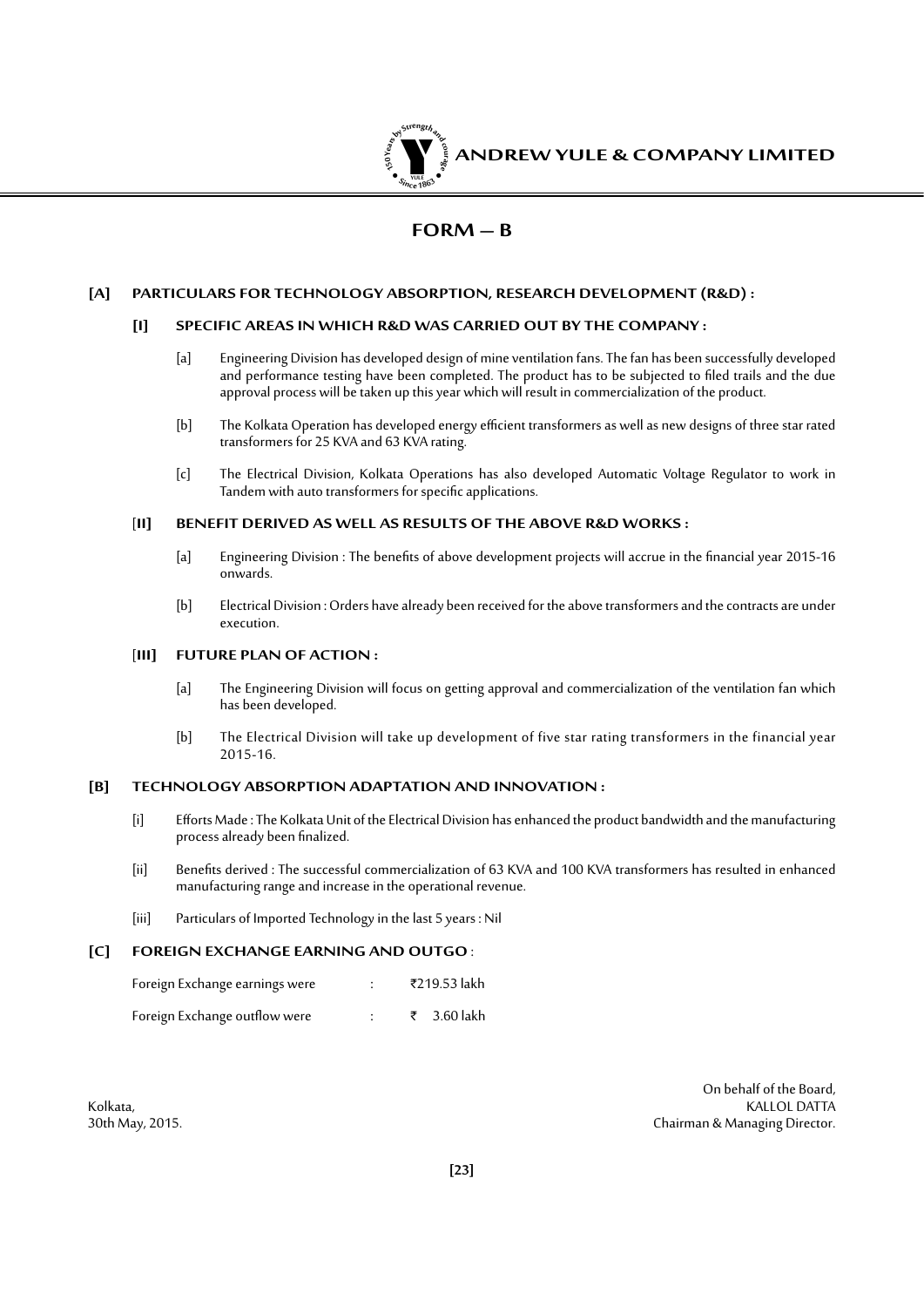*ANDREW YULE & COMPANY LIMITED* **150Year<sup>s</sup>byStre<sup>n</sup>gthand<sup>c</sup>ou<sup>r</sup>age <sup>S</sup>inc<sup>e</sup> <sup>1</sup>86<sup>3</sup>**  $\bullet$ . When  $\bullet$ 

### **REPORT ON CORPORATE GOVERNANCE**

In accordance with Clause 49 of the Listing Agreement with the Stock Exchanges in India (Clause 49) and some of the best practices followed internationally on Corporate Governance, the report containing the details of governance systems and processes at Andrew Yule & Company Limited is as under :

#### **[01] Company's Philosophy :**

The Company is committed to attain the highest standard of Corporate Governance by placing emphasis on transparency, professionalism, accountability, integrity and to promote ethical conduct throughout the organization with the main object to enhance the value of all stakeholders namely shareholders, customers, creditors, employees and bankers.

#### **[02] Board of Directors :**

In terms of the Company's Corporate Governance Policy, all statutory and other significant and material information are placed before the Board of Directors to enable it to discharge its responsibilities of strategic supervision of the Company as trustees of the Shareholders.

#### **[2.1] Composition :**

The Board of Directors of the Company comprises of eminently qualified Executive and Non-Executive Directors. The total number of Directors of the Company as on 31st March, 2015 was six (6) of which four (4) were wholetime Directors, viz. Chairman & Managing Director, Director (Planning), Director(Finance), Director (Personnel) and two(2) were part-time Non-Executive DHI Nominee Directors.

 The composition of the Board of Directors and the number of other Directorship and Membership/Chairmanship held by the Directors in the Committees of various Companies as on 31st March, 2015 are given below :

| Name of Directors |                     |                                        | No. of other      |           | Committee Membership        |
|-------------------|---------------------|----------------------------------------|-------------------|-----------|-----------------------------|
|                   |                     | Category of Directorship               | Directorship held |           | held in other Companies. xx |
|                   |                     |                                        | as on 31.03.2015  | As Member | As Chairman                 |
| 1                 | Shri Kallol Datta   | Chairman & Mg. Director                | h                 |           | Nil                         |
| [2]               | Shri S. Swaminathan | Director (Planning)                    | 4                 |           | Nil                         |
| [3]               | Shri Sunil Munshi   | Director (Personnel)                   | 9                 |           | Nil                         |
| [4]               | Shri R. C. Sen      | Director (Finance)                     | $\cdots$          | Nil       | Nil                         |
| $[5]$             | Shri R. K. Singh    | Govt. Nominee - Non-Executive Director | 4                 |           | Nil                         |
| [6]               | Shri A. M. Manichan | Govt. Nominee - Non-Executive Director | 4                 | Nil       | Nil                         |

 Exclude Directorship in Private Limited companies, foreign companies and companies under Section 8 of the Companies Act, 2013 and memberships of managing Committee of various, Chambers/bodies.

- xx Represents Membership/Chairmanship of Audit Committee, Investors Grievance Committee, Remuneration Committee and Committee if the Board of Directors.
- Notes : [a] Shri A. M. Manichan was appointed as Director w.e.f. 7th November, 2014.
	- [b] Shri R. C. Sen was appointed as Director (Finance) w.e.f.19th March, 2015.

#### **[2.2] Board Meetings :**

Dates of Board Meetings are fixed in advance and agenda papers are circulated to Directors at least Seven days before the meeting.

#### **Meetings and Attendance :**

During the financial year ended 31st March, 2015, Four Meetings of the Board of Directors were held on 27th May, 2014, 11th August, 2014, 18th December, 2014 and 30th March, 2015.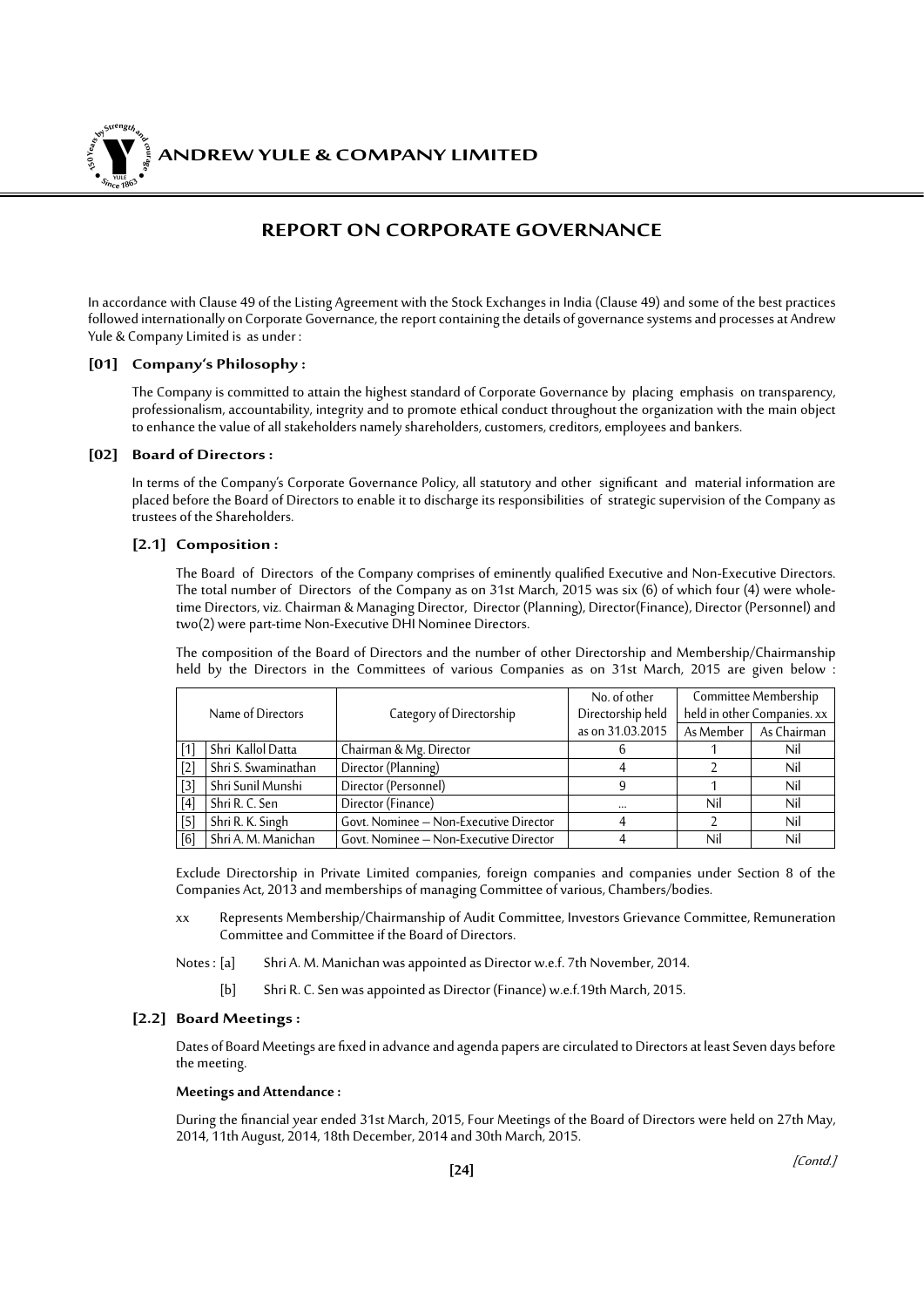

#### Attendance of Directors at the Board Meetings and at the Annual General Meeting (AGM) :

|                   | Name of Directors           | No. of Board<br>Meetings Attended | Attendance of the Last AGM held<br>on 24th September, 2014 | Remarks                                                |
|-------------------|-----------------------------|-----------------------------------|------------------------------------------------------------|--------------------------------------------------------|
|                   | <b>Executive Directors:</b> |                                   |                                                            |                                                        |
| $\lceil 1 \rceil$ | Shri Kallol Datta           | 4                                 | Yes                                                        |                                                        |
| $[2]$             | Shri S.Swaminathan          | 4                                 | Yes                                                        | $\cdots$                                               |
| $[3]$             | Shri Amitava Dhar           |                                   | No                                                         | Due to Sudden Death on 29th July, 2014                 |
| $[4]$             | Shri Sunil Munshi           |                                   | Yes                                                        |                                                        |
| $[5]$             | Shri R. C. Sen              |                                   | No                                                         | Appointed as a Director (Finance) w.e.f.19th Mar, 2015 |
|                   | Non-Executive Directors:    |                                   |                                                            |                                                        |
| $\lceil 1 \rceil$ | Shri R. K. Singh            |                                   | No                                                         |                                                        |
| $[2]$             | Shri Dinesh Kumar           |                                   | No                                                         | Nomination withdrawn by DHI on 7th Nov., 2014          |
| $[3]$             | Shri A. M. Manichan         |                                   | No                                                         | Appointed as a Director as on 7th Nov., 2014           |

#### **[03] Committee of the Board of Directors :**

The Company is having a Committee of the Board of Directors, duly constituted by the Board of Directors, for last several years to supervise smooth functioning of the day to day operations of the Company and some of the major powers/authorities delegated to the said Committee are as under :

- [i] General powers of management.
- [ii] To borrow monies upto the specified limit from Banks, Financial Institution and others for working capital purposes.
- [iii] To authorize creation of securities including Equitable mortgage on the immovable properties of the Company, execution of security documents pertaining to term loan, bridge loan, working capital loan, etc.
- [iv] To issue Indemnity Bonds and Powers of Attorney.
- [v] Opening of Accounts with Banks.
- [vi] To approve overseas tour for official purpose.
- [vii] Sale of Fixed Assets.
- [viii] To invest funds of the Company in Government Securities, long term deposit with Banks/Financial Institutions etc.
- [ix] To approve appointment of Consultants/Architects.
- [x] Approve transfer/transmission of shares.
- [xi] Carryout the function of shareholders/Investors Grievance Redressal Committee.

As on 31st March, 2015 the Committee of the Board of Directors were comprised of the following :

| Director          | Designation                  | Status in the<br>Committee | Number of<br>Meeting held<br>2014-15 | Number of<br>Meetings<br>Attended | <b>Remarks</b>                                    |
|-------------------|------------------------------|----------------------------|--------------------------------------|-----------------------------------|---------------------------------------------------|
| Shri Kallol Datta | Chairman & Managing Director | Chairman                   | 22                                   | 21                                | $\cdots$                                          |
| ShriS.Swaminathan | Director (Planning)          | Member                     | 22                                   | 18                                | $\cdots$                                          |
| Shri Amitava Dhar | Director (Finance)           | Member                     | 22                                   |                                   | Shri Amitava Dhar expired on 29th<br>July, 2014.  |
| Shri Sunil Munshi | Director (Personnel)         | Member                     | 22                                   | 21                                | $\cdots$                                          |
| Shri R. C. Sen    | Director (Finance)           | Member                     | 22                                   |                                   | Appointed as a member w.e.f.<br>30th March, 2015. |

The Minutes of the Committee of the Board of Directors are circulated as separate agenda item in the next meeting of the Board of Directors of the Company for noting and approval.

#### **[04] Audit Committee :**

[a] Terms of reference :

 The role and terms of reference of the Audit Committee cover the matters specified under Clause 49 of the Listing Agreements with the Stock Exchanges and Section 177 of the Companies Act 2013 besides other terms as may be referred to it by the Board of Directors.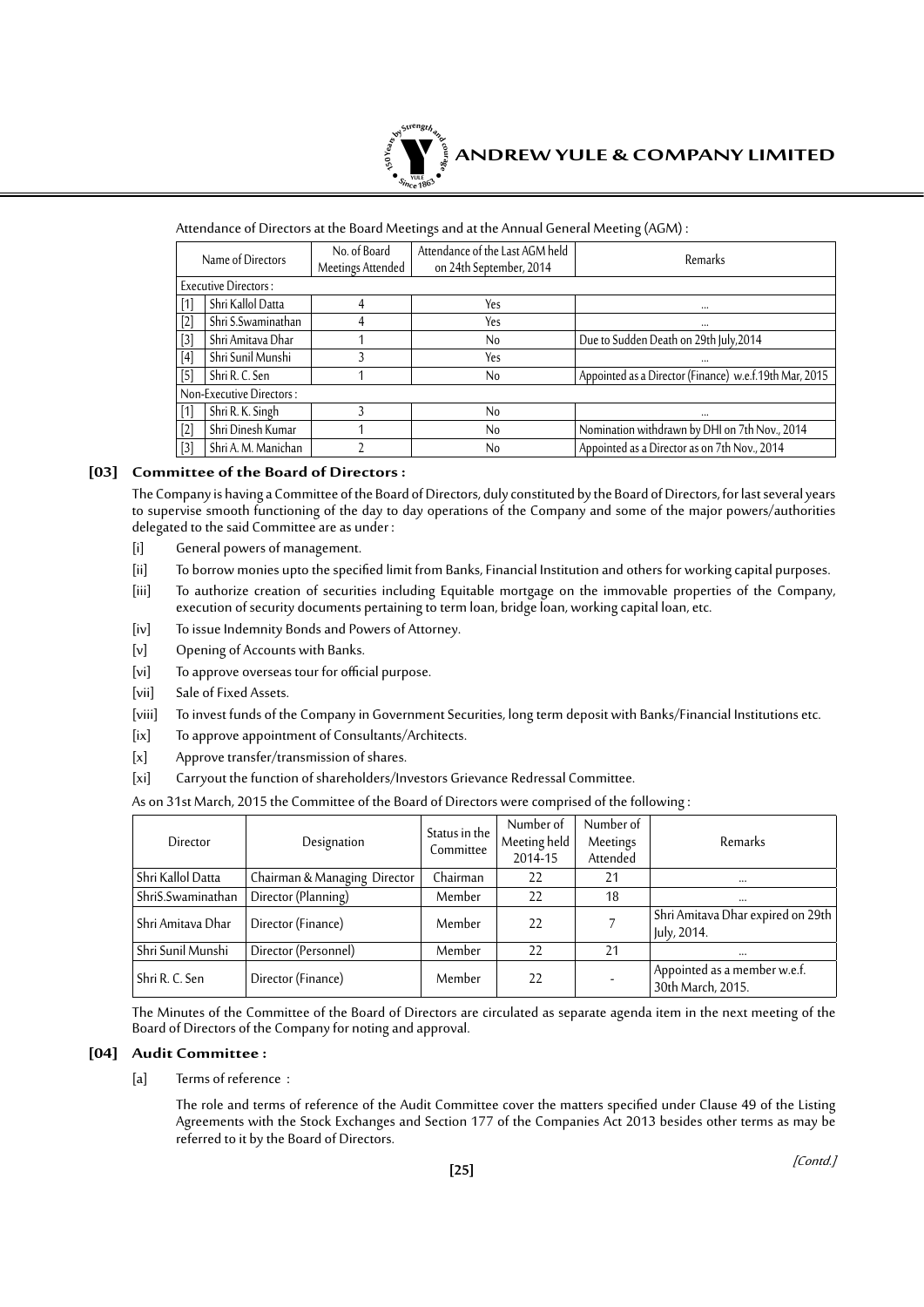

### *ANDREW YULE & COMPANY LIMITED*

#### [b] Composition of the Audit Committee :

As there was no Independent Director on the Board of Directors of the Company during the financial year 2014-15, no Audit Committee was formed during the financial year 2014-15. Hence no meeting of the Audit Committee was held during the year.

#### **[05] Remuneration Committee :**

- [a] The need for constitution of a Remuneration Committee is not felt by the Company in view of the fact that the Company is a Government Company in terms of Section 2(45) of the Companies Act, 2013. The remuneration of the whole-time functional Directors and other terms and conditions are fixed by the Government of India.
- [b] The remuneration of the whole-time functional Directors include basic salary, allowances and perquisites as determined by the Government of India and also as per rules of the Company. The details of remuneration paid to all the whole-time functional Directors during the year ended 31st March, 2015 are given below :

| Name of Directors   | Salary $(\overline{\tau})$ | Perquisite (₹) | Total (₹)    |
|---------------------|----------------------------|----------------|--------------|
| Shri Kallol Datta   | 24.40.326.00               | 1,47,762.00    | 25,88,088.00 |
| Shri S. Swaminathan | 22,26,046.00               | 93,815.00      | 23,19,861.00 |
| Shri Amitava Dhar   | 6,56,172.00                | 30,546.00      | 6,86,718.00  |
| Shri Sunil Munshi   | 19,60,812.00               | 67,617.00      | 20.28.429.00 |
| . Shri R. C. Sen    | 68,111.00                  | $\cdots$       | 68,111.00    |

 The whole-time functional Directors are appointed for a period of five years or upto the date of Superannuation, whichever event occurs earlier. The appointment may, however, be terminated during the period by either side on three months' notice or on payment of three months' salary in lieu thereof.

No stock option Scheme is prevalent in the Company.

 Non-Executive Directors are appointed by Government of India only and communicated through Department of Heavy Industries (DHI). None of the Non-executive Directors is holding any Equity Share of the Company.

#### **[06] Shareholders Grievance Redressal Committee :**

The matters relating to redressal of shareholders' complaints viz. transfer/transmission of shares, non-receipt of copy of Annual Report etc are being looked after by the Committee of the Board of Directors as mentioned under paragraph 3 of this Report. 1 (One) complaint was received from the shareholders during the year 2014-2015 and the same have been attended to.

There is no complaint lying pending.

Number of shares pending transfer as on 31st March, 2015 was : 200 shares (Received on 27.03.2015)

Shri Debabrata Bandyopadhyay, Company Secretary is the Compliance Officer of the Company.

#### **[07] Code of Conduct :**

The Code of Conduct for the Directors and the Employees of the Company has been laid down by the Board and the same is posted on the website of the Company.

#### **[08] Risk Management :**

Pursuant to the requirement of Clause 49 of the listing Agreement, your Company has constituted a Business Risk Management Committee comprising of i) Shri S. Swaminathan –Director (Planning), ii) Shri Sunil Munshi- Director (Personnel) and iii) Shri D. Bandyopadhyay – Company Secretary and Board of Directors at its meeting held on 11th August, 2014 had approved the Risk Management Policy.

#### **[09] Disclosure :**

The details of the related party relationships and transactions, as required under Accounting Standard (AS) 18 "Related Party Disclosures" issued by ICAI are given under Note No. 10.18 of the Annual Audited Accounts as at 31st March, 2015.

There were no transactions of material nature with the Directors or their relatives etc. that may have potential conflict with the interests of the Company at large.

There were no instance of non-compliance by the Company, penalties, strictures imposed on the Company by the Stock Exchanges or SEBI or any statutory authority on any matter related to Capital markets, during the last three years.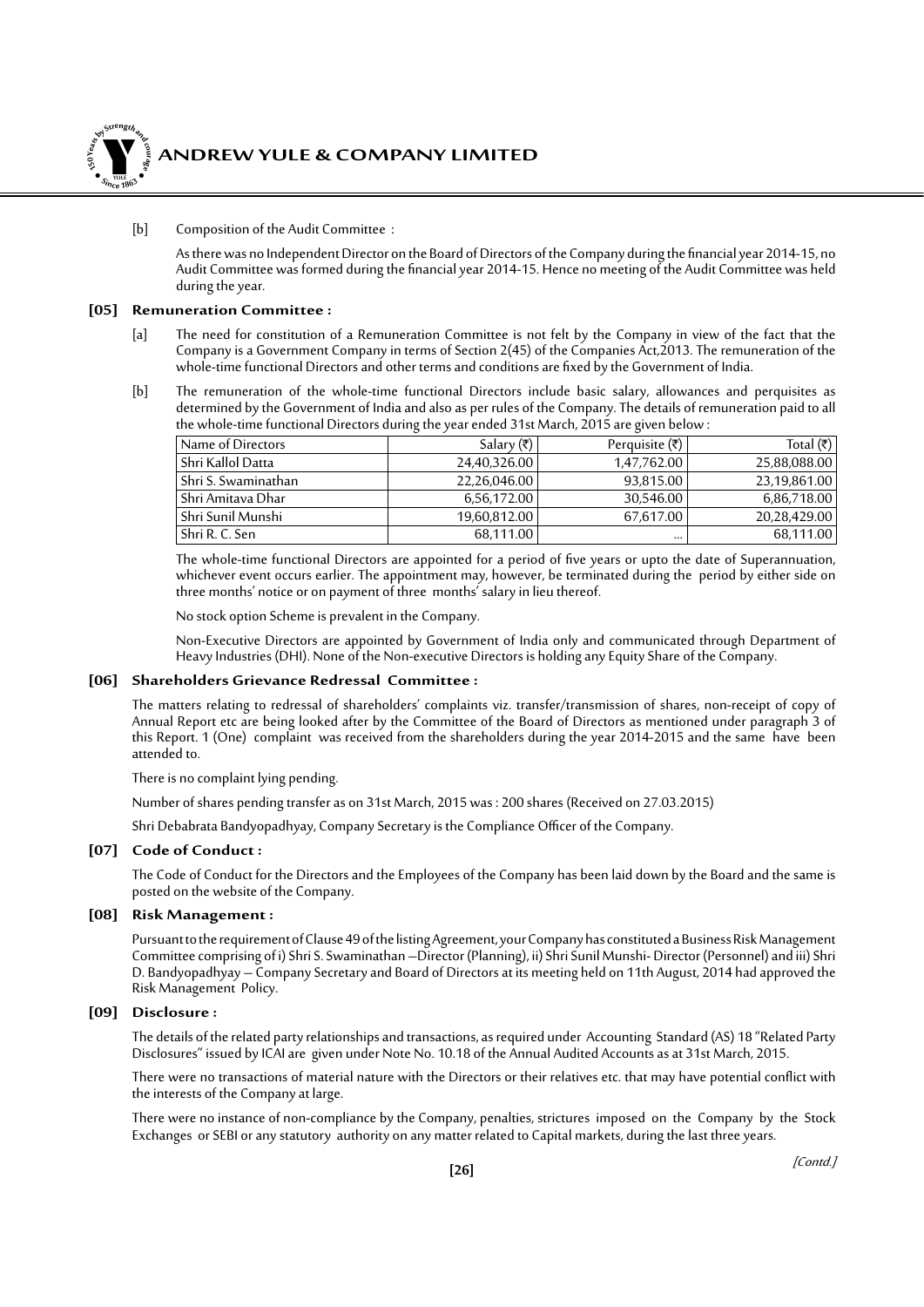

### **[10] GENERAL INFORMATION FOR SHAREHOLDERS :**

### **CIN of the Company – L63090WB1919GOI003229 Registration No. 021-003229**

| Corporate and Registered Office              | ⇨             | 'YuleHouse'                                                                           |
|----------------------------------------------|---------------|---------------------------------------------------------------------------------------|
|                                              |               | 8, Dr. Rajendra Prasad Sarani,                                                        |
|                                              |               | Kolkata - 700 001.                                                                    |
|                                              |               | Tel: 2242-8210,2242-8550                                                              |
|                                              |               | E-mail:com.sec@andrewyule.com/ay_secl@rediffmail.com                                  |
|                                              |               | Telegram: "YULETIDE", Fax:91-33-2242-9770/2243-4741                                   |
| Date of Annual General Meeting, Time and     | ⇨             | 28th July, 2015 at 11-00 am.                                                          |
| Venue                                        |               | Williamson Magor Hall of The Bengal Chamber of Commerce &                             |
|                                              |               | Industry, Royal Exchange, 6, Netaji Subhas Road, Kolkata-700 001.                     |
| Financial Calendar                           | ⇨             | April to March.                                                                       |
| Date of Book Closure                         | ⇨             | From 23rd July, 2015 to 28th July, 2015 (both days inclusive)                         |
| Listing on Stock Exchange                    | ⇨             | <b>BSE Limited.</b>                                                                   |
|                                              |               | The Listing Fees for the Financial Year 2014-15 has been paid to the BSE              |
|                                              |               | Limited on 28th April, 2014.                                                          |
| Shares in Suspense Account                   | ⇨             | Pursuant to Clause 5A.I (g) of the Listing Agreement it is hereby                     |
|                                              |               | confirmed that the Company has no Share remaining unclaimed and                       |
|                                              |               | lying in the suspense Account at the beginning of the financial year,                 |
|                                              |               | nor was the Company approached by any such Shareholder for transfer                   |
|                                              |               | of such Shares from such Suspense Account.                                            |
| Market price Data, High, Low during the      | $\Rightarrow$ | Please see Annexure -"A".                                                             |
| month in the last financial year (2014-2015) |               |                                                                                       |
| traded at BSE Ltd.                           |               |                                                                                       |
| Registrar and Transfer Agents                | ⇨             | MCS SHARE TRANSFER AGENT LTD., 12/1/5, Manoharpukur Road,                             |
|                                              |               | Ground Floor, Kolkata-700 026. Phone: 033 4072-4051/4052/4053.                        |
| Share Transfer System                        | ⇨             | Transfer of shares in physical form are registered and despatched                     |
|                                              |               | within 15 days from the date of their receipt, if documents are complete              |
|                                              |               | in all respects. The Committee of the Board of Directors is empowered                 |
|                                              |               | to approve transfers.                                                                 |
| Share Transferred during the year            |               | $\Rightarrow$ Total number of Shares transferred in physical form during the year was |
|                                              |               | 3789 Shares (previous year - 4009 Shares).                                            |
| Dematerialisation of Shares                  | ⇨             | 99.81% Equity Shares have been dematerialized upto 31st March,                        |
|                                              |               | 2015 and held with National Securities Depositories Limited (NSDL)                    |
|                                              |               | and Central Depository Services (India) Ltd. (CDSL).                                  |
| ISIN Code of the Company                     | ⇨             | INE 449C01025.                                                                        |
| Scrip Code of the Company                    | ⇨             | 526173                                                                                |
| Scrip ID of the Company                      | ⇨             | ANDREWYU                                                                              |
| Shareholding<br>of<br>Distribution<br>and    | $\Rightarrow$ | Please see Annexure -"B".                                                             |
| Shareholding pattern as on 31st March,       |               |                                                                                       |
| 2015.                                        |               |                                                                                       |
| Address for Correspondence                   | ⇨             | Shareholder's Correspondence should be addressed to :-                                |
|                                              |               | Andrew Yule & Company Ltd.,                                                           |
|                                              |               | Share Department,                                                                     |
|                                              |               | 8, Dr. Rajendra Prasad Sarani,                                                        |
|                                              |               | Kolkata-700001.                                                                       |
|                                              |               | Telephone: 033 2242-8210/2242-8550                                                    |
|                                              |               | E-mail: com.sec@andrewyule.com/ay_secl@rediffmail.com                                 |
|                                              |               | Telegram: "YULETIDE", Fax:91-33-2242-9770/2243-4741                                   |

[Contd.]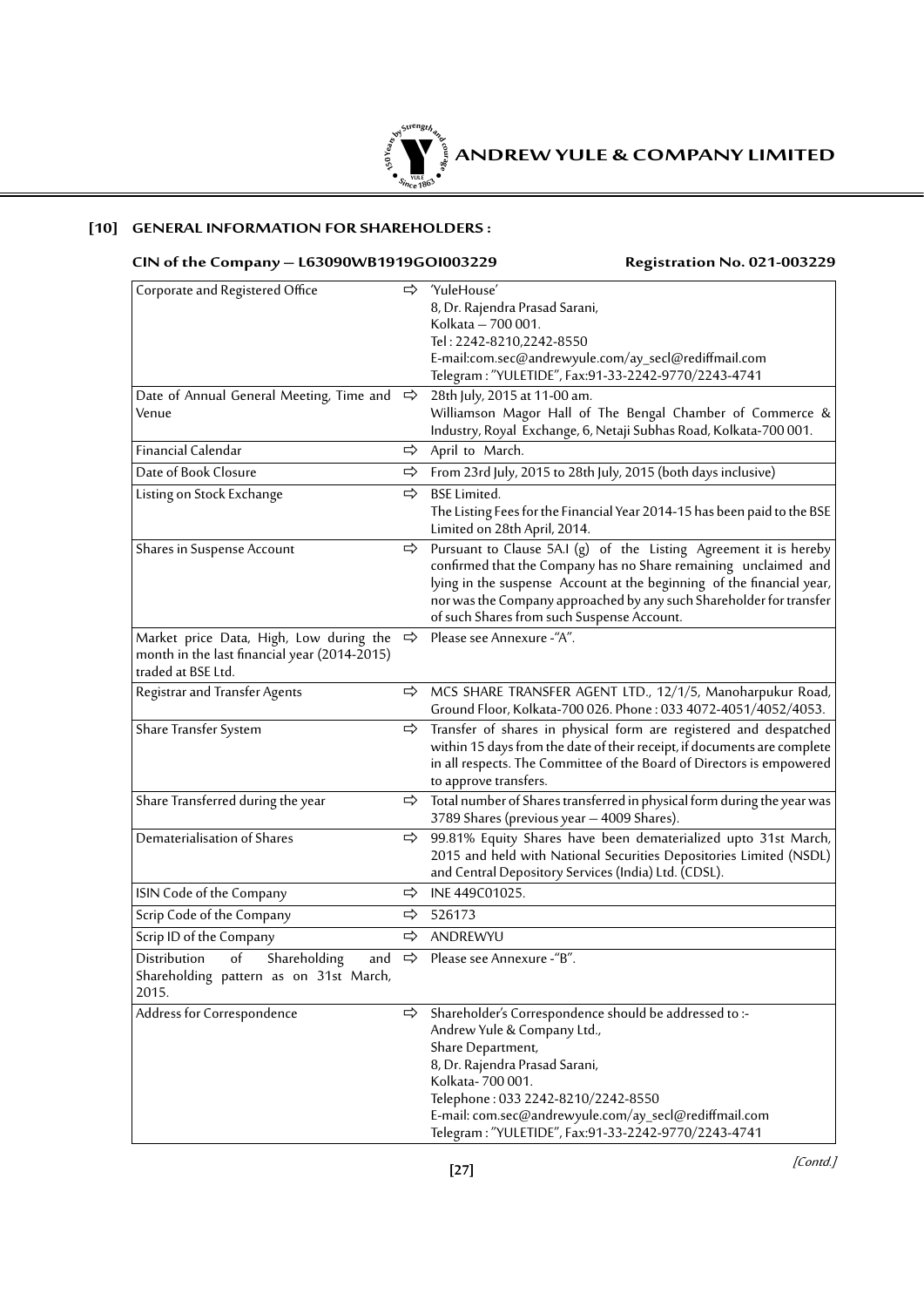

#### **MEANS OF COMMUNICATION :**

Quarterly Results published in Financial Express and Dainik Statesman. As required by SEBI, information/documents are filed in EDIFAR System from time to time. But no separate Half-yearly Report has been sent individually to the Shareholders.

#### **GENERAL BODY MEETINGS :**

Details of the General Meetings held in the last three years :

[i] Annual General Meeting

| Financial Year | Date       | Time       | Location                                                                                                                        |
|----------------|------------|------------|---------------------------------------------------------------------------------------------------------------------------------|
| 2013-2014      | 24.09.2014 | 11.00 a.m. | Williamson Magor Hall, of The Bengal Chamber of Commerce &<br>Industry, Royal Exchange, 6, Netaji Subhas Road, Kolkata-700 001. |
| 2012-2013      | 20.09.2013 | 11.00 a.m. | Williamson Magor Hall, of The Bengal Chamber of Commerce &<br>Industry, Royal Exchange, 6, Netaji Subhas Road, Kolkata-700 001. |
| 2011-2012      | 21.09.2012 | 11.00 a.m. | Williamson Magor Hall, of The Bengal Chamber of Commerce &<br>Industry, Royal Exchange, 6, Netaji Subhas Road, Kolkata-700 001. |

#### **SPECIAL RESOLUTIONS :**

The details of the Special Resolution passed by the Company at the last three Annual General Meetings (AGM) is given herein below :

| Date of AGM | Subject matter of the resolution                                                                   | Triggering Section of the Companies Act, 1956. |
|-------------|----------------------------------------------------------------------------------------------------|------------------------------------------------|
| 24.09.2014  | Board of Directors of the Company to mortgage and the Under Section 180(1)(a) and 180(1)(c) of the |                                                |
|             | Company can borrow not exceeding ₹300 crores.                                                      | Companies Act, 2013.                           |
| 20.09.2013  | nil                                                                                                |                                                |
| 21.09.2012  | nil                                                                                                |                                                |

#### **POSTAL BALLOT :**

No Special Resolution requiring Postal Ballot was placed before the last Annual General Meeting. No Special Resolution requiring Postal Ballot is being proposed at the ensuing Annual General Meeting.

#### **PLANT LOCATIONS :**

The Company's plants are located at (i) 16A&B, Block "D", Kalyani, West Bengal, (ii) 14, Mayurbhanj Road, Kolkata-700 023, (iii) P-25, Transport Depot Road, Kolkata-700 088 and (iv) 5/346, Old Mahabalipuram Road, Perungudi, Chennai-600 096.

The Company's Tea Gardens are located in West Bengal and in Assam.

#### **[11] CEO/CFO Certification :**

The necessary certificates under Clause 49 (IX) of the Listing Agreement has been placed before the Board of Directors.

#### **[12] Non-mandatory Requirements :**

The Company has not adopted the Non-Mandatory requirements given under Clause 49 of the Listing Agreement.

On behalf of the Board, Kolkata, KALLOL DATTA NG KALLOL DATTA NG KALLOL DATTA NG KALLOL DATTA NG KALLOL DATTA NG KALLOL DATTA NG KALLOL DATTA Dated : 30th May,2015. Chairman & Managing Director.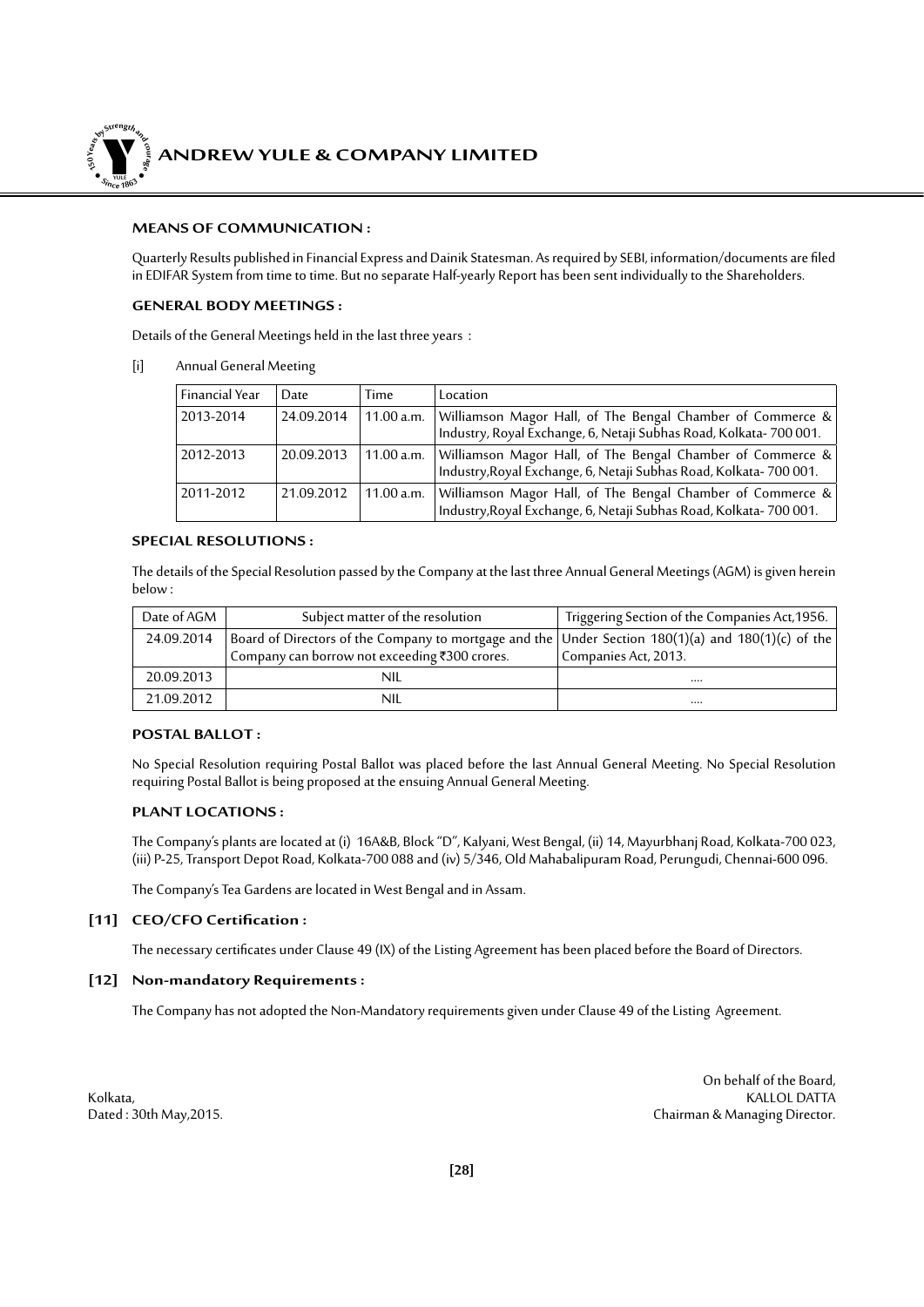

## **ANNEXURE – "A".**

### **Market Price Data : High/Low during each month in thelast Financial Year (2014-15)**

| Month           |                          | The Stock Exchange, Mumbai | <b>B.S.E. Sensex</b>     |           |  |
|-----------------|--------------------------|----------------------------|--------------------------|-----------|--|
|                 | High $(\overline{\tau})$ | Low (₹)                    | High $(\overline{\tau})$ | Low (₹)   |  |
| April, 2014     | 16.45                    | 12.77                      | 22,939.31                | 22,197.51 |  |
| May, 2014       | 23.65                    | 12.50                      | 25,375.63                | 22,277.04 |  |
| June, 2014      | 29.80                    | 22.00                      | 25,725.12                | 24,270.20 |  |
| July, 2014      | 28.80                    | 22.05                      | 26,300.17                | 24,892.00 |  |
| August, 2014    | 25.50                    | 20.45                      | 26,674.38                | 25,232.82 |  |
| September, 2014 | 33.00                    | 21.60                      | 27,354.99                | 26,220.49 |  |
| October, 2014   | 28.75                    | 25.10                      | 27,894.32                | 25,910.77 |  |
| November, 2014  | 32.50                    | 27.10                      | 28,822.37                | 27,739.56 |  |
| December, 2014  | 32.40                    | 25.50                      | 28,809.64                | 26,469.42 |  |
| January, 2015   | 28.90                    | 25.30                      | 29,844.16                | 26,776.12 |  |
| February, 2015  | 26.55                    | 22.20                      | 29,560.32                | 28,044.49 |  |
| March, 2015     | 27.00                    | 18.25                      | 30,024.74                | 27248.45  |  |

**ANNEXURE – "B".**

### **[i] Distribution of Shareholdings as on 31st March, 2015.**

| Shareholding (Range) |       | No. of Shares   | % of Total Shares | No. of Shareholders | % of Total Shares |  |
|----------------------|-------|-----------------|-------------------|---------------------|-------------------|--|
| From                 | To    |                 |                   |                     |                   |  |
|                      | 500   | 29,20,440       | 0.88              | 18,363              | 75.88             |  |
| 501                  | 1000  | 23,35,101       | 0.70              | 2,668               | 11.02             |  |
| 1001                 | 2000  | 22,14,053       | 0.66              | 1,378               | 5.70              |  |
| 2001                 | 5000  | 36,76,627       | 1.10              | 1,089               | 4.50              |  |
| 5001                 | 10000 | 30,75,527       | 0.92              | 393                 | 1.62              |  |
| 10001                | Above | 31,94,16,730    | 95.74             | 309                 | 1.28              |  |
|                      | Total | 33, 36, 38, 478 | 100.00            | 24,200              | 100.00            |  |

#### **[ii] SHAREHOLDING PATTERN OF THE COMPANY AS ON 31ST MARCH, 2015**

| Category                                    | No.of Shares    | % of total Shares |
|---------------------------------------------|-----------------|-------------------|
| Central Government                          | 29,35,24,630    | 87.98             |
| <b>Financial Institutions</b>               | 1,07,65,476     | 3.23              |
| Nationalised Banks                          | 74,90,964       | 2.24              |
| Mutual Funds                                | 950             | 0.00              |
| Domestic Companies                          | 23,65,397       | 0.71              |
| Non-domestic Companies                      | 44,077          | 0.01              |
| Resident Individual                         | 1,89,66,200     | 5.68              |
| Non Resident Individuals (Foreign National) | 22,471          | 0.01              |
| Non-Resident Individuals (Indian)           | 4,58,313        | 0.14              |
| Director and their Relatives                | $\cdots$        | 0.00              |
| Total                                       | 33, 36, 38, 478 | 100.00            |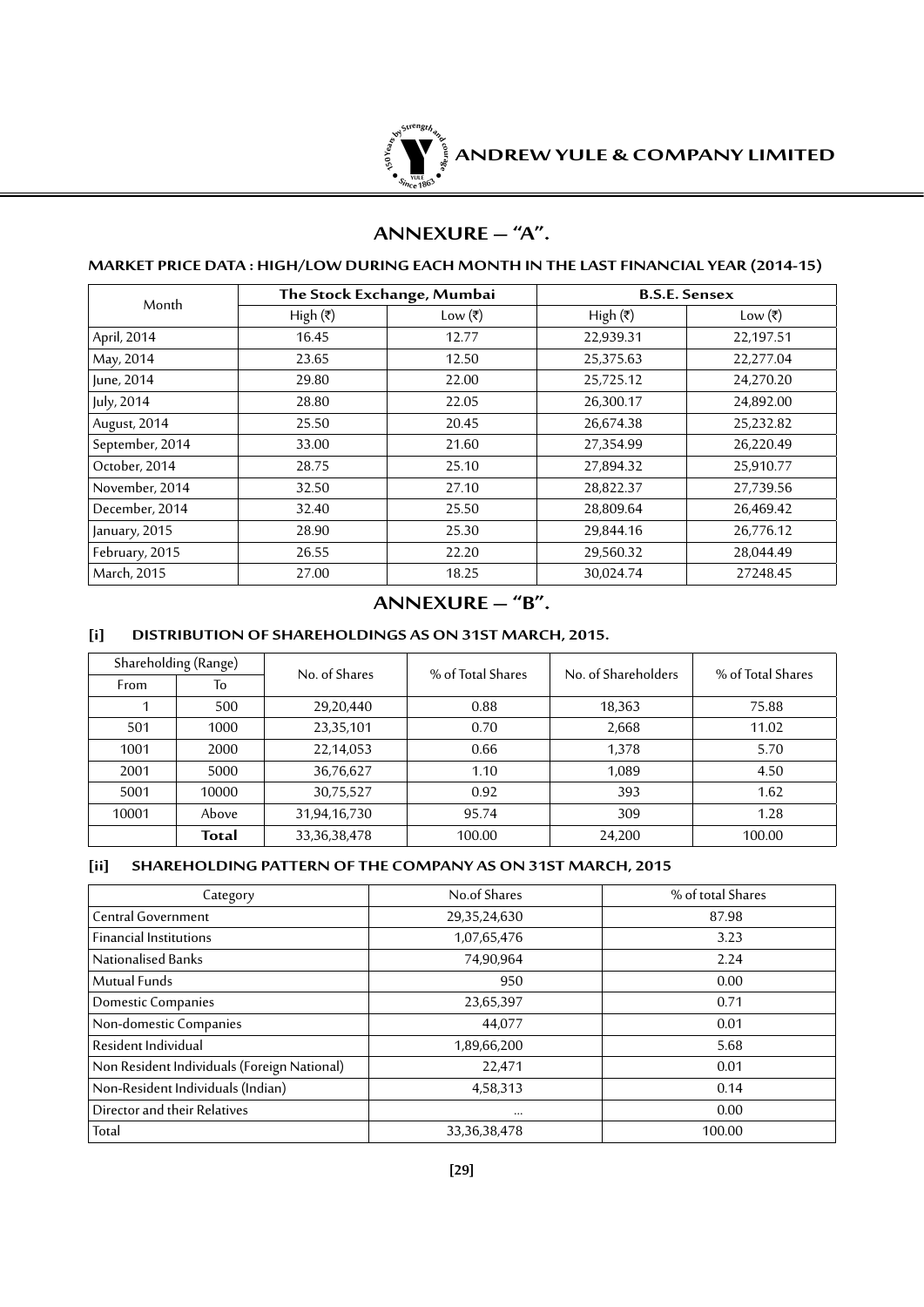**ANDREW YULE & COMPANY LIMITED 150Year<sup>s</sup>byStre<sup>n</sup>gthand<sup>c</sup>ou<sup>r</sup>age <sup>S</sup>inc<sup>e</sup> <sup>1</sup>86<sup>3</sup>**  $\bullet$ . Where  $\bullet$ 

### **CEO CERTIFICATION under Clause 49(II)(E) of the Listing Agreement**

### **DECLARATION**

I confirm that all members of the Board of Directors and Senior Management personnel have affirmed compliance with the Code of Conduct for the year 2014-15.

Kolkata, ( Kallol Datta ) Dated, 30.05.2015. Chairman & Managing Director.

### **CEO AND CFO CERTIFICATION**

We, Kallol Datta, Chairman & Managing Director and Shri R. C. Sen, Director (Finance) of Andrew Yule & Co., Ltd. certify that :

- [a] We have reviewed the financial statements and cash flow statement for the year ended 31st March,2015 and to the best of our knowledge belief :
	- [i] these statements do not contain any materially untrue statement or omit any material fact or contain statements that might be misleading.
	- [ii] these statements together present a true and fair view of the Company's affairs and are in compliance with existing Accounting Standards, applicable laws and regulations.
- [b] There are, to the best of our knowledge and belief, no transactions entered into by the Company during the year ended 31st March, 2015, which are fraudulent, illegal or violative of the Company's code of conduct.
- [c] We accept responsibility for establishing and maintaining internal controls for financial reporting and we have evaluated the effectiveness of internal control systems of the Company pertaining to financial reporting, deficiencies in the design or operation of such internal controls, if any, of which we are aware, have been disclosed to the auditors only, pending reconstitution of Audit Committee upon appointment of Independent Directors by the Competent Authority and steps have been taken to ratify these deficiencies.
- [d] We have indicated to the Auditors :
	- [i] There has not been any significant change in internal control over financial reporting during the year under reference;
	- [ii] There has not been any significant change in accounting policies during the year requiring disclosure in the notes to the financial statements; and
	- [iii] We are not aware of any instance during the year of significant fraud with involvement therein of the management or any employee having a significant role in the Company's internal control system over financial reporting.

Kolkata, R. C. Sen Kallol Datta

Dated, 30th May, 2015. Director (Finance). Chairman & Managing Director.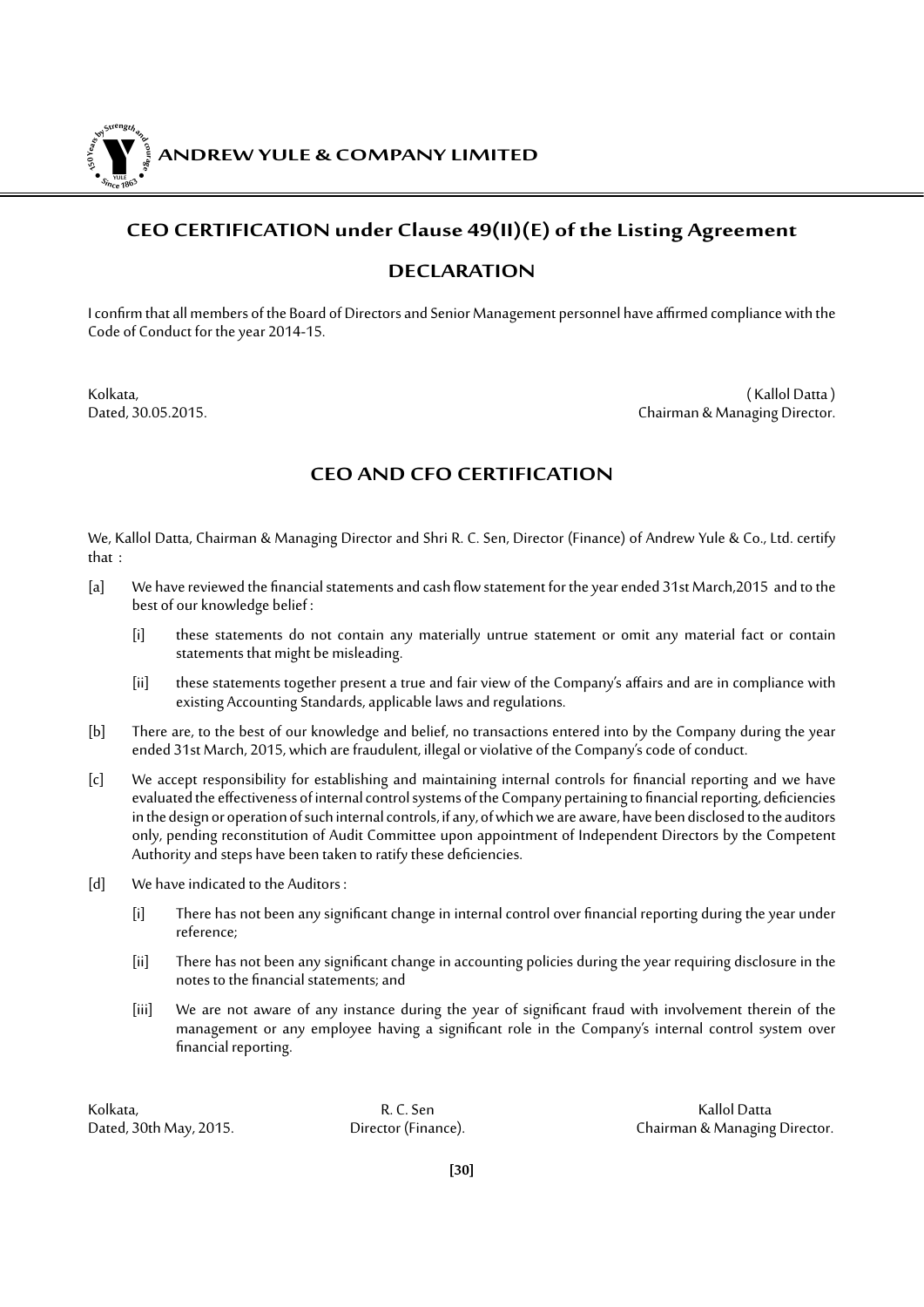

### **AUDITOR'S CERTIFICATE ON CORPORATE GOVERNANCE**

### **To The Members of Andrew Yule & Company Limited**

We have examined the compliance of conditions of Corporate Governance by Andrew Yule & Company Limited for the year ended 31st March 2015, as stipulated in Clause 49 of the Listing Agreement of the said Company with stock exchange in India.

The compliance of conditions of Corporate Governance is the responsibility of the Management. Our examination has been limited to a review of the procedures and implementation thereof, adopted by the Company for ensuring the compliance of the conditions of the Corporate Governance as stipulated in the said Clause. It is neither an audit nor an expression of opinion on the financial statements of the Company.

In our opinion and to the best of our information and according to the explanations given to us, we report that :

- [i] The number of Non Executive Directors was less than fifty percent of the strength of Board of Directors during the financial year 2014-2015.
- [ii] The Board of Directors did not have any independent directors during the financial year 2014-2015. Consequently no audit committee was formed during the financial year 2014-2015.

Except as stated above, we certify that the Company has complied with the conditions of Corporate Governance as stipulated in Clause 49 of the above mentioned Listing Agreement.

We further state that such compliance is neither an assurance as to the future viability of the Company nor of the efficiency or effectiveness with which the management has conducted the affairs of the Company.

For Gupta & Co. Chartered Accountants Firm Registration No. 301028E CA Arnab Deb Place : Kolkata Partner Date : 30th May, 2015. 2008 and 2018 and 2018 and 2018 and 2018 and 2018 and 2018 and 2018 and 2018 and 2018 and 2018 and 2018 and 2018 and 2018 and 2018 and 2018 and 2018 and 2018 and 2018 and 2018 and 2018 and 2018 and 2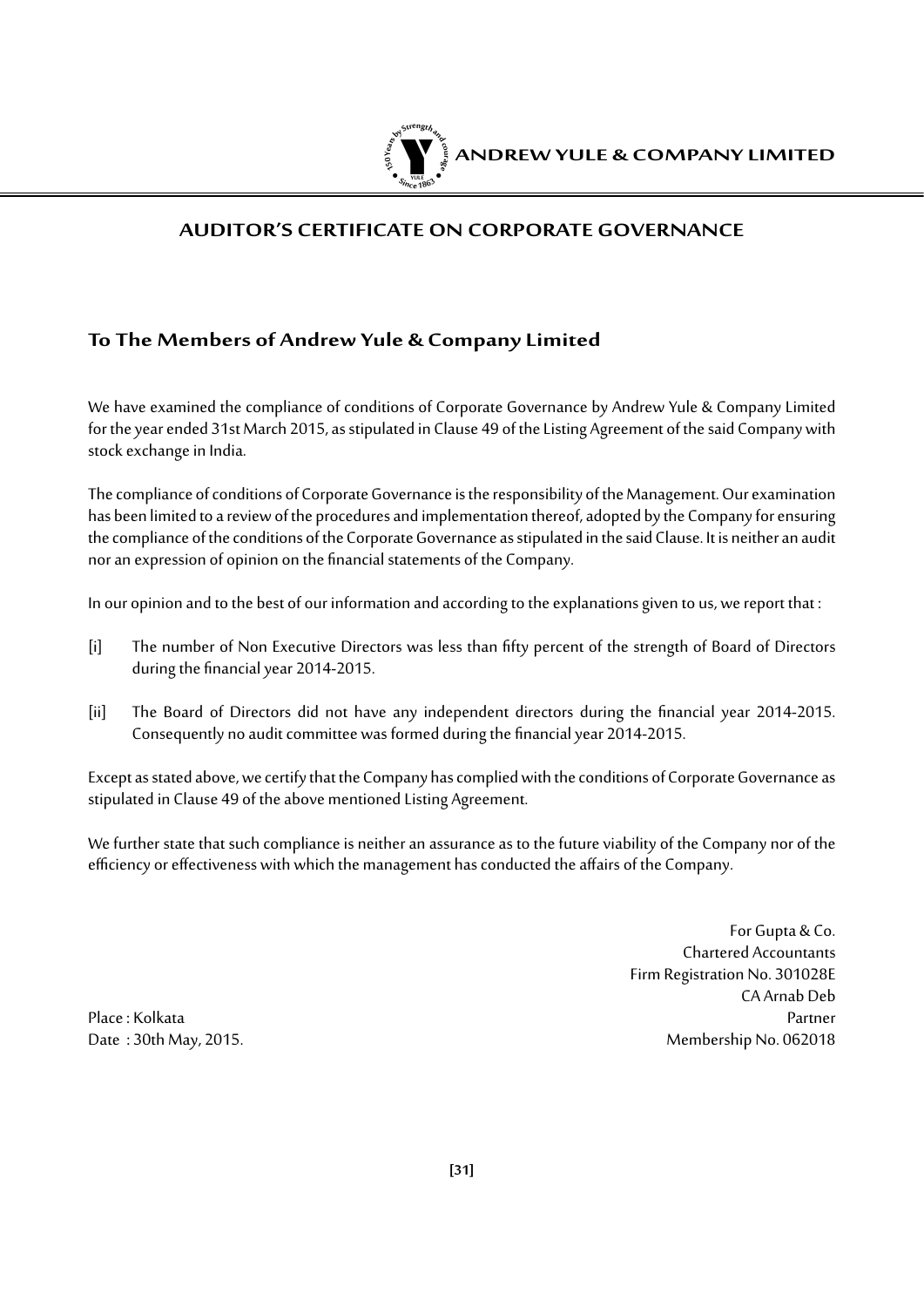**ANDREW YULE & COMPANY LIMITED** 

### **INDEPENDENT AUDITOR'S REPORT**

**150Year<sup>s</sup>byStre<sup>n</sup>gthand<sup>c</sup>ou<sup>r</sup>age**

**<sup>S</sup>inc<sup>e</sup> <sup>1</sup>86<sup>3</sup>**  $\bullet$ . When  $\bullet$ 

**To the Members of Andrew Yule & Company Limited** 

#### **Report on the Standalone Financial Statements**

On the basis of the audit queries made by the Comptroller & Auditor General of India, this revised audit report has been prepared in lieu of the earlier report dated 30th May, 2015 to comply with the directions issued by the Comptroller & Auditor General of India.

We have audited the accompanying standalone financial statements of Andrew Yule & Company Limited ("the Company"), which comprise the Balance Sheet as at 31st March, 2015, and Statement of Profit and Loss and Cash Flow Statement for the year then ended, and a summary of significant accounting policies and other explanatory information.

#### **Management's Responsibility for the Standalone Financial Statements**

The Company's Board of Directors is responsible for the matters stated in section 134(5) of the Companies Act 2013 ("the Act") with respect to the preparation of these standalone financial statements that give a true and fair view of the financial position, financial performance and cash flows of the Company in accordance with the accounting principles generally accepted in India, including the Accounting Standards specified under section 133 of the Act, read with Rule 7 of the Companies (Accounts) Rules, 2014. This responsibility also includes maintenance of adequate accounting records in accordance with the provisions of the Act for safeguarding the assets of the Company and for preventing and detecting frauds and other irregularities; selection and application of appropriate accounting policies; making judgments and estimates that are reasonable and prudent; and design, implementation and maintenance of adequate internal financial controls, that were operating effectively for ensuring the accuracy and completeness of the accounting records, relevant to the preparation and presentation of the financial statements that give a true and fair view and are free from material misstatement, whether due to fraud or error.

#### **Auditor's Responsibility**

Our responsibility is to express an opinion on these standalone financial statements based on our audit. We have taken into account the provisions of the Act, the accounting and auditing standards and matters which are required to be included in the audit report under the provisions of the Act and the Rules made thereunder.

We conducted our audit in accordance with the Standards on Auditing specified under section 143(10) of the Act. Those Standards required that we comply with ethical requirements and plan and perform the audit to obtain reasonable assurance about whether the standalone financial statements are free from material misstatement.

An audit involves performing procedures to obtain audit evidence about the amounts and the disclosures in the standalone financial statements. The procedures selected

depend on the auditor's judgment, including the assessment of the risks of material misstatement of the standalone financial statements, whether due to fraud or error. In making those risk assessments, the auditor considers internal financial control relevant to the Company's preparation of the financial statements that give a true and fair view in order to design audit procedures that are appropriate in the circumstances, but not for the purpose of expressing an opinion on whether the Company has in place an adequate internal financial controls system over financial reporting and the operating effectiveness of such controls. An audit also includes evaluating the appropriateness of the accounting policies used and the reasonableness of the accounting estimates made by the Company's Directors, as well as evaluating the overall presentation of the standalone financial statements.

We believe that the audit evidence we have obtained is sufficient and appropriate to provide a basis for our qualified audit opinion on the standalone financial statements.

#### **Basisfor Qualified Opinion**

No provision has been made in the accounts for diminution in the value of investment in equity shares of Webfil Limited amounting to ₹14.50 lacs. Refer Note No.10.08. Had the observation been considered, Profit for the year after provision of taxes would have been  $\bar{\tau}$ 1281.56 lacs as against the reported profit of  $\bar{\tau}$ 1296.06 lacs, Reserves and Surplus would have been ₹12303.00 lacs as against the reported Reserves and Surplus of `12317.50 lacs and value of Non-current investments would have been ₹824.12 lacs as against the reported figure of  $\overline{5838.62}$  lacs.

#### **Qualified Opinion**

In our opinion and to the best of our information and according to the explanations given to us, except for the matter described in the Basis for Qualified Opinion paragraph, the aforesaid standalone financial statements give the information required by the Act in the manner so required and give a true fair view in conformity with the accounting principles generally accepted in India of the state of affairs of the Company as at 31st March, 2015, and its profit and its cash flows for the year ended on that date.

#### **Other Matter**

- [i] Note No. 10.03 regarding sanctioned rehabilitation scheme vide Board for Industrial and Financial Reconstruction (BIFR) Order dated October 30, 2007. The rehabilitation schedule of the Company, with cutoff date 31st March, 2006 is in process of implementation.
- [ii] Note No. 10.03a (i) & (iii) regarding further financial restructuring package sanctioned by Government of India and later approved by Board for Industrial and Financial Reconstruction (BIFR) vide Order No. 501 / 2003 dated 15.07.2013 for the reasons stated there in.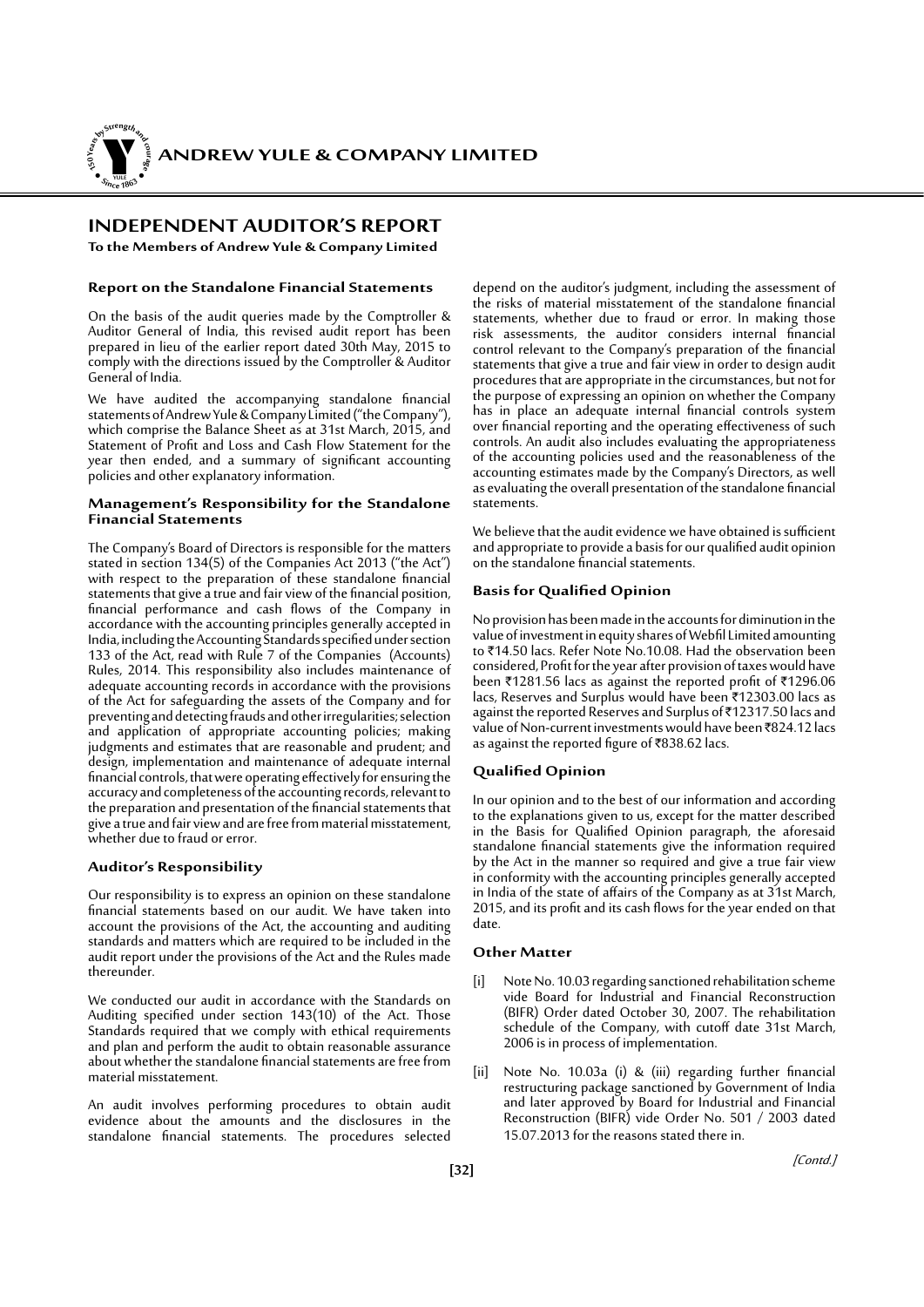

Our opinion is not qualified in respect of these matters.

#### **Report on Other legal and Regulatory Requirements**

- [1] As required by the Companies ( Auditor's Report) Order, 2015 ("the Order") issued by the Central Government of India in terms of sub- section (11) of section 143 of the Act, we give in the Annexure a statement on the matters specified in the paragraphs 3 and 4 of the Order, to the extent applicable.
- [2] As required by section 143(3) of the Act, we report to the extent applicable that:
	- [a] We have sought and obtained, except for the matters described in the Basis for Qualified Opinion paragraph, all the information and explanations which to the best of our knowledge and belief were necessary for the purpose of our audit of the standalone financial statements;
	- [b] Except for the effect of the matter described in the Basis for Qualified Opinion paragraph above, in our opinion proper books of accounts as required by law have been kept by the Company so far as appears from our examination of those books;
	- [c] The Balance Sheet, Statement of Profit and Loss and Cash Flow Statement dealt with by this Report are in agreement with the books of accounts;
	- [d] Except for the effects of the matter described in the Basis for Qualified Opinion paragraph, in our opinion, the aforesaid Balance Sheet, Statement of Profit and Loss and Cash Flow Statements comply with the Accounting Standards specified under section 133 of the Act, read with Rule 7 of the Companies (Accounts) Rules, 2014.
- [e] The matter described in the Basis of Qualified Opinion paragraph above, in our opinion, has an adverse effect on the profit of the Company.
- [f] On the basis of written representation received from the Directors as on 31st March, 2015 taken on record by the Board of Directors, none of the Director is disqualified as on 31st March, 2015 from being appointed as a Director in terms of Section 164(2) of the Act; and
- [g] With respect to the other matters to be included in the Auditor's Report in accordance with Rule 11 of the Companies (Audit and Auditors) Rules, 2014 in our opinion and to the best of our information and according to the explanations given to us –
	- [i] The Company has disclosed the impact of pending litigations on its financial position in its financial statements – Refer Note No.10.02 to the financial statements;
	- [ii] The Company did not have any long term contracts including derivative contracts for which there were any material foreseeable losses.
	- [iii] There was no amount required to be transferred, to the Investor Education and Protection Fund by the Company during the year.
- [3] As required under section 143(5) of the Companies Act, 2013, we enclose in Annexure-1 our observations on the directions issued by the Comptroller and Auditor General of India.

For Gupta & Co. Chartered Accountants Firm's Registration No.301028E (CA Arnab Deb) Place : Kolkata<br>Date : 30th May 2015. Membership No.062018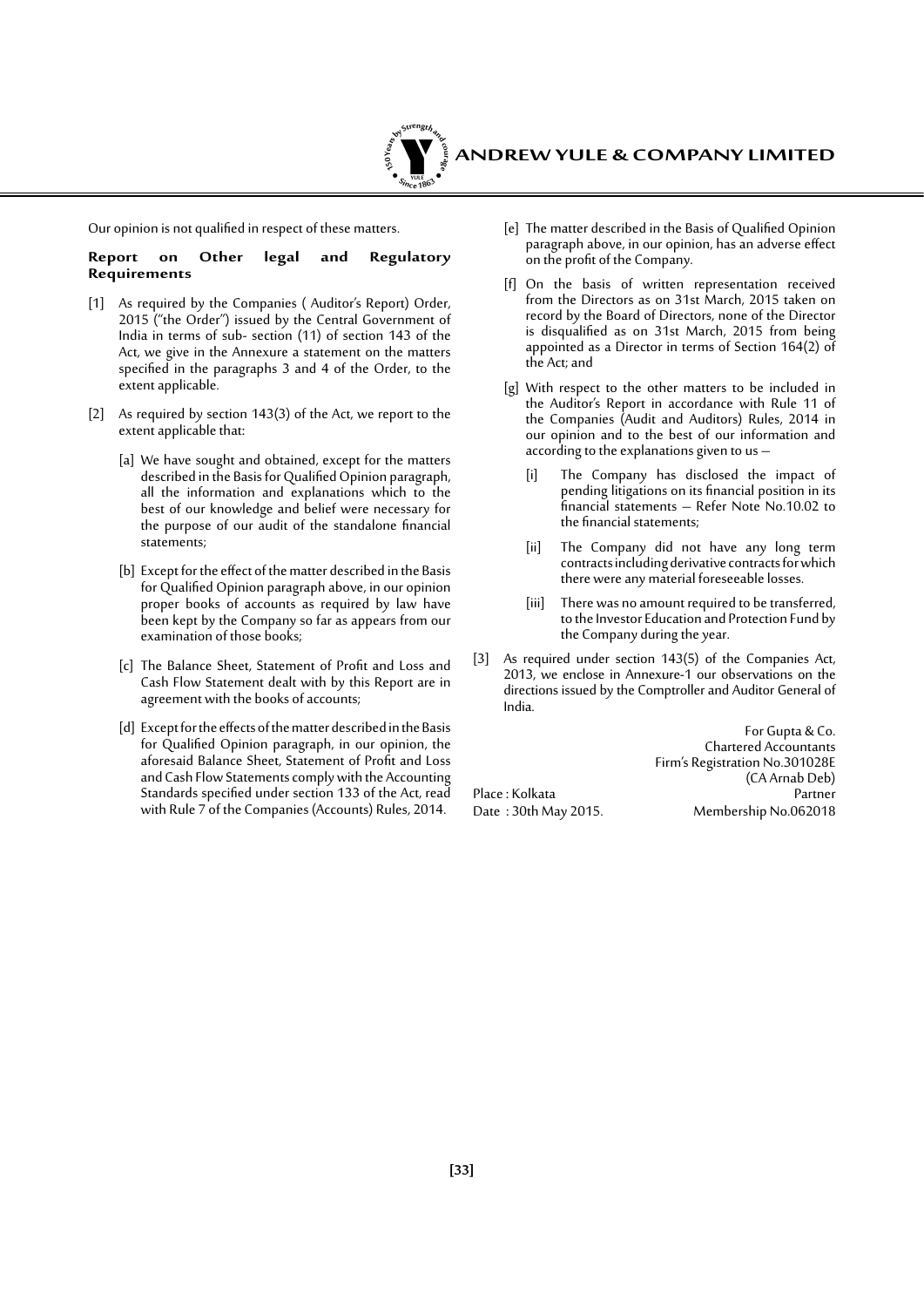*ANDREW YULE & COMPANY LIMITED* 

#### **ANNEXURE TO AUDITORS' REPORT**

#### **The Annexure referred to in paragraph (i) of our Report on Other Legal and Regulatory Requirements**

The Annexure referred to in our Independent Auditor's Report to the Members of the Company on standalone financial statement for the year ended 31st March, 2015. We report that:

**150Year<sup>s</sup>byStre<sup>n</sup>gthand<sup>c</sup>ou<sup>r</sup>age**

**<sup>S</sup>inc<sup>e</sup> <sup>1</sup>86<sup>3</sup>**  $\bullet$ . When  $\bullet$ 

- [01] [a] The Company is maintaining proper records showing full particulars including quantitative details and situation of its fixed assets.
	- [b] The Company has a regular programme for verification of its fixed assets by which fixed assets are verified in a phased manner over a period of three years, which is considered reasonable having regard to the size of the company and nature of its assets. Pursuant to the programme a physical verification of fixed assets was carried out by the Company during the year. According to the information and explanation given to us, no material discrepancies were noticed on such verification.
- [02] [a] The inventory of the Company has been physically verified during the year by the management.
	- [b] In our opinion the frequency of such verification is reasonable and adequate in relation to the size of the Company and nature of its business.
	- [c] The Company is maintaining proper records of inventories and material discrepancies were not noticed on such verification. Discrepancies noticed on physical verification have been properly dealt in the books of account.
- [03] According to the information and explanations given to us, the Company has given loans to its fully owned Subsidiary Companies viz, Hooghly Printing Company Ltd. (₹50.00 lacs); Yule Electrical Ltd. (₹2.51 lacs); and Yule Engineering Ltd.(₹12.18 lacs). Hooghly Printing Company Ltd. has since repaid the loan. However Yule Electrical Ltd. & Yule Engineering Ltd. do not have any transactions and these Companies were formed as per BIFR order. As informed to us recoveries from these Companies will be made at a later date. Further, the Company has subscribed to Bonds issued by WEBFIL Ltd. amounting to  $\overline{305.00}$  lacs which was initially due for repayment on 20.12.2014. However a moratorium of 7 years has been granted to them.
- [04] In our opinion and according to the information and explanations given to us, there is an adequate internal control system commensurate with the size of the Company and the nature of its business, for the purchase of inventories and fixed assets and for sale of goods and services. On the basis of our examination of books and records, we have neither come across nor have been informed of any continuing failure to correct major weakness in such internal control.
- [05] In our opinion and according to the information and explanation given to us and the accounting records checked by us the Company has not accepted any deposit from the public during the year. Therefore, directive issued by the Reserve Bank of India and the provisions of Section 73 to 76 or any other relevant provisions of the Companies Act and rules framed there under is not applicable to the Company.
- [06] We have broadly reviewed the cost records maintained by the Company relating to all the products of the Company. However, we have not made a detailed examination of the records with a view to determine whether they are accurate or complete.
- [07] [a] According to the information given and explanation offered and according to the books and records of the Company as produced to us, the company is generally regular in depositing un-disputed statutory dues including Provident Fund, Employees' State Insurance, Income Tax, Sales Tax, Wealth Tax, Service Tax, duty of Customs, duty of Excise, Value Added Tax, Cess and any other statutory dues with the appropriate authorities.
	- [b] As on 31st March, 2015, according to the records of the company and the information and explanations given to us, the particulars of dues on account of Sales Tax, VAT, Income Tax, Service Tax and Excise Duty that have not been deposited on account of any dispute are furnished below :–

| Name of<br>Statute            | Nature of<br>Dues          | Amount<br>$[7]$ lac] | Period to<br>which amount<br>relates                                                                                    | Forum where the<br>dispute is pending                                |
|-------------------------------|----------------------------|----------------------|-------------------------------------------------------------------------------------------------------------------------|----------------------------------------------------------------------|
| Income Tax<br>Act.            | Income<br>Tax<br>(Penalty) | 12.85                | 1988-89<br>&<br>2004-05                                                                                                 | C.I.T. (Appeal)<br>(IV)                                              |
|                               | Income<br>Tax              | 472.19               | 2009-10 to<br>2012-13                                                                                                   | C.I.T. (Appeal)<br>(IV)                                              |
| W.B.Sales<br>Tax and<br>VAT   | W.B.Sales<br>Tax & VAT     | 1045.35              | 1979-80,<br>1986-87<br>to<br>1988-89<br>1996-97,<br>2000-01,<br>2005-06.<br>2006-07,<br>2007-08,<br>2008-09,<br>2009-10 | West Bengal<br>Commercial<br>Tax Appellate<br>& Revisional<br>Board. |
|                               |                            | 345.04               | 1973-74.<br>1994-95,<br>1997-98,<br>1999-2000,<br>&<br>2003-04                                                          | West Bengal<br><b>Taxation</b><br>Tribunal.                          |
|                               |                            | 538.45               | 1985-86,<br>1992-93,<br>1997-98,<br>1999-2000.<br>2003-04                                                               | Appellate<br>Authority,<br>Calcutta High<br>Court                    |
|                               |                            | 143.15               | 2010-11&<br>2011-12                                                                                                     | <b>Additional</b><br>Commissioner                                    |
|                               |                            | 120.32               | 2001-02&<br>2004-05                                                                                                     | It. Commissioner                                                     |
|                               |                            | 331.63               | 1998-99                                                                                                                 | Senior Jt.<br>Commissioner                                           |
|                               |                            | 49.33                | 1980-81,<br>1982-83 to<br>1984-85                                                                                       | Appellate<br>Authority, SoD                                          |
| Assam<br>Sales Tax<br>and VAT | Assam<br>Gardens           | 152.93               | 1996-97 to<br>1998-99                                                                                                   | Appellate<br>Authority<br>Revenue Board.                             |

[Contd.]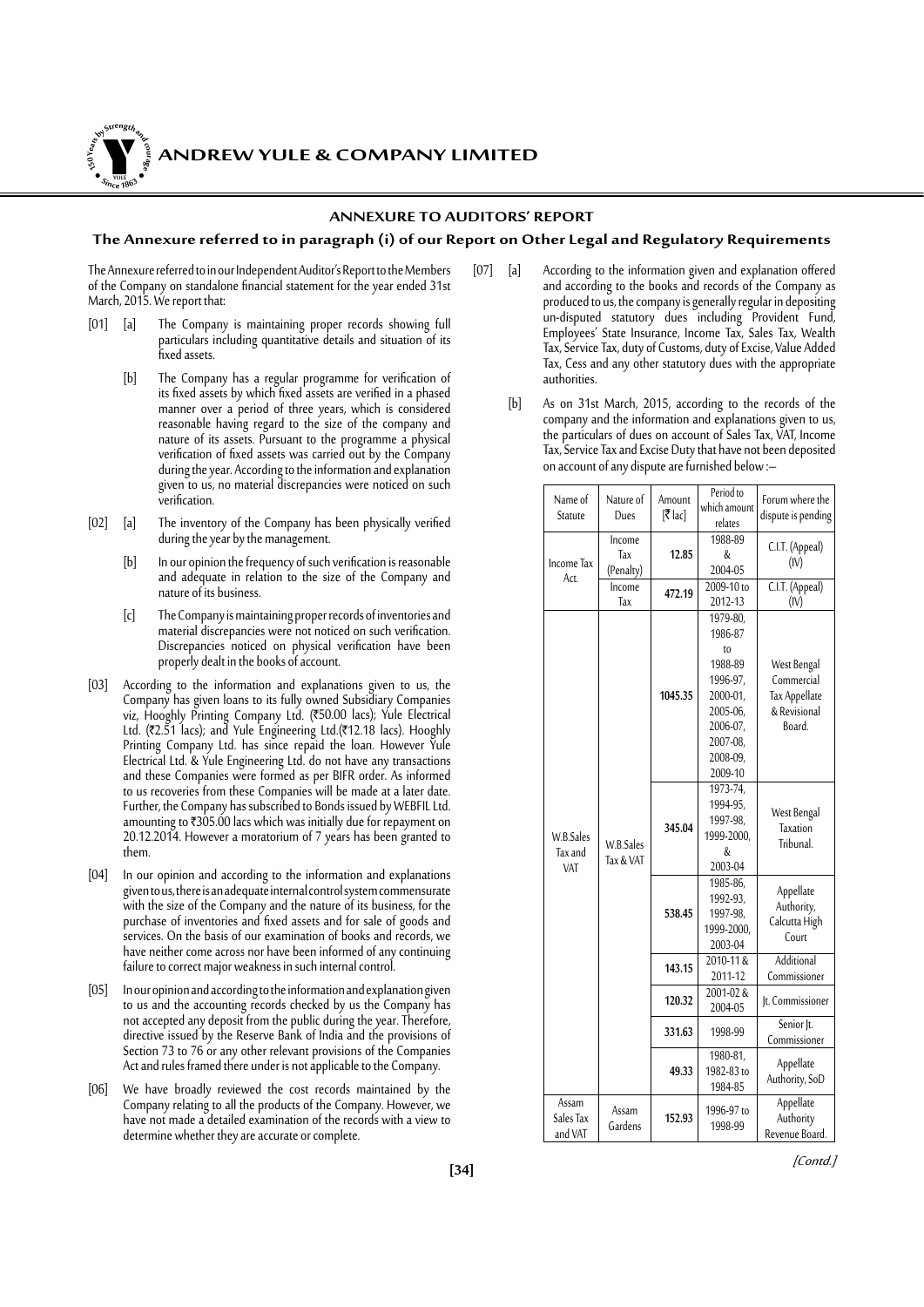

| Orissa<br>Sales Tax<br>and VAT | Orissa            | 106.24 | 1999-2000                                                                                             | Appellate Auth-<br>ority Tribunal<br>at High Court<br>Cuttack. |
|--------------------------------|-------------------|--------|-------------------------------------------------------------------------------------------------------|----------------------------------------------------------------|
|                                | Sales Tax         | 5.64   | 2001-02                                                                                               | 2nd Appellate<br>Authority<br>Berhampore                       |
| Central<br>Excise              | Central<br>Excise | 353.74 | 1996-97,<br>1998-99,<br>1992-93,<br>1993-94,<br>1990-91,<br>$2001$ to<br>2003&<br>2007-08,<br>2009-10 | Appeal at<br>CESTAT.                                           |
|                                |                   | 52.58  | 1991-92.<br>1992-93                                                                                   | Appeal at<br>Calcutta High<br>Court                            |
|                                |                   | 24.46  | 1995 to<br>1997                                                                                       | Commissioner of<br>Central Excise                              |
|                                |                   | 4.34   | 1998-99,<br>1993                                                                                      | Commissioner of<br>Appeal                                      |
| Service Tax                    | Service Tax       | 12.21  | 2006-07,<br>2007-08                                                                                   | Appeal at<br>CESTAT.                                           |

[c] There is no amount due to be transferred to investor education and protection fund in accordance with the relevant provisions of Companies Act, 1956 (1 of 1956) and the rules made there under.

- [08] The company does not have accumulated losses aggregating to not less than fifty percent of net worth and has not incurred cash losses in the current year and in the immediately preceding financial year.
- [09] The company has defaulted in repayment of dues amounting to  $\overline{5}$ 1041.46 lacs to a public sector bank. The bank has agreed to convert the total principal outstanding of  $\overline{\tau}$ 2990.96 lacs into equity which is pending approval of the Government of India.
- [10] The Company has given corporate guarantee of  $\overline{\text{334.70}}$  lacs on behalf of its subsidiary company Hooghly Printing Company Limited for loan taken from a Bank. The terms and conditions of loan are not prejudicial to the interest of the Company.
- [11] Term loans taken were applied for purpose for which the loans were obtained.
- [12] According to the information and explanations given to us, no material fraud on or by the Company has been noticed or reported during the course of our audit.

For Gupta & Co. Chartered Accountants Firm's Registration No.301028E (CA Arnab Deb) Place : Kolkata Partner<br>Date : 30th May 2015. Membership No.062018 Membership No.062018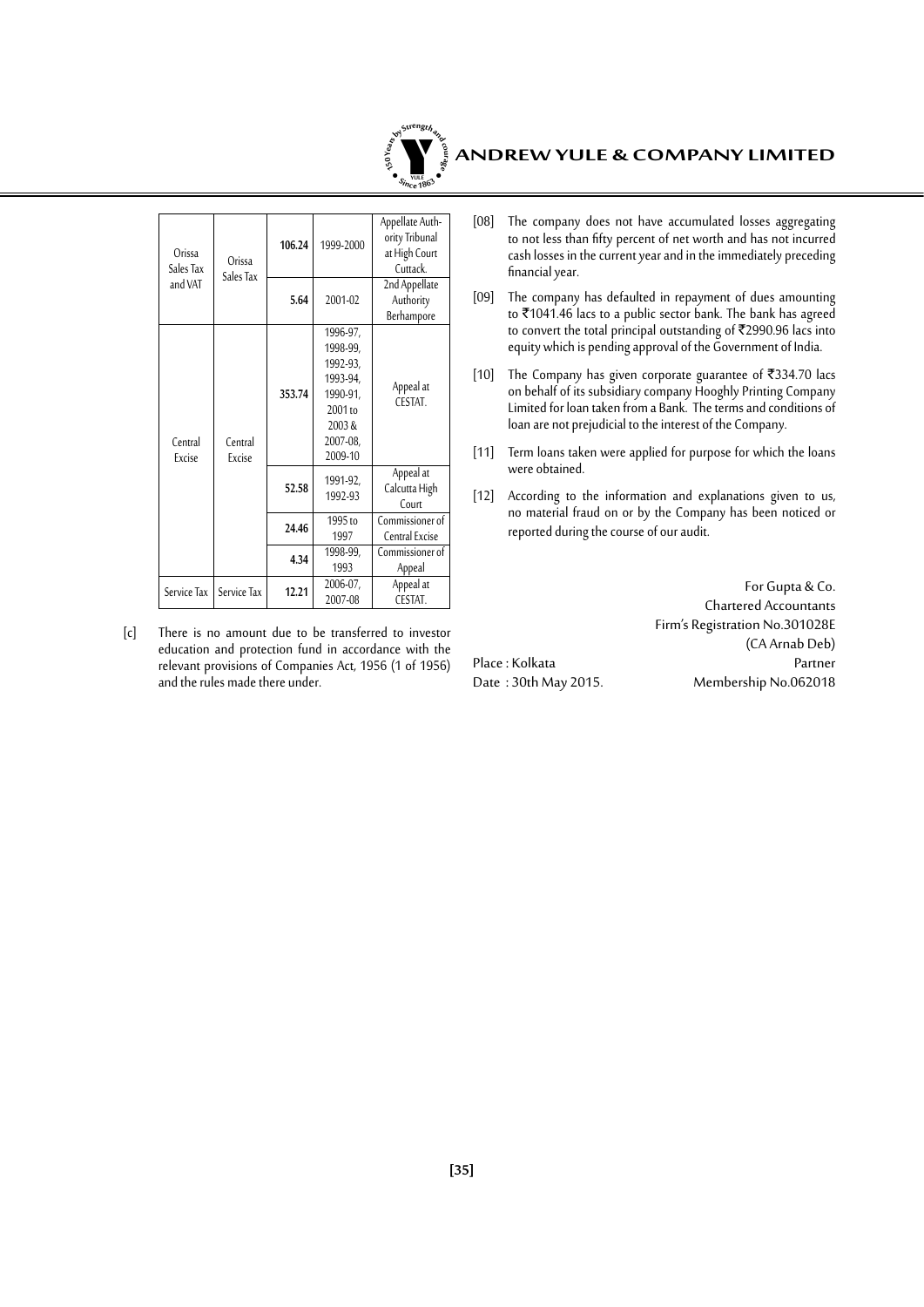### **Annexure-1**

### **Directions under section 143(5) of the Companies Act 2013 on the basis of our audit of the financial statements of Andrew Yule & Company Limited for the financial year 2014-15, we give below our answer to the questions and information asked for in the above mentioned Directions.**

| <b>Directions</b>                                                                                                                                                                                                                           | <b>Our Answer</b>                                                                                                                                                                                                                                                                                                                                   |
|---------------------------------------------------------------------------------------------------------------------------------------------------------------------------------------------------------------------------------------------|-----------------------------------------------------------------------------------------------------------------------------------------------------------------------------------------------------------------------------------------------------------------------------------------------------------------------------------------------------|
| (including intangible assets and land) and liabilities March, 2015.<br>(including Committed and General Reserves) may be<br>examined including the mode and present stage of<br>disinvestment process.                                      | [1] If the Company has been selected for disinvestment, a According to the information and explanations given to us, the<br>complete status report in terms of valuation of Assets company has not been selected for disinvestment as on 31st                                                                                                       |
| [2] Please report whether there are any cases of waiver/write<br>off of debts/loan/interest etc. If yes, the reason there for and<br>the amount involved.                                                                                   | Debts written off during the year amounted to ₹587.35 lakh and<br>Advances written off amounted to ₹411.38 lakh. These were old<br>balances and were already provided in the accounts in earlier<br>vears.                                                                                                                                          |
| [3] Whether proper records are maintained for inventories lying<br>with third parties & assets received as gift from Government<br>or other authorities.                                                                                    | On the basis of our examination of inventory records, in our<br>opinion, proper records are maintained for inventories lying with<br>third parties.<br>According to the information and explanations given to us, no<br>assets have been received as gift from Government or other<br>authorities.                                                  |
| [4] A report on age-wise analysis of pending legal/arbitration<br>cases including the reasons of pendency and existence/<br>effectiveness of a monitoring mechanism for expenditure<br>on all legal cases (foreign and local) may be given. | The age wise analysis of pending legal cases is given below. The<br>cases are pending in the various courts including Apex Court. In<br>our opinion there exists an effective monitoring mechanism for<br>expenditure on all legal cases.<br>As informed to us reasons for pendency of legal cases more than<br>₹20 lakh are annexed in Appendix-A. |

#### **Ageing of the list of pending cases of Andrew Yule & Company Limited as on 31st March, 2015**

| Sl.No.       | Category                  | Period for which it is pending |             |               |                   |       |  |
|--------------|---------------------------|--------------------------------|-------------|---------------|-------------------|-------|--|
|              |                           | $0-1$ year                     | $1-2$ vears | $2-3$ vears   | 3 years and above | Total |  |
| [1]          | Labour                    | $\cdots$                       |             | $\cdots$      | 5                 | -6    |  |
| $[2]$        | Winding Up and Money Suit | $\cdots$                       | 3           | $\cdots$      | 17                | 20    |  |
|              | [a] Amount involved       | $\cdots$                       | $\cdots$    | $\cdots$      | 4,89,71,120.92    |       |  |
| $[3]$        | Tea Division              | $\cdots$                       | 2           | 3             | 17                | 22    |  |
|              | [a] Amount involved       | $\cdots$                       | $\cdots$    | 2,16,717.00   | 25,87,691.00      |       |  |
| [4]          | Provident Fund            | $\cdots$                       | $\cdots$    | $\cdots$      | 3                 |       |  |
| $[5]$        | New Delhi                 |                                | ◢           | $\mathcal{P}$ | 8                 | 12    |  |
|              | [a] Amount involved       | $\cdots$                       | $\cdots$    | 59,29,504.00  | 3,18,29,644.00    |       |  |
| [6]          | Corporate                 |                                | 6           |               |                   | 14    |  |
|              | [a] Amount involved       | $\cdots$                       | $\cdots$    |               | 3,02,31,000.00    |       |  |
| $[7]$        | Criminal Cases            | $\cdots$                       | $\cdots$    | 2             | 5                 |       |  |
|              | [a] Amount involved       | $\cdots$                       | $\cdots$    |               | 25,00,000.00      |       |  |
| <b>TOTAL</b> |                           |                                |             |               |                   | 84    |  |

For Gupta & Co. Chartered Accountants Firm's Registration No.301028E (CA Arnab Deb) Place : Kolkata Partner Date : 30th May 2015. No both May 2015. The state of the state of the state of the state of the state of the state of the state of the state of the state of the state of the state of the state of the state of the state of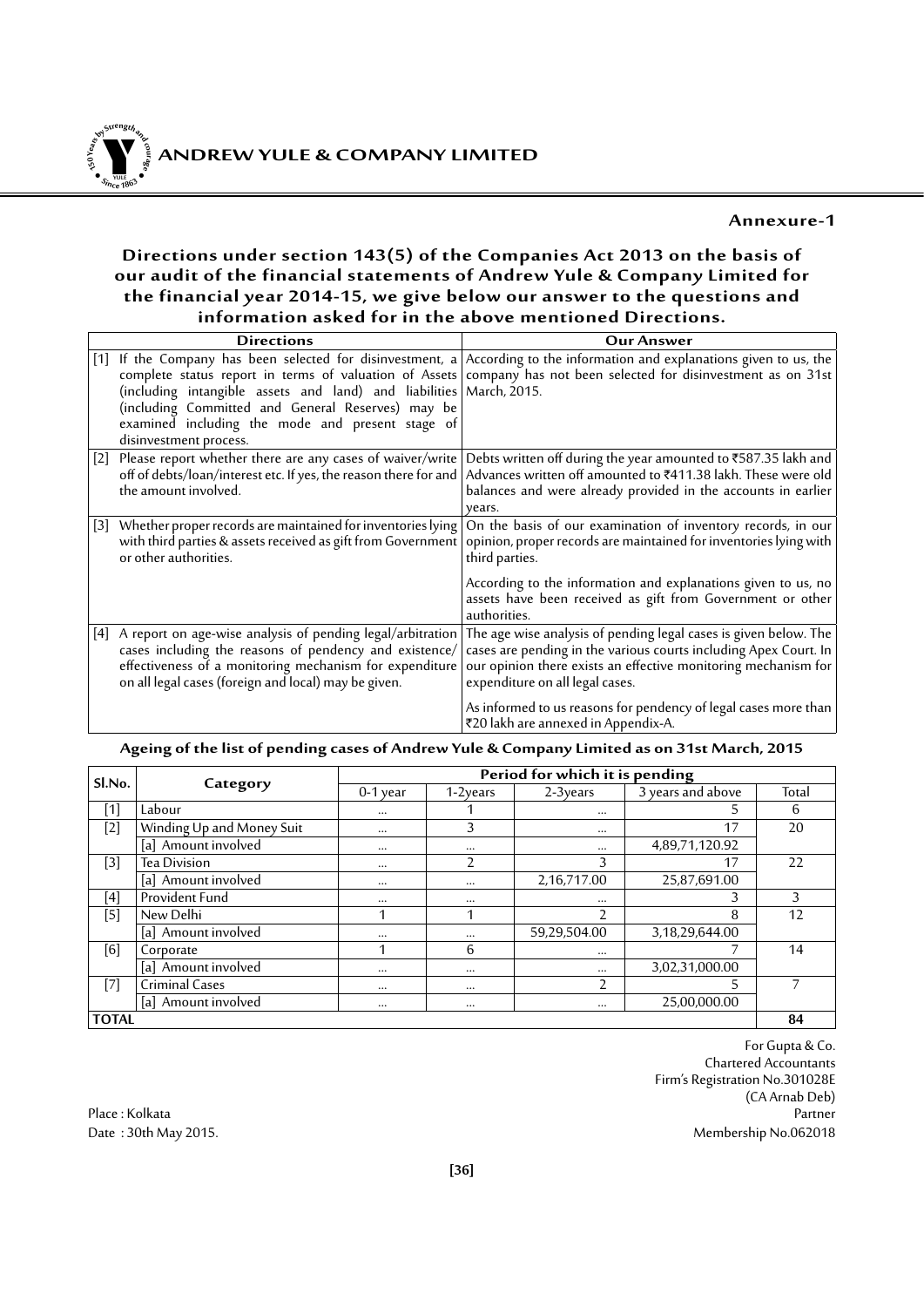

#### **Appendix-A**

# **Referred to Annexure-1 to the Independent Auditors' Report in paragraph 4 of our Report of even date Details of Major Pending Legal/Arbitration Cases**

| Sl.No. | Type of Case                      | Year of<br>Commencement | Particulars                                             | Amount<br>[Rs. in lakh] | Present Status of<br>the Case                                                                       | Reasons of pendency and existence/<br>effectiveness of a mechanism.                                                                                                                                                                                                                                                                                                  | Pending with                                       |
|--------|-----------------------------------|-------------------------|---------------------------------------------------------|-------------------------|-----------------------------------------------------------------------------------------------------|----------------------------------------------------------------------------------------------------------------------------------------------------------------------------------------------------------------------------------------------------------------------------------------------------------------------------------------------------------------------|----------------------------------------------------|
| [01]   | Winding up and<br>Money Suit      | 2002                    | Sunglow Electricals<br>Ltd.                             | 61.82                   | has<br>Matter<br>not<br>come<br>up.<br>yet<br>AYCL would<br>file<br>amendment<br>an<br>application. | Matter came up before the Hon'ble Mr.<br>Justice Soumen Sen in the Combined List of<br>March, 2013. The Hon'ble Justice released<br>the matter on personal ground. Thereafter<br>the matter has not yet come up. AYCL would<br>file an amendment application.                                                                                                        | High Court,<br>Calcutta                            |
| [02]   | Winding up and<br>Money Suit      | 2003                    | <b>BBG</b> Construction                                 | 60.00                   | Matter is pending.                                                                                  | The Arbitration proceeding is now on<br>evidence stage. PW-1 is now being cross-<br>examined by the Company.                                                                                                                                                                                                                                                         | High Court,<br>Calcutta                            |
| $[03]$ | Winding up and<br>Money Suit      | 1997                    | M&I Head Transfer<br>Projects Ltd.                      | 62.70                   | has<br>Matter<br>not<br>come up in the list<br>for long years.                                      | No payment has been made                                                                                                                                                                                                                                                                                                                                             | High Court,<br>Calcutta                            |
| [04]   | Winding up and<br>Money Suit      | 2011                    | Orissa Cement Ltd.                                      | 83.92                   | Matter has<br>not<br>come up in the<br>hearing list.                                                | In the SLP, AYCL filed A/O, the other<br>Respondents have not filed A/O as yet.                                                                                                                                                                                                                                                                                      | Supreme Court of<br>India                          |
| [05]   | Winding up and<br>Money Suit      | 2008                    | M/s. National<br><b>Technical Services</b><br>Pvt. Ltd. | 28.71                   | Matter is pending<br>for hearing.                                                                   | Since it is a money recovery proceeding,<br>petition $U/s.22(1)$ of SICA filed for stay<br>of proceedings. Last occasion the matter<br>has been dismissed as the plaintiff failed<br>to file show cause. Later the plaintiff filed<br>a petition u/Order 9 and Rule 9 CPC for<br>recalling the dismissal order. AYCL has<br>filed accordingly objection of the same. | Ld. Vth Civil Judge,<br>Sr. Division at<br>Alipore |
| [06]   | Winding up and<br>Money Suit      | 2010                    | Bhuiyan Engg. &<br>Cons. Pvt. Ltd.                      | 151.59                  | Matter<br>is<br>likely<br>for<br>come<br>to<br>final hearing<br>on<br>12.05.2015                    | Entire proceedings have been stayed by<br>the Hon'ble Supreme Court till disposal<br>of SLP.                                                                                                                                                                                                                                                                         | Supreme Court of<br>India.                         |
| [07]   | Winding up and<br>Money Suit      | 2004                    | Tanvi Cement<br>Products,<br>Mangalore                  | 25.23                   | Stayed                                                                                              | After causing appearance AYCL filed<br>an application U/s.22(1) of SICA for<br>the stay of the said proceedings. The<br>stay application was heard by the Ld.<br>Judge and vide order dated 12.06.2009<br>dismissed the stay application Judge<br>directed the other party for obtaining<br>consent from BIFR.                                                       | Civil Judge Sr. Divn.<br>Manglore.                 |
| [08]   | SLP No.9083                       | 2011                    | OCL                                                     | 308.30                  | Matter will not be<br>listed for hearing.                                                           | Reply filed by the Company. To be<br>listed in Supreme Court. All concerned<br>parties have not et filed their Affidavit in<br>Opposition. Unless all concerned parties<br>file their AO.                                                                                                                                                                            | Supreme Court of<br>India                          |
| [09]   | SLP CC 16431                      | 2012                    | <b>Bhuian Electrical</b>                                | $\overline{59.30}$      | Matter<br>is<br>final hearing on<br>12.05.2015                                                      | likely   The order of Orissa High Court has been<br>to come up for stayed. To be listed in The Supreme<br>Court.                                                                                                                                                                                                                                                     | Supreme Court of<br>India                          |
| $[10]$ | DRT Case No.T.A.<br>35            | 2000                    | United Bank of<br>India                                 | 2.65<br>crore           | Adjourned                                                                                           | Case has been adjourned sine die.                                                                                                                                                                                                                                                                                                                                    | DRT-1                                              |
| $[11]$ | $\overline{\text{Suit No}}$ .157A | 1995                    | Hooghly Dock &<br>Port Engg. Co. Ltd.                   | 33.06                   | did not turn up for<br>settlement for long<br>years.                                                | Stayed but HDPE Stayed on BIFR ground. Hooghly Dock<br>was informed to try for an amicable<br>settlement but they did not turn up.                                                                                                                                                                                                                                   | Delhi High Court                                   |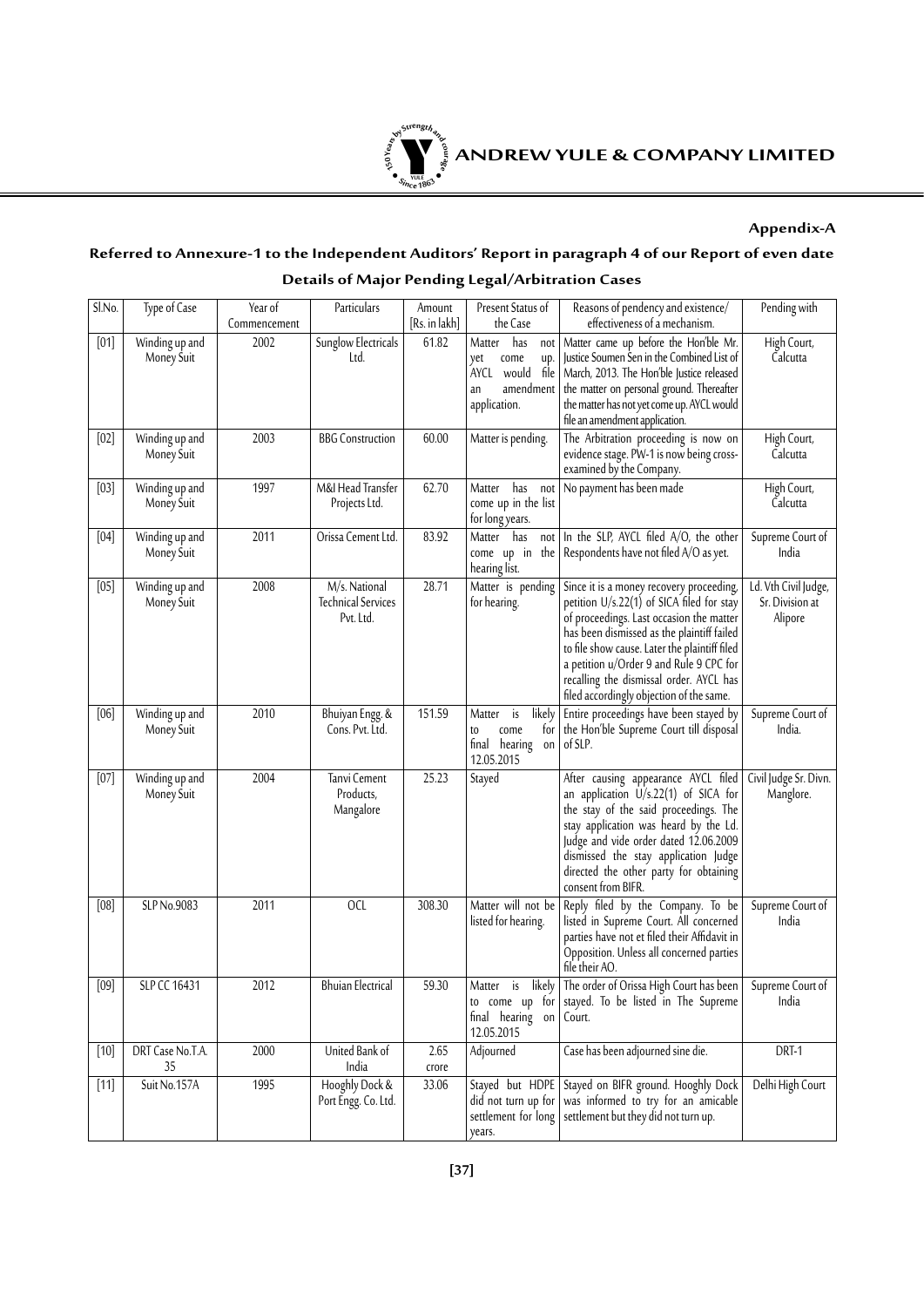

## **COMMENTS OF THE COMPTROLLER AND AUDITOR GENERAL OF INDIA UNDER SECTION 143(6)(b) OF THE COMPANIES ACT, 2013 ON THE FINANCIAL STATEMENTS OF ANDREW YULE & COMPANY LIMITED FOR THE YEAR ENDED 31ST MARCH, 2015.**

The preparation of Financial Statements of Andrew Yule & Company Limited for the year ended 31st March, 2015 in accordance with the Financial Reporting Framework prescribed under the Companies Act, 2013 is the responsibility of the Management of the Company. The Statutory Auditor appointed by the Comptroller and Auditor General of India under Section 139(5) of the Act is responsible for expressing opinion on the Financial Statements under Section 143 of the Act based on independent audit in accordance with the Standards on Auditing prescribed under Section 143(10) of the Act. This is stated to have been done by them vide their Audit Report dated 30th May, 2015.

I, on behalf of the Comptroller and Auditor General of India, have conducted a supplementary audit under Section 143(6)(a) of the Act of the Financial Statements of Andrew Yule & Company Limited for the year ended 31st March, 2015. This supplementary audit has been carried out independently without access to the working papers of the Statutory Auditor and is limited primarily to inquiries of the Statutory Auditor and Company personnel and a selective examination of some of the accounting records. On the basis of my audit, nothing significant has come to my knowledge which would give rise to any comment upon or supplement to Statutory Auditors' Report.

Date:  $6th$  July, 2015.

For and on behalf of the Comptroller & Auditor General of India (Praveer Kumar) Principal Director of Commercial Audit Place : Kolkata & Ex-officio Member, Audit Board-I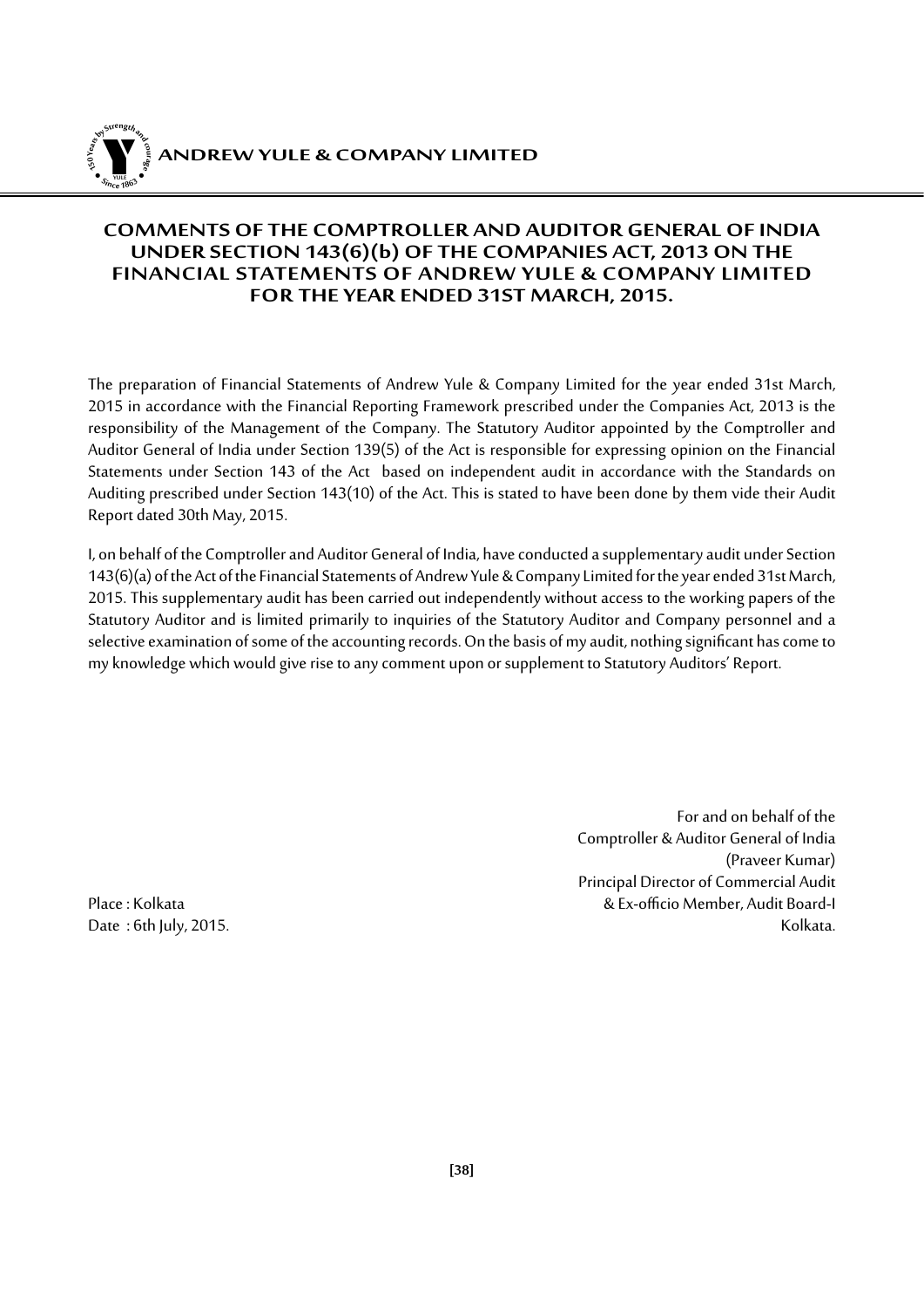

#### **BALANCE SHEET AS AT 31ST MARCH, 2015**

|    |                                                          |                |                                                        | $[\bar{x}$ in lakh] |
|----|----------------------------------------------------------|----------------|--------------------------------------------------------|---------------------|
|    | Particulars                                              |                | Note No. As at 31st March, 2015 As at 31st March, 2014 |                     |
| I. | <b>EQUITY AND LIABILITIES</b>                            |                |                                                        |                     |
|    | [1] Shareholders' Funds                                  | $\overline{2}$ |                                                        |                     |
|    | Share Capital<br> a                                      | 2.1            | 6672.77                                                | 6522.77             |
|    | [b]<br>Reserves and Surplus                              | 2.2            | 12317.50                                               | 11610.58            |
|    | Share application money pending allotment<br>$[2]$       | 3              | 2857.00                                                | 3007.00             |
|    | $\lceil 3 \rceil$<br><b>Non-Current Liabilities</b>      | 4              |                                                        |                     |
|    | Long Term Borowings<br>[a]                               | 4.1            | 3057.65                                                | 4834.55             |
|    | Deferred Tax Liabilities [Refer Note No.10.10(b)]<br>[b] |                | 308.84                                                 | 410.08              |
|    | [c]<br>Other Long Term Liabilities                       | 4.2            | 101.39                                                 | 100.94              |
|    | [d]<br>Long Term Provisions                              | 4.3            | 1100.74                                                | 523.82              |
|    | [4] Current Liabilities                                  | 5              |                                                        |                     |
|    | Short Term Borrowings<br>[a]                             | 5.1            | 4436.96                                                | 2556.34             |
|    | [b]<br>Trade Payables                                    | 5.2            | 10005.53                                               | 8872.48             |
|    | Other Current Liabilities<br>[c]                         | 5.3            | 7768.48                                                | 7663.45             |
|    | [d]<br><b>Short Term Provisions</b>                      | 5.4            | 1852.68                                                | 1407.96             |
|    | Total:                                                   |                | 50479.54                                               | 47509.97            |
|    | II. ASSETS                                               |                |                                                        |                     |
|    | <b>Non-Current Assets</b><br>$\lceil 1 \rceil$           |                |                                                        |                     |
|    | <b>Fixed Assets</b><br>[a]                               | 6              |                                                        |                     |
|    | Tangible Assets<br>$[$                                   | 6              | 18009.30                                               | 17728.47            |
|    | Intangible Assets<br>[ii]                                | 6              | 30.53                                                  | 36.64               |
|    | Capital Work-in-Progress<br>[iii]                        | 6              | 467.05                                                 | 574.87              |
|    | Non-Current Investments<br>[b]                           | 6.1            | 838.62                                                 | 838.62              |
|    | Long Term Loans and Advances<br>[d]                      | 6.2            | 215.27                                                 | 216.28              |
|    | Other Non-Current Assets<br>[e]                          | 6.3            | 1638.94                                                | 691.36              |
|    | <b>Current Assets</b><br>$\lceil 2 \rceil$               | 7              |                                                        |                     |
|    | Current Investments<br>[a]                               | 7.1            | 5.27                                                   |                     |
|    | ſЫ<br>Inventories                                        | 7.2            | 4179.57                                                | 3958.52             |
|    | Trade Receivables<br>[c]                                 | 7.3            | 10076.07                                               | 9408.52             |
|    | Cash and Bank Balances<br>[d]                            | 7.4            | 8960.49                                                | 9487.59             |
|    | Short Term Loans and Advances<br>[e]                     | 7.5            | 5970.21                                                | 4416.78             |
|    | ſfl<br>Other Current Assets                              | 7.6            | 88.22                                                  | 152.32              |
|    | III. THE ACCOMPANYING NOTES ARE AN INTEGRAL              |                |                                                        |                     |
|    | <b>PART OF THE FINANCIAL STATEMENTS</b>                  |                |                                                        |                     |
|    | Total:                                                   |                | 50479.54                                               | 47509.97            |
|    |                                                          |                |                                                        |                     |

| D. BANDYOPADHYAY   | R. C. SEN          | <b>KALLOL DATTA</b>                    |
|--------------------|--------------------|----------------------------------------|
| Company Secretary. | Director (Finance) | <b>Chairman and Managing Director.</b> |
| Place : Kolkata    |                    |                                        |

Dated : 30th May, 2015.

In terms of our Report of even date.

**For GUPTA & CO.,** Chartered Accountants, **(CA ARNAB DEB)** Partner, Membership No.62018 Firm Registration No.301028E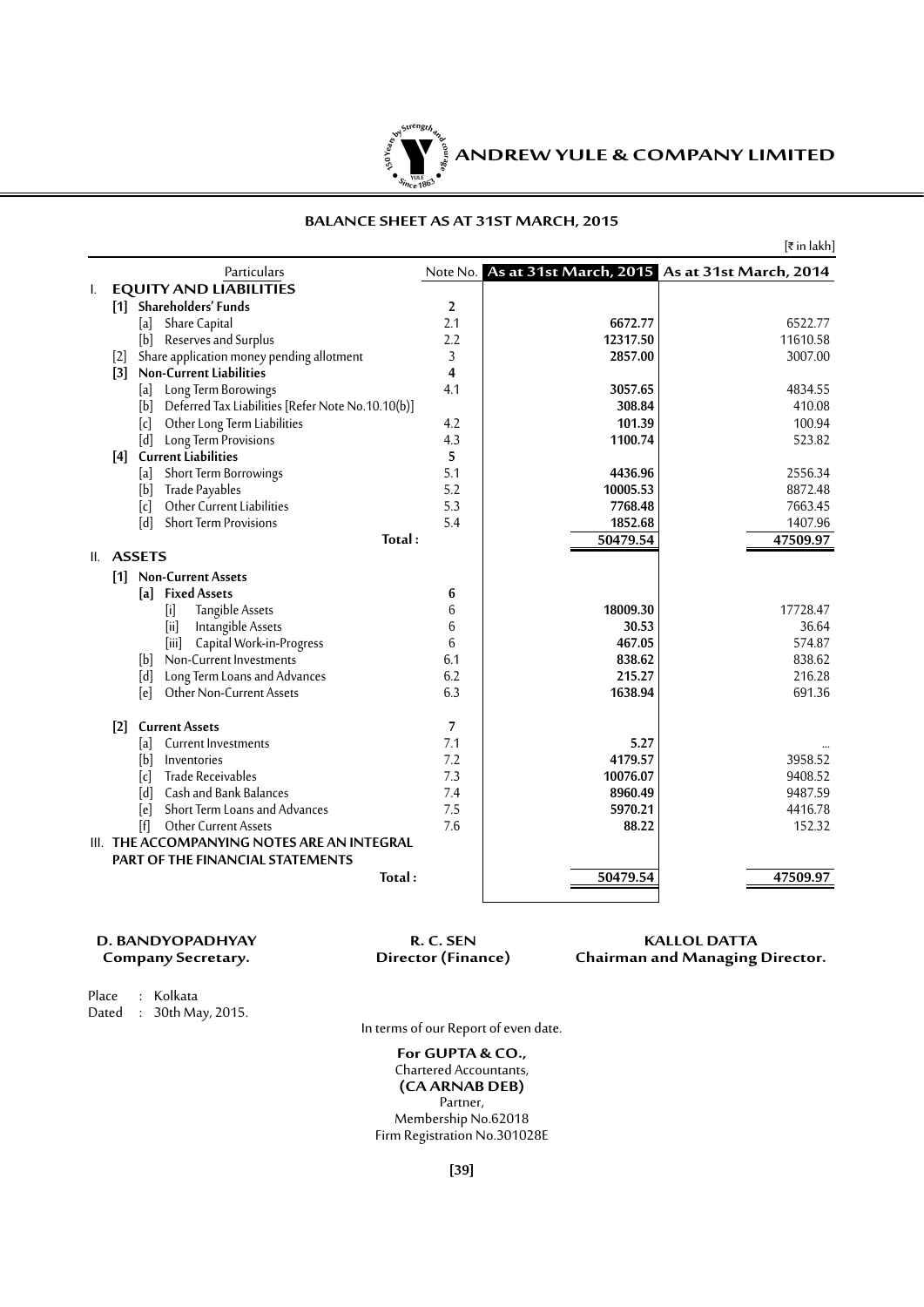**150Year<sup>s</sup>byStre<sup>n</sup>gthand<sup>c</sup>ou<sup>r</sup>age <sup>S</sup>inc<sup>e</sup> <sup>1</sup>86<sup>3</sup>**  $\bullet$ . When  $\bullet$ 

# **ANDREW YULE & COMPANY LIMITED**

#### **STATEMENT OF PROFIT AND LOSS FOR THE YEAR ENDED 31ST MARCH, 2015**

 $[\bar{\tau}$  in lakh]

|    | Particulars                                                                       | Note No. | For the year ended 31st<br>March, 2015 | For the year ended 31st<br>March, 2014 |
|----|-----------------------------------------------------------------------------------|----------|----------------------------------------|----------------------------------------|
| I. | <b>REVENUE</b>                                                                    | 8        |                                        |                                        |
|    | Revenue from Operations                                                           | 8.1      | 39426.46                               | 38118.47                               |
|    | Less: Excise Duty                                                                 |          | 1662.44                                | 1437.11                                |
|    |                                                                                   |          | 37764.02                               | 36681.36                               |
|    | Other Income                                                                      | 8.2      | 2449.86                                | 1057.51                                |
|    | <b>Total Revenue [A]</b>                                                          |          | 40213.88                               | 37738.87                               |
| П. | <b>EXPENSES</b>                                                                   | 9        |                                        |                                        |
|    | <b>Cost of Materials Consumed</b>                                                 | 9.1      | 15001.55                               | 13266.10                               |
|    | Changes in Inventories of Finished Goods                                          | 9.2      | $(-)$ 321.54                           | $(-)371.17$                            |
|    | <b>Employee Benefits Expense</b>                                                  | 9.3      | 13835.25                               | 12794.63                               |
|    | <b>Finance Costs</b>                                                              | 9.4      | 1073.11                                | 1156.11                                |
|    | Depreciation and Amortisation Expenses                                            | 9.5      | 626.34                                 | 449.00                                 |
|    | Other Expenses                                                                    | 9.6      | 8610.01                                | 7901.55                                |
|    | <b>Total Expenses</b> [B]                                                         |          | 38824.72                               | 35196.22                               |
|    | Profit from Operation before Tax [A-B]                                            |          | 1389.16                                | 2542.65                                |
|    | <b>Tax Expenses</b>                                                               |          |                                        |                                        |
|    | Provision for Current Tax                                                         |          | 97.04                                  | 275.68                                 |
|    | Deferred Tax [Refer Note No.10.10(a)]                                             |          | $(-)3.94$                              | 37.71                                  |
|    | <b>Total Tax Expenses</b>                                                         |          | 93.10                                  | 313.39                                 |
|    | Profit for the year                                                               |          | 1296.06                                | 2229.26                                |
|    | Basic & Diluted earnings per share before extraordinary<br>income (Note No.10.16) |          | ₹0.39                                  | ₹0.68                                  |
|    | Basic & Diluted earnings per share after extraordinary<br>income (Note No.10.16)  |          | ₹0.39                                  | ₹0.68                                  |

#### **III THE ACCOMPANYING NOTES ARE AN INTEGRAL PART OF THE FINANCIAL STATEMENTS**

**D. BANDYOPADHYAY R. C. SEN KALLOL DATTA Chairman and Managing Director.** 

Place : Kolkata Dated : 30th May, 2015.

In terms of our Report of even date.

**For GUPTA & CO.,** Chartered Accountants, **(CA ARNAB DEB)** Partner, Membership No.62018 Firm Registration No.301028E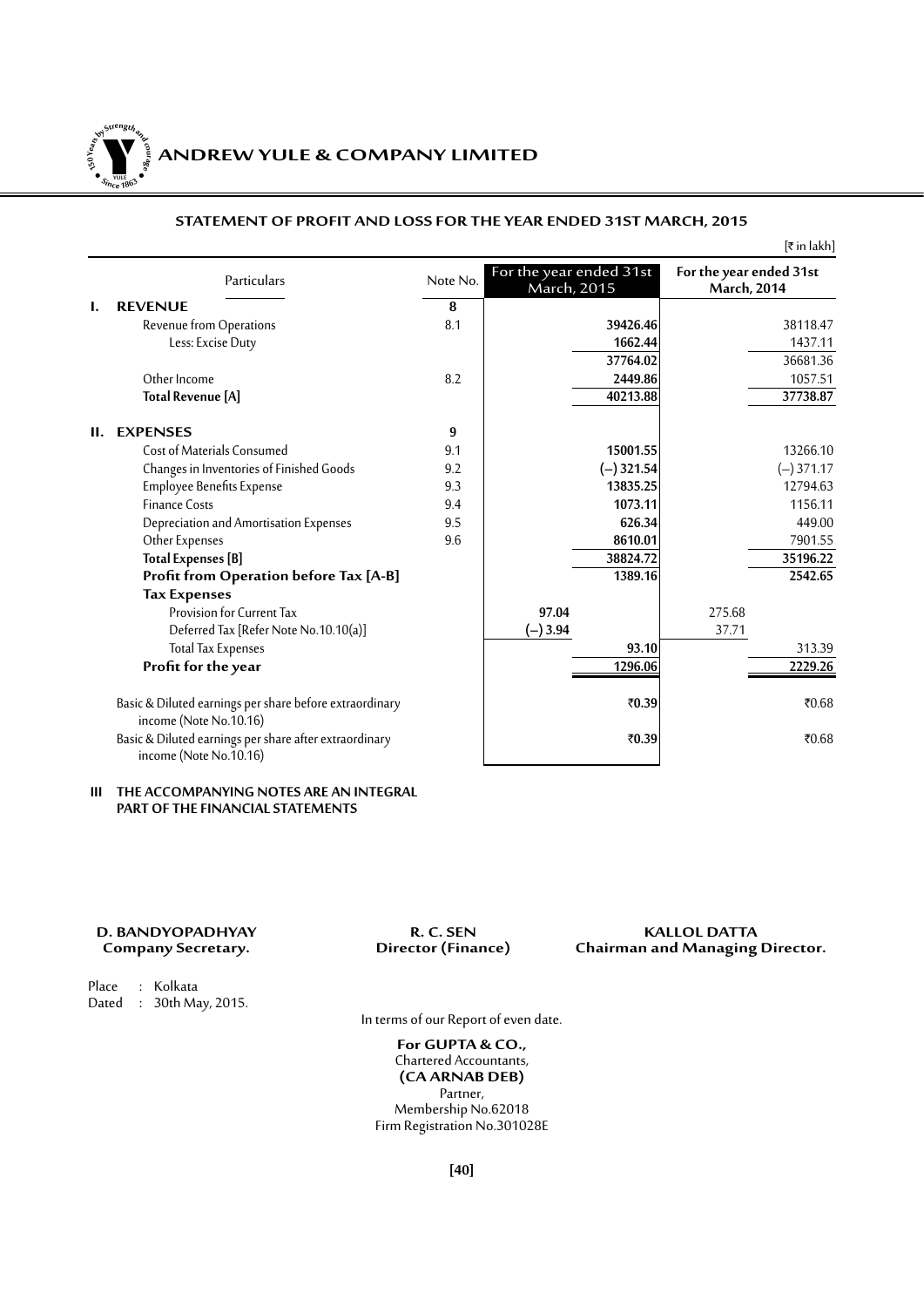

#### **STATEMENT OF CASH FLOW FOR THE YEAR ENDED 31ST MARCH, 2015**

|                                                                                                                       |                        | [₹ in lakh]            |
|-----------------------------------------------------------------------------------------------------------------------|------------------------|------------------------|
|                                                                                                                       | As at 31st March, 2015 | As at 31st March, 2014 |
| [A] CASH FLOW FROM OPERATING ACTIVITIES:                                                                              |                        |                        |
| Net Profit before Tax and extraordinary items                                                                         | 1389.16                | 2542.65                |
| Adjustments for:                                                                                                      |                        |                        |
| Depreciation/Impairment of Assets                                                                                     | 626.34                 | 449.00                 |
| Diminution in the value of non trade investments                                                                      |                        | 27.88                  |
| Interest charged                                                                                                      | 890.04                 | 988.12                 |
| Investment Income                                                                                                     | (1018.97)              | (764.15)               |
| Subsidy Credited to Profit and Loss Account                                                                           | (27.74)                | (11.64)                |
| Operating profit before changes in amount of Current<br><b>Liabilities and Current Assets</b>                         | 1858.83                | 3231.86                |
| Adjustment for:                                                                                                       |                        |                        |
| Trade Receivables                                                                                                     | (2830.26)              | (929.28)               |
| Inventories                                                                                                           | (221.05)               | (535.58)               |
| Trade payable                                                                                                         | 4614.50                | (1636.00)              |
| <b>Cash Generated from Operations</b>                                                                                 | 3422.02                | 131.00                 |
| Wealth Tax paid                                                                                                       | (6.30)                 | (5.96)                 |
| Income Tax paid                                                                                                       | (97.97)                | (168.14)               |
| Cash-flow before Extraordinary Items                                                                                  | 3317.75                | (43.10)                |
| Capital Reduction                                                                                                     |                        | 1295.00                |
| NET CASH FROM OPERATING ACTIVITIES (A)                                                                                | 3317.75                | 1251.90                |
| [B] CASH FLOW FROM INVESTING ACTIVITIES :                                                                             |                        |                        |
| Purchase of Fixed Assets (including Capital WIP and Pre-opera-<br>tive Expenditure & Adj of deprn in opening reserve) | (977.10)               | (897.88)               |
| Loans                                                                                                                 | 1.61                   | (7.01)                 |
| Subsidy received/credited                                                                                             | 22.79                  |                        |
| Increase/Decrease in Current Investments                                                                              | (5.27)                 |                        |
| Income from other Investments                                                                                         | 1083.07                | 816.22                 |
| NET CASH FROM INVESTING ACTIVITIES (B)                                                                                | 125.10                 | (88.67)                |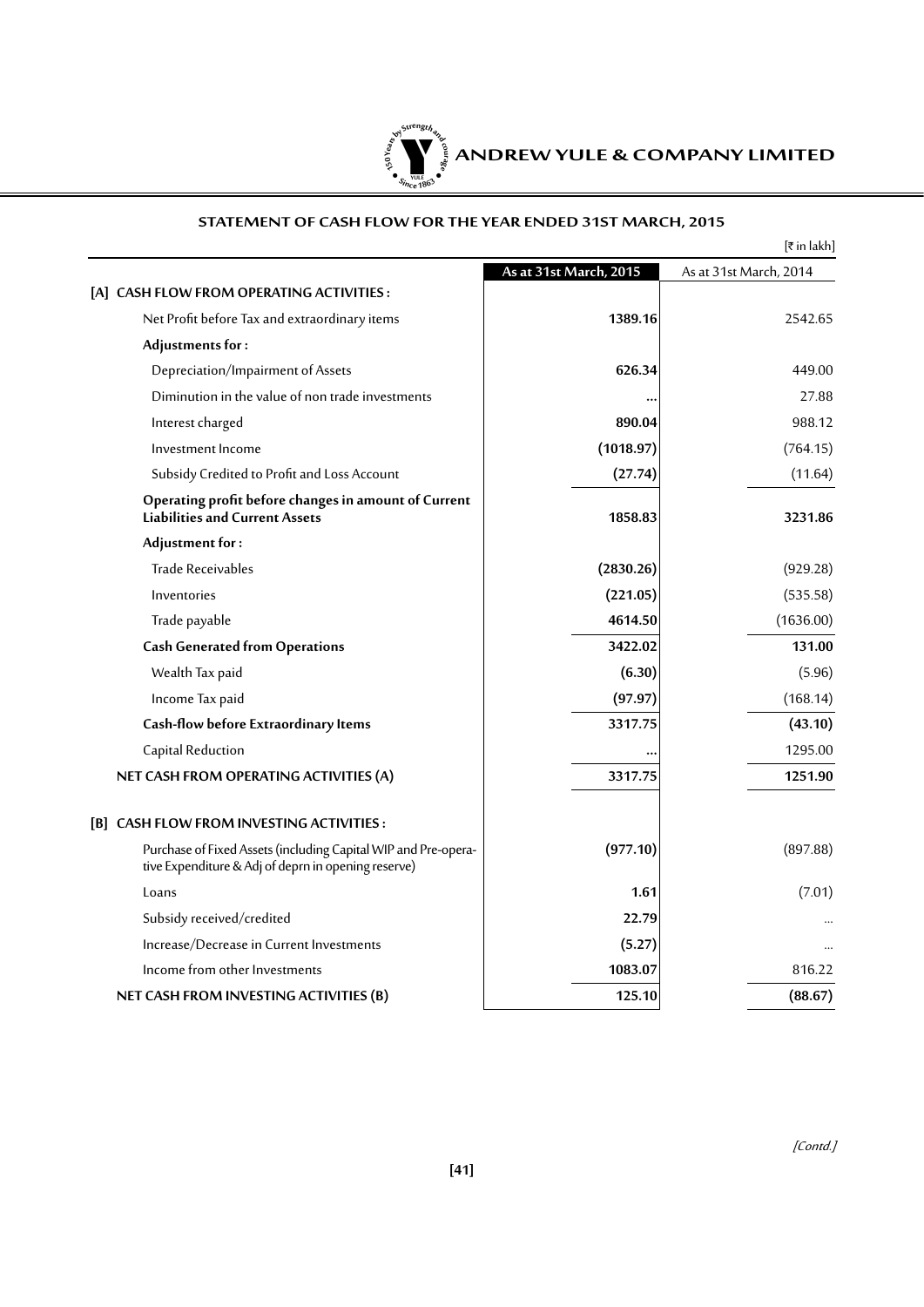Y **ANDREW YULE & COMPANY LIMITED YULE 150Year<sup>s</sup>byStre<sup>n</sup>gthand<sup>c</sup>ou<sup>r</sup>age**  $\bullet$ . When  $\bullet$ 

**<sup>S</sup>inc<sup>e</sup> <sup>1</sup>86<sup>3</sup>**

#### **STATEMENT OF CASH FLOW FOR THE YEAR ENDED 31ST MARCH, 2015 – [Contd.]**

|                                                                                             |                        | $[\bar{x}$ in lakh]    |
|---------------------------------------------------------------------------------------------|------------------------|------------------------|
|                                                                                             | As at 31st March, 2015 | As at 31st March, 2014 |
| [C] CASH FLOW FROM FINANCING ACTIVITIES:                                                    |                        |                        |
| Net Proceeds from borrowings                                                                | (1776.91)              | 2269.04                |
| Interest paid                                                                               | (1761.04)              | (3357.94)              |
| NET CASH USED IN FINANCING ACTIVITIES [C]                                                   | (3537.95)              | (1088.90)              |
| NET CHANGES IN CASH AND CASH EQUIVALENT [A+B+C]                                             | (95.10)                | 74.33                  |
| CASH AND CASH EQUIVALENT<br>Opening Balance as at 1st April, 2014                           | 3518.45                | 3444.12                |
| <b>CASH AND CASH EQUIVALENT</b><br>Closing Balance as at 31st March, 2015                   | 3423.35                | 3518.45                |
| [1] Cash Flow Statement has been prepared by following<br>Indirect Method mentioned in AS-3 |                        |                        |
| [2] Break-up of Cash and Cash equivalent                                                    |                        |                        |
| Cash in hand                                                                                | 27.31                  | 56.51                  |
| Postage and Stamps in hand                                                                  | 0.02                   | 0.02                   |
| Cheques in hand                                                                             | 1.58                   | 1.16                   |
| Remittance in transit                                                                       |                        | 48.79                  |
| <b>Employees Security Deposit</b>                                                           | 0.06                   | 0.06                   |
| <b>Balance with scheduled Banks:</b>                                                        |                        |                        |
| On Current Account                                                                          | 995.16                 | 818.40                 |
| Fixed Deposit with Banks maturing within 3 months                                           | 2399.22                | 2593.51                |
|                                                                                             | 3423.35                | 3518.45                |

[3] Suitable modifications have been made in the prescribed form to provide for adequate information.

[4] Figures of the previous year have been re-grouped/re-arranged wherever necessary.

[5] Deposit with banks maturing after 3 months (including deposit with NABARD) and margin money with banks maturing after 3 months amounting to Rs.5537.17 lakh as on 31st March, 2015 are not available for use and transferred to Receivable Account in Cash Flow as per AS-3.

| D. BANDYOPADHYAY |                    |  |  |  |  |
|------------------|--------------------|--|--|--|--|
|                  | Company Secretary. |  |  |  |  |

**R. C. SEN R. C. SEN R. C. SEN Chairman and Managing Chairman and Managing Director.** 

Place : Kolkata Dated : 30th May, 2015.

In terms of our Report of even date.

**For GUPTA & CO.,** Chartered Accountants, **(CA ARNAB DEB)** Partner, Membership No.62018 Firm Registration No.301028E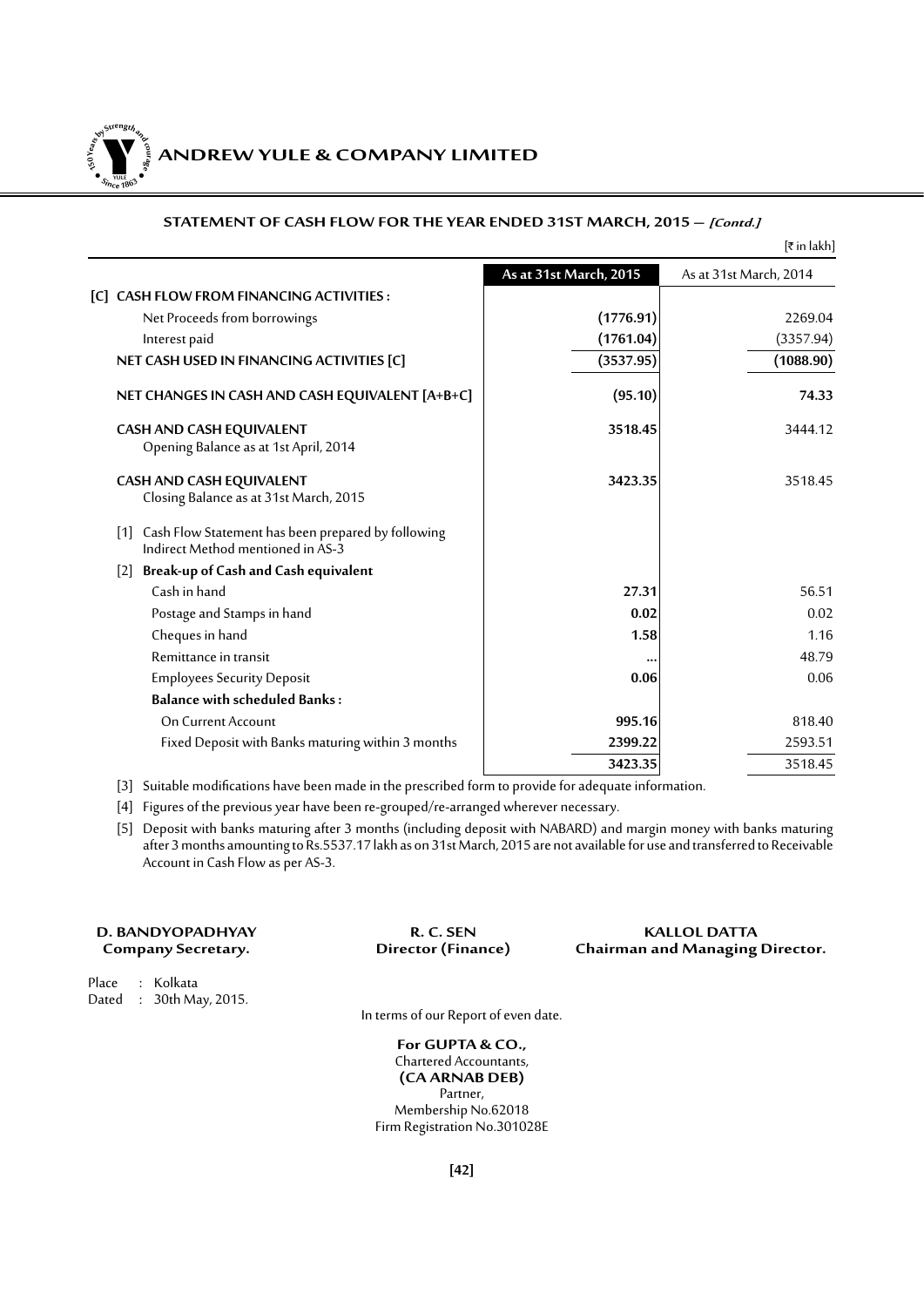

# **Note 1 – Significant Accounting Policies**

The Financial Statements have been prepared under the historical cost convension on accrual basis adjusted by revaluation of Fixed Assets in compliance with all materials aspect of applicable Accounting Standards in India and in accordance with the Company's (Accounting Standards) Rules, 2006 and the relevant provisions of the Companies Act, 2013.

#### 1.1 **Reserves :**

- [a] Central and State Subsidies received by the Company are retained in Special Reserve until the conditions stipulated in the respective schemes are complied with, and the same are credited to Profit and Loss Account or Capital Reserve after the expiry of the specified period depending upon the nature of the subsidy.
- [b] Sales value of fixed assets and investments to the extent it exceeds the original cost of the relevant asset is credited to Profit and Loss Account. Provided, however, loss/diminution in value of assets acquired through amalgamation/merger are adjusted against the Capital Reserve created out of the same.

#### 1.2 **Fixed Assets :**

- [a] The Physical verification of fixed assets is carried out in a phased manner so as to cover each item of the fixed assets over a period of 3 years.
- [b] Machinery manufactured by one Unit/Division for use in another Unit/Division are accounted for at Works/ Factory cost of the Transferor Unit.
- [c] The gross fixed assets are valued at actual cost and other related expenses incurred to bring them to their present condition. The gross amount of interest on loans utilised for various expansion/diversification schemes is capitalised till the commissioning of the projects. Further, no interest for inter-unit transfer of funds on Capital Account is considered for the above purpose.
- [d] Depreciation is provided on the Assets other than Estates as per Schedule-II of the Companies Act, 2013.
- [e] No amortisation of cost of long-term leasehold land is done. However, fee payable for renewal of lease of land is charged as expenditure in the Statement of Profit and Loss as and when the payment is due.
- [f] Grant/Subsidy in respect of capital expenditure is accounted for as per applicable Accounting Standard and depreciations on the assets acquired out of such subsidy is adjusted there against.
- [g] Expenditure incurred/capitalised in respect of projects abandoned/to be abandoned are accounted for in compliance of relevant Accounting Standard.
- [h] The carrying amount of assets are reviewed at each Balance Sheet date if there is any indication of impairment based on internal/external factors. An asset is treated as impaired when the carrying cost of assets exceeds its recoverable value. An impairment loss is recognised in the Statement of Profit and Loss Account where the carrying amount of an asset exceeds its recoverable amount. The impairment loss recognised in prior accounting periods is reversed if there has been a change in the estimate of recoverable amount.
- [i] Liquidated damages recovered by the Company for delayed construction and delayed supply of equipment are set-off against the capital expenditure to which it relates.

#### 1.3 **Intangible Assets :**

Intangible Assets expected to provide future enduring economic benefits are stated at cost less amortisation. Cost comprises purchase price and directly attributable expenditure on making the assets ready for its intended use.

#### 1.4 **Inventories :**

- [a] Stocks of stores, spares, raw materials etc., are valued at cost. However, materials and other items held for use in production of inventories are not written down below cost if the finished products in which those will be incorporated are expected to be sold at or above cost. Cost is determined on weighted average cost basis.
- [b] Provisions for slow and non moving stores lying for more than three years but less than five years are made at 15% of Book Value for such stores remaining more than 5 years, provision @ 36.25% of Book Value are made. Provision for obsolete stores are made at 100% of Book Value.
- [c] Work-in-Progress is valued at Works Cost. Works cost includes direct materials, labour and manufacturing overhead. All losses on Work-in-Progress incurred upto the end of the year and losses estimated for further Works Cost to be incurred on such jobs are taken into account and duly provided for.

 While valuing the contract jobs in progress at the close of the year, future estimated losses are considered only in respect of jobs valued at  $\overline{2}25.00$  lakhs or more and/ or physical progress whereof as per technical estimate, is minimum 50%.

[d] Royalty liabilities calculated with reference to Sales as per the collaboration agreements are considered as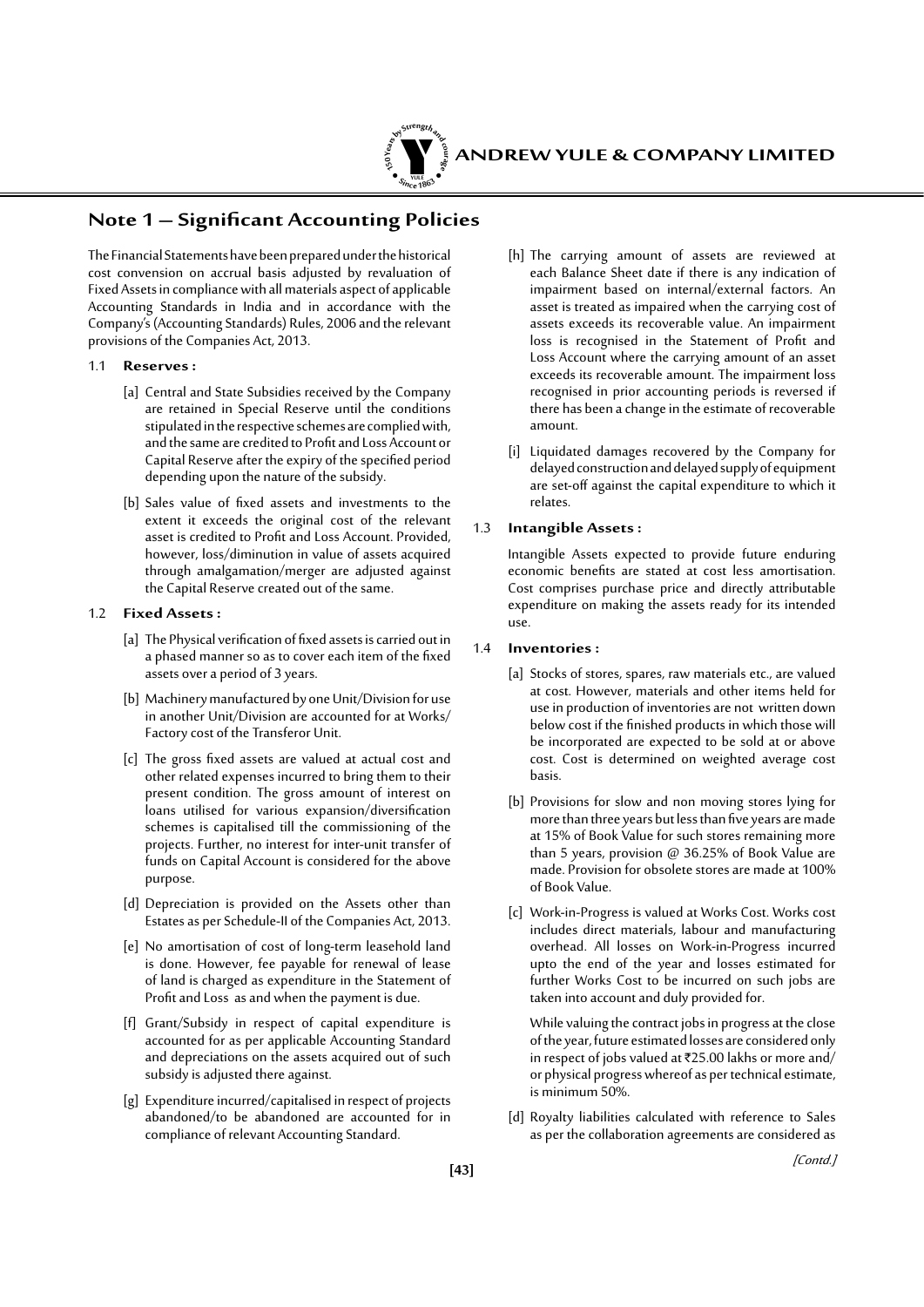

selling expenses and thus, have not been considered for the purpose of valuation of stocks of Work-in-Progress and finished goods.

- [e] Inter-Unit transfers of own manufactured stores, spares, raw materials etc., if lying in stock at the close of the year, are valued at estimated Works/Factory cost of the Transferor Unit.
- [f] Excise Duty, Insurance and Freight outward in connection with transfer of finished goods from factories to branches have been considered for valuation of branch stock at the close of the year.
- [g] Stocks of finished goods including Finished goods-intransit are valued at estimated total cost or net realisable value, whichever is lower. Estimated total cost covers all costs excluding administration overheads, selling and distribution overheads and interest. However, for Finished Goods-in-Transit, the estimated total cost includes expenses on Freight and Insurance incurred for delivery of such Finished goods.
- [h] Imported materials lying in bonded warehouse and at Port are valued at cost including Customs Duty, Port Charges etc.
- [i] Loose Tools are amortised over a period of 5 years.
- [j] Stock of scrap, is valued on the basis of estimated/ actual realised value as the case may be. However tea waste is not valued.
- [k] Export benefits against Advance Licences are considered at the time of actual consumption of the imported materials. Advance Licences in hand at the close of the year are not accounted for.

#### 1.5 **Investments :**

Non Current Investments are stated at cost. Provision for diminution in the value of long term investment is made only if such a decline is other than of temporary nature in the opinion of the Management.

Current Investments are carried at lower of cost and fair value.

#### 1.6 **Sales :**

[a] [i] Sales against Ex-Works/FOR Contracts are booked on the basis of deliveries to transport carriers upto 31st March, irrespective of whether the goods have been received by the customers by 31st March or not. Sales in respect of transactions against FOR destination contracts are booked for the goods actually received by customers by 31st March.

- [ii] Despatches against FOR destination contracts not reaching the customers within the close of the year, are shown as Finished goods-in-transit.
- [b] Partial deliveries are accounted for in accordance with the billing schedule as per the terms of Sales Contract.
- [c] Tea sales against contracts are accounted for on the basis of delivery orders and on completion of sale in auction centres in accordance with the norms of tea trade.
- [d] Sales returns, if any, upto the cut-off date i.e. 30th April, are accounted for.
- [e] Except in disputed cases, escalation/de-escalation claim bills are accounted for on the basis of the terms of the relevant contracts.
- [f] Export sales are accounted for with reference to the date of Bill of Lading.
- [g] Freight and other charges recoverable under the terms of the sales contract are included in sales.

#### 1.7 **Dividend Receipts :**

Dividends declared and received within the close of the accounting year are accounted for in respect of investments held by the Company.

#### 1.8 **Other Income :**

- [a] [i] Insurance and other claims are accounted for on the basis of amounts admitted;
	- [ii] Sales Tax, Excise Duty and Customs Duty refunds are accounted for on the basis of assessment/ refund orders received;
	- [iii] Central/State Subsidies from Government and Tea Board are accounted for on the receipt of intimation of grant.
- [b] Interest receivable from customers as per stipulation of the Sales Contract on account of late receipt of full/proportionate payments are accounted for to the extent such interest is ascertainable with respect to the payment so far received.
- [c] Export/Deemed Export benefits are accounted for on completion of despatches in terms of the contract.
- [d] Liquidated Damages recovered by the Company for delayed supply of equipment/spares are treated as Other Income.

#### 1.9 **Purchases :**

[a] Insurance charges incurred in relation to the incoming goods where materials are directly relatable are accounted for in respect of individual items; otherwise, such insurance premium is charged off to Statement of Profit and Loss.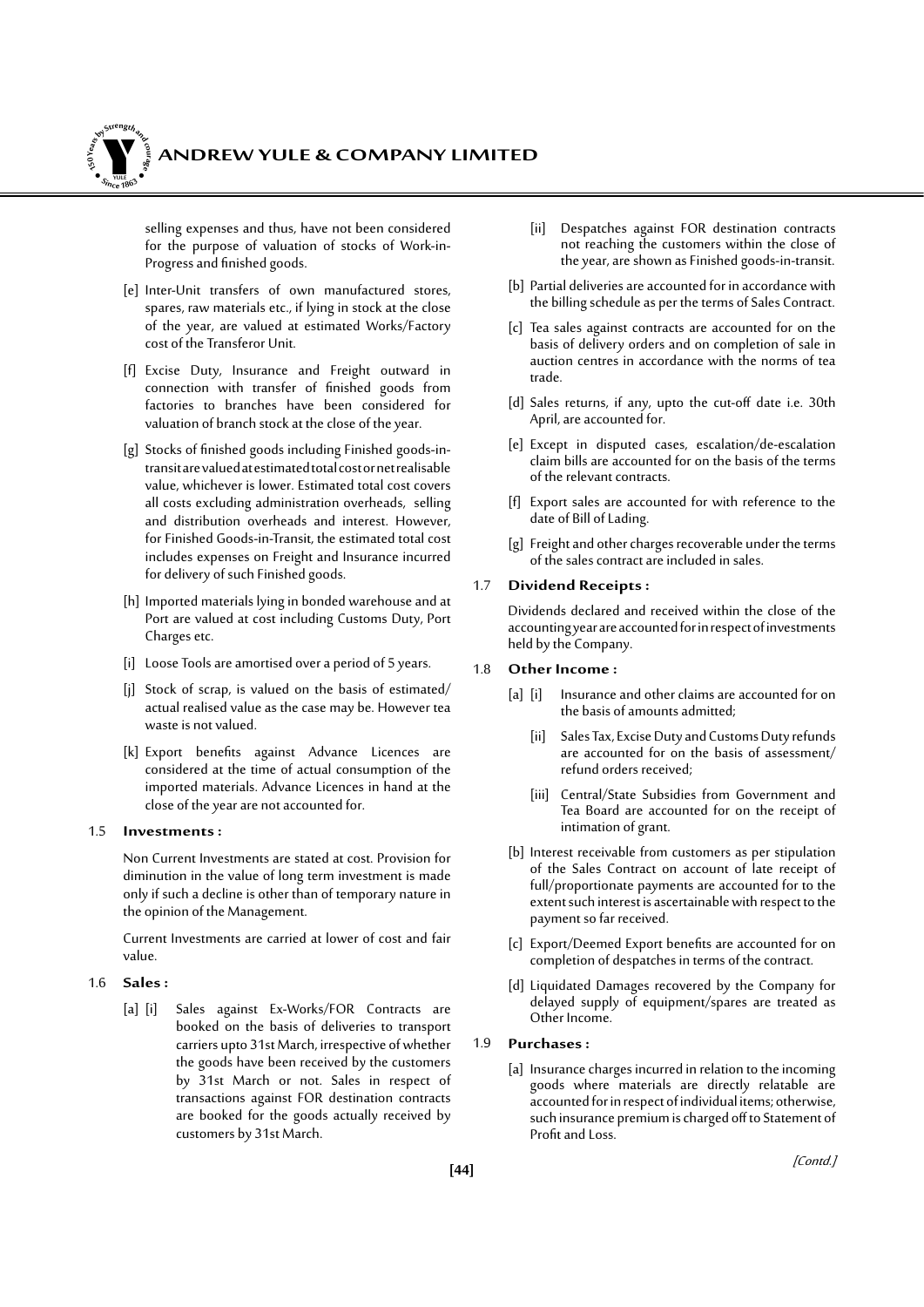

- [b] In case of goods purchased from overseas, the shipment is treated as goods-in-transit:
	- [i] in case of both CIF and C&F Contracts, from the date of intimation received from bank;
	- [ii] in case of FOB Contracts, from the date of actual shipment as per Bill of Lading.

 Customs Duty is charged on the basis of the date of arrival in port.

#### 1.10 **Other Revenue Expenses :**

- [a] Issue of materials/components as free replacements during the guarantee period, which can not be provided being unknown, is accounted for on actual despatches. Known free replacements upto the close of the accounting year are provided for.
- [b] Liability in respect of rectification work/replacement involving estimated value above `0.25 lakh per case is booked on the basis of claims from the customers admitted by the Company wherever it is possible to estimate.
- [c] Liabilities in respect of Liquidated Damages are provided if and to the extent, not disputed by the Company. Liquidated Damages disputed by the Company are treated as contingent liability. The amount of liability/contingent liability is estimated on the basis of contracted terms and the facts of each case to the extent of revenue recognised.
- [d] Liability in respect of commission is provided in proportion to sales.
- [e] Interest on delayed payments of Income Tax/ Agricultural Income-Tax is accounted for on the basis of assessment orders of the Tax Authorities, if not disputed by the Company or actual payment effected, as the case may be.
- [f] Payment of Technical Know how Fees is accounted for in compliance with the relevant Accounting Standard.
- [g] Provision for unrealised profit is made in respect of partially completed composite/turnkey contracts on the basis of proportionate direct cost on the revenue recognised.
- [h] Medicine purchase for Tea Estates are all charged out as per consistent practice.
- [i] Guarantee commission is taken in the year of guarantees issued/renewed.
- 1.11 **Taxation :**
	- [i] Taxation comprises of Income Tax, Agricultural Income Tax (both Assam and West Bengal), Deferred Tax and Wealth Tax. These taxes other than Deferred Taxes are measured as the amount expected to be

paid to the Tax Authorities in accordance with the Indian Income Tax Act, 1961, West Bengal Agricultural Income Tax Act, 1944, Assam Agricultural Income Tax Act, 1939 and Wealth Tax Act, 1957 respectively.

- [ii] Deferred Tax is measured based on the tax rates and the tax laws enacted or substantively enacted at the Balance Sheet date. Deferred Tax assets/liabilities is recognised, subject to the consideration of prudence, on timing differences, being the difference between taxable income and accounting income that originate in one period and are capable of reversal in one or more subsequent periods in the Statement of Profit and Loss and the cumulative effect thereof is reflected in the Balance Sheet.
- [iii] In respect of proceedings pending before the various Income Tax/Agricultural Income Tax Authorities on account of Appeal/Rectification filed by the Company, adjustments are made on final settlement of such proceedings.

#### 1.12 **Contingent Liabilities and Contingent Assets :**

Disputed liabilities and claims against the Company including claims by Tax Authorities (for example, Incometax, Sales tax etc.) pending in appeal, are treated as contingent liabilities. Contingent assets are not accounted for.

Contingent liabilities are considered by using a substantial degree of estimates in compliance with Accounting Standard-29.

#### 1.13 **Booking/Writing Back of Liabilities :**

- [a] For providing liabilities, cut-off date is 30th April but all known liabilities, if material, are booked as far as practicable.
- [b] Liabilities, which are more than 5 years old and not likely to materialise, are written back except government debts. In case of extraordinary items only, separate disclosure is given in the accounts.

#### 1.14 **Conversion of Foreign Currencies :**

- [a] Foreign currency loans to finance fixed assets including technical know-how fees are converted either at the exchange parity rate ruling at the close of the accounting year or at the fixed rate when the exchange is booked in advance, as the case may be. Necessary adjustments with regard to such exchange rate difference are made to secured loans, fixed assets and depreciation.
- [b] In respect of any import of materials both under CIF, FOB and C&F Contracts, purchases are booked at the exchange rates ruling on the date of Bill of Entry. The exchange difference, if any, arising from the difference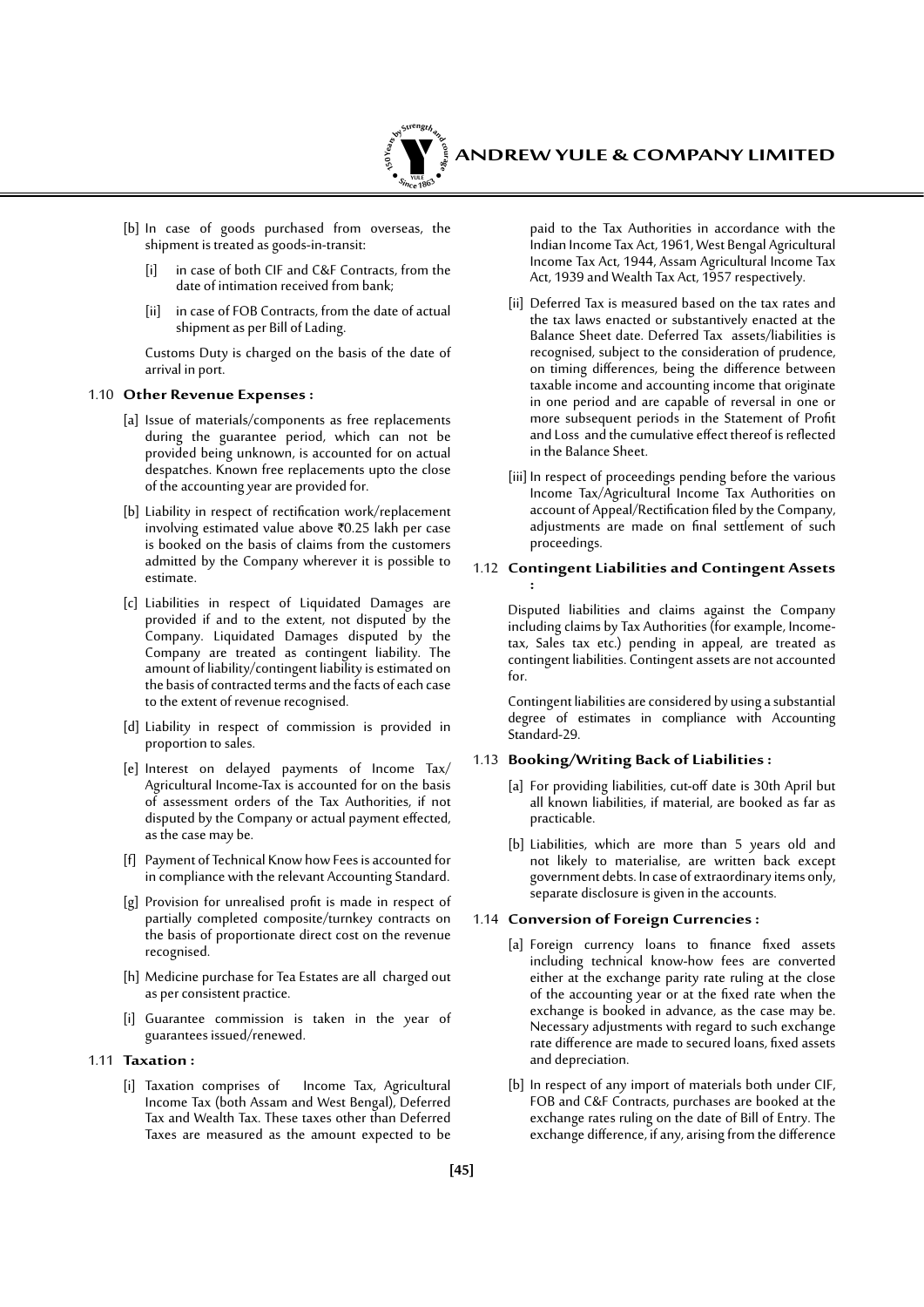

between the above rate and the rate at which the actual payment is made or at the rate prevailing on 31st March, whichever is earlier, is accounted for in the Statement of Profit and Loss.

- [c] Exports/Overseas Sales are booked at the rates ruling on the date of bill of lading. Exchange difference, if any, relating to such bills arising either on realisation of the proceeds or on conversion thereof at the exchange rate ruling at the close of the year, whichever is earlier, is accounted for in the Statement of Profit and Loss.
- [d] Receivables and Payables in foreign currency are reported in the Balance Sheet at the parity rate ruling at the close of the financial year. The exchange difference arising on the settlement of such receivables/payable or on reporting such receivables/payables at rates different from those at which those are initially recorded during the period or reported in previous Balance Sheet is accounted for in the Statement of Profit and Loss.
- [e] Wherein contract for import or export is covered by forward exchange contract any premium or discount at inception of such contract and any other gain or loss arising out of exchange differences between the forward contract rate and the rate on the day of reporting are treated in compliance with Accounting Standard-11.

#### 1.15 **Research and Development Costs :**

Expenditure in relation to Research and Development activities are expensed out in the year in which they are incurred.

#### 1.16 **Employee Benefits:**

- [a] Defined Contribution Schemes (DCS) : Company's contribution towards Provident Fund and Employees State Insurance paid/payable during the year to the Appropriate Authorities are charged to the Statement of Profit and Loss.
- [b] Company's liabilities towards Defined Benefit Schemes for Gratuity, Superannuation and Pension, value of Plan Assets of the Trustee managed Funds maintained for meeting such liabilities, contribution to those Funds and benefits paid out of such Funds are ascertained and accounted for on the basis of independent actuarial valuation as per the requirement of Accounting Standard-15 (Revised 2005) on "Employee Benefit".

 In respect of a section of employees, the Company's liability towards Defined Benefit for Provident Fund is determined and accounted for on the basis of prescribed contributions to the respective Trustee managed Funds and shortfall, if any, in plan assets as per Audited Accounts of such Fund.

In respect of post retirement Defined Benefit Scheme of Leave Encashment, the Company's liability is determined and accounted for on the basis of independent actuarial valuation as required by Accounting Standard-15 (Revised 2005) though there is no funding for such liability.

[c] Leave encashment is unfunded but benefits have been determined and accounted for in accordance with Accounting Standard-15 (Revised 2005).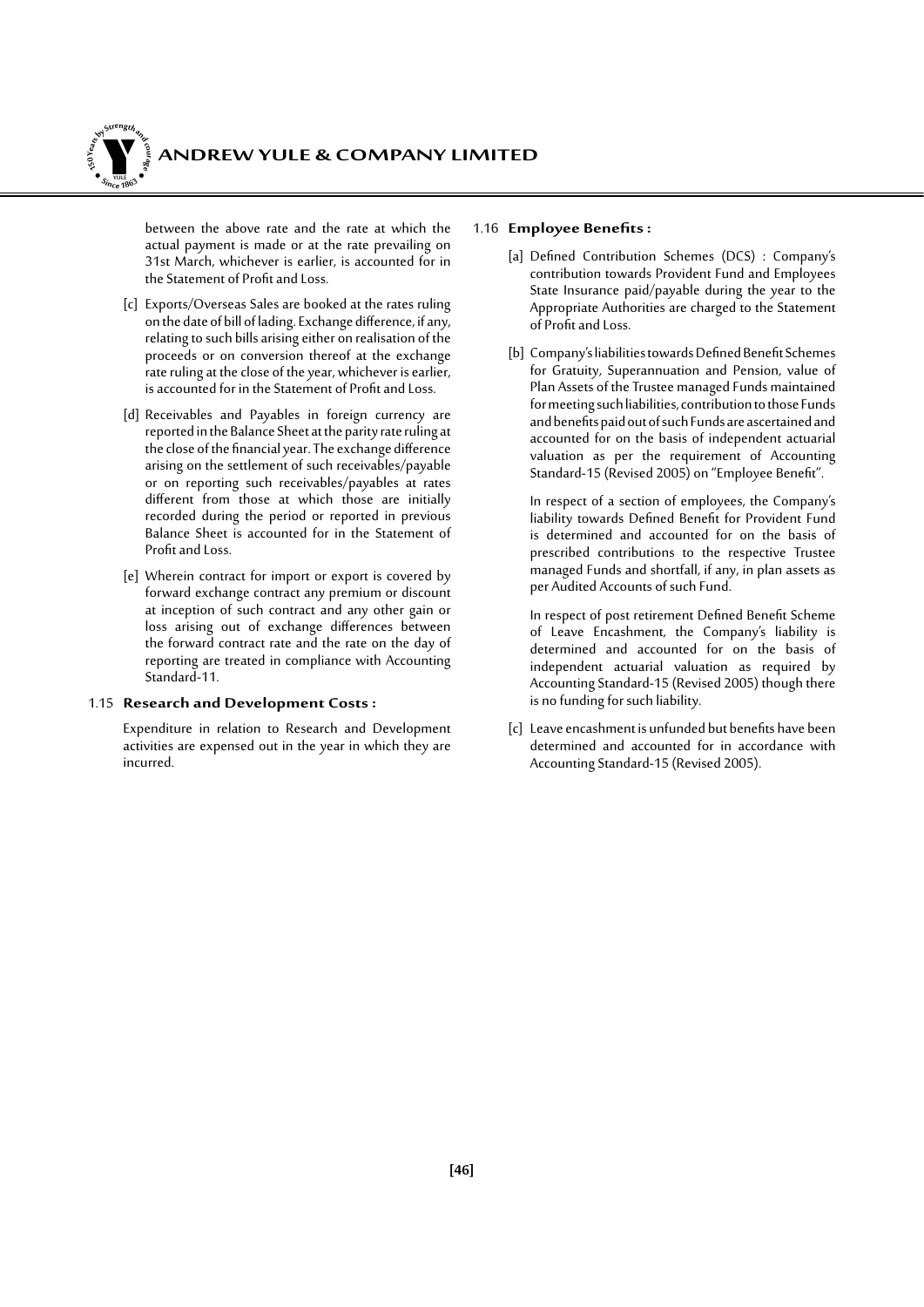

#### **NOTES TO FINANCIAL STATEMENTS AS AT 31ST MARCH, 2015**

|                                                                                                                                                                                                                                                                                                                                                                                                                                                                |                        | [₹ in lakh]            |
|----------------------------------------------------------------------------------------------------------------------------------------------------------------------------------------------------------------------------------------------------------------------------------------------------------------------------------------------------------------------------------------------------------------------------------------------------------------|------------------------|------------------------|
| Note 2.1 - SHARE CAPITAL                                                                                                                                                                                                                                                                                                                                                                                                                                       | As at 31st March, 2015 | As at 31st March, 2014 |
| Authorised:                                                                                                                                                                                                                                                                                                                                                                                                                                                    |                        |                        |
| <b>Equity Shares</b>                                                                                                                                                                                                                                                                                                                                                                                                                                           |                        |                        |
| 37,50,00,000 (Previous year 37,50,00,000) of ₹2/- each                                                                                                                                                                                                                                                                                                                                                                                                         | 7500.00                | 7500.00                |
| Issued, Subscribed and Fully Paid-up:                                                                                                                                                                                                                                                                                                                                                                                                                          |                        |                        |
| <b>Equity Shares</b>                                                                                                                                                                                                                                                                                                                                                                                                                                           |                        |                        |
| 33,36,38,478 (Previous year 32,61,38,478) of ₹2/- each<br>[Out of above 6,00,000 shares issued as Bonus Shares by Capitalisation<br>of General Reserve, 21,35,344 shares issued pursuant to a contract<br>without payment being received in cash and 11,57,600 shares issued to<br>Govt. of India in the name of President of India pursuant to Transformer<br>& Switchgear Ltd. and Brentford Electric India Ltd. against compensation<br>money paid by them] | 6672.77                | 6522.77                |
|                                                                                                                                                                                                                                                                                                                                                                                                                                                                | 6672.77                | 6522.77                |
| Particulars                                                                                                                                                                                                                                                                                                                                                                                                                                                    | As at 31st March, 2015 | As at 31st March, 2014 |

| Particulars                                                          | As at 31st March, 2015 | As at 31st March, 2014 |
|----------------------------------------------------------------------|------------------------|------------------------|
| Authorised :                                                         |                        |                        |
| 37,50,00,000 (Previous year 37,50,00,000) Equity Shares of ₹2/- each | 7500.00                | 7500.00                |
| Issued, Subscribed and Paid-up :                                     |                        |                        |
| 33,36,38,478 (Previous year 32,61,38,478) Equity Shares of ₹2/- each | 6672.77                | 6522.77                |

#### **The details of Shareholder holding more than 5% shares as at 31st March set out below :**

|                                 | As at 31st March, 2015 |          | As at 31st March, 2014 |       |
|---------------------------------|------------------------|----------|------------------------|-------|
| ' Nature of the Shareholders .  | No. of shares <b>J</b> | $\%$ age | No. of shares l        | %age  |
| <sup>1</sup> President of India | 29,35,24,630           | 87.98    | $\mid$ 29,35,24,630    | 90.00 |

#### **The reconciliation of the number of shares outstanding as at 31st March :**

|                                            | As at 31st March, 2015 |         | As at 31st March, 2014 |          |
|--------------------------------------------|------------------------|---------|------------------------|----------|
|                                            | No. of shares I        | Value   | No. of shares          | Value    |
| Equity shares at the beginning of the year | 32,61,38,478           | 6522.77 | 32,61,38,478           | 6522.77  |
| Issued during the year                     | 75.00.000              | 150.00  | $\cdots$               | $\cdots$ |
| Equity shares at the end of the year       | 33, 36, 38, 478        | 6672.77 | 32,61,38,478           | 6522.77  |

The Company has only one Class of Equity shares having as per value of ₹2/- per share. Each holder of Equity shares is entitled to one Vote per share.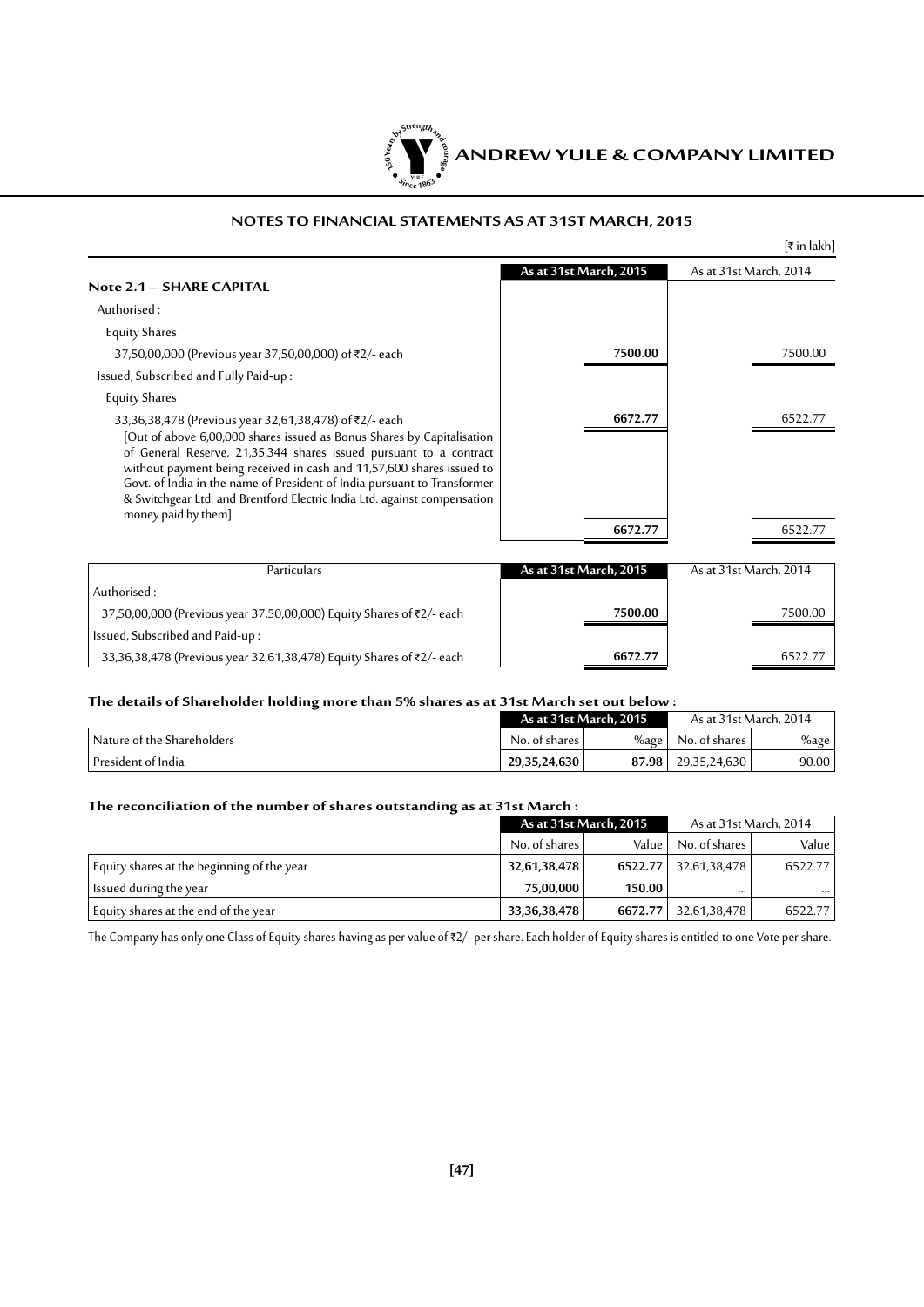**ANDREW YULE & COMPANY LIMITED 150Year<sup>s</sup>byStre<sup>n</sup>gthand<sup>c</sup>ou<sup>r</sup>age**  $\bullet$   $\frac{1}{\text{NICE}}$   $\bullet$   $\bullet$ 

#### **NOTES TO FINANCIAL STATEMENTS AS AT 31ST MARCH, 2015**

 $[\bar{\bar{\tau}}$  in lakh]

|                                                           | As at 31st March, 2015 As at 31st March, 2014 |          |               |          |
|-----------------------------------------------------------|-----------------------------------------------|----------|---------------|----------|
| <b>Note 2.2 - RESERVES AND SURPLUS</b>                    |                                               |          |               |          |
| <b>Capital Reserve:</b>                                   |                                               |          |               |          |
| General                                                   |                                               |          |               |          |
| Balance as per Last Account                               |                                               | 406.36   |               | 406.36   |
| <b>Bond Redemption Reserve:</b>                           |                                               |          |               |          |
| General                                                   |                                               |          |               |          |
| Balance as per Last Account                               | 500.00                                        |          |               |          |
| Add: During the year                                      | 166.67                                        |          | 500.00        |          |
|                                                           |                                               | 666.67   |               | 500.00   |
| <b>Revaluation Reserve:</b>                               |                                               |          |               |          |
| General                                                   |                                               |          |               |          |
| Balance as per Last Account                               |                                               | 10332.52 |               | 10332.52 |
| <b>Other Reserves:</b>                                    |                                               |          |               |          |
| Special:                                                  |                                               |          |               |          |
| <b>Central/State Subsidy for Capital Assets:</b>          |                                               |          |               |          |
| Balance as per Last Account                               | 11.74                                         |          | 11.74         |          |
| Less: Adjusted during the year                            | 9.00                                          | 2.74     | $\cdots$      | 11.74    |
| Tea Board Subsidy for Capital Assets:                     |                                               |          |               |          |
| Balance as per Last Account                               | 118.57                                        |          | 130.21        |          |
| Add: During the year                                      | 22.81                                         |          |               |          |
|                                                           | 141.38                                        |          | 130.21        |          |
| Less: Transfer to Statement of Profit and Loss            | 18.74                                         |          | 11.64         |          |
|                                                           |                                               | 122.64   |               | 118.57   |
| Balance of Statement of Profit & Loss as per last Account | 241.39                                        |          | $(-)$ 2782.87 |          |
| Add: Adjustments                                          |                                               |          | 1295.00       |          |
|                                                           | 241.39                                        |          | $(-) 1487.87$ |          |
| Add: Profit during the year                               | 1296.06                                       |          | 2229.26       |          |
|                                                           | 1537.45                                       |          | 741.39        |          |
| Less: Transfer to Bond Redemption Reserve                 | 166.67                                        |          | 500.00        |          |
|                                                           | 1370.78                                       |          | 241.39        |          |
| Less: Depreciation Adjustment                             | 183.86                                        |          |               |          |
|                                                           | 1186.92                                       |          | 241.39        |          |
| Less: Proposed Dividend                                   | 333.64                                        |          |               |          |
| Less: Dividend Distribution Tax                           | 66.71                                         |          | $\cdots$      |          |
|                                                           |                                               | 786.57   |               | 241.39   |
|                                                           |                                               | 12317.50 |               | 11610.58 |
|                                                           |                                               |          |               |          |

|                                                    | No. of Shares | As at 31st         | No. of Shares   | As at 31st  |
|----------------------------------------------------|---------------|--------------------|-----------------|-------------|
|                                                    | @ Rs.2/- per  | <b>March, 2015</b> | $\omega$ Rs.2/- | March, 2014 |
|                                                    | share         |                    | per share       |             |
| Note 3 - SHARE APPLICATION MONEY PENDING ALLOTMENT |               |                    |                 |             |
| State Bank of India                                | $\cdots$      |                    | 75,00,000.00    | 150.00      |
| Government of India                                |               |                    |                 |             |
| Conversion of GOI Loan into Equity                 | 14,28,50,000  | 2857.00            | 20,76,00,000    | 4152.00     |
| Less: Written off with Profit and Loss Account     | $$            |                    | 6,47,50,000     | 1295.00     |
| Nett pending No. of Shares                         | 14,28,50,000  | 2857.00            | 14,28,50,000    | 2857.00     |
| <b>Total Pending Shares</b>                        | 14,28,50,000  | 2857.00            | 15,03,50,000    | 3007.00     |
| $\cdot$ $\cdot$                                    |               |                    |                 |             |

| Note 3 - SHARE APPLICATION MONEY PENDING ALLOTMENT |
|----------------------------------------------------|
| State Bank of India                                |
| <b>Government of India</b>                         |
| Conversion of GOI Loan into Equity                 |
| Less: Written off with Profit and Loss Account     |
| Nett pending No. of Shares                         |

Please see Note 10.03(a) of Other Notes to Financial Statement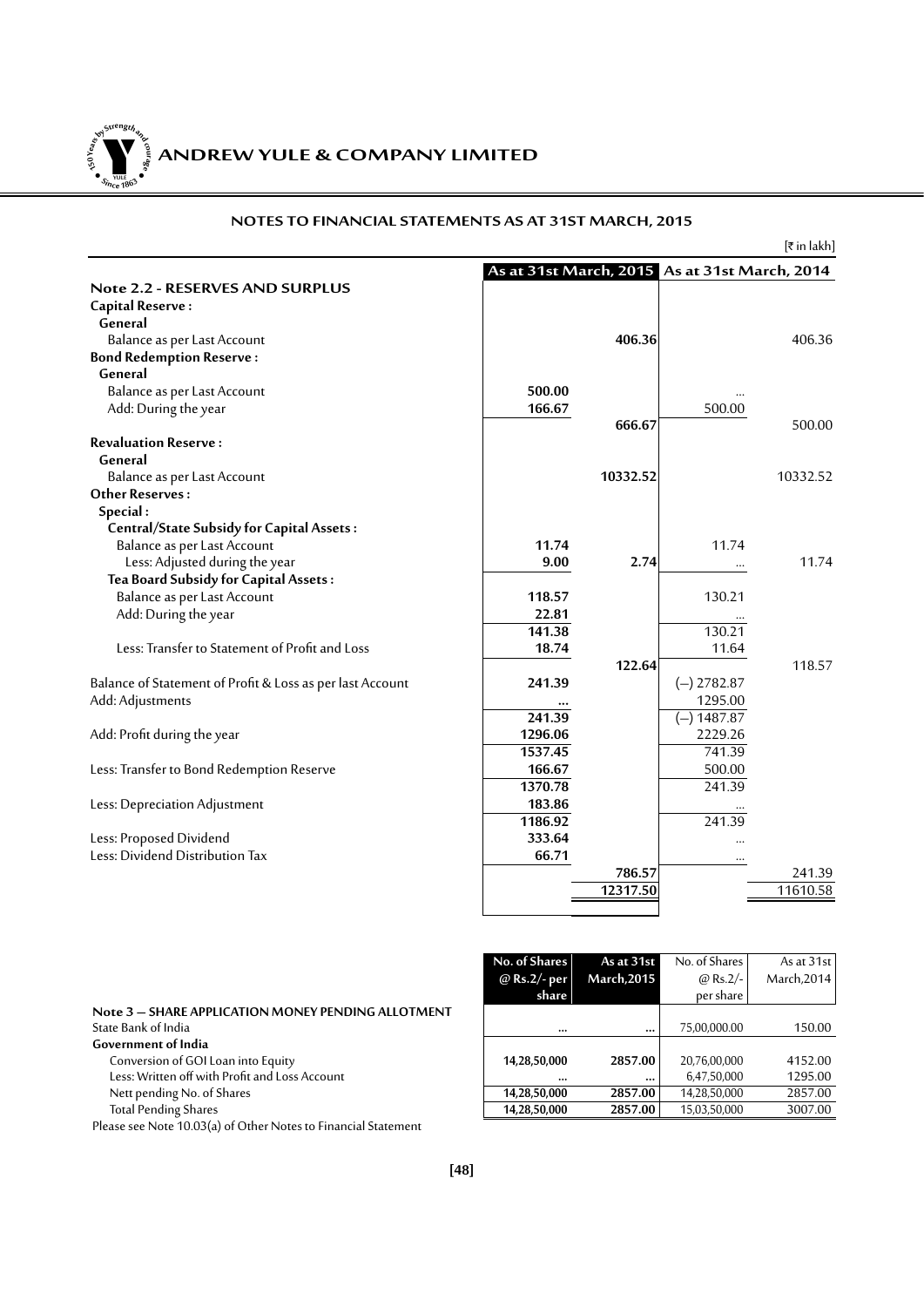

#### **NOTES TO FINANCIAL STATEMENTS AS AT 31ST MARCH, 2015**

 $[\bar{\mathfrak{k}}$  in lakh]

|                                                                                                                           |         | As at 31st March, 2015 As at 31st March, 2014 |
|---------------------------------------------------------------------------------------------------------------------------|---------|-----------------------------------------------|
| <b>Note 4.1 - LONG TERM BORROWINGS</b>                                                                                    |         |                                               |
| <b>Secured Loans:</b>                                                                                                     |         |                                               |
| Bonds:                                                                                                                    |         |                                               |
| 9.1% Secured Redeemable Non-Convertible                                                                                   |         |                                               |
| 10 Years Bond                                                                                                             | 666.67  | 1333.33                                       |
| (To be redeemed on 22nd August 2016)                                                                                      |         |                                               |
| Term Loans from Scheduled Banks [Refer Note No.10.11]                                                                     | 1709.16 | 2852.44                                       |
| (The above loan from Bank of Baroda (BOB) ₹1709.16                                                                        |         |                                               |
| lakh. The above loan is secured by whole of the Company's                                                                 |         |                                               |
| present and future stock of raw materials, Work in Progress,                                                              |         |                                               |
| Finished goods and manufactured goods and articles, stores,                                                               |         |                                               |
| components and spares, other movable properties wherever                                                                  |         |                                               |
| situated, book debts and all other curret assets, claims, rights                                                          |         |                                               |
| to movable properties by way of first charge ranking pari-                                                                |         |                                               |
| passu inter-se without any preference to one over the other<br>and loans from Allahabad Bank, UBI and Union Bank of India |         |                                               |
| are secured by hypothecation of the whole of crops, book                                                                  |         |                                               |
| debts and all other movable assets both present and future                                                                |         |                                               |
| and by equitable mortgage of all immovable properties of the                                                              |         |                                               |
| designated Tea Estates).                                                                                                  |         |                                               |
| Other Loans                                                                                                               | 681.82  | 648.78                                        |
| (West Bengal Govt. Sales Tax loan to be secured by residuary                                                              |         |                                               |
| charge of certain immovable properties ranking next only to                                                               |         |                                               |
| charges in favour of the Bank)                                                                                            |         |                                               |
|                                                                                                                           | 3057.65 | 4834.55                                       |
|                                                                                                                           |         |                                               |
|                                                                                                                           |         |                                               |
|                                                                                                                           |         |                                               |
| Note 4.2 - OTHER LONG TERM LIABILITIES                                                                                    |         |                                               |
| Security Deposits from Related Parties [Note No.10.14(iii)]                                                               | 28.80   | 28.80                                         |
| Others (Security Deposit, Earnest Money Deposit)                                                                          | 72.59   | 72.14                                         |
|                                                                                                                           | 101.39  | 100.94                                        |
|                                                                                                                           |         |                                               |
|                                                                                                                           |         |                                               |
|                                                                                                                           |         |                                               |
| <b>Note 4.3 - LONG TERM PROVISIONS</b>                                                                                    |         |                                               |
| Provision for Employee Benefits (Gratuity)                                                                                | 521.31  | 261.70                                        |
| Provision for Contingencies                                                                                               | 86.43   | 105.74                                        |
| Others (Provision for Employees' Benefit)                                                                                 | 493.00  | 156.38                                        |
|                                                                                                                           | 1100.74 | 523.82                                        |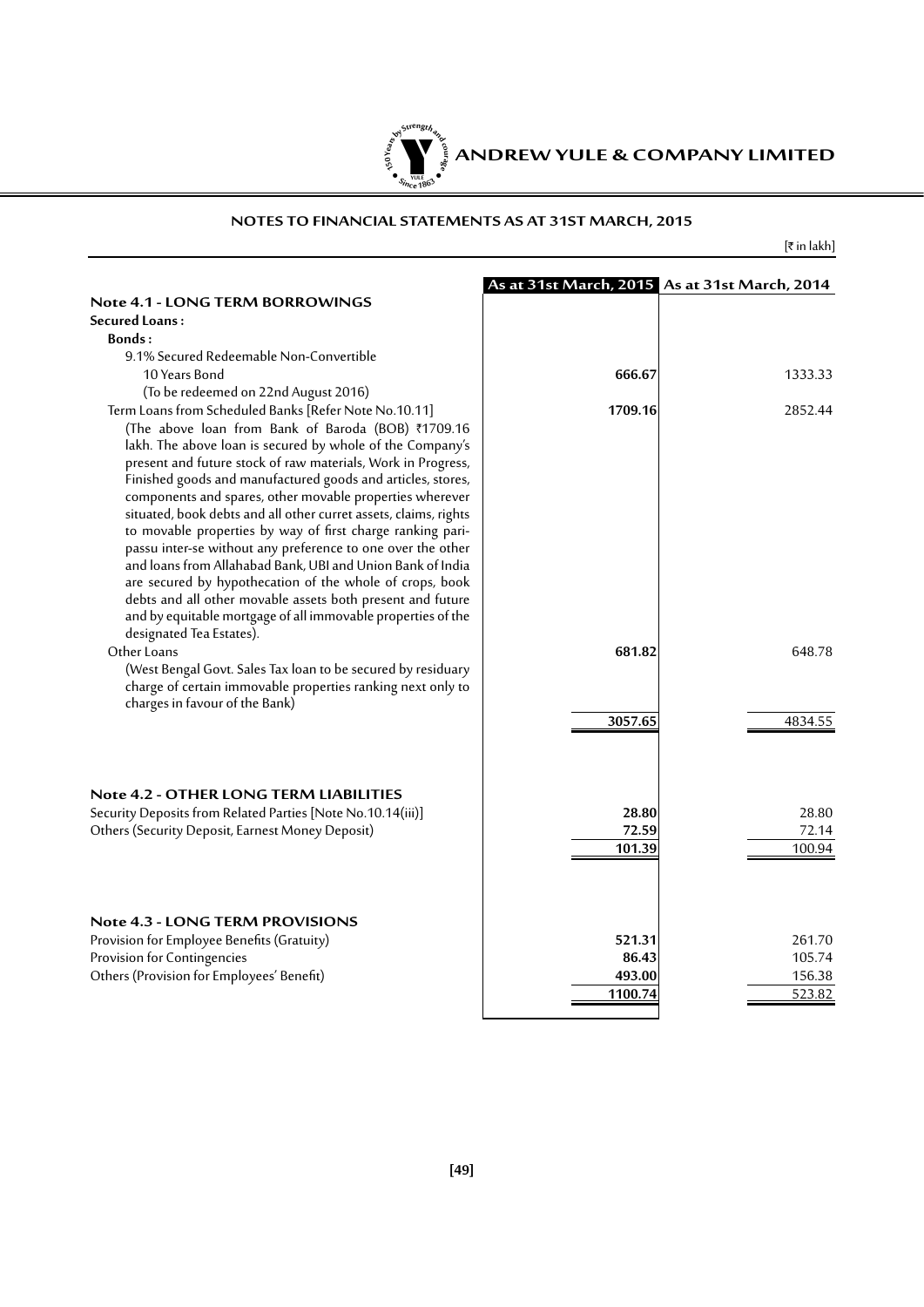**ANDREW YULE & COMPANY LIMITED 150Year<sup>s</sup>byStre<sup>n</sup>gthand<sup>c</sup>ou<sup>r</sup>age**  $\bullet$   $\frac{1}{\text{NICE}}$   $\bullet$   $\bullet$ 

|                                                                                                     |                    | हिं in lakh]                                  |
|-----------------------------------------------------------------------------------------------------|--------------------|-----------------------------------------------|
|                                                                                                     |                    | As at 31st March, 2015 As at 31st March, 2014 |
| <b>Note 5.1 - SHORT TERM BORROWINGS</b>                                                             |                    |                                               |
| Secured:<br><b>From Scheduled Banks</b><br>(Secured by hypothecation of inventories, book debts and | 4436.96            | 2556.34                                       |
| certain movable and immovable properties)                                                           | 4436.96            | 2556.34                                       |
|                                                                                                     |                    |                                               |
| Note 5.2 - TRADE PAYABLE<br>For Goods and Services [Refer Note No.10.06]                            | 10005.53           | 8872.48                                       |
|                                                                                                     | 10005.53           | 8872.48                                       |
|                                                                                                     |                    |                                               |
| <b>Note 5.3 - OTHER CURRENT LIABILITIES</b><br><b>Current Maturity on Long Term Debt</b>            |                    |                                               |
| 9.1% Secured Non-convertible 10 Years Bond                                                          | 666.67             | 666.67                                        |
| <b>From Scheduled Banks</b>                                                                         | 1281.84            | 1077.12                                       |
|                                                                                                     | 1948.51            | 1743.79                                       |
| Interest accrued but not due on borrowings :                                                        |                    |                                               |
| $-$ Others                                                                                          | 12.63              |                                               |
| Interest accrued and due on borrowings:                                                             |                    |                                               |
| - Scheduled Banks                                                                                   | 248.81             | 1132.44                                       |
| Advance and Deposits received from Customers                                                        | 669.63             | 588.49                                        |
| <b>Earnest Money/Security Deposit</b>                                                               | 196.64             | 190.49                                        |
| Others Payable (Employees' dues and Statutory Dues)                                                 | 4692.26<br>7768.48 | 4008.24<br>7663.45                            |
|                                                                                                     |                    |                                               |
| <b>Note 5.4 - SHORT TERM PROVISIONS</b><br>Others:                                                  |                    |                                               |
| Other Provisions (Stock Obsolescence, Contingencies and Food Stuff)                                 | 569.64             | 623.42                                        |
| Provision for Income Tax and Wealth Tax                                                             | 882.69             | 784.54                                        |
| Provision for Proposed Dividend                                                                     | 333.64             |                                               |
| Provision for Dividend Distribution Tax                                                             | 66.71<br>1852.68   |                                               |
|                                                                                                     |                    | 1407.96                                       |

#### **NOTES TO FINANCIAL STATEMENTS AS AT 31ST MARCH, 2015**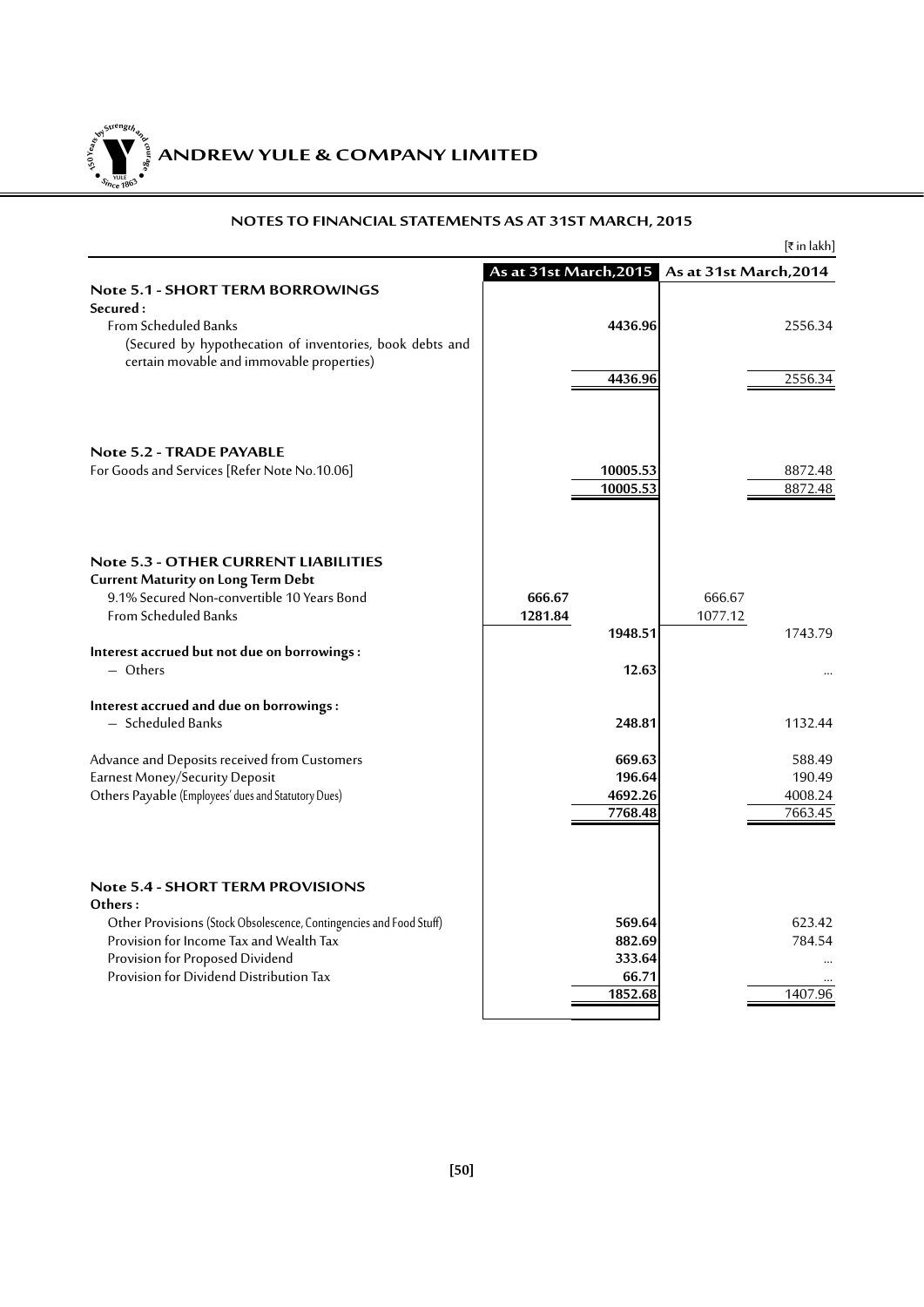

#### **NOTES TO FINANCIAL STATEMENTS AS AT 31ST MARCH, 2015**

 $[\bar{\mathfrak{k}}$  in lakh]

|                                                                                                  |                          |                             | <b>GROSS BLOCK</b>          |                           |                     |                 | <b>DEPRECIATION</b>             |                | Opening    | <b>NET BLOCK</b><br><b>IMPAIREMENT</b> |                    |                      |                      |
|--------------------------------------------------------------------------------------------------|--------------------------|-----------------------------|-----------------------------|---------------------------|---------------------|-----------------|---------------------------------|----------------|------------|----------------------------------------|--------------------|----------------------|----------------------|
|                                                                                                  | Cost/Book<br>Value as at | Additions/<br>Adjust-       | Less:Sales/<br>Adjust-      | Cost/Book<br>Value as     | Upto 31st<br>March, | For the<br>year | Less:On<br>Sales/Ad-            | Upto<br>31st   | Adjustment |                                        | OF ASSETS          | As at 31st<br>March, | As at 31st<br>March. |
| <b>Description of Assets</b>                                                                     | 1st April,<br>2014       | ments<br>during the<br>vear | ments<br>during the<br>year | at 31st<br>March,<br>2015 | 2014                |                 | justments<br>during<br>the year | March,<br>2015 |            | Upto 31st<br>March,<br>2014            | During<br>the year | 2015                 | 2014                 |
| <b>Tangible Assets</b>                                                                           |                          |                             |                             |                           |                     |                 |                                 |                |            |                                        |                    |                      |                      |
| Land<br>(including cost of development<br>and leasehold land ₹15.10<br>lakh; 2013-14₹15.10 lakh) | 175.39                   |                             |                             | 175.39                    |                     |                 |                                 |                |            |                                        |                    | 175.39               | 175.39               |
| Estates[Leasehold]<br>(including garden<br>development expenses)                                 | 12454.15                 | 18.73                       |                             | 12472.88                  | 261.71              |                 |                                 | 261.71         |            | $\ddot{\phantom{a}}$                   |                    | 12211.17             | 12192.44             |
| Buildings                                                                                        | 3486.18                  | 341.39                      |                             | 3827.57                   | 1437.92             | 187.75          |                                 | 1625.67        | 92.30      | 5.78                                   |                    | 2103.82              | 2042.48              |
| Roads and Culverts                                                                               | 69.96                    | 4.70                        |                             | 74.66                     | 20.15               | 6.65            |                                 | 26.80          | 31.40      |                                        |                    | 16.46                | 49.81                |
| Plant and Equipments                                                                             | 5614.39                  | 441.32                      | 102.85                      | 5952.86                   | 3532.39             | 213.08          | 93.65                           | 3651.82        | 32.83      | 62.97                                  |                    | 2205.24              | 2019.02              |
| Drawings, Designs and<br>Tracings etc.                                                           | 74.99                    |                             |                             | 74.99                     | 40.90               |                 |                                 | 40.90          |            | 34.09                                  |                    |                      |                      |
| <b>Electrical Installations</b>                                                                  | 1038.47                  | 88.14                       | 6.49                        | 1120.12                   | 570.92              | 62.39           | 6.16                            | 627.15         | 65.81      |                                        |                    | 427.16               | 467.55               |
| Water Installations                                                                              | 654.08                   | 196.64                      | $\ddot{\phantom{a}}$        | 850.72                    | 323.51              | 43.07           | $\ddot{\phantom{a}}$            | 366.58         | 38.45      |                                        |                    | 445.69               | 330.57               |
| <b>Furniture and Fixtures</b>                                                                    | 321.55                   | 31.42                       | 5.93                        | 347.04                    | 264.12              | 12.11           | 5.65                            | 270.59         | 9.59       | 0.01                                   |                    | 66.85                | 57.42                |
| Office Equipments                                                                                | 16.22                    |                             |                             | 16.22                     | 11.79               | 1.58            | 0.00                            | 13.37          | 1.70       |                                        |                    | 1.15                 | 4.43                 |
| Vehicles                                                                                         | 880.81                   | 64.37                       | 30.67                       | 914.51                    | 491.45              | 86.27           | 28.63                           | 549.09         | 9.06       |                                        |                    | 356.37               | 389.36               |
| <b>TOTAL</b>                                                                                     | 24786.19                 | 1186.70                     | 145.93                      | 25826.96                  | 6954.86             | 612.90          | 134.09                          | 7433.67        | 281.14     | 102.85                                 |                    | 18009.30             | 17728.47             |
| Intangible Assets                                                                                |                          |                             |                             |                           |                     |                 |                                 |                |            |                                        |                    |                      |                      |
| Computer Software                                                                                | 84.74                    | 7.35                        |                             | 92.09                     | 48.10               | 13.44           |                                 | 61.54          | 0.02       |                                        |                    | 30.53                | 36.64                |
| <b>TOTAL</b>                                                                                     | 24870.93                 | 1194.05                     | 145.93                      | 25919.05                  | 7002.96             | 626.34          | 134.09                          | 7495.21        | 281.16     | 102.85                                 |                    | 18039.83             | 17765.11             |
| <b>Tangible Assets</b>                                                                           |                          |                             |                             |                           |                     |                 |                                 |                |            |                                        |                    |                      |                      |
| Capital Work-in-Progress                                                                         | 574.87                   | 1028.26                     | 1136.08                     | 467.05                    |                     |                 |                                 |                |            |                                        |                    | 467.05               | 574.87               |
| <b>TOTAL</b>                                                                                     | 25445.80                 | 2222.31                     | 1282.01                     | 26386.10                  | 7002.96             | 626.34          | 134.09                          | 7495.21        | 281.16     | 102.85                                 |                    | 18506.88             | 18339.98             |
| PREVIOUS YEAR'S TOTAL                                                                            | 24703.04                 | 1834.33                     | 1039.04                     | 25498.33                  | 6656.58             | 448.97          | 102.59                          | 7002.96        |            | 155.36                                 | 0.03               | 18339.98             |                      |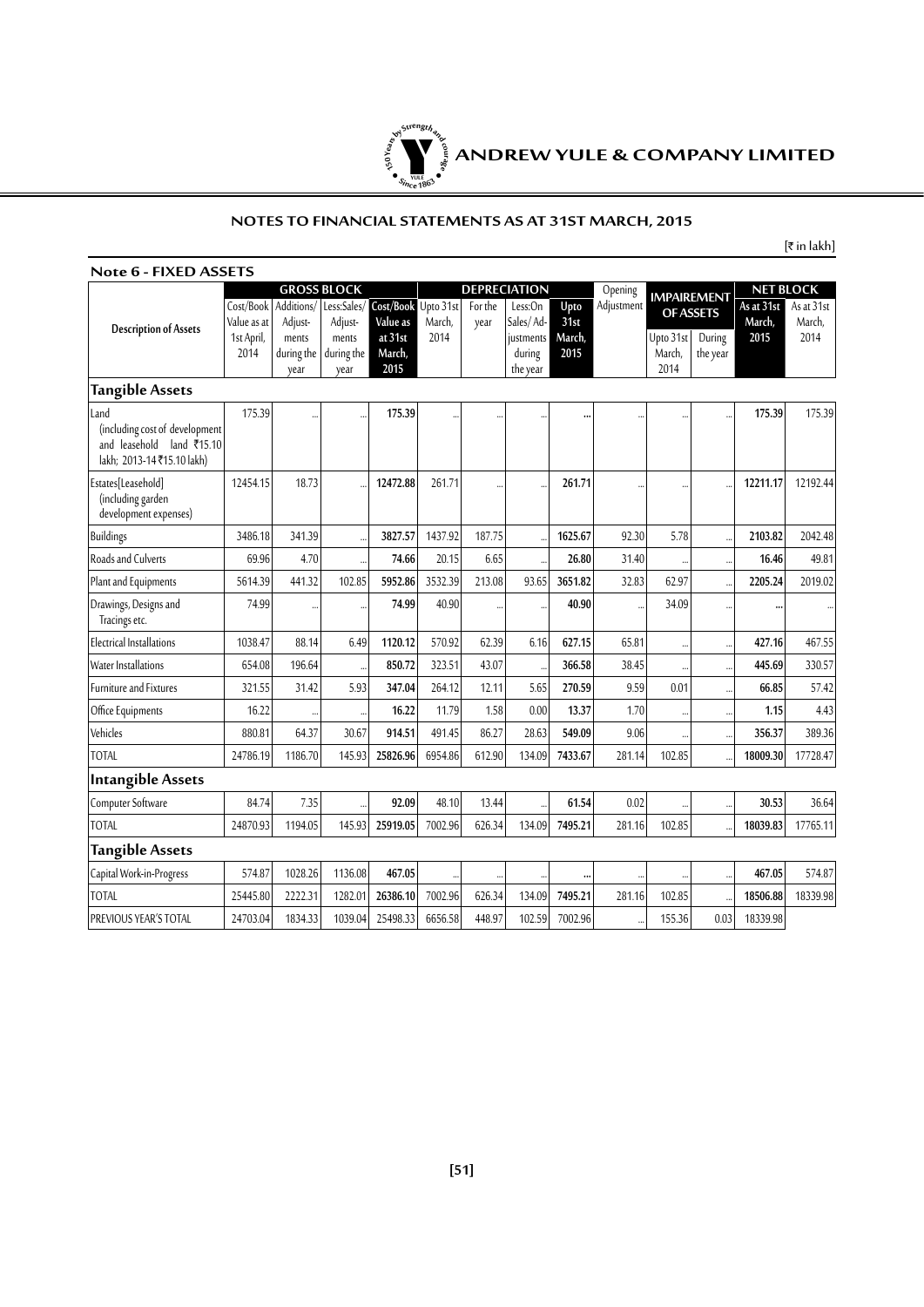**150Year<sup>s</sup>byStre<sup>n</sup>gthand<sup>c</sup>ou<sup>r</sup>age**  $\bullet$   $\frac{1}{\text{NICE}}$   $\bullet$   $\bullet$ 

|                                                                                              |                         |                              |                   | [₹ in lakh]                                        |
|----------------------------------------------------------------------------------------------|-------------------------|------------------------------|-------------------|----------------------------------------------------|
|                                                                                              | No. of Shares/<br>Units | Face Value per<br>Share/Unit |                   | <b>Book Value</b><br>As at 31.03.15 As at 31.03.14 |
| Note 6.1 - NON-CURRENT INVESTMENTS                                                           |                         |                              |                   |                                                    |
| 1. Equity Shares in Subsidiary Company - Non-Trade Investments:                              |                         |                              |                   |                                                    |
| Unquoted:                                                                                    | 10,27,128               | 10                           | 103.20            | 103.20                                             |
| Hooghly Printing Co. Ltd.<br>Yule Engineering Ltd.-Ordinary Shares                           | 50,000                  | 10                           | 5.00              | 5.00                                               |
| Yule Electrical Ltd. - Ordinary Shares                                                       | 50,000                  | 10                           | 5.00              | 5.00                                               |
| 2. In Other Companies - Non-Trade Investments:                                               |                         |                              |                   |                                                    |
| Equity Shares (Fully Paid):                                                                  |                         |                              |                   |                                                    |
| Quoted:                                                                                      |                         |                              |                   |                                                    |
| Yule Financing & Leasing Co. Ltd.                                                            | 3,00,000                | 10                           | 27.88             | 27.88                                              |
| India Power Corporation Ltd. (erstwhile DPSC Ltd.)                                           | 34,500                  | $\mathbf{1}$                 | 0.01              | 0.01                                               |
| Tide Water Oil Co. (India) Ltd.<br>WEBFIL Ltd.                                               | 2,28,390                | 10<br>10                     | 141.07            | 141.07<br>14.50                                    |
| Fort Gloster Industries Ltd.                                                                 | 1,45,000<br>1,040       | 10                           | 14.50<br>0.12     | 0.12                                               |
| Gloster Ltd.                                                                                 | 832                     | 10                           | 0.01              | 0.01                                               |
| Exide Industries Ltd.                                                                        | 2,12,714                | 1                            | 4.22              | 4.22                                               |
| The Gillapukri Tea and Industries Ltd.                                                       | 26                      | 10                           |                   | $\cdots$                                           |
| Unquoted:                                                                                    |                         |                              |                   |                                                    |
| The Bengal Coal Co. Ltd.                                                                     | 10,305                  | 100                          | 0.51              | 0.51                                               |
| Katras Jherriah Coal Co. Ltd.                                                                | 60,260                  | 10                           | 6.95              | 6.95                                               |
| The New Beerbhoom Coal Co. Ltd.                                                              | 1,05,355                | 10                           | 12.27             | 12.27                                              |
| The Statesman Ltd.                                                                           | 9,966                   | 100                          | 4.70              | 4.70                                               |
| ABC Tea Workers Welfare Services                                                             | 750                     | 10                           | 0.08              | 0.08                                               |
| 6% Cumulative Redeemable Preference Shares-WEBFIL<br>Woodlands Multispeciality Hospital Ltd. | 20,44,000<br>23,200     | 10<br>10                     | 204.40<br>0.66    | 204.40<br>0.66                                     |
| Jalpaiguri Club Co. Ltd.                                                                     |                         |                              |                   |                                                    |
| Bonds (Fully Paid):                                                                          |                         |                              |                   | $\cdots$                                           |
| Unquoted:                                                                                    |                         |                              |                   |                                                    |
| **WEBFIL Ltd. Zero Rate Unsecured Redeemable Bond                                            | 305                     | 100000                       | 305.00            | 305.00                                             |
| 3. Units (Fully Paid):                                                                       |                         |                              |                   |                                                    |
| Quoted:                                                                                      |                         |                              |                   |                                                    |
| Unit Trust of India                                                                          |                         |                              |                   |                                                    |
| <b>Balanced Fund</b>                                                                         | 1,70,781                | 10                           | 36.13<br>871.71   | 36.13<br>871.71                                    |
| Less: Provision for diminution in value for long term investments                            | (170781)                |                              | 33.09             | 33.09                                              |
|                                                                                              |                         |                              | 838.62            | 838.62                                             |
|                                                                                              |                         |                              |                   |                                                    |
| [Investments are valued at cost]                                                             |                         |                              |                   | <b>Book Value</b>                                  |
|                                                                                              |                         |                              |                   | As at 31.3.15 As at 31.3.14                        |
| <b>SUMMARY</b>                                                                               |                         |                              |                   |                                                    |
| 1. Subsidiary Company - Equity Shares                                                        |                         |                              | 113.20            | 113.20                                             |
| 2. Other Companies (Non-Trade Investments):<br>Preference Shares                             |                         |                              | 204.40            | 204.40                                             |
| <b>Equity Shares</b>                                                                         |                         |                              | 179.89            | 179.89                                             |
| Bonds                                                                                        |                         |                              | 305.00            | 305.00                                             |
|                                                                                              |                         |                              | 689.29            | 689.29                                             |
| 3. Unit Trust of India                                                                       |                         |                              |                   |                                                    |
| <b>Balanced Fund</b>                                                                         |                         |                              | 36.13             | 36.13                                              |
|                                                                                              |                         |                              | 838.62            | 838.62                                             |
|                                                                                              |                         | As at 31st March, 2015       |                   | As at 31st March, 2014                             |
| <b>Aggregate Value of Investments:</b>                                                       | <b>Book Value</b>       | <b>Market Value</b>          | <b>Book Value</b> | Market Value                                       |
| Quoted                                                                                       | 196.06                  | 31266.34                     | 196.06            | 18981.65                                           |
| Unquoted                                                                                     | 642.56                  |                              | 642.56            |                                                    |
|                                                                                              | 838.62                  |                              | 838.62            |                                                    |

#### **NOTES TO FINANCIAL STATEMENTS AS AT 31ST MARCH, 2015**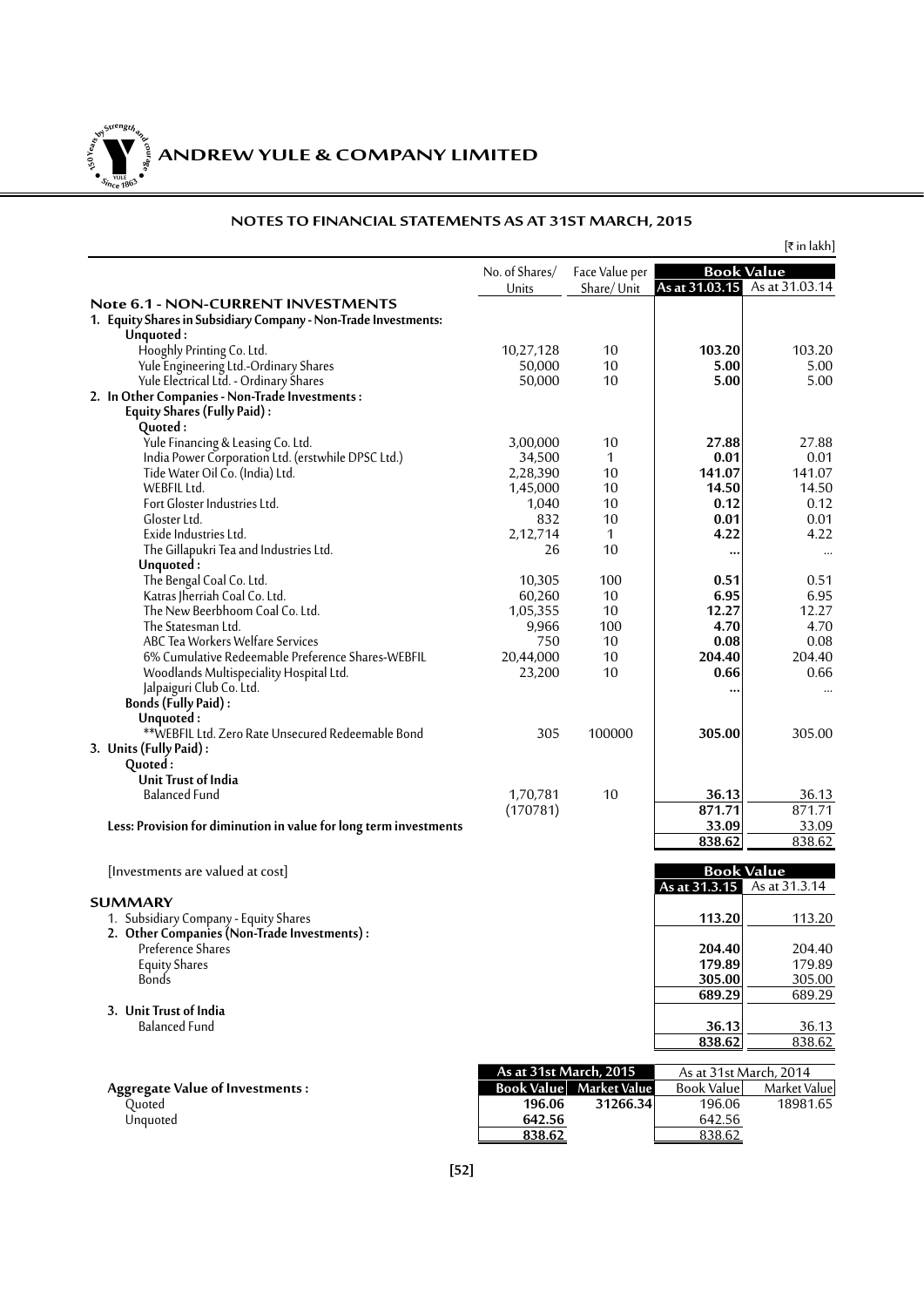

#### **NOTES TO FINANCIAL STATEMENTS AS AT 31ST MARCH, 2015**

|                                                                  |                                               |          |        | [₹ in lakh] |
|------------------------------------------------------------------|-----------------------------------------------|----------|--------|-------------|
|                                                                  | As at 31st March, 2015 As at 31st March, 2014 |          |        |             |
| <b>Note 6.2 - LONG TERM LOANS AND ADVANCES</b>                   |                                               |          |        |             |
| Capital Advances - Unsecured Considered good                     |                                               | 22.28    |        | 21.78       |
| Advance Tax (FBT)                                                |                                               | 2.11     |        | 2.10        |
| Loans and Advance to related parties                             |                                               |          |        |             |
| Unsecured Considered good                                        | 2.41                                          |          | 2.32   |             |
| Doubtful                                                         | 567.40                                        |          | 620.82 |             |
|                                                                  | 569.81                                        |          | 623.14 |             |
| Less: Provision for Doubtful Advance                             | 567.40                                        |          | 620.82 |             |
|                                                                  |                                               | 2.41     |        | 2.32        |
| Other Loans and Advances - Unsecured Considered good             |                                               | 188.47   |        | 190.08      |
|                                                                  |                                               | 215.27   |        | 216.28      |
|                                                                  |                                               |          |        |             |
| <b>Note 6.3 - OTHER NON-CURRENT ASSETS</b>                       |                                               |          |        |             |
| Others (Plan Assets for Superannuation Fund and Retention Money) |                                               | 1638.94  |        | 691.36      |
|                                                                  |                                               | 1638.94  |        | 691.36      |
| Note 7.1 - CURRENT INVESTMENT (INVESTMENTS<br>IN MUTUAL FUND)    |                                               |          |        |             |
| Quoted:                                                          |                                               |          |        |             |
| Unit Trust of India                                              |                                               |          |        |             |
| <b>Balance Fund</b>                                              |                                               | 5.27     |        |             |
| (18718.15 No. of Units of face value of Rs.10/- each, Market     |                                               |          |        |             |
| value of Rs.28.13 each, Total value of Rs.5.27 lakh at cost).    |                                               |          |        |             |
|                                                                  |                                               | 5.27     |        |             |
|                                                                  |                                               |          |        |             |
| Note 7.2 - INVENTORIES (AT LOWER OF COST AND                     |                                               |          |        |             |
| <b>NET REALISABLE VALUE)</b>                                     |                                               |          |        |             |
| Raw Materials, Components & Packing Material                     |                                               | 904.64   |        | 972.68      |
| Work in Progress                                                 |                                               | 887.35   |        | 975.26      |
| <b>Finished Goods</b>                                            |                                               | 810.48   |        | 382.32      |
| Stores and Spare Parts                                           |                                               | 1538.60  |        | 1569.34     |
| Loose Tools                                                      |                                               | 9.05     |        | 9.69        |
| Food Stuff                                                       |                                               | 14.93    |        | 16.00       |
| Scrap                                                            |                                               | 14.52    |        | 33.23       |
|                                                                  |                                               | 4179.57  |        | 3958.52     |
| Note 7.3 - TRADE RECEIVABLES                                     |                                               |          |        |             |
| Trade Receivable:                                                |                                               |          |        |             |
| Unsecured                                                        |                                               |          |        |             |
| Debts outstanding over six months from due date:                 |                                               |          |        |             |
| Considered Good                                                  |                                               | 2380.78  |        | 1526.80     |
| Considered Doubtful                                              |                                               | 4300.48  |        | 4843.99     |
|                                                                  |                                               | 6681.26  |        | 6370.79     |
| Less: Provision for Doubtful Debts                               |                                               | 4300.48  |        | 4843.99     |
|                                                                  |                                               | 2380.78  |        | 1526.80     |
| Other Debts:                                                     |                                               |          |        |             |
| Considered Good                                                  |                                               | 7695.29  |        | 7881.72     |
|                                                                  |                                               | 10076.07 |        | 9408.52     |
|                                                                  |                                               |          |        |             |
|                                                                  |                                               |          |        |             |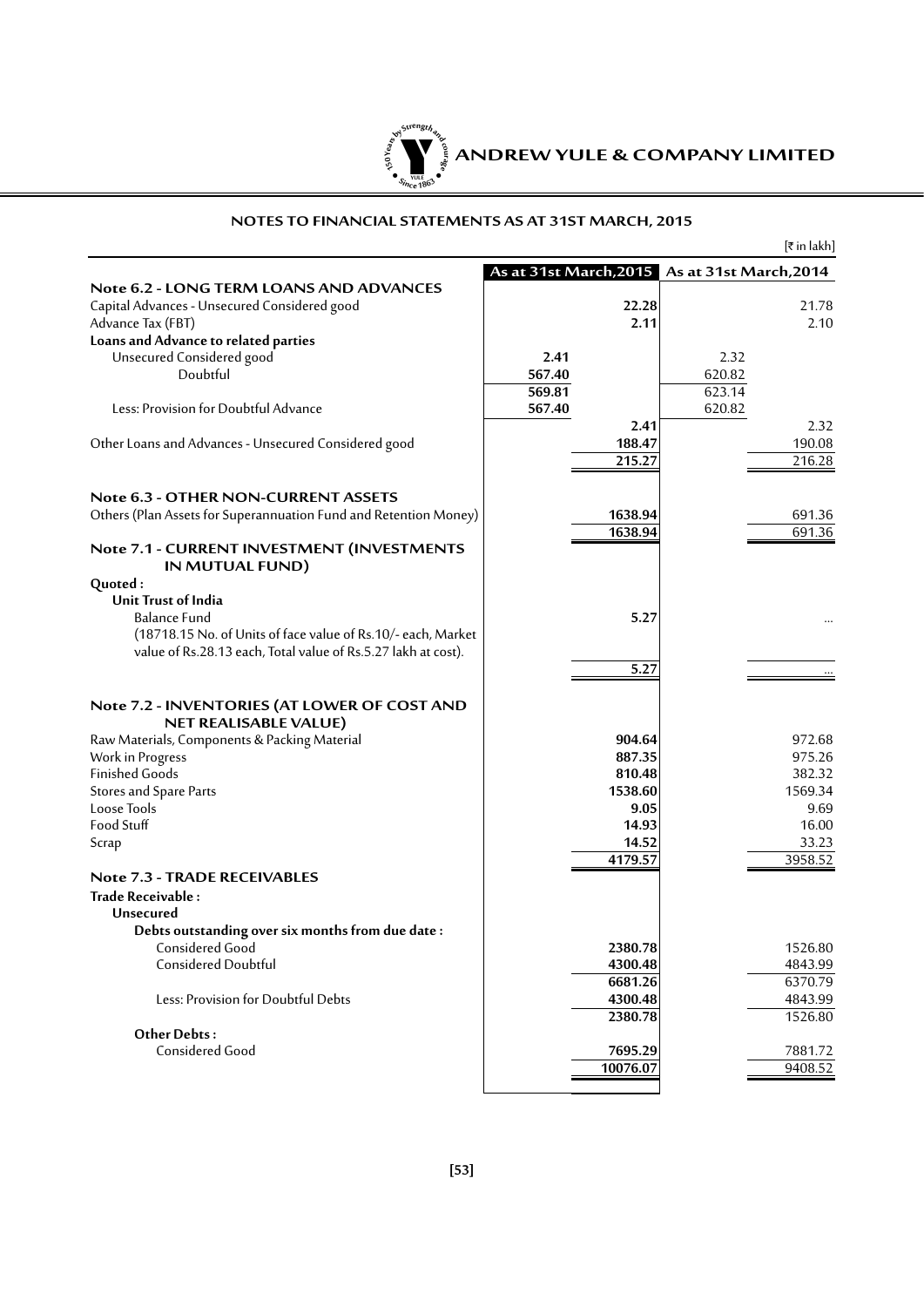**ANDREW YULE & COMPANY LIMITED 150Year<sup>s</sup>byStre<sup>n</sup>gthand<sup>c</sup>ou<sup>r</sup>age**  $\bullet$   $\frac{1}{\text{NICE}}$   $\bullet$   $\bullet$ 

#### **NOTES TO FINANCIAL STATEMENTS AS AT 31ST MARCH, 2015**

 $[\bar{\bar{\tau}}$  in lakh]

|                                                                                                                                                                                                                                                                                                                                                     | As at 31st March, 2015 As at 31st March, 2014 |                                       |                        |                                       |
|-----------------------------------------------------------------------------------------------------------------------------------------------------------------------------------------------------------------------------------------------------------------------------------------------------------------------------------------------------|-----------------------------------------------|---------------------------------------|------------------------|---------------------------------------|
| Note 7.4 - CASH AND BANK BALANCES                                                                                                                                                                                                                                                                                                                   |                                               |                                       |                        |                                       |
| <b>Cash and Cash Equivalents:</b>                                                                                                                                                                                                                                                                                                                   |                                               |                                       |                        |                                       |
| <b>Balance with Bank</b>                                                                                                                                                                                                                                                                                                                            | 995.16                                        |                                       | 818.40                 |                                       |
| Cheques in Hand                                                                                                                                                                                                                                                                                                                                     | 1.58                                          |                                       | 1.16                   |                                       |
| Cash in Hand                                                                                                                                                                                                                                                                                                                                        | 27.31                                         |                                       | 56.51                  |                                       |
| Postage and Stamps in hand                                                                                                                                                                                                                                                                                                                          | 0.02                                          |                                       | 0.02                   |                                       |
| <b>Employee Security Deposit</b>                                                                                                                                                                                                                                                                                                                    | 0.06                                          |                                       | 0.06                   |                                       |
| Remittance in Transit                                                                                                                                                                                                                                                                                                                               |                                               |                                       | 48.79                  |                                       |
| Deposit with Bank maturing within 3 months                                                                                                                                                                                                                                                                                                          | 2332.25                                       |                                       | 2540.21                |                                       |
|                                                                                                                                                                                                                                                                                                                                                     |                                               | 3356.38                               |                        | 3465.15                               |
| <b>Other Bank Balances:</b>                                                                                                                                                                                                                                                                                                                         |                                               |                                       |                        |                                       |
| Deposit with Bank maturing after 3 months (incl.Dep.with NABARD)                                                                                                                                                                                                                                                                                    | 3382.77                                       |                                       | 4259.95                |                                       |
| Margin Money with Bank maturing after 3 months                                                                                                                                                                                                                                                                                                      | 2154.37                                       |                                       | 1709.19                |                                       |
| Margin Money with Bank maturing within 3 months                                                                                                                                                                                                                                                                                                     | 66.97                                         |                                       | 53.30                  |                                       |
|                                                                                                                                                                                                                                                                                                                                                     |                                               | 5604.11                               |                        | 6022.44                               |
|                                                                                                                                                                                                                                                                                                                                                     |                                               | 8960.49                               |                        | 9487.59                               |
|                                                                                                                                                                                                                                                                                                                                                     |                                               |                                       |                        |                                       |
| <b>Note 7.5 - SHORT TERM LOANS AND ADVANCES</b><br>Loans and Advances:<br>Secured Considered good<br>Related Parties - Unsecured Considered good<br>Others - Unsecured Considered good<br>Balance with Customs & Central Excise - Unsecured Considered good<br>Deposits - Unsecured Considered good<br>Advance payment of Income Tax and Wealth Tax | 7.56<br>254.17<br>                            | 261.73<br>314.23<br>287.94<br>1664.42 | 8.14<br>187.10<br>2.58 | 197.82<br>262.73<br>229.09<br>1442.02 |
| Advance recoverable in cash or in kind or for value to be received:                                                                                                                                                                                                                                                                                 |                                               |                                       |                        |                                       |
| Considered good                                                                                                                                                                                                                                                                                                                                     | 3441.89                                       |                                       | 2285.12                |                                       |
| Considered doubtful                                                                                                                                                                                                                                                                                                                                 | 1396.83                                       |                                       | 1770.43                |                                       |
|                                                                                                                                                                                                                                                                                                                                                     | 4838.72                                       |                                       | 4055.55                |                                       |
| Less: Provision for doubtful advances                                                                                                                                                                                                                                                                                                               | 1396.83                                       |                                       | 1770.43                |                                       |
|                                                                                                                                                                                                                                                                                                                                                     |                                               | 3441.89                               |                        | 2285.12                               |
|                                                                                                                                                                                                                                                                                                                                                     |                                               | 5970.21                               |                        | 4416.78                               |
|                                                                                                                                                                                                                                                                                                                                                     |                                               |                                       |                        |                                       |
| <b>Note 7.6 - OTHER CURRENT ASSETS</b>                                                                                                                                                                                                                                                                                                              |                                               |                                       |                        |                                       |
| Others (Interest accrued on deposits)                                                                                                                                                                                                                                                                                                               |                                               | 88.22                                 |                        | 152.32                                |
|                                                                                                                                                                                                                                                                                                                                                     |                                               | 88.22                                 |                        | 152.32                                |
|                                                                                                                                                                                                                                                                                                                                                     |                                               |                                       |                        |                                       |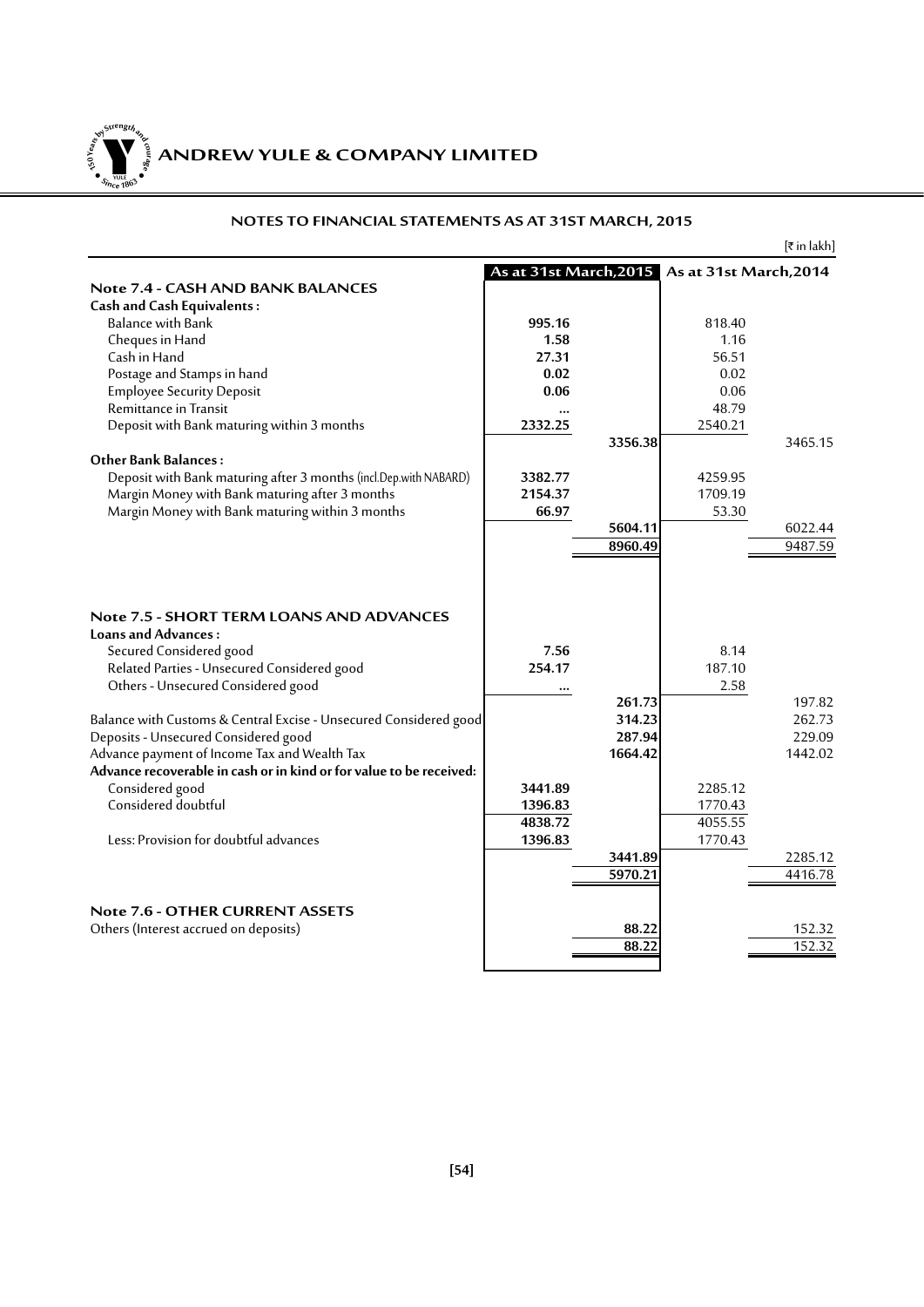

#### **NOTES TO FINANCIAL STATEMENTS FOR THE YEAR ENDED 31ST MARCH, 2015**

|                                                                              |                                                                       |          |                    | [₹ in lakh] |
|------------------------------------------------------------------------------|-----------------------------------------------------------------------|----------|--------------------|-------------|
|                                                                              | For the year ended 31st For the year ended 31st<br><b>March, 2015</b> |          | <b>March, 2014</b> |             |
| <b>REVENUE</b>                                                               |                                                                       |          |                    |             |
| <b>Note 8.1 - REVENUE FROM OPERATIONS</b>                                    |                                                                       |          |                    |             |
| Sale of Products                                                             | 36901.51                                                              |          | 34209.03           |             |
| Sale of Services                                                             | 411.53                                                                |          | 477.88             |             |
| Other Operational Income                                                     | 2249.19                                                               |          | 3597.88            |             |
|                                                                              |                                                                       | 39562.23 |                    | 38284.79    |
| Less: Trade and Other Discount                                               |                                                                       | 135.77   |                    | 166.32      |
|                                                                              |                                                                       | 39426.46 |                    | 38118.47    |
| Less: Excise Duty                                                            |                                                                       | 1662.44  |                    | 1437.11     |
|                                                                              |                                                                       | 37764.02 |                    | 36681.36    |
| Note 8.2 - OTHER INCOME                                                      |                                                                       |          |                    |             |
| Interest Income                                                              |                                                                       | 323.81   |                    | 417.89      |
| Dividend Income                                                              |                                                                       | 695.16   |                    | 346.26      |
| Other non-operating income (Tea Board Subsidy, Adjustment of Tea             |                                                                       | 1430.89  |                    | 293.36      |
| Board Subsidy, Items relating to previous year, Provision no longer          |                                                                       |          |                    |             |
| required written back)                                                       |                                                                       |          |                    |             |
|                                                                              |                                                                       | 2449.86  |                    | 1057.51     |
| Note 9.1 - COST OF MATERIAL CONSUMED<br>Opening Stock as at 1st April, 2014: |                                                                       |          |                    |             |
| Raw Materials, Components and Packing Materials                              | 963.95                                                                |          | 962.76             |             |
| Material-in-Transit                                                          | 8.73                                                                  |          |                    |             |
| Stores and Spare Parts                                                       | 1569.34                                                               |          | 1413.95            |             |
| Loose Tools                                                                  | 9.69                                                                  |          | 9.27               |             |
|                                                                              | 2551.71                                                               |          | 2385.98            |             |
| Less: Book Value of Stock sold/adj./written off                              |                                                                       |          | 0.10               |             |
|                                                                              |                                                                       | 2551.71  |                    | 2385.88     |
| Purchase during the year:                                                    |                                                                       |          |                    |             |
| Raw Materials, Components and Packing Materials                              | 13204.13                                                              |          | 11423.63           |             |
| Stores and Spare Parts<br>Loose Tools                                        | 2252.00                                                               |          | 2743.01<br>9.69    |             |
|                                                                              |                                                                       | 15456.13 |                    | 14176.33    |
|                                                                              |                                                                       | 18007.84 |                    | 16562.21    |
| Less: Closing Stock as at 31st March, 2015:                                  |                                                                       |          |                    |             |
| Raw Materials, Components and Packing Materials                              | 904.64                                                                |          | 972.68             |             |
| Stores and Spare Parts                                                       | 1538.60                                                               |          | 1569.34            |             |
| Loose Tools                                                                  | 9.05                                                                  |          | 9.69               |             |
|                                                                              |                                                                       | 2452.29  |                    | 2551.71     |
|                                                                              |                                                                       | 15555.55 |                    | 14010.50    |
| Less: Raw Materials and Stores used on various jobs                          |                                                                       | 554.00   |                    | 744.40      |
| [Refer Note No.10.19(a)(ii)]                                                 |                                                                       | 15001.55 |                    | 13266.10    |
|                                                                              |                                                                       |          |                    |             |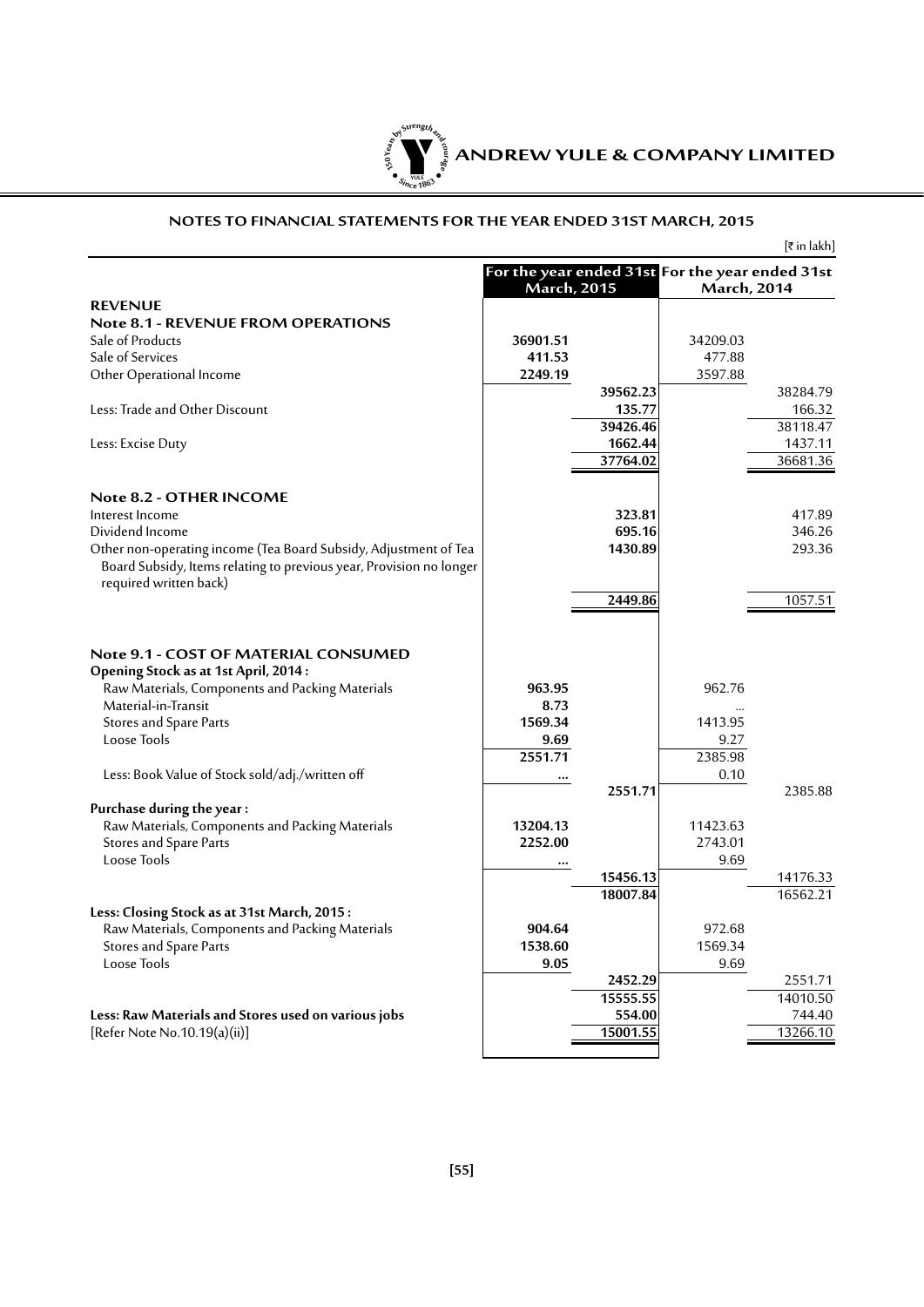**ANDREW YULE & COMPANY LIMITED 150Year<sup>s</sup>byStre<sup>n</sup>gthand<sup>c</sup>ou<sup>r</sup>age**  $\bullet$   $\frac{1}{\text{NICE}}$   $\bullet$   $\bullet$ 

#### **NOTES TO FINANCIAL STATEMENTS FOR THE YEAR ENDED 31ST MARCH, 2015**

 $[\bar{\tau}$  in lakh] **For the year ended 31st For the year ended 31st March, 2015 March, 2014 Note 9.2 - Changesin Inventories of Finished Goods, Work-in-Progress and Stock in Trade Inventories (at close) :** Finished Goods **810.48** 382.32 Work in Progress **887.35** 975.26<br>
Scrap 33.23 975.26 Scrap **14.52** 33.23 **1712.35** 1390.81 **Inventories (at commencement) :** Finished Goods **382.32** 340.36 Work in Progress **975.26** 649.34 **33.23** 29.94 **1390.81**<br>**1321.54**<br>**1019.64**<br>**1019.64**<br>**1017.17 (-)** 321.54 **Note 9.3 - Employee Benefits Expense** Salaries and Wages **11339.70** 11339.70 10488.85<br>Contribution to Provident and Other Funds **1432.61** 1432.61 1347.41 Contribution to Provident and Other Funds<br>
Staff Welfare Expenses **1262.38** 1376.28 1262.38 **Staff Welfare Expenses 14148.59** 13098.64<br>**13098.64 1303.34 1304.01** Less: Incurred on Capital Jobs, Repair Jobs etc. **313.34** 304.01<br>12794.63 **13835.25** 12794.63 **Note 9.4 - FINANCE COSTS**<br>Interest Expenses **Interest Expenses 890.04** 988.12 Other Borrowing costs **183.07** 167.99 **1073.11 Note 9.5 - Depreciation and Amortisation EX** Depreciation on Tangible Assets **612.90** 438.69 Amortisation of Intangible Assets **13.44** 10.31 **626.34** 449.00<br>**626.34** 449.00  $626.34$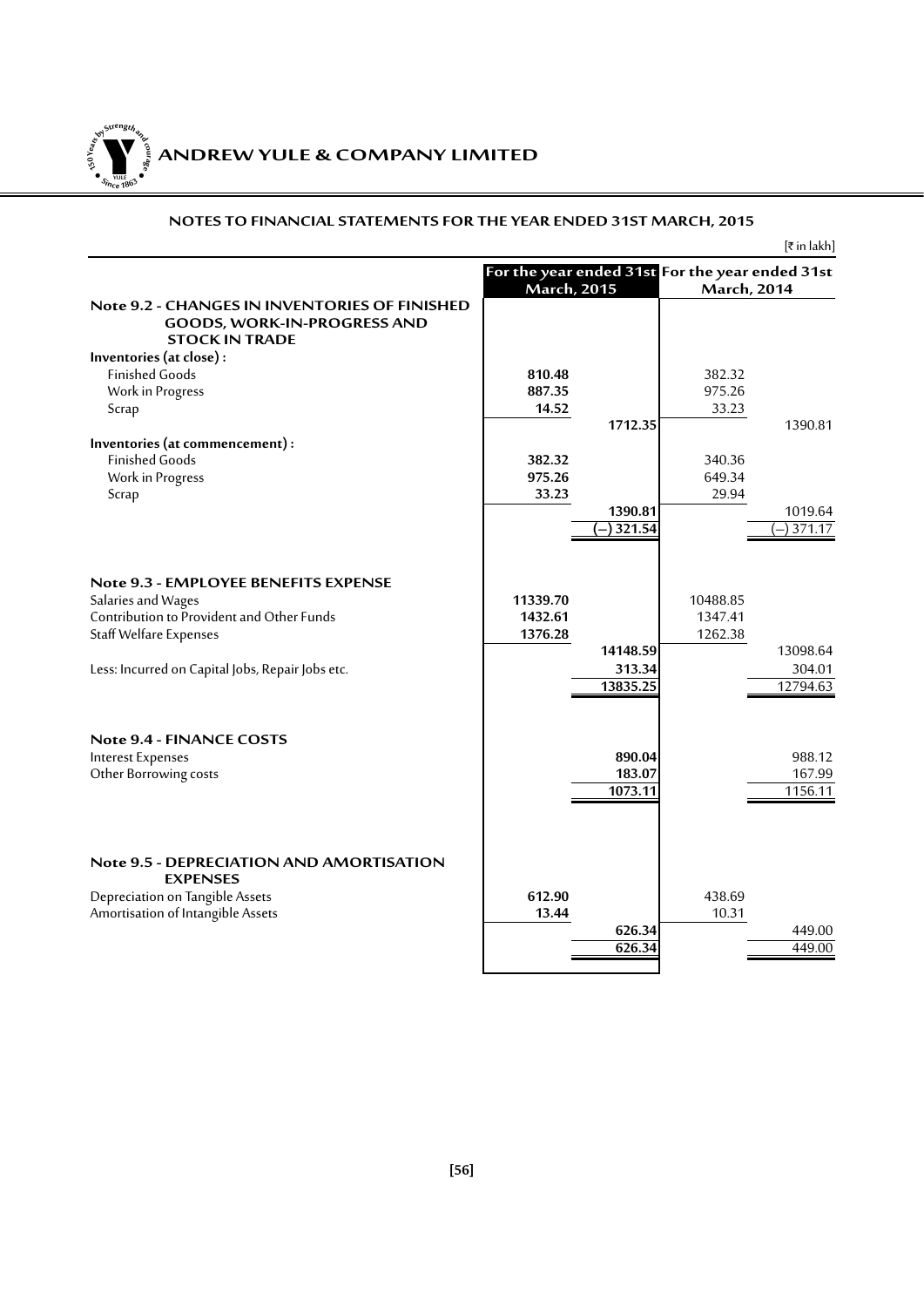

#### **NOTES TO FINANCIAL STATEMENTS FOR THE YEAR ENDED 31ST MARCH, 2015**

|                                                                     |                                                                       |         |                    | [₹ in lakh] |
|---------------------------------------------------------------------|-----------------------------------------------------------------------|---------|--------------------|-------------|
|                                                                     | For the year ended 31st For the year ended 31st<br><b>March, 2015</b> |         | <b>March, 2014</b> |             |
| Note 9.6 - OTHER EXPENSES                                           |                                                                       |         |                    |             |
| Power and Fuel                                                      |                                                                       | 2518.47 |                    | 2369.78     |
| Tea Cultivation and Manufacturing Expenses                          |                                                                       | 602.18  |                    | 539.06      |
| Research and Development Expenses                                   |                                                                       | 24.05   |                    | 19.66       |
| Rent (Net)                                                          |                                                                       | 77.92   |                    | 86.17       |
| Rates and Taxes                                                     |                                                                       | 25.12   |                    | 21.06       |
| <b>Repairs and Maintenance:</b>                                     |                                                                       |         |                    |             |
| <b>Buildings</b>                                                    | 376.83                                                                |         | 347.58             |             |
| Plant and Machinery                                                 | 370.27                                                                |         | 467.60             |             |
| Others                                                              | 64.10                                                                 |         | 77.12              |             |
|                                                                     |                                                                       | 811.20  |                    | 892.30      |
| Travelling Expenses and Upkeep of Vehicles                          |                                                                       | 708.93  |                    | 691.40      |
| Insurance                                                           |                                                                       | 69.01   |                    | 67.34       |
| <b>Broker's Commission</b>                                          |                                                                       | 227.96  |                    | 234.53      |
| <b>Selling Expenses:</b>                                            |                                                                       |         |                    |             |
| Selling Agent's Commission                                          | 124.56                                                                |         | 20.95              |             |
| Others                                                              | 857.13                                                                |         | 757.60             |             |
|                                                                     |                                                                       | 981.69  |                    | 778.55      |
| Miscellaneous Expenses                                              |                                                                       | 1054.75 |                    | 898.75      |
| Corporate Social Responsibility Expenses                            |                                                                       | 32.42   |                    |             |
| <b>Bank</b> charges                                                 |                                                                       | 7.98    |                    | 23.19       |
| <b>Excise Duty</b>                                                  |                                                                       | 8.67    |                    | 24.23       |
| Assam Entry Tax                                                     |                                                                       | 2.85    |                    | 6.60        |
| Assam Cess on Green Leaf                                            |                                                                       | 94.20   |                    | 95.01       |
| West Bengal Primary and Rural Education Cess                        |                                                                       |         |                    | 0.53        |
| Tea Cess                                                            |                                                                       | 53.29   |                    | 53.37       |
| <b>Education Cess</b>                                               |                                                                       |         |                    | 1.06        |
| Net loss on Foreign Currency                                        |                                                                       | 0.17    |                    | 1.53        |
| <b>Auditor's Remuneration:</b>                                      |                                                                       |         |                    |             |
| As Auditor                                                          | 2.25                                                                  |         | 2.25               |             |
| For Taxation matter                                                 | 0.79                                                                  |         | 0.75               |             |
| <b>For Other Services</b>                                           | 1.14                                                                  |         | 1.10               |             |
| For Reimbursement Expenses                                          | 0.66                                                                  |         | 0.20               |             |
|                                                                     |                                                                       | 4.84    |                    | 4.30        |
| <b>Cost Audit Fees</b>                                              |                                                                       | 1.45    |                    | 1.45        |
| Item relating to previous years [Refer Note No.10.17 of Other Notes |                                                                       | 0.59    |                    | 3.70        |
| to Financial Statements]                                            |                                                                       |         |                    |             |
| Liquidated Damages and Penalty etc.                                 |                                                                       | 189.64  |                    | 278.28      |
| Rectification/Replacement                                           |                                                                       | 20.84   |                    | 54.88       |
| Bad Debt written off                                                |                                                                       | 587.35  |                    |             |
| Advances irrecoverable written off                                  |                                                                       | 411.38  |                    |             |
| <b>Provision for:</b>                                               |                                                                       |         |                    | $\cdots$    |
| Doubtful Debts                                                      | 58.59                                                                 |         |                    |             |
|                                                                     | 20.37                                                                 |         | 162.28             |             |
| Doubtful Loans, Advances and Deposits                               |                                                                       |         | 550.14             |             |
| Provision for Investments<br>Provision for ST ("C" Form)            | $\cdots$                                                              |         | 27.88              |             |
|                                                                     | 5.25                                                                  |         |                    |             |
| Stock/Stores Obsolescence                                           | 8.85                                                                  |         | 14.52              |             |
|                                                                     |                                                                       | 93.06   |                    | 754.82      |
|                                                                     |                                                                       | 8610.01 |                    | 7901.55     |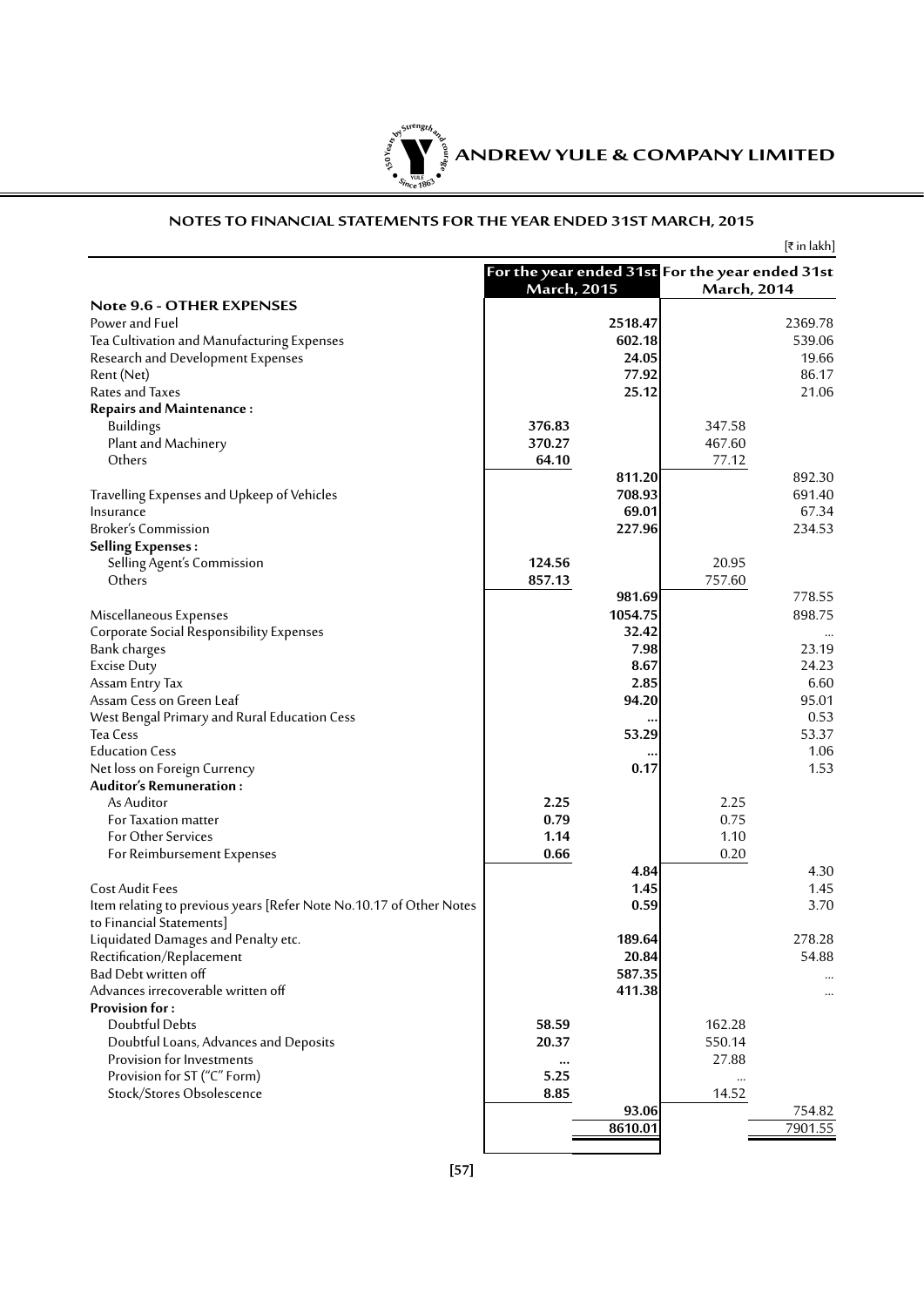*ANDREW YULE & COMPANY LIMITED* 

#### **OTHER NOTES TO FINANCIAL STATEMENTS AS AT 31ST MARCH, 2015**

#### **Note 10**

**150Year<sup>s</sup>byStre<sup>n</sup>gthand<sup>c</sup>ou<sup>r</sup>age**

**<sup>S</sup>inc<sup>e</sup> <sup>1</sup>86<sup>3</sup>**  $\bullet$ . When  $\bullet$ 

- 10.01 Estimated amount of contracts remaining to be executed on Capital Account ₹13.24 lakh (net of advances) (₹146.53 lakh) and Other Commitments  $\bar{\tau}$ Nil ( $\bar{\tau}$ Nil) not provided for.
- 10.02 Contingent liabilities not provided for in respect of :
	- [a] Claims against the Company not acknowledged as debts ₹146.96 lakh (₹68.77 lakh)
	- [b] Guarantees and Indemnities given to various Institutions and Authorities in connection with Company's operations amounting to ₹2451.37 lakh (₹2159.51 lakh).
	- [c] Guarantees given to Banks on behalf of other Group and/or Associate Companies :
		- [i] \*India Paper Pulp Co. Ltd. ₹265.00 lakh (₹265.00 lakhs).
		- [ii] Other Companies ₹334.70 lakh (₹411.45 lakhs) on behalf of Hooghly Printing Co. Ltd., a Subsidiary of the Company.
		- In respect of item Nos.(i) above, although the notice of invocation of guarantees has been received neither any payment nor any provision has been made as the matter is sub-judice.
	- [d] Disputed Sales Tax aggregating to ₹2844.75 lakh (₹2851.75 lakh). The demand under the WBST, CST, AGST and OST Acts are according to the opinion of the Company, erroneously raised for which appeals have been preferred at higher Forums of Sales Tax Authority.
	- [e] Aggregate Income Tax demands including penalty amounting to `485.04 lakh (`438.49 lakh) excluding interest not admitted, against which appeals have been preferred by the Company.
	- [f] Disputed Excise/Customs Duty/Service Tax claims ₹447.33 lakh (₹447.28 lakh) excluding interest against which appeal have been preferred by the Company.
	- $[g]$  Unexpired Letter of Credit opened by the Company's Bankers  $-$  ₹2301.11 lakh (₹1979.41 lakh).
- 10.03 Sanctioned Rehabilitation Scheme approved by Board for Industrial and Financial Reconstruction (BIFR) vide Order dated 30th October, 2007 with the cut-off date of 31st March, 2006 is under implementation.

Pursuant to Sanctioned Rehabilitation Scheme (hereinafter SRS) of BIFR stated above, the necessary effects have been given in the Accounts as under :–

- [a] [i] Shares pending allotment appearing in Note No.3 for ₹2857.00 lakh representing 14,28,50,000 number of shares at a face value of ₹2/- each to be issued to Government of India (GOI) arising out of conversion of non-plan GOI loan of ₹4152.00 lakh after writing off `1295.00 lakh against accumulated loss as a part of financial restructuring package approved by GOI and BIFR.
	- [ii] During the year the Company has issued 75,00,000 Equity Shares at face value of  $\overline{\tau}2/-$  each to State Bank of India towards Conversion of Funded Interest in terms of BIFR Order dated 30.10.2007.
	- [iii] The above pending shares will be allotted upon enhancement of Company's authorised capital from ₹7500.00 lakh to ₹11000.00 lakh after disposal of Company's application for waiver of ROC filing fee for enhancement of authorised capital by BIFR and completion of ROC formalities, though approval for enhancement of authorised capital was already obtained in Annual General Meeting held on 20.09.2013.
	- [iv] During the year the Company has written back an amount of `1200.12 lakh towards interest payable to State Bank of India.
- [b] In terms of the aforesaid order 46% of unsecured creditors amounting to ₹2.11 lakh (₹58.47 lakh) except sub-judice matters has been written back during the year.
- [c] 9.1% Secured Non-convertible 10 Years Bond is secured by specified indenture.

#### 10.04 [a] Employee Benefits :

The Company's contribution to Defined Contribution Plans aggregated to ₹1130.98 lakhs (₹990.96 lakhs) for the year ended 31st March, 2015 has been recognised under the line item Contribution to Provident and Other Funds included in Note No.9.3 above.

|                                                | 2014-15 | 2013-<br>3-14 |
|------------------------------------------------|---------|---------------|
| Contribution to Provident Fund                 | 1129.62 | 989.09        |
| Contribution to Employees State Insurance Fund | 1.36    | .87           |

 $[\bar{\tau}$  in lakh]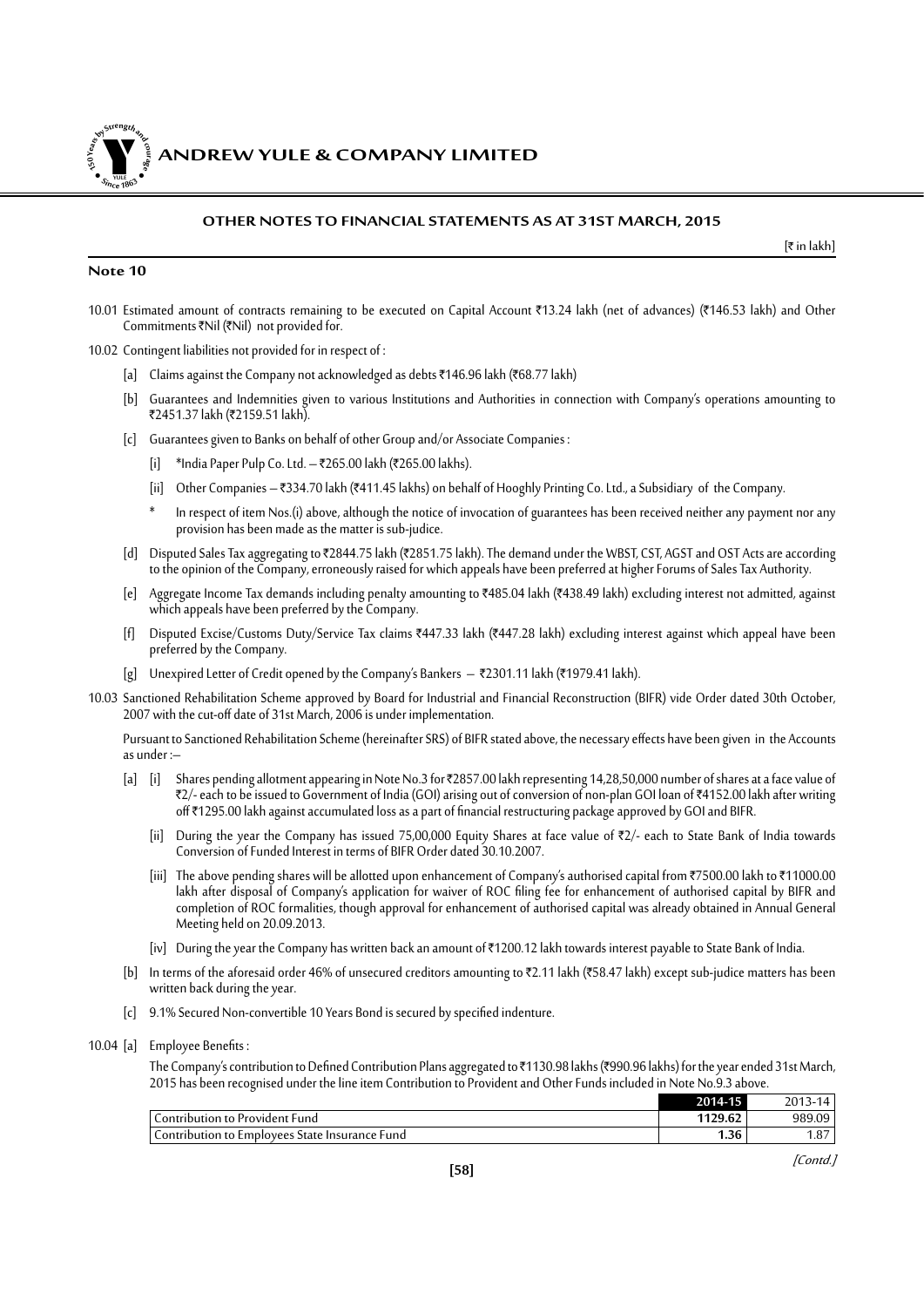

#### **OTHER NOTES TO FINANCIAL STATEMENTS AS AT 31ST MARCH, 2015 – [Contd.]**

 $[\bar{\tau}$  in lakh]

Note  $10 -$  [Contd.]

[b] The details of amount recognised in the financial statements in respect of the following Defined Employee Benefit Schemes are disclosed in the table below :

|                   |                                                                     |           | 2014-15                                     |                      |                                  | 2013-14              |                                             |                                |                      |                      | 2012-13                                      |                        |                     |  |
|-------------------|---------------------------------------------------------------------|-----------|---------------------------------------------|----------------------|----------------------------------|----------------------|---------------------------------------------|--------------------------------|----------------------|----------------------|----------------------------------------------|------------------------|---------------------|--|
|                   | <b>Employee Benefits</b>                                            | Gratuity  | Leave en-<br>cashment                       | Pension              | Superan-<br>nuation              | Gratuity             | Leave en-<br>cashment                       | Pension                        | Superan-<br>nuation  | Gratuity             | Leave en-<br>cashment                        | Pension                | Superan-<br>nuation |  |
|                   | Defined benefit plans/Long term compensated absences.               |           |                                             |                      |                                  |                      |                                             |                                |                      |                      |                                              |                        |                     |  |
|                   | As per actuarial valuation as on 31st March, 2015.                  |           |                                             |                      |                                  |                      |                                             |                                |                      |                      |                                              |                        |                     |  |
|                   | Change in present value of Defined Benefit                          |           |                                             |                      |                                  |                      |                                             |                                |                      |                      |                                              |                        |                     |  |
|                   | Obligations during the year ended 31st March,                       |           |                                             |                      |                                  |                      |                                             |                                |                      |                      |                                              |                        |                     |  |
| 2015.             |                                                                     |           |                                             |                      |                                  |                      |                                             |                                |                      |                      |                                              |                        |                     |  |
| $\lceil 1 \rceil$ | Present value of DBO at beginning of period                         | 4535.69   | 1027.21                                     |                      | 406.69                           | 4322.86              | 918.52                                      | 1.41                           | 385.73               | 3902.66              | 791.24                                       | 1.50                   | 388.44              |  |
| $\lceil 2 \rceil$ | Current Service cost                                                | 232.71    | 51.60                                       |                      | 38.89                            | 221.79               | 46.14                                       |                                | 36.89                | 198.70               | 47.05                                        |                        | 42.71               |  |
| $[3]$             | Interest cost                                                       | 415.92    | 94.19                                       | $\ddot{\cdot}$       | 37.29                            | 348.90               | 72.94                                       | 0.11                           | 31.08                | 320.12               | 65.32                                        | 0.12                   | 30.82               |  |
| $[4]$             | Curtailment cost/(Credit)                                           |           | $\ddot{\phantom{a}}$                        |                      | $\ddot{\phantom{a}}$             |                      |                                             |                                |                      |                      |                                              |                        |                     |  |
| $[5]$             | Settlement cost/(Credit)                                            |           | $\ddotsc$                                   | $\ddotsc$            | $\ddot{\phantom{0}}$             | ă.                   | $\ddot{\phantom{0}}$                        | $\ddot{\phantom{0}}$           | ă,                   | $\ddotsc$            |                                              |                        |                     |  |
| [6]               | Plan amendments                                                     |           |                                             |                      |                                  |                      | $\ddot{\phantom{a}}$                        | $\ddot{\phantom{a}}$           | $\ddot{\phantom{a}}$ |                      |                                              |                        |                     |  |
| $[7]$             | Acquisitions                                                        | <br>89.33 |                                             |                      | $\ddot{\phantom{a}}$             |                      | 69.08                                       | $\ddot{\phantom{a}}$<br>(0.26) |                      |                      | $\ddot{\phantom{a}}$                         | 0.09                   | (3.92)              |  |
| [8]               | Actuarial (Gains)/Losses                                            | (349.45)  | 204.87<br>(164.25)                          | $\ddot{\phantom{0}}$ | (68.73)<br>(120.50)              | (119.45)<br>(238.41) | (79.47)                                     | (0.23)                         | (24.50)<br>(22.51)   | 389.63<br>(488.25)   | 104.46<br>(89.55)                            | (0.30)                 | (72.32)             |  |
|                   | [9] Benefits paid<br>[10] Present Value of DBO at the end of period | 4924.20   | 1213.62                                     |                      | 293.64                           | 4535.69              | 1027.21                                     | 1.03                           | 406.69               | 4322.86              | 918.52                                       | 1.41                   | 385.73              |  |
| $[11]$            | Change in Fair value of Assets during the year                      |           |                                             |                      |                                  |                      |                                             |                                |                      |                      |                                              |                        |                     |  |
|                   | ended 31st March, 2015.                                             |           |                                             |                      |                                  |                      |                                             |                                |                      |                      |                                              |                        |                     |  |
| $\lceil 1 \rceil$ | Plan assets at beginning of period                                  | 4273.99   |                                             |                      | 772.25                           | 3713.76              |                                             |                                | 751.82               | 3416.77              |                                              |                        | 761.47              |  |
| $[2]$             | Actuarial Gain/(Loss)                                               | (35.60)   | $\ddotsc$                                   | $\ddot{\phantom{0}}$ | 3.71                             | 11.38                |                                             |                                | (18.53)              | 0.86                 |                                              |                        | (0.79)              |  |
| $[3]$             | Actual return on plan assets                                        | 391.92    | <br>                                        | $\ddot{\phantom{a}}$ | 70.82                            | 317.83               | $\ddot{\phantom{a}}$                        |                                | 61.47                | 298.55               | $\ddot{\phantom{a}}$<br>$\ddot{\phantom{a}}$ |                        | 63.46               |  |
| $[4]$             | Actual Company contribution                                         | 122.03    | 164.25                                      |                      |                                  | 469.43               | $\ddot{\phantom{a}}$<br>79.47               | $\ddot{\phantom{a}}$<br>0.23   |                      | 485.53               | 89.55                                        | 0.30                   |                     |  |
| $[5]$             | Benefits paid                                                       | (349.45)  | (164.25)                                    |                      | $\ddot{\phantom{a}}$<br>(120.50) | (238.41)             | (79.47)                                     | (0.23)                         | (22.51)              | (488.25)             | (89.55)                                      | (0.30)                 | (72.32)             |  |
| [6]               | Plan assets at the end of the period                                | 4402.89   |                                             |                      | 726.28                           | 4273.99              |                                             |                                | 772.25               | 3713.76              |                                              |                        | 751.82              |  |
|                   | [III] Net Assets/(Liability) recognised in Balance Sheet            |           |                                             |                      |                                  |                      |                                             |                                |                      |                      |                                              |                        |                     |  |
|                   | as at 31st March, 2015.                                             |           |                                             |                      |                                  |                      |                                             |                                |                      |                      |                                              |                        |                     |  |
| $\lceil 1 \rceil$ | Present value of Defined Benefit Obligation                         | 4924.20   | 1213.61                                     |                      | (293.64)                         | 4535.69              | 1027.21                                     | 1.03                           | 406.69               | 4322.86              | 918.52                                       | 1.41                   | 385.73              |  |
| $\lceil 2 \rceil$ | Fair value of plan assets                                           | 4402.89   |                                             |                      | 726.28                           | 4273.99              |                                             |                                | 772.25               | 3713.76              |                                              |                        | 751.82              |  |
| $[3]$             | Funded status [Surplus/(Deficit)]                                   | (521.31)  | (1213.61)                                   | $\ddot{\phantom{a}}$ | 432.64                           | (261.70)             | (1027.21)                                   | (1.03)                         | 365.56               | (609.10)             | (918.52)                                     | (1.41)                 | 366.09              |  |
| $[4]$             | Unrecognised past service cost                                      |           |                                             |                      | $\ddot{\phantom{a}}$             |                      | $\ddot{\phantom{a}}$                        | $\ddot{\phantom{a}}$           |                      | à.                   |                                              |                        |                     |  |
| $[5]$             | Net assets/(liability) recognised in Balance                        |           |                                             |                      |                                  |                      |                                             |                                |                      |                      |                                              |                        |                     |  |
|                   | Sheet                                                               | (521.31)  | (1213.61)                                   |                      | 432.64                           | (261.70)             | (1027.21)                                   | (1.03)                         | 365.56               | (609.10)             | (918.52)                                     | (1.41)                 | 366.09              |  |
|                   | [IV] Components of employer Expenses recognised                     |           |                                             |                      |                                  |                      |                                             |                                |                      |                      |                                              |                        |                     |  |
|                   | in Profit & Loss Account for the year ended 31st                    |           |                                             |                      |                                  |                      |                                             |                                |                      |                      |                                              |                        |                     |  |
|                   | March, 2015.                                                        |           |                                             |                      |                                  |                      |                                             |                                |                      |                      |                                              |                        |                     |  |
| [1]               | <b>Current Service Cost</b>                                         | 232.71    | 51.60                                       |                      | 38.89                            | 221.79               | 46.14                                       |                                | 36.89                | 198.70               | 47.05                                        |                        | 42.71               |  |
| $[2]$             | <b>Interest Cost</b>                                                | 24.00     | 94.19                                       |                      | (33.52)                          | 348.90               | 72.94                                       | 0.11                           | 31.08                | 320.12               | 65.32                                        | 0.12                   | 30.82               |  |
| $[3]$             | Expected return on plan assets                                      |           |                                             |                      | $\ddot{\phantom{a}}$             | (317.83)             |                                             |                                | (61.47)              | (298.85)             |                                              |                        | (63.46)             |  |
| $[4]$             | Curtailment cost/(credit)                                           |           |                                             |                      | $\ddot{\phantom{a}}$             |                      | $\ddot{\phantom{a}}$                        |                                |                      |                      |                                              |                        |                     |  |
| $[5]$             | Settlement cost/(credit)                                            |           | $\ddot{\phantom{a}}$                        |                      | $\ddotsc$                        |                      | $\ddot{\phantom{a}}$                        | $\ddot{\phantom{a}}$           | $\ddot{\phantom{a}}$ | $\ddot{\phantom{a}}$ | $\cdot$                                      |                        |                     |  |
| [6]               | Past Service Cost                                                   |           | $\ddot{\phantom{a}}$                        |                      |                                  |                      | $\ddot{\phantom{a}}$                        | $\ddot{\phantom{a}}$           |                      | $\ddot{\phantom{a}}$ | $\ddot{\phantom{a}}$                         |                        |                     |  |
| $[7]$             | Actuarial Losses/(Gains)                                            | 124.93    | 204.87                                      |                      | (72.45)                          | (130.83)             | 69.08                                       | (0.26)                         | (5.97)               | 388.77               | 104.46                                       | 0.09                   | (3.13)              |  |
| [8]               | Total expenses recognised in the statement                          |           |                                             |                      |                                  |                      |                                             |                                |                      |                      |                                              |                        |                     |  |
|                   | of Profit & Loss Account under the head                             | 381.64    | 350.66                                      |                      | (67.08)                          | 122.03               | 188.16                                      | (0.15)                         | 0.53                 | 608.74               | 216.83                                       | 0.21                   | 6.94                |  |
|                   | Salaries & Wages                                                    |           |                                             |                      |                                  |                      |                                             |                                |                      |                      |                                              |                        |                     |  |
| $\lceil 1 \rceil$ | [V] Actuarial Assumptions<br>Discount Rate                          | 7.99%     | 7.99%                                       | <b>NA</b>            | 7.99%                            | 9.17%                | 9.17%                                       | 9.17%                          | 9.17%                | 8.30%                | 8.30%                                        | 8.30%                  | 8.30%               |  |
|                   |                                                                     | 7.99%     |                                             | <b>NA</b>            | 7.99%                            | 8.30%                |                                             | N <sub>A</sub>                 | <b>NA</b>            | 8.75%                |                                              |                        |                     |  |
| $[2]$<br>$[3]$    | Expected return on plan assets<br>Salary escalation                 | 3.00%     | <b>NA</b><br>3.00%                          | <b>NA</b>            | 3.00%                            | 5.00%                | <b>NA</b><br>5.00%                          | <b>NA</b>                      | 5.00%                | 5.00%                | <b>NA</b><br>5.00%                           | <b>NA</b><br><b>NA</b> | <b>NA</b><br>5.00%  |  |
|                   | Expected Average remaining working lives of                         |           |                                             |                      |                                  |                      |                                             |                                |                      |                      |                                              |                        |                     |  |
| $[4]$             | employees (years)                                                   | 15.00     | 15.00                                       | <b>NA</b>            | 2.56                             | 18.27                | 12.00                                       | <b>NA</b>                      | 3.07                 | 18.53                | 12.67                                        | <b>NA</b>              | 3.80                |  |
|                   | [5] Method of valuation                                             |           | Projected Unit Credit (PUC) Acturial Method |                      |                                  |                      | Projected Unit Credit (PUC) Acturial Method |                                |                      |                      | Projected Unit Credit (PUC) Acturial Method  |                        |                     |  |
|                   |                                                                     |           |                                             |                      |                                  |                      |                                             |                                |                      |                      |                                              |                        |                     |  |

10.05 The medical benefits for the employees for domiciliary treatment is for a block of three years and shall lapse yearly thereafter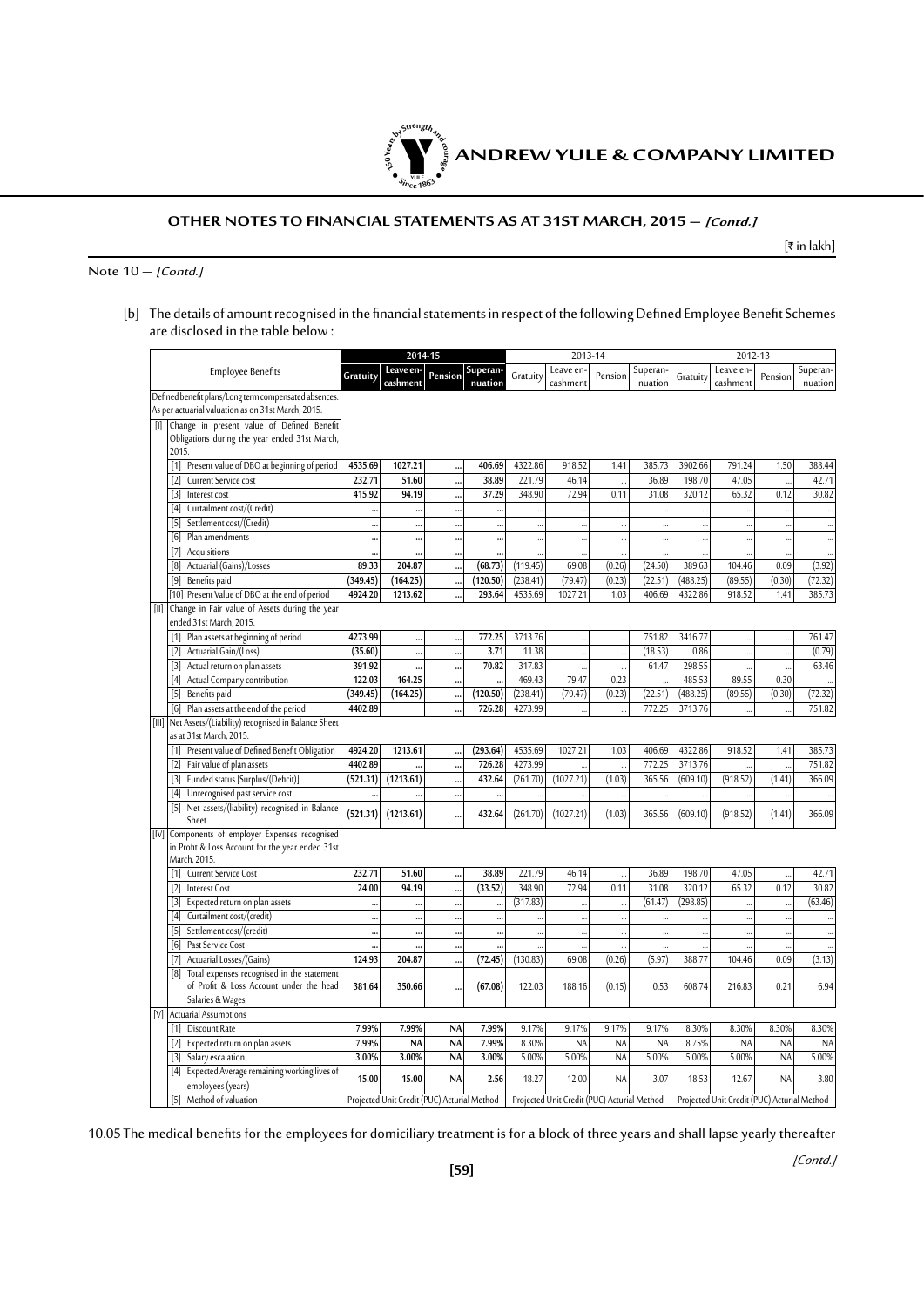**NDREW YULE & COMPANY LIMITED** 

#### **OTHER NOTES TO FINANCIAL STATEMENTS AS AT 31ST MARCH, 2015 – [Contd.]**

 $[\bar{\tau}$  in lakh]

Note  $10 -$  [Contd.]

**150Year<sup>s</sup>byStre<sup>n</sup>gthand<sup>c</sup>ou<sup>r</sup>age**

**<sup>S</sup>inc<sup>e</sup> <sup>1</sup>86<sup>3</sup>**  $\bullet$ . When  $\bullet$ 

> if the concerned employee does not avail it. The liability towards such unavailed quantum of medical benefits has been determined on actual basis instead of actuarial valuation method since the eligible amount will remain fixed during the next block. The total amount of liability as on 31st March, 2015 is ₹550.09 lakh (₹196.06 lakh) has been taken into account.

#### 10.06Details of dues to Micro, Small and Medium Enterprises as per MSMED Act, 2006

| Sl.No. | Details of dues to Micro, Small and Medium Enterprises as per MSMED Act, 2006                                                                                                                                                     | 2014-1   | 2013-14  |
|--------|-----------------------------------------------------------------------------------------------------------------------------------------------------------------------------------------------------------------------------------|----------|----------|
|        | The principal amount and the interest due thereon remaining unpaid to any supplier as at the end of the year                                                                                                                      |          |          |
|        | Principal Amount unpaid                                                                                                                                                                                                           | $\cdots$ | $\cdots$ |
|        | [ii] Interest Due                                                                                                                                                                                                                 | $\cdots$ |          |
| Ш      | The amount of interest paid by the buyer in terms of Section 16, of the Micro Small and Medium Enterprise Development Act, 2006<br>alongwith the amounts of the payment made to the supplier beyond the appointed day during the  |          |          |
|        | [i] Payment made beyond the Appointed Date                                                                                                                                                                                        |          |          |
|        | [ii] Interest paid beyond the Appointed Date                                                                                                                                                                                      | $\cdots$ |          |
| Ш      | The amount of interest due and payable for the period of delay in making payment (which have been paid but beyond the appointed<br>day during the year) but without adding the interest specified under Micro Small and Medium En | $\cdots$ | $\cdots$ |
| IV     | The amount of interest accrued and remaining unpaid at the end of the year                                                                                                                                                        |          |          |
| V      | The amount of further interest remaining due and payable even in the succeeding years, until such date when the interest dues as<br>above are actually paid to the small enterprise for the purpose of disallowance as a deductib | $\cdots$ |          |

The above disclosures are furnished by the Company based on information available with the Company in respect of the Registration status of its vendors/suppliers.

- 10.07 Provision for Liquidated damages amounting to ₹2217.02 lakh (₹2075.26 lakh) has been set off against Trade Receivables.
- 10.08 Diminution in the value of Long Term Investments in Equity Shares of WEBFIL Ltd. amounting to ₹14.50 lakh is in the opinion of the management not of a permanent nature. Accordingly, no provision has been made in the Accounts.
- 10.09Confirmation for balances of Trade Receivables, Deposits and Advances to the parties, Trade Paybles, dues to and from Govt. Undertakings and stock with third parties have been sought from the concerned parties, with stipulation that in case of non receipt of confirmation within 20 days of despatch, the book balance is to be considered as confirmed. The financial statements have been drawn up accordingly.
- 10.10 The major component of the respective balances of Deferred Tax Assets and Liabilities are disclosed in the Accounts. Details of Deferred Tax Liability as on 31st March, 2015 are given below :–
	- [a] Timing difference :

|                                                 | 31st March, 2015 | 31st March, 2014 |
|-------------------------------------------------|------------------|------------------|
| Depreciation as per Tax Laws                    | 593.41           | 507.77           |
| <b>fiil</b><br>Depreciation as per Books        | 907.50           | 449.00           |
| [iii] Difference                                | (–) 314.09       | 58.77            |
| Deferred Tax liability including Education Cess | (–) 108.70       | 19.98            |
| Adjustment/Credit related to previous years     | 7.46             | 17.73            |
| Total                                           | (–) 101.24       | 37.71            |

[b] Major components of Deferred Tax Liabilities and Deferred Tax Assets pursuant to Accounting Standard (AS-22) "Accounting for Taxes on Income"

| <b>Particulars</b>                           | Deferred tax<br>liabilities/(assets)<br>As at 31.03.2014 | Charge/(credit)<br>to Statement of<br>Profit & Loss | Charge/(Credit)<br>to Retained<br>Earnings | Deferred Tax<br>liabilities/(assets)<br>As at 31.03.2015 |
|----------------------------------------------|----------------------------------------------------------|-----------------------------------------------------|--------------------------------------------|----------------------------------------------------------|
| Deferred Tax Liability:                      |                                                          |                                                     |                                            |                                                          |
| Difference between book and tax depreciation | 410.08                                                   | (—) 3.94                                            | (—) 97.30                                  | 308.84                                                   |
| Total                                        | 410.08                                                   | $-$ ) 3.94                                          | (—) 97.30                                  | 308.84                                                   |
| Previous vear                                | 372.37                                                   | 37.71                                               |                                            | 410.08                                                   |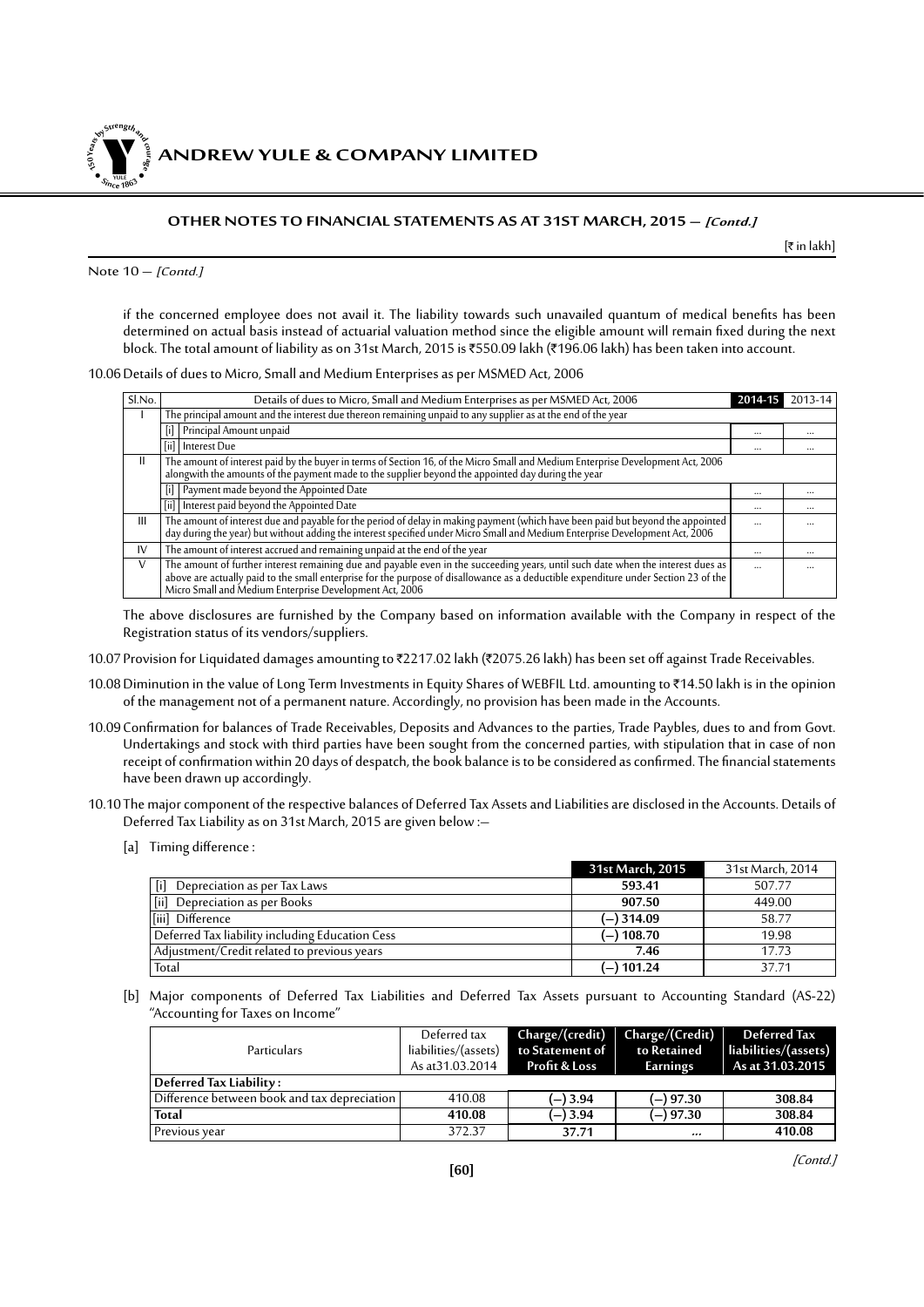

#### **OTHER NOTES TO FINANCIAL STATEMENTS AS AT 31ST MARCH, 2015 – [Contd.]**

 $[\bar{\bar{\mathbf{z}}}$  in lakh]

Note  $10 - [Cont.]$ 

- [c] In computing deferred tax liability of the Company for the financial year 2014-15, unabsorbed depreciation, business loss, as well as disallowances u/s.43B as per Income Tax Act, 1961 has not been recognised as deferred tax assets.
- 10.11 In terms of the sanction letter/debt covenants received by the Company from the lending Banks and Financial Institutions, repayment schedule of term loan and applicable rate of interest are as set out below.

| From Consortium Bank | ₹2990.96 lakh to be repaid in 28 equal quarterly installments of ₹106.82  <br>lakh each commencing from 25th March, 2013. Company's proposal 9.25% p.a. with monthly rest.<br>for conversion of said term loan into equity is agreed to by concerned 9.25% p.a. with monthly rest.<br>  Consortium Bank and approval of the same is under consideration of GOI. $\mid$ |
|----------------------|------------------------------------------------------------------------------------------------------------------------------------------------------------------------------------------------------------------------------------------------------------------------------------------------------------------------------------------------------------------------|
|----------------------|------------------------------------------------------------------------------------------------------------------------------------------------------------------------------------------------------------------------------------------------------------------------------------------------------------------------------------------------------------------------|

#### 10.12 Segment Reporting

The Company's segment information as at and for the year ended 31st March, 2015 are as below :–

|                  | <b>Business Segment</b>               | Electrical    | <b>Tea</b> | Engineering | Segment<br><b>Total</b> | Elimination | <b>Total</b>       |
|------------------|---------------------------------------|---------------|------------|-------------|-------------------------|-------------|--------------------|
|                  | *1. Segment Revenue                   |               |            |             |                         |             |                    |
|                  | - External sales                      | 13725.32      | 18838.48   | 2539.50     | 35103.30                |             |                    |
|                  |                                       | [10926.20]    | [18255.25] | [3424.15]   | [32605.60]              |             |                    |
|                  | - Inter Segment sales                 | 2.86          | 2.89       | 28.02       | 33.77                   |             |                    |
|                  |                                       | [4.15]        | [3.02]     | [20.55]     | [27.72]                 |             |                    |
|                  | – Total Revenue                       | 13728.18      | 18841.37   | 2567.52     | 35137.07                | 33.77       | 35103.30           |
|                  |                                       | [10930.35]    | 18258.27   | [3444.70]   | [32633.32]              | [27.72]     | [32605.60]         |
|                  | *2. Segment Results                   | 438.79        | 606.42     | 597.50      | 1642.71                 |             | 1642.71            |
|                  |                                       | $[(-)232.88]$ | [3706.99]  | [135.28]    | [3609.39]               |             | [3609.39]          |
|                  | Unallocated Corporate expenses net    |               |            |             |                         |             | $(-)80.72$         |
|                  | of unallocated income                 |               |            |             |                         |             | $[(-)674.78]$      |
|                  | - Operating Profit                    |               |            |             |                         |             | 1561.99            |
|                  |                                       |               |            |             |                         |             | [2934.61]          |
|                  | - Interest expenses                   |               |            |             |                         |             | 1073.11            |
|                  |                                       |               |            |             |                         |             | [1156.11]          |
|                  | - Interest/Dividend Income            |               |            |             |                         |             | 900.29<br>[764.15] |
|                  |                                       |               |            |             |                         |             | 1389.16            |
|                  | – Profit from ordinary activities     |               |            |             |                         |             | [2542.65]          |
|                  |                                       |               |            |             |                         |             | 1389.16            |
|                  | - Net Profit                          |               |            |             |                         |             | [2542.65]          |
|                  | 3. Segment Assets                     | 15578.11      | 24551.59   | 4474.32     | 44604.02                |             | 44604.02           |
|                  |                                       | 12219.27      | [24013.11] | [4928.73]   | [41161.11]              |             | [41161.11]         |
|                  |                                       |               |            |             |                         |             | 5835.40            |
|                  | - Unallocated Corporate Assets        |               |            |             |                         |             | [6152.53]          |
|                  |                                       |               |            |             |                         |             | 50439.42           |
|                  | - Total Assets                        |               |            |             |                         |             | [47313.63]         |
|                  | 4. Segment Liabilities                | 16669.79      | 6212.36    | 3061.55     | 25943.70                |             | 25943.70           |
|                  |                                       | [13861.82]    | [5085.52]  | [4800.34]   | [23747.68]              |             | [23747.68]         |
|                  | - Unallocated Corporate Liabilities   |               |            |             |                         |             | 2282.58            |
|                  |                                       |               |            |             |                         |             | [2586.62]          |
|                  | - Total Liabilities                   |               |            |             |                         |             | 28226.28           |
|                  |                                       |               |            |             |                         |             | [26334.30]         |
| $\overline{5}$ . | Others                                |               |            |             |                         |             |                    |
|                  |                                       | 32.37         | 1050.26    | 47.83       | 1130.46                 |             |                    |
|                  | - Capital Expenditure                 | [47.77]       | [659.97]   | [97.91]     | [805.35]                |             |                    |
|                  | - Depreciation including Impairment   | 64.67         | 519.32     | 31.10       | 615.09                  |             |                    |
|                  |                                       | [60.39]       | [361.55]   | [19.95]     | [441.89]                |             |                    |
|                  | Non-Cash<br>expenses<br>other<br>than | 141.03        | 0.50       | 950.27      | 1091.80                 |             |                    |
|                  | depreciation                          | [89.13]       | [36.34]    | [45.89]     | [171.36]                |             |                    |
|                  | [*] From Sale of Products.            |               |            |             |                         |             |                    |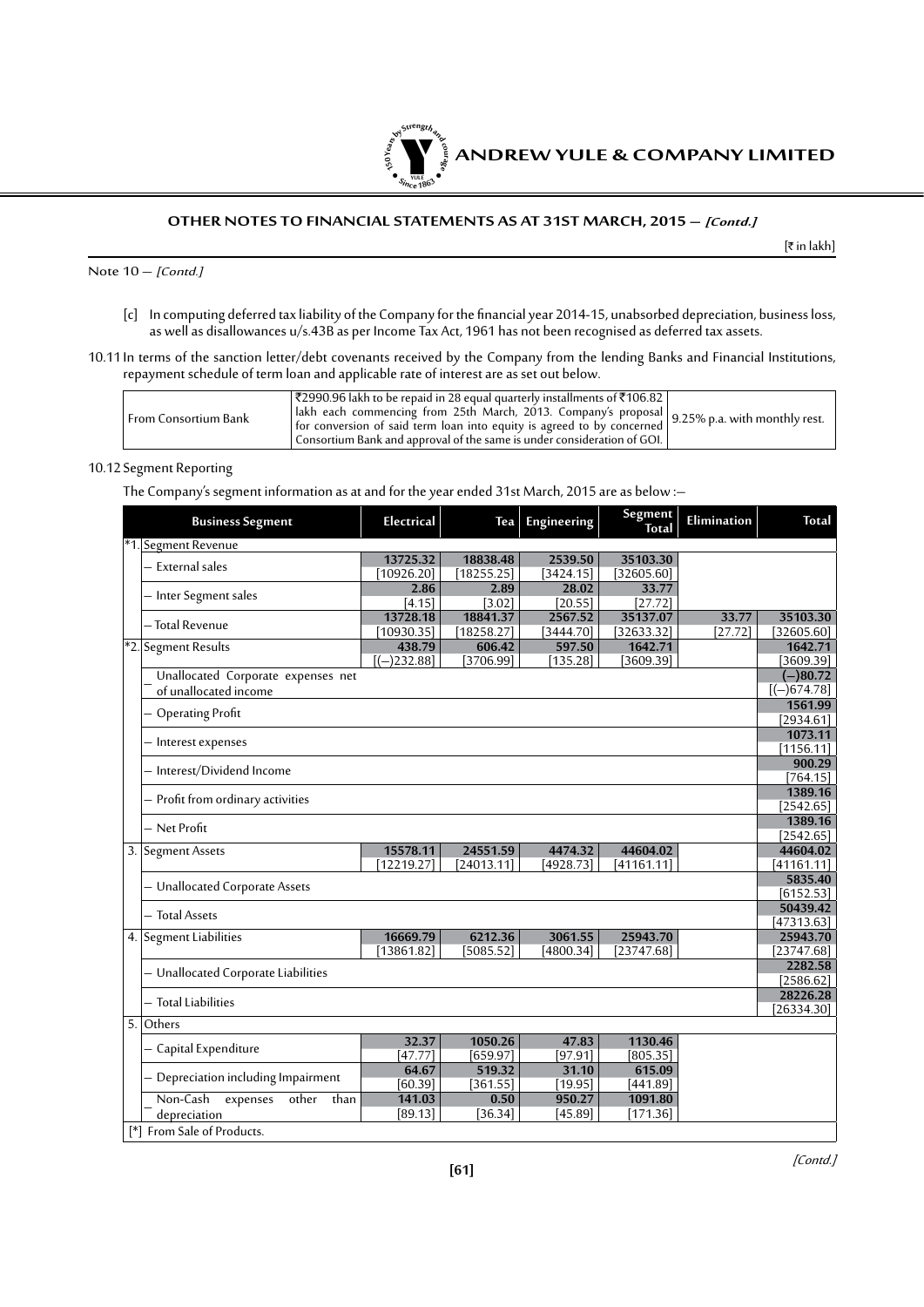*ANDREW YULE & COMPANY LIMITED* **150Year<sup>s</sup>byStre<sup>n</sup>gthand<sup>c</sup>ou<sup>r</sup>age <sup>S</sup>inc<sup>e</sup> <sup>1</sup>86<sup>3</sup>**  $\bullet$ . When  $\bullet$ 

#### **OTHER NOTES TO FINANCIAL STATEMENTS AS AT 31ST MARCH, 2015 – [Contd.]**

 $[\bar{\tau}$  in lakh]

#### Note  $10 -$  [Contd.]

Notes: [1] The business segments comprise of the following major product groups :-

|                                            | ⇨ | Industrial Fans.                                      |
|--------------------------------------------|---|-------------------------------------------------------|
|                                            |   |                                                       |
| Engineering                                | ⇨ | Air Pollution and Water Pollution Control equipments. |
|                                            | ⇨ | Turn-key projects involving the above products.       |
|                                            | ⇨ | HT and LT Switchgears.                                |
| Electrical                                 | ⇨ | <b>Transformers</b>                                   |
|                                            | ⇨ | Relay and Contactors                                  |
|                                            | ⇨ | Turn-key projects on power distribution.              |
| Tea growing and manufacturing.<br>Tea<br>⇨ |   |                                                       |

- [2] The information relating to erstwhile Belting Division has been considered as part of the corporate information for the purpose of the above reporting as the related business has been discontinued earlier.
- [3] Information relating to "Project" has been reported after being clubbed with Engineering Division.
- [4] Figures in bracket pertaining to previous year.

10.13 Particulars relating to discontinued operations.

[a] Description of discontinued operations

| <b>Business Segments</b> |                             |   | Discontinued Operations       |  |  |
|--------------------------|-----------------------------|---|-------------------------------|--|--|
| $[\mathsf{i}]$           |                             |   | Air Handling Unit (AHU)       |  |  |
|                          | <b>Engineering Division</b> | ⇨ | Core Lamination Project (CLP) |  |  |
|                          |                             |   | Project                       |  |  |
| [iii]                    | <b>Electrical Division</b>  |   | Port Engineering Works (PEW)  |  |  |
|                          |                             |   | Turnkey                       |  |  |
|                          |                             |   | Agency                        |  |  |

[b] Carrying amount of Fixed Assets, Current Assets and Current Liabilities in respect of discontinued operations included in the total Assets and liabilities as shown in the Balance Sheet as on 31st March, 2015 :

|                | Sl.No.   Discontinued operations | <b>Fixed Assets</b> | <b>Current Assets</b> | <b>Current Liabilities and Provisions</b> |
|----------------|----------------------------------|---------------------|-----------------------|-------------------------------------------|
| 0 <sub>1</sub> | PEW                              | $\cdots$            |                       | 170.70                                    |
| 02             | Agencv                           | $$                  |                       | 1.28                                      |
| 03             | Project                          | 0.09                | 40.00                 | 35.32                                     |
| Total          |                                  | 0.09                | 40.00                 | 207.30                                    |

[c] Revenue, Expenses and Pre-Tax, Profit/Loss and Cash Flow in respect of discontinued operations : Nil

#### 10.14Related party disclosure :

[i] Names of Related Parties with whom Company had transactions during the year:

|                     | ⇨ | Tide Water Oil Co. (I) Ltd.         |
|---------------------|---|-------------------------------------|
|                     |   | Bengal Coal Co. Ltd.                |
|                     | ⇨ | New Beerbhoom Coal Co. Ltd.         |
| Associate Companies | ⇨ | Katras Jherriah Coal Co. Ltd.       |
|                     | ⇨ | Yule Agro Industries Ltd.           |
|                     |   | WEBFIL Ltd.                         |
|                     |   | Yule Financing and Leasing Co. Ltd. |

[ii] Key Management Personnel :

| [a] | Kallol Datta          | ⊫  | Chairman and Managing Director      |
|-----|-----------------------|----|-------------------------------------|
|     | $[b]$ S. Swaminathan  | ⇔  | Director (Planning)                 |
|     | [c] Sunil Munshi      | I⇒ | Director (Personnel)                |
|     | [d] Late Amitava Dhar | ∣⇔ | Director (Finance) till 29.07.2014  |
| [e] | R. C. Sen             | ⇔  | Director (Finance) w.e.f.19.03.2015 |
|     | [f] D. Bandyopadhyay  | ∣⇔ | Company Secretary                   |
|     |                       |    |                                     |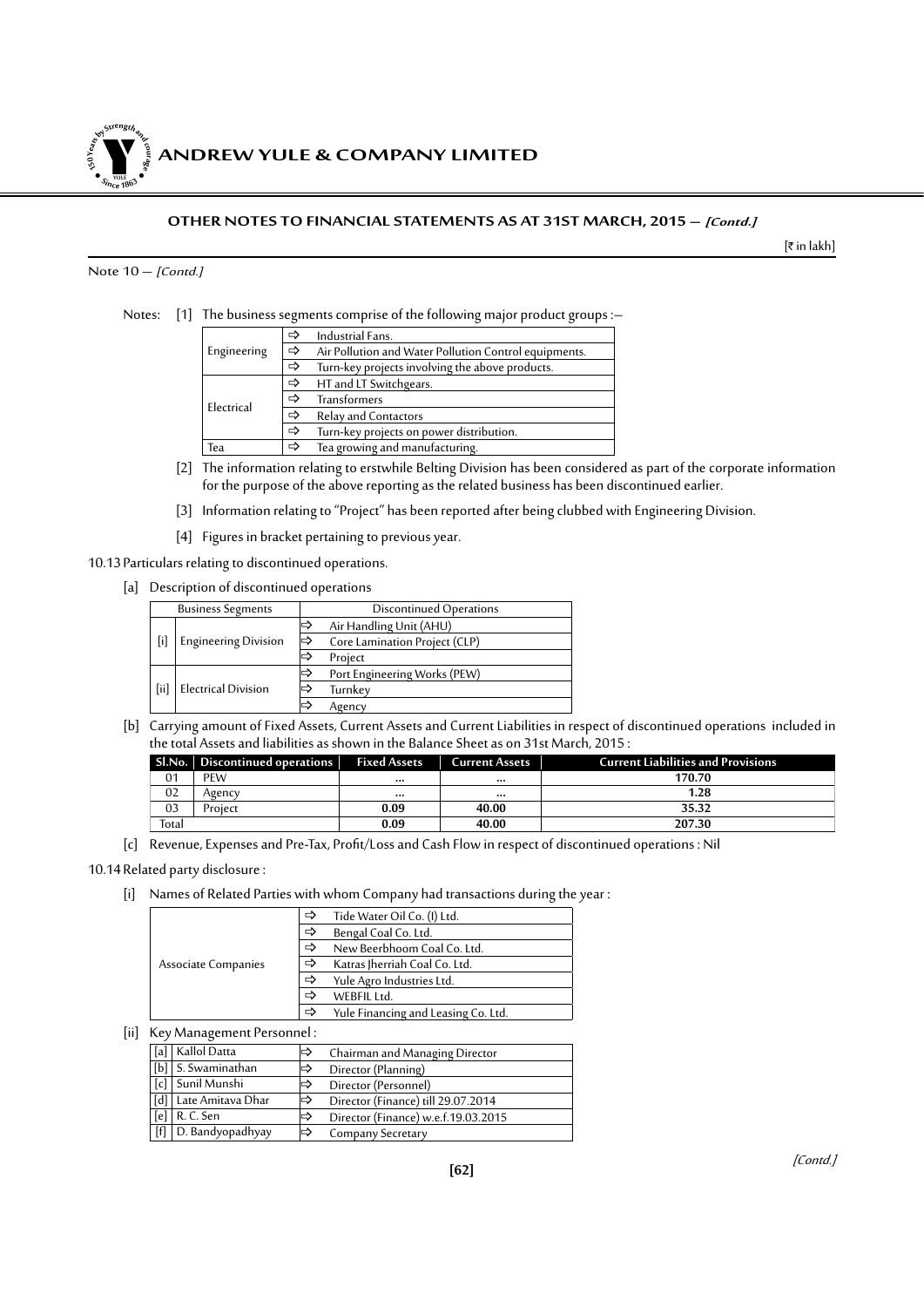

#### **OTHER NOTES TO FINANCIAL STATEMENTS AS AT 31ST MARCH, 2015 – [Contd.]**

 $[\bar{\tau}$  in lakh]

Note  $10 -$  [Contd.]

[iii] Disclosure of transactions between the Company and related parties and the status of outstanding balance as on 31st March, 2015.

| Particulars                           |          | <b>Associates</b> | Key Management Personnel and Relatives |          |  |
|---------------------------------------|----------|-------------------|----------------------------------------|----------|--|
|                                       | 2014-15  | 2013-14           | $2014 - 15$                            | 2013-14  |  |
| Purchase of goods                     | 22.03    | 24.01             | $\cdots$                               | $\cdots$ |  |
| Purchase of Fixed Assets              | 56.75    |                   | $\cdots$                               | $\cdots$ |  |
| Sale of goods                         | 62.07    | 39.30             | $\cdots$                               | $\cdots$ |  |
| Sale of services                      | 379.54   | 441.88            | $\cdots$                               | $\cdots$ |  |
| Dividend income                       | 685.17   | 342.58            | $\cdots$                               | $\cdots$ |  |
| Interest expense                      | 3.45     | 3.45              | $\cdots$                               |          |  |
| Rent/Hire charges received            | 191.31   | 16.85             | $\cdots$                               | $\cdots$ |  |
| Miscellaneous Receipt                 | $\cdots$ | 1.01              | $\cdots$                               | 0.02     |  |
| <b>Remuneration to Directors</b>      | $\cdots$ | $\cdots$          | 76.91                                  | 84.97    |  |
| Remuneration to Key Managerial Person |          | $\cdots$          | 20.32                                  | 16.39    |  |
| Royalty receipt                       | 219.06   | 210.00            | $\cdots$                               |          |  |
| Balance as on 31st March, 2015:       |          |                   |                                        |          |  |
| Trade Receivable                      | 14.09    | 48.02             | $\cdots$                               | $\cdots$ |  |
| Trade Payable                         | 3.94     | 7.87              |                                        |          |  |
| Long Term Loans and Advances (Net)    | 2.41     | 2.22              | $\cdots$                               |          |  |
| Short Term Loans and Advances         | 254.17   | 187.10            |                                        | $\cdots$ |  |
| Other Long Term Liability             | 28.80    | 28.80             | $\cdots$                               |          |  |

10.15Disclosure of Material transaction with related parties.

|                                   | 2014-15  | 2013-14  |
|-----------------------------------|----------|----------|
| <b>Purchase of Goods</b>          |          |          |
| Tide Water Oil Co. (I) Ltd.       | 20.82    | 24.01    |
| WEBFIL Ltd.                       | 1.21     |          |
| <b>Purchase of Fixed Assets</b>   |          |          |
| Yule Financing & Leasing Co. Ltd. | 53.00    | $\cdots$ |
| WEBFIL Ltd.                       | 3.75     |          |
| Sale of Goods                     |          |          |
| Yule Financing & Leasing Co. Ltd. | 0.02     | 0.06     |
| Tide Water Oil Co. (I) Ltd.       | 61.47    | 38.44    |
| Coal Companies                    |          | 0.02     |
| WEBFIL Ltd.                       | 0.58     | 0.78     |
| <b>Sale of Service</b>            |          |          |
| Tide Water Oil Co. (I) Ltd.       | 345.00   | 402.00   |
| WEBFIL Ltd.                       | 14.43    | 14.42    |
| Coal Companies                    | 16.11    | 25.46    |
| <b>Dividend Income</b>            |          |          |
| Tide Water Oil Co. (I) Ltd.       | 685.17   | 342.58   |
| Rent and Hire charges received    |          |          |
| Tide Water Oil Co. (I) Ltd.       | 174.85   |          |
| WEBFIL Ltd.                       | 15.57    | 15.57    |
| Coal Companies                    | 0.89     | 1.28     |
| <b>Miscellaneous Receipts</b>     |          |          |
| Tide Water Oil Co. (I) Ltd.       | $\cdots$ | 1.01     |
| <b>Royalty Receipts</b>           |          |          |
| Tide Water Oil Co. (I) Ltd.       | 219.06   | 210.00   |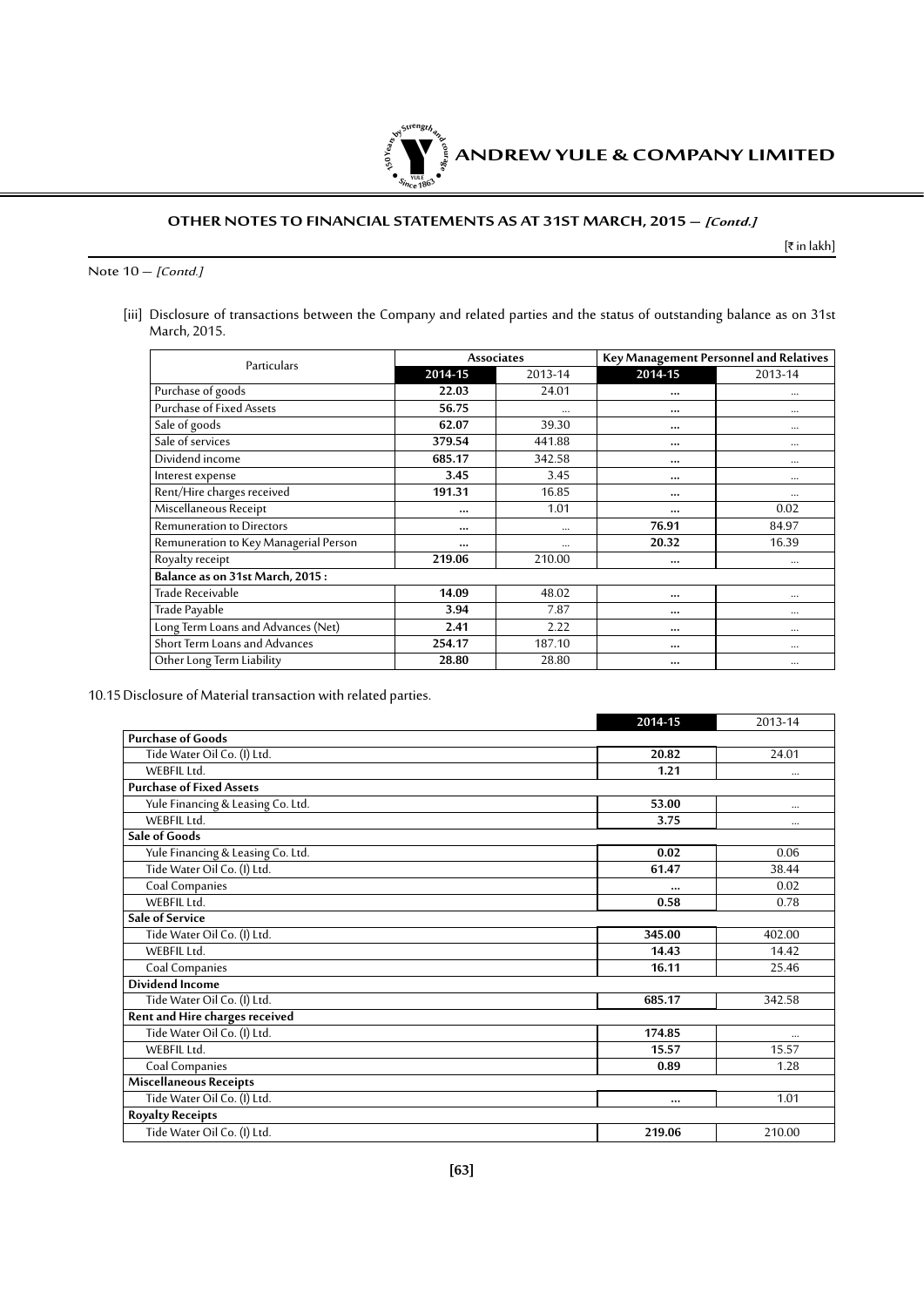**ANDREW YULE & COMPANY LIMITED 150Year<sup>s</sup>byStre<sup>n</sup>gthand<sup>c</sup>ou<sup>r</sup>age <sup>S</sup>inc<sup>e</sup> <sup>1</sup>86<sup>3</sup>**  $\bullet$ . When  $\bullet$ 

#### **OTHER NOTES TO FINANCIAL STATEMENTS AS AT 31ST MARCH, 2015 – [Contd.]**

 $[\bar{\tau}$  in lakh]

#### Note  $10 -$  [Contd.]

| Key Management Personnel                     |         |         |  |  |  |  |
|----------------------------------------------|---------|---------|--|--|--|--|
| [a] Remuneration to Directors                | 2014-15 | 2013-14 |  |  |  |  |
| Kallol Datta                                 | 25.88   | 24.57   |  |  |  |  |
| S. Swaminathan                               | 23.20   | 20.41   |  |  |  |  |
| Late Amitava Dhar                            | 6.87    | 20.91   |  |  |  |  |
| S. Munshi                                    | 20.28   | 19.08   |  |  |  |  |
| R. C. Sen                                    | 0.68    |         |  |  |  |  |
| [b] Remuneration to Key Management Personnel |         |         |  |  |  |  |
| D. Bandyopadhyay                             | 20.32   | 16.39   |  |  |  |  |
| [c] Miscellaneous Receispts                  |         |         |  |  |  |  |
| Kallol Datta                                 |         | 0.02    |  |  |  |  |

10.16 Earning per share

|                                                                                     | For the year ended | For the year ended |
|-------------------------------------------------------------------------------------|--------------------|--------------------|
| [a]   Number of Equity Share :-                                                     | 31st March, 2015   | 31st March, 2014   |
| At the beginning of the year                                                        | 32,61,38,478       | 32,61,38,478       |
| At the end of the year                                                              | 33, 36, 38, 478    | 32,61,38,478       |
| Weighted average number of Equity Shares outstanding during the year                | 32,83,16,560       | 32,61,38,478       |
| Face value of each Equity Share                                                     | ₹2.00              | ₹2.00              |
| [b] Profit after Tax before extra ordinary income available for Equity Shareholders | 1296.06            | 2229.26            |
| [c] Profit after Tax after extra ordinary income available for Equity Shareholders  | 1296.06            | 2229.26            |
| [d]   Basic earnings per Share before extra ordinary income                         | ₹0.39              | ₹0.68              |
| [e]   Basic earnings per Share after extra ordinary income                          | ₹0.39              | ₹0.68              |

10.17Details of Expenses under Item relating to previous year are as under :–

| <b>Particulars</b>                      | 2014-15 | 2013-14  |
|-----------------------------------------|---------|----------|
| Electricity Duty                        | 0.59    | $\cdots$ |
| Repairs to Plant and Machinery          |         | 0.77     |
| Miscellaneous Expenses                  |         | 0.04     |
| Arrear Salary of Executive/Asstt./Staff |         | 0.79     |
| Warehouse Charges                       |         | 2.10     |
| Total                                   | 0.59    | 3.70     |

10.18 [a] Previous year's figures have been re-arranged and/or re-grouped wherever necessary.

[b] The figures in these accounts have been rounded off to nearest lakhs of rupees and, as such, the balances in certain heads of account amounting to `500 or less, although maintained in the Books of Accounts of the Company, do not appear in these Accounts.

10.19 [a] Particulars of Sales and Raw Materials consumed

| Sales:                       | Class of Goods                              | 2014-15  | 2013-14  |
|------------------------------|---------------------------------------------|----------|----------|
|                              | <b>Black and Packet Tea</b>                 | 18838.48 | 18255.89 |
|                              | <b>Transformers</b>                         | 11831.78 | 8891.75  |
|                              | <b>Industrial Fans</b>                      | 1196.69  | 1953.48  |
|                              | LT and HT Switchgears                       | 786.00   | 657.87   |
|                              | <b>Spares</b>                               | 1323.74  | 1089.12  |
|                              | Others                                      | 1126.61  | 1757.49  |
|                              | Total [sale of products net of excise duty] | 35103.30 | 32605.60 |
| [ii] Raw Materials consumed: | Steel                                       | 396.71   | 714.60   |
|                              | Copper                                      | 2830.61  | 2529.31  |
|                              | Green Leaf                                  | 1323.36  | 1177.59  |
|                              | Parts of Distribution Transformer           | 5376.70  | 3580.20  |
|                              | Oil, Chemical etc.                          | 2360.02  | 542.37   |
|                              | Others                                      | 2714.15  | 4722.03  |
|                              | Total                                       | 15001.55 | 13266.10 |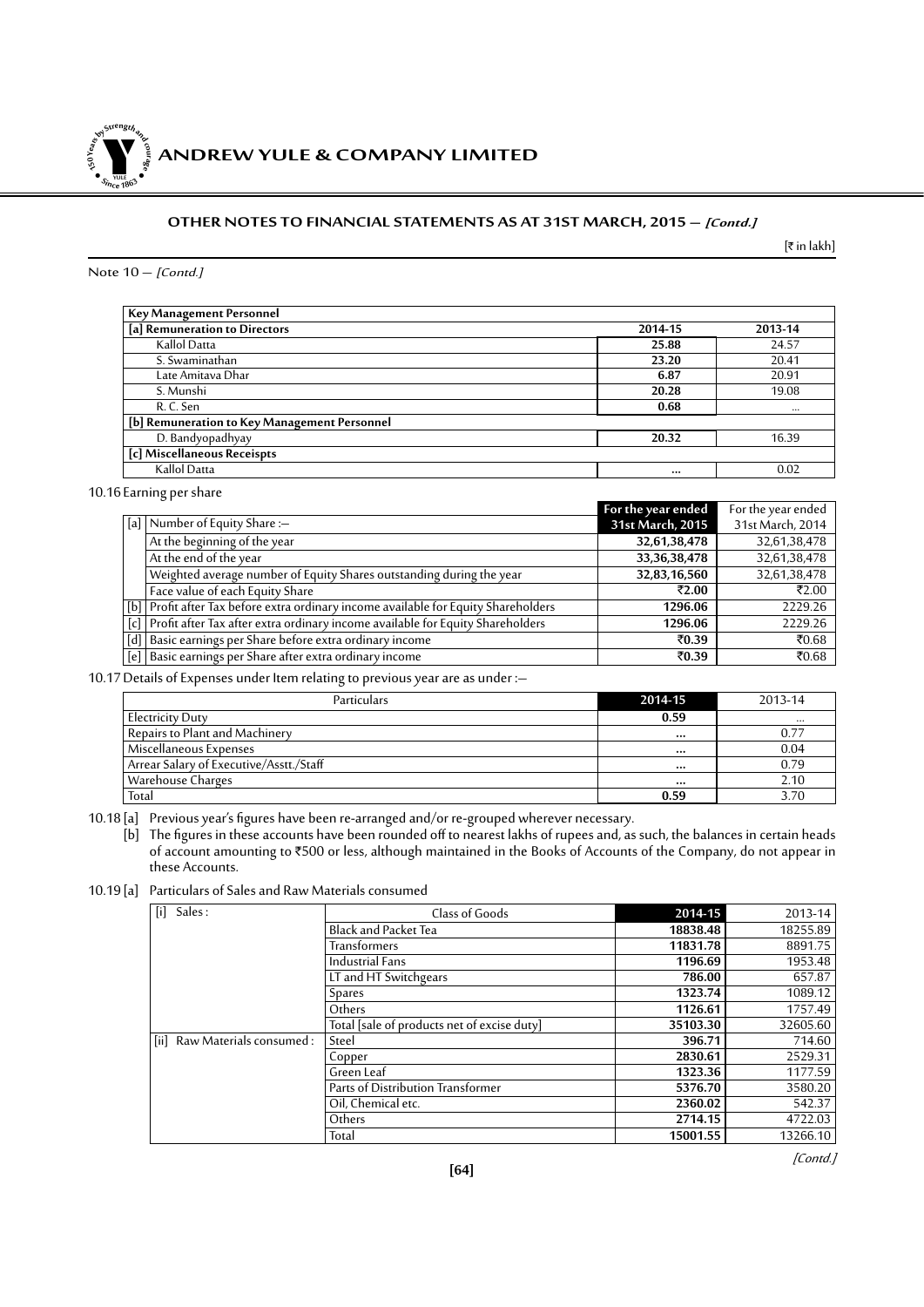

#### **OTHER NOTES TO FINANCIAL STATEMENTS AS AT 31ST MARCH, 2015 – [Contd.]**

[` in lakh]

Note  $10 -$  [Contd.]

[b] Value of Imported and Indigenous Raw Materials, Components, Stores and Spare parts consumed (excluding items consumed for Capital and Repair jobs etc.)

|                   |                                                                 | <b>Raw Materials and Components</b> |        |          |        | <b>Stores and Spare Parts</b> |         |              |              |  |
|-------------------|-----------------------------------------------------------------|-------------------------------------|--------|----------|--------|-------------------------------|---------|--------------|--------------|--|
|                   |                                                                 | 2014-15                             | %      | 2013-14  | %      | 2014-15                       |         | %<br>2013-14 | %            |  |
|                   | Imported                                                        | 9.65                                | 0.07   | 14.52    | 0.13   |                               |         | $\cdots$     | <br>$\cdots$ |  |
|                   | Indigenous                                                      | 14699.07                            | 99.93  | 11384.55 | 99.87  | 292.83                        | 100.00  | 1867.03      | 100.00       |  |
|                   | Total                                                           | 14708.72                            | 100.00 | 11399.07 | 100.00 | 292.83                        | 100.00  | 1867.03      | 100.00       |  |
| $\lceil c \rceil$ | Value of Imports on C.I.F. basis (excluding canalised imports): |                                     |        |          |        |                               | 2014-15 | 2013-14      |              |  |
|                   | Raw materials and Components                                    |                                     |        |          |        |                               |         | 9.65         | 15.50        |  |
|                   | Total                                                           |                                     |        |          |        |                               |         | 9.65         | 15.50        |  |
| [d]               | Earnings in Foreign Exchange:                                   |                                     |        |          |        |                               |         |              |              |  |
|                   | Export on F.O.B. basis                                          |                                     |        |          |        |                               |         |              | 185.65       |  |
| [e]               | Expenditure in Foreign Currencies (on Accrual basis) :          |                                     |        |          |        |                               |         |              |              |  |
|                   | Others (Foreign Tour Expenses)                                  |                                     |        |          |        |                               |         | 3.60         | 9.44         |  |

10.20 There is no Investor Education and Protection Fund transferable by the Company as on 31st March, 2015.

- 10.21During the year, the Company has revised its estimates of useful life of its fixed assets as prescribed in Part-C of Schedule-II of the Companies Act, 2013, except for certain assets of Tea Division for which different useful lifes have been considered based on Independent Technical Evaluation, which Management believes best represent the period over which the assets are expected to be used economically, carrying amount less residual value of the assets whose remaining useful life has become "Nil" at the beginning of the period amounting to ₹183.86 lakh (Net of Deferred Tax of ₹97.30 lakh) has been adjusted with opening balance of retained earnings.
- 10.22 Pending transfer of Assets and Liabilities of Engineering and Electrical Divisions to two 100% subsidiaries incorporated in the name of Yule Engineering Ltd. and Yule Electrical Ltd. as per Sanctioned Rehabilitation Scheme (SRS) all transactions for the year ended 31st March, 2015 relating to aforesaid Divisions entered into by the Company in the name of Andrew Yule & Company Limited (AYCL) have been accounted for in the Books of Accounts of AYCL.
- 10.23 The Company has decided to increase the moratorium period in respect of 6% Cumulative Redeemable Preference Shares-WEBFIL of ₹204.40 lakh and WEBFIL Ltd. Zero Rate Unsecured Redeemable Bond of ₹305.00 lakh for a period of 7 (Seven) years commencing from 1st April, 2014 and 20th December, 2014 respectively.

| D. BANDYOPADHYAY   |
|--------------------|
| Company Secretary. |

Place : Kolkata Dated : 30th May, 2015.

**D. BANDYOPADHYAY R. C. SEN KALLOL DATTA Company Secretary. Director (Finance) Chairman and Managing Director.**

> In terms of our Report of even date. **For GUPTA & CO.,** Chartered Accountants, **(CA ARNAB DEB)** Partner, Membership No.62018 Firm Registration No.301028E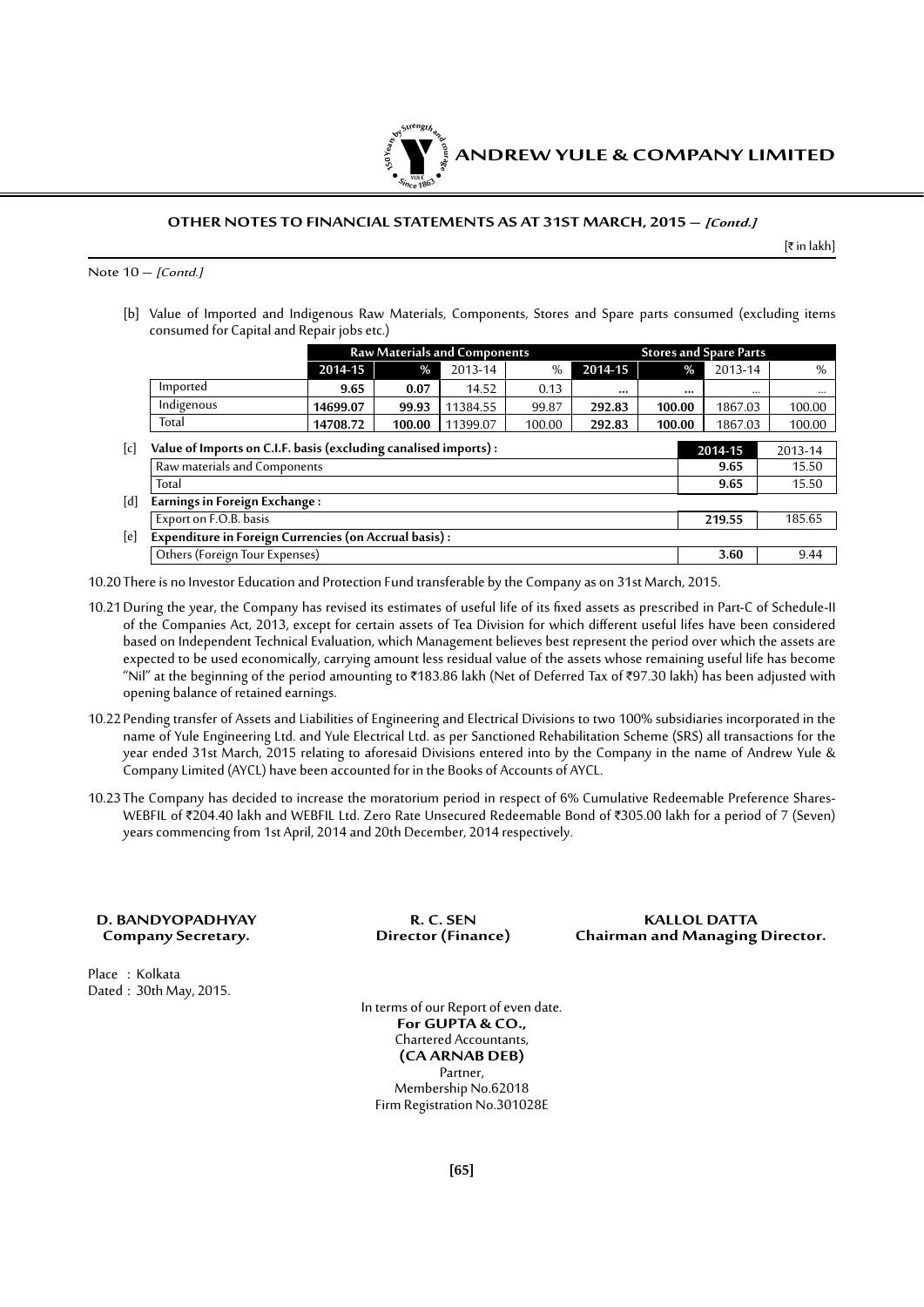# **CONSOLIDATED ACCOUNTS**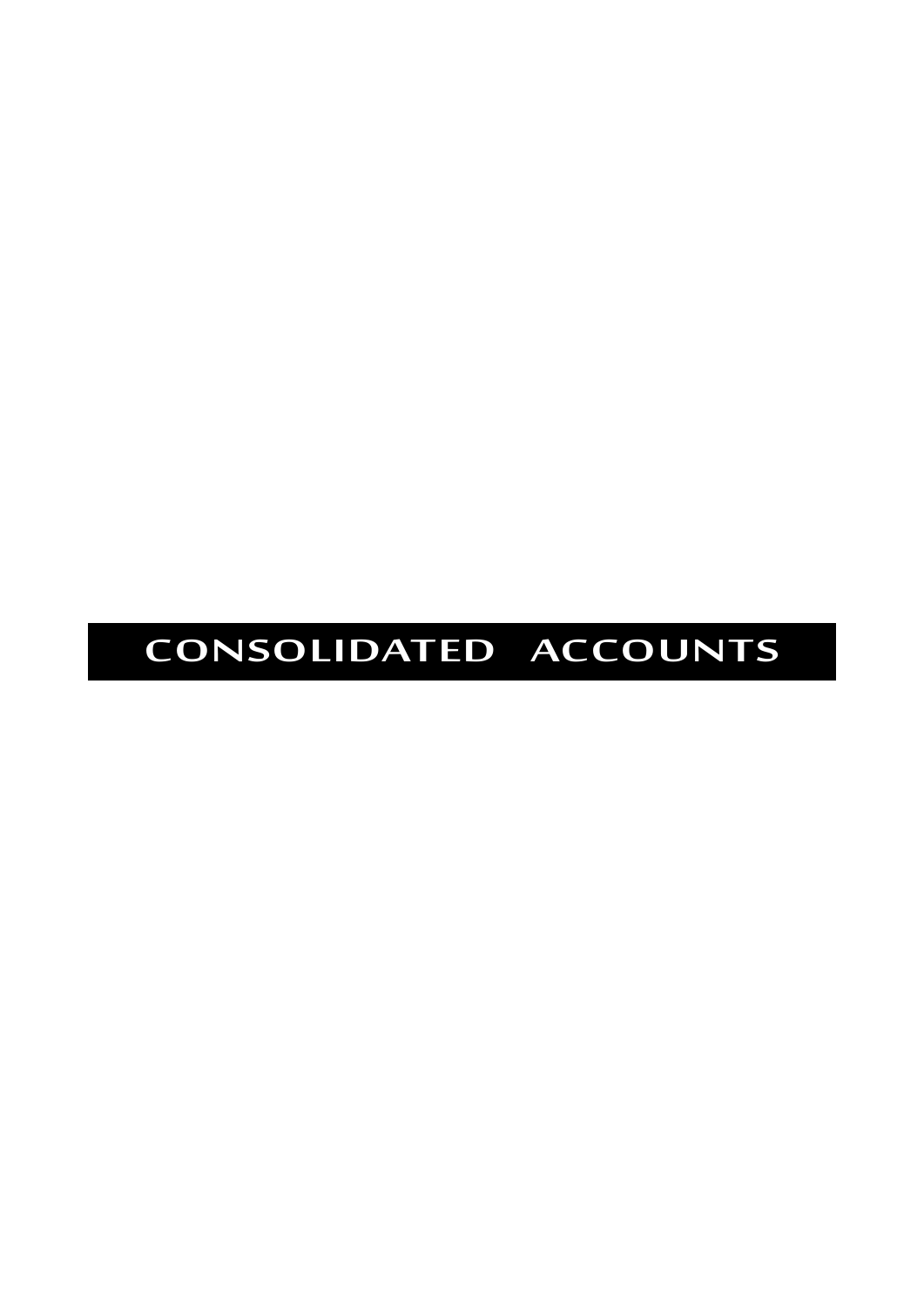

#### **INDEPENDENT AUDITOR'S REPORT TO THE BOARD OF DIRECTORS OF ANDREW YULE & COMPANY LIMITED**

On the basis of the audit queries made by the Comptroller & Auditor General of India, this revised audit report has been prepared in lieu of the earlier report dated 30th May, 2015 to comply with the directions issued by the Comptroller & Auditor General of India.

[1] We have audited the accompanying consolidated financial statements of Andrew Yule & Company Limited (hereinafter referred to as "the Holding Company"), and its subsidiaries (the Holding Company and its subsidiaries together referred to as "the Group") its associates and jointly controlled entities, comprising of the Consolidated Balance Sheet as at 31st March, 2015, the Consolidated Statement of Profit and Loss, the Consolidated Cash Flow Statement for the year then ended, and a summary of the significant accounting policies and other explanatory information (hereinafter referred to as "the consolidated financial statements").

#### [2] **Management's Responsibility for the Consolidated Financial Statements**

The Holding Company's Board of Directors is responsible for the preparation of these consolidated financial statements in terms of the requirements of the Companies Act, 2013 (hereinafter referred to as "the Act") that give a true and fair view of the consolidated financial position, consolidated financial performance and consolidated cash flows of the Group including its Associates in accordance with the accounting principles generally accepted in India, including the Accounting Standards specified under Section 133 of the Act, read with Rule 7 of the Companies (Accounts) Rules, 2014. The respective Board of Directors of the companies included in the Group are responsible for maintenance of adequate accounting records in accordance with the provisions of the Act for safeguarding the assets of the Group and for preventing and detecting frauds and other irregularities; the selection and application of appropriate accounting policies; making judgments and estimates that are reasonable and prudent; and the design, implementation and maintenance of adequate internal financial controls, that were operating effectively for ensuring the accuracy and completeness of the accounting records, relevant to the preparation and presentation of the financial statements that give a true and fair view and are free from material misstatement, whether due to fraud or error, which have been used for the purpose of preparation of the consolidated financial statements by the Directors of the Holding Company, as aforesaid.

#### [3] **Auditor's Responsibility**

Our responsibility is to express an opinion on these consolidated financial statements based on our audit. While conducting the audit, we have taken into account the provisions of the Act, the accounting and auditing standards and matters which are required to be included in the audit report under the provisions of the Act and the Rules made thereunder.

We conducted our audit in accordance with the Standards on Auditing specified under Section 143(10) of the Act. Those Standards require that we comply with ethical requirements and plan and perform the audit to obtain reasonable assurance about whether the consolidated financial statements are free from material misstatement.

An audit involves performing procedures to obtain audit evidence about the amounts and the disclosures in the consolidated financial statements. The procedures selected depend on the auditor's judgment, including the assessment of the risks of material misstatement of the consolidated financial statements, whether due to fraud or error. In making those risk assessments, the auditor considers internal financial control relevant to the Holding Company's preparation of the consolidated financial statements that give a true and fair view in order

to design audit procedures that are appropriate in the circumstances but not for the purpose of expressing an opinion on whether the Holding Company has an adequate internal financial controls system over financial reporting in place and the operating effectiveness of such controls. An audit also includes evaluating the appropriateness of the accounting policies used and the reasonableness of the accounting estimates made by the Holding Company's Board of Directors, as well as evaluating the overall presentation of the consolidated financial statements.

We believe that the audit evidence obtained by us and the audit evidence obtained by the other auditors in terms of their reports referred to in sub-paragraph (a) of the Other Matters paragraph below, is sufficient and appropriate to provide a basis for our qualified audit opinion on the consolidated financial statements.

#### [4] **Basisfor Qualified Opinion**

- [A] [i] No provision has been made in the accounts for diminution in the value of investments of WEBFIL Limited amounting to ₹14.50 lakh. Refer Note 10.09 (i).
	- [ii] In the books of Tide Water Oil Company (India) Limited no provision has been made for diminution in value of quoted investments amounting to ₹41.00 lakh. Group interest in the same is ₹10.75 lakh. Refer Note 10.09 (ii).
	- [iii] In the accounts of New Beerbhoom Coal Company Limited
		- [a] No provision has been made for diminution in value of Long Term investments in Yule Financing & Leasing Co. Ltd. & Webfil Limited amounting to  $\overline{88.67}$  lakh. Group share in consolidated accounts is ₹2.86 lakh. Refer Note  $10.19(a)$
		- [b] No provision has been made against non realisability of the principal on maturity amounting to  $\bar{\tau}$ 4.50 lakh due from a body corporate. Group share in consolidated accounts is  $\bar{\xi}$ 1.48 lakh. Refer Note 10.19(c).
	- [iv] In the accounts of Katras Jherriah Coal Company Limited
		- [a] Only those claims in relation to Coking/non coking coal mines which have been admitted by the respective Commissioner of payments or are subject to appeals filed by the claimants & still pending with the appellate courts have been included in "Other Long Term Liabilities". Accordingly, the extent of adjustments as may be required in respect of claims under appeals still pending with the Appellate Court is not ascertainable at this stage. Refer Note 10.13(a).
		- [b] From the available records and information it has not been possible to ascertain the extent to which amount receivable ₹1.79 lakh may eventually be realized. Group share in consolidated accounts is  $\overline{0.57}$  lakh. Refer Note 10.19(d).
		- [c] Non provision against diminution in value of Investments in Yule Agro Industries Ltd. and The New Beerbhoom Coal Co. Ltd. amounting to ₹4.73 lakh. Group share in consolidated accounts is  $\overline{51.51}$  lakh. Refer Note 10.19(b).
		- [d] No provision has been made against non realisability of the principal on maturity amounting to ₹2.00 lakh due from a body corporate. Group share in the consolidated accounts is ₹0.63 lakh. Refer note 10.19(e).

[Contd.]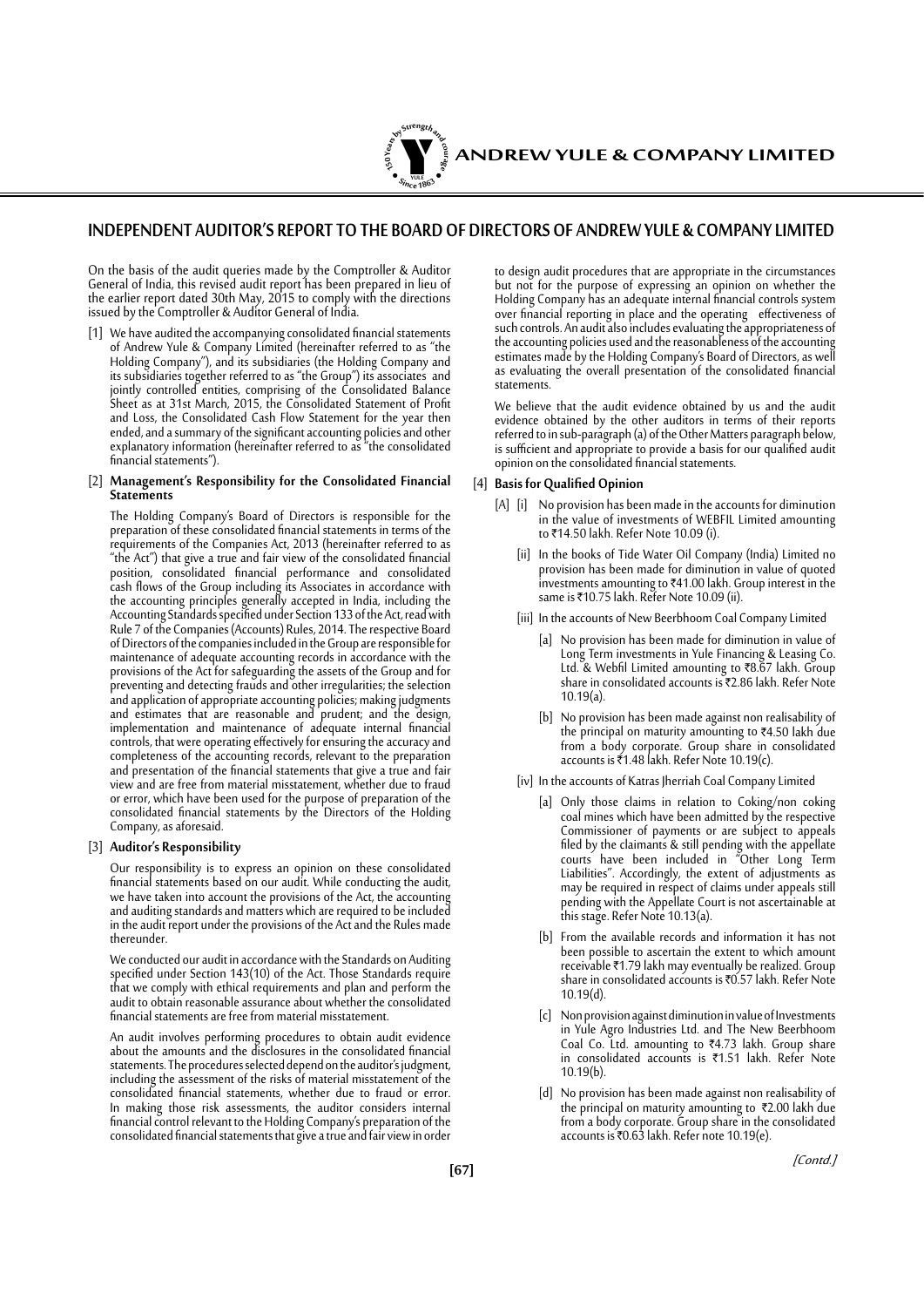

[B] Had the observations made under  $4(i)$ ,  $4(ii)$ ,  $4(iii)$  (a) & (b),  $4(iv)$  (b), (c) & (d) were considered, the profit for the year after provision for taxes would have been  $\overline{4}4581.38$  lakh as against the reported figure of ₹4613.68 lakh, Reserves & Surplus would have been ₹24883.42 lakh as against the reported figure of ₹24915.72 lakh and non current investments would have been ₹13018.68 lakh as against the reported figure of ₹13050.98 lakh.

#### [5] **QualifiedOpinion**

In our opinion and to the best of our information and according to the explanations given to us and based on the consideration of the reports of the other auditors on the financial statements of the subsidiaries and associate as noted below, except for the effects of the matter described in the Basis for Qualified Opinion paragraph above, the consolidated financial statements give a true and fair view in conformity with the accounting principles generally accepted in India :

- [a] in the case of the consolidated balance sheet, of the state of affairs of the Group as at March 31, 2015;
- [b] in the case of the consolidated statement of profit and loss, of the profit of the Group for the year ended on that date; and
- [c] in the case of the consolidated cash flow statement, of the cash outflows of the Group for the year ended on that date.

#### [6] **Other Matters**

We draw attention to the following :

- [a] Note 10.05 regarding sanctioned rehabilitation scheme vide Board for Industrial and Financial Reconstruction (BIFR) Order dated 30th October, 2007. The rehabilitation schedule of the Company with cut off date as 31st March, 2006 is under process of implementation.
- [b] Note 10.05 (a) (i) & (iii) regarding further financial restructuring package sanctioned by Government of India and later approved by Board for Industrial and Financial Reconstruction (BIFR) vide order no 501/2003 dated 15.07.2013 for reasons stated therein.
- [c] We did not audit the financial statements/financial information of three (3) subsidiaries, whose financial statements reflect total assets of ₹1513.87 lakh as at 31st March, 2015, total revenues of ₹1637.31 lakh, and net cash outflows amounting to  $\bar{\tau}0.32$  lakh for the year ended on that date, as considered in the consolidated financial statements. The consolidated financial statements also include the Group's share of profit up to 31st March, 2015 of ₹12325.53 lakh and the Group's share of profit of ₹3311.43 lakh for the year ended 31st March, 2015, in respect of three (3) associates, whose financial statements have not been audited by us. These financial statements have been audited by other auditors whose reports have been furnished to us by the Management and our opinion on the consolidated financial statements, in so far as it relates to the amounts and disclosures included in respect of these subsidiaries and associates, and our report in terms of sub-sections (3) and (11) of Section 143 of the Act, in so far as it relates to the aforesaid subsidiaries and associates, is based solely on the reports of the other auditors.

Our opinion on the consolidated financial statements is not qualified in respect of these matters.

#### [7] **Report on Other legal and Regulatory Requirements**

[1] As required by the Companies (Auditor's Report) Order, 2015 ("the Order") issued by the Central Government of India in terms of subsection (11) of section 143 of the Act, we give in the Annexure a statement on the matters specified in the paragraphs 3 and 4 of the Order, to the extent applicable.

- [2] As required by section 143(3) of the Act, we report to the extent applicable that :
	- [a] We have sought and obtained, except for the matters described in the Basis for Qualified Opinion paragraph, all the information and explanations which to the best of our knowledge and belief were necessary for the purpose of our audit of the aforesaid consolidated financial statements;
	- [b] Except for the effect of the matter described in the Basis for Qualified Opinion paragraph above, in our opinion proper books of accounts as required by law relating to preparation of the aforesaid consolidated financial statements have been kept so far as it appears from our examination of those books and the reports of the other auditors;
	- [c] The Consolidated Balance Sheet, the Consolidated Statement of Profit and Loss and the Consolidated Cash Flow Statement dealt with by this Report are in agreement with the relevant books of account maintained for the purpose of consolidated financial statements;
	- [d] Except for the effects of the matter described in the Basis for Qualified Opinion paragraph, in our opinion, the aforesaid consolidated financial statements comply with the Accounting Standards specified under section 133 of the Act, read with Rule 7 of the Companies (Accounts) Rules, 2014.
	- [e] The matter described in the Basis of Qualified Opinion paragraph above, in our opinion, has an adverse effect on the profit of the Group.
	- On the basis of written representations received from the Directors of the Holding Company as on 31st March, 2015 taken on record by the Board of Directors of the Holding company and the reports of the other auditors of subsidiary companies and associate companies none of the directors of the Group companies and its associate companies is disqualified as on 31st March, 2015 from being appointed as a director in terms of section 164(2) of the Act.
	- [g] With respect to the other matters to be included in the Auditor's Report in accordance with Rule 11 of the Companies (Audit and Auditors) Rules, 2014 in our opinion and to the best of our information and according to the explanations given to us;
		- [i] The Consolidated financial statements disclose the impact of pending litigations on the consolidated financial position of the group and its associates. Refer Note 10.04 to the consolidated financial statements;
		- [ii] The group did not have any long term contracts including derivative contracts for which there were any material foreseeable losses and accordingly no provision has been made.
		- [iii] There has been no delay in transferring amounts, required to be transferred to the Investor Education and Protection Fund by the Group during the year.
- [3] As required under section 143(5) of the Companies Act, 2013, we enclose in Annexure 1 our observations on the directions issued by the Comptroller and Auditor General of India.

Chartered Accountants Firm's Registration No.301028E (CA ARNAB DEB) Membership No.062018

For GUPTA & CO.,

Place : Kolkata<br>Date : 30th May, 2015.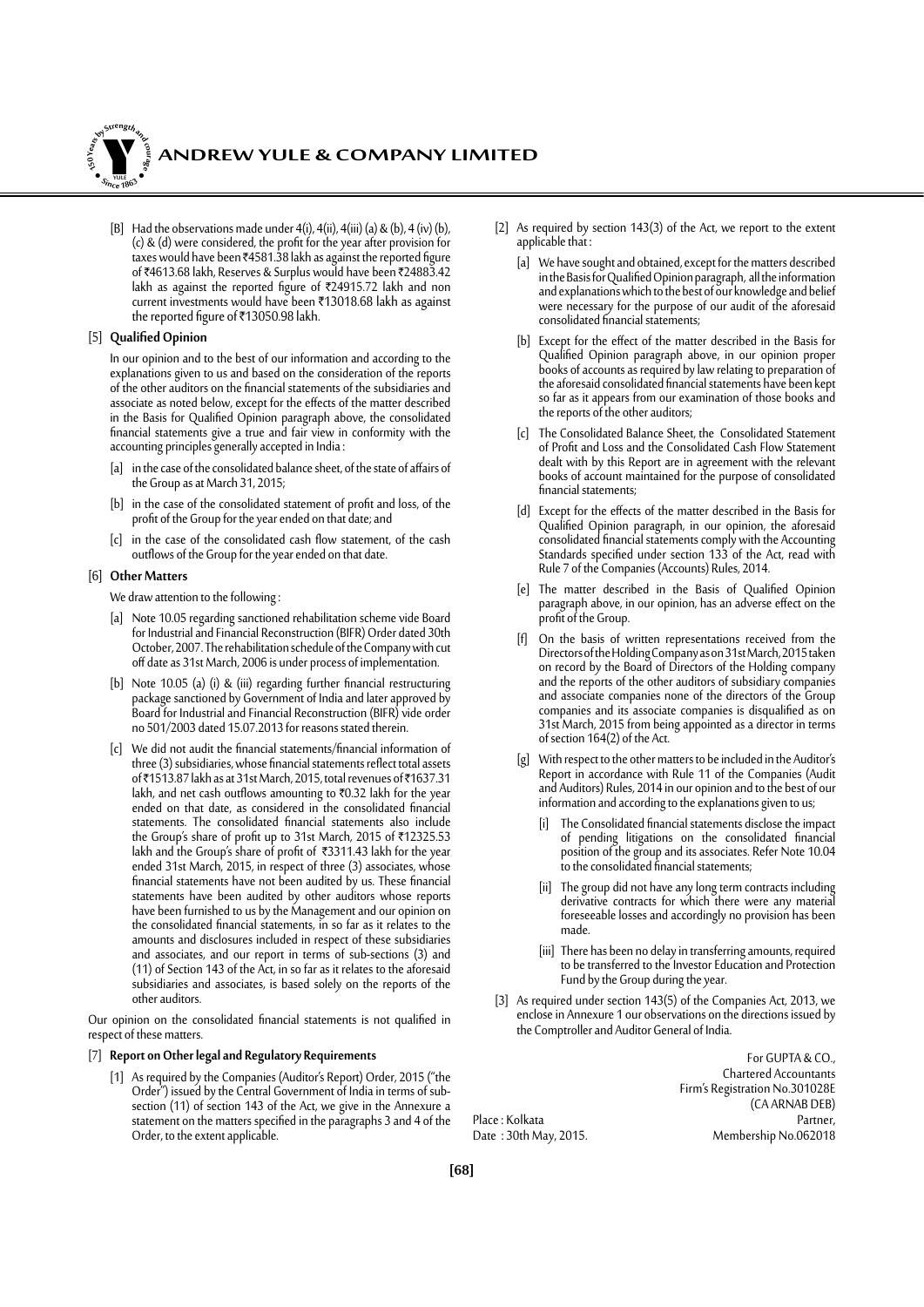

#### **Annexure to the Independent Auditor's Report**

The Annexure referred to in our Independent Auditor's Report to the Members of the Company on standalone financial statement for the year ended 31st March, 2015.

Our reporting on the CARO 2015 includes 2 subsidiary companies and 3 associate companies incorporated in India to which CARO 2015 is applicable which have been audited by other auditors and our report in respect of these entities is based solely on the reports of other auditors, to the extent considered applicable for reporting under CARO 2015 in the case of Consolidated Financial Statements. CARO 2015 report of subsidiary company Yule Electrical Limited was not made available for our consideration.

- [1] In respect of the fixed assets of the Holding Company, Subsidiary Company and Associate Company :
	- [a] The respective entities have maintained proper records showing full particulars including quantitative details and situation of fixed assets.
	- [b] The respective entities have a regular programme for verification of its fixed assets by which fixed assets are verified in a phased manner over a period of three years which is considered reasonable having regard to the size of the company and nature of its assets. Physical verification of fixed assets was carried out and according to the information and explanation given to us and other auditors, no material discrepancies were noticed on such verification.
- [2] In respect of the inventories of the Holding Company, subsidiary company and associate :
	- [a] Inventory of the entities has been physically verified during the year by the management.
	- [b] In our opinion and the opinion of other auditors, the frequencies of such verifications are reasonable and adequate in relation to the size of the entities and nature of their businesses. However, confirmations for materials lying with third parties have not been obtained by the Holding Company.
	- [c] In our opinion and the opinion of other auditors, the entities are maintaining proper records of inventories and material discrepancies were not noticed on such verification.
- [3] According to the information and explanations given to us, the Holding Company has given loans to its fully owned Subsidiary Companies viz, Hooghly Printing Company Ltd. (Rs.50.00 lacs); Yule Electrical Ltd. (Rs. 2.51 lacs); and Yule Engineering Ltd.(Rs.12.18 lacs). Hooghly Printing Company Ltd. has since repaid the loan. However Yule Electrical Ltd. & Yule Engineering Ltd. do not have any transactions and these Companies were formed as per BIFR order. As informed to us recoveries from these Companies will be made at a later date. Further, the Holding Company has subscribed to Bonds issued by WEBFIL Ltd. amounting to Rs. 305.00 lacs which was initially due for repayment on 20.12.2014. However a moratorium of 7 years has been granted to them.
- [4] In our opinion and the opinion of other auditors and according to the information and explanations given to us and other auditors, there are adequate internal control systems commensurate with the size of the entities and the nature of their business, for the purchase of inventories and fixed assets and for sale of goods and services. On the basis of examination of books and records, we and other auditors have neither come across nor have been informed of any continuing failure to correct major weakness in such internal control.
- [5] In our opinion and the opinions of other auditors and according to the information and explanation given and the accounting records checked by us and other auditors, no entity of the group has accepted any deposit from the public during the year. Therefore, directive issued by the Reserve Bank of India and the provisions of Section 73 to 76 or any other relevant provisions of the Companies Act and rules framed there under is not applicable to the entities.
- [6] We have broadly reviewed the cost records maintained by the holding company relating to applicable products. However, we have not made a detailed examination of the records with a view to determine whether they are accurate or complete. As reported by other auditors Central Government has not prescribed maintenance of cost records under section 148(1) of the Act for subsidiary or associate company.
- [7] According to the information given and explanation offered and according to the books and records of the Holding Company, Subsidiary companies and Associates produced to us and other auditors :
	- [a] The respective entities are generally regular in depositing undisputed statutory dues including Provident Fund, Employees' State Insurance, Income Tax, Sales Tax, Wealth Tax, Service Tax, duty of Customs, duty of Excise, Value Added Tax, Cess and any other statutory dues with the appropriate authorities.
	- [b] As on 31st March, 2015, according to the records of the company and the information and explanations given to us, the particulars of dues on account of Sales Tax, VAT, Income Tax, Service Tax and Excise Duty that have not been deposited on account of any dispute are furnished below:

| Name of<br>Statute | Nature of<br>Dues       | Amount I<br>$[\bar{x}$ lakh] | Period to which<br>amount relates | Forum where the<br>dispute is pending |
|--------------------|-------------------------|------------------------------|-----------------------------------|---------------------------------------|
| Income Tax Act     | Income Tax<br>(Penalty) | 12.85                        | 1988-89<br>2004-05                | C.LT.<br>(Appeal)(IV)                 |
|                    | Income Tax              | 472.19                       | 2009-10<br>to<br>2012-13          | CLT.<br>(Appeal)(IV)                  |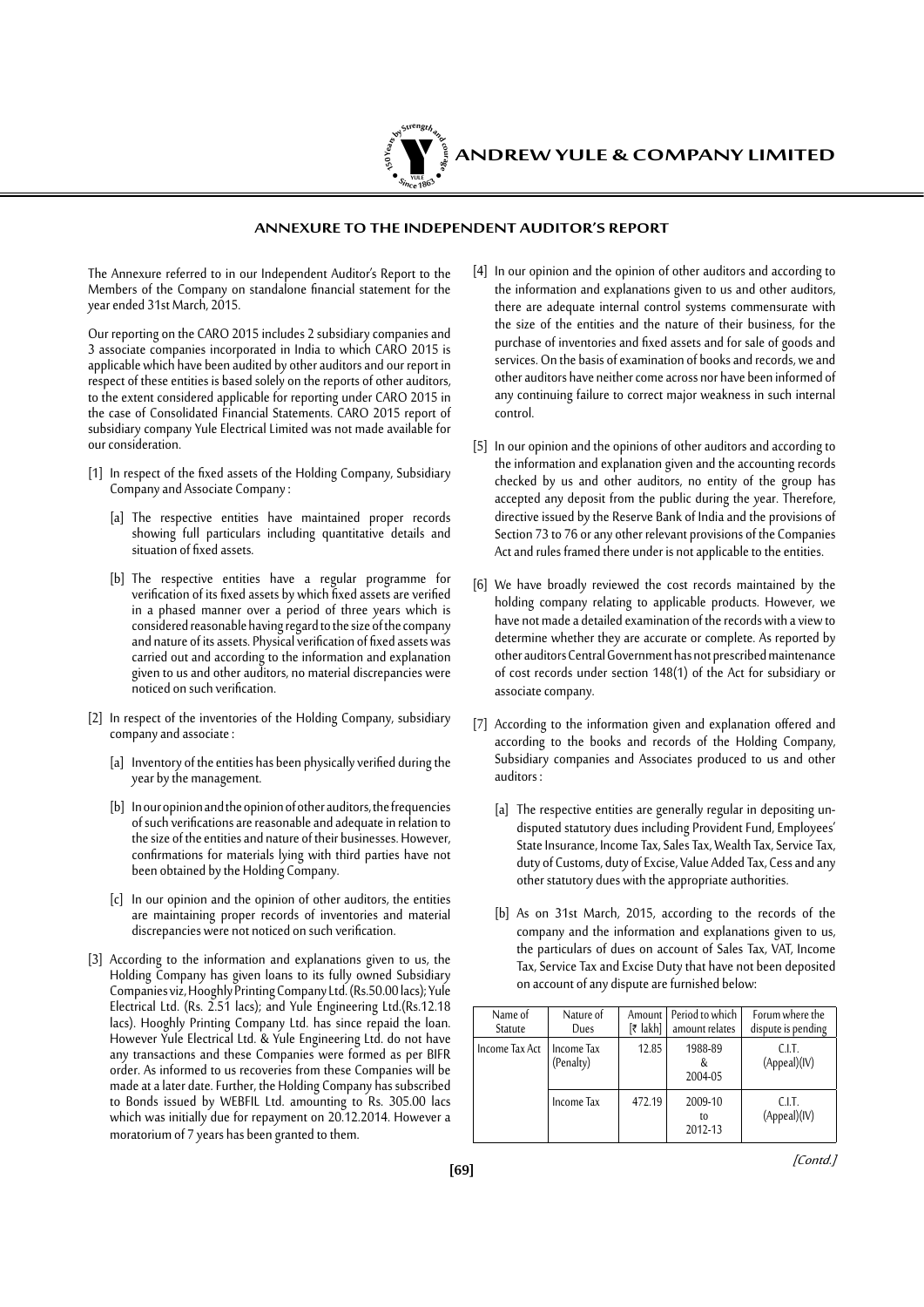

# **ANDREW YULE & COMPANY LIMITED**

| Name of<br>Statute          | Nature of<br>Dues         | Amount<br>$[\bar{x}$ lakh] | Period to which<br>amount relates                                                 | Forum where the<br>dispute is pending                             | Name of<br>Statute                                   | Nature of<br>Dues     | Amount<br>$[\bar{x}$ lakh] | Period to which<br>amount relates                                                                 | Forum where the<br>dispute is pending                                                                                                                                           |
|-----------------------------|---------------------------|----------------------------|-----------------------------------------------------------------------------------|-------------------------------------------------------------------|------------------------------------------------------|-----------------------|----------------------------|---------------------------------------------------------------------------------------------------|---------------------------------------------------------------------------------------------------------------------------------------------------------------------------------|
| W.B. Sales<br>Tax and VAT   | W.B. Sales<br>Tax and VAT | 1045.35                    | 1979-80,<br>1986-87<br>to<br>1988-89,<br>1996-97<br>$2000 - 01$ ,<br>2005 to 2010 | West Bengal<br>Commercial<br>Tax Appellate &<br>Revisional Board  | Central Excise                                       | Central Excise        | 353.74                     | 1996-97,<br>1998-99,<br>1992-93,<br>1993-94,<br>1990-91,<br>2001 to 2003<br>& 2007-08,<br>2009-10 | Appeal at CESTAT.                                                                                                                                                               |
|                             |                           | 345.04                     | 1973-74,<br>1994-95,<br>1997-98,                                                  | West Bengal<br>Taxation Tribunal.                                 |                                                      |                       | 52.58<br>24.46             | 1991-92,<br>1992-93<br>1995 to 1997                                                               | Appeal at Calcutta<br>High Court<br>Commissioner of                                                                                                                             |
|                             |                           |                            | 1999 2000, &<br>2003-04                                                           |                                                                   |                                                      |                       | 4.34                       | 1993, 1998-99                                                                                     | Central Excise<br>Commissioner of                                                                                                                                               |
|                             |                           | 538.45                     | 1985-86,                                                                          | Appellate Authority,                                              | Service Tax                                          | Service Tax           | 12.21                      | 2006-07,                                                                                          | Appeal<br>Appeal at CESTAT.                                                                                                                                                     |
|                             |                           |                            | 1992-93,<br>1997-98,<br>1999-2000,<br>2003-04                                     | Calcutta High Court                                               | The Central<br>Sales Tax Act<br>and Sales Tax        | Sales Tax             | 250.00                     | 2007-08<br>1979-2006                                                                              | West Bengal<br>Commercial Taxes<br>Tribunal,                                                                                                                                    |
|                             |                           | 143.15                     | 2010-11<br>&<br>2011-12                                                           | Additional<br>Commissioner<br>Jt. Commissioner                    | Acts of various<br><b>States</b>                     |                       |                            |                                                                                                   | Deputy<br>Commissioner of<br>Commercial Taxes<br>West Bengal,<br>Appellate                                                                                                      |
|                             |                           | 120.32                     | 2001-02<br>&<br>2004-05                                                           |                                                                   |                                                      |                       |                            |                                                                                                   |                                                                                                                                                                                 |
|                             |                           | 331.63                     | 1998-99                                                                           | Senior  t.<br>Commissioner                                        |                                                      |                       |                            |                                                                                                   | Commissioner, Sales<br>Tax, New Delhi.                                                                                                                                          |
|                             |                           | 49.33                      | 1980-81,<br>1982-83<br>to<br>1984-85                                              | Appellate Authority,<br>SoD                                       | Central Excise<br>Act, 1944                          | <b>Excise Duty</b>    | 100.00                     | 1998-99<br>2001-2009                                                                              | Commissioner<br>of Central Excise,<br>Chennai, High<br>Court, Chennai,<br>Commissioner<br>of Central Excise                                                                     |
|                             |                           | 7.14                       | 2005-06<br>t0<br>2008-09                                                          | West Bengal<br>Commercial<br>Tax Appellate &<br>Revisional Board. |                                                      |                       |                            |                                                                                                   | and Customs<br>(Appeals) Central<br>Excise, Mumbai,<br>Excise Range<br>Superintendent,                                                                                          |
|                             |                           | 0.67                       | 2009-10                                                                           | Appeal before Sr.<br>It. Commissioner of<br>Commercial Taxes      |                                                      |                       |                            |                                                                                                   | Kolkata, Assistant<br>Commissioner<br>Faridabad.                                                                                                                                |
|                             |                           | 9.38                       | 2011-12                                                                           | Appeal before<br>the Additional<br>Commissioner of                | Navi Mumbai<br>Municipal<br>Corporation<br>CESS Act. | Cess                  | 136.00                     | 1998-2004                                                                                         | High Court, Mumbai                                                                                                                                                              |
|                             |                           |                            |                                                                                   | Commercial Taxes.                                                 | Income Tax Act                                       | Income Tax            | 83.00                      | 1998-2013                                                                                         | Direct<br>Commissioner of<br>Income Tax.                                                                                                                                        |
| Assam Sales<br>Tax and VAT  | Assam<br>Gardens          | 152.93                     | 1996-97<br>t0<br>1998-99                                                          | Appellate Authority<br>Revenue Board.                             | Income Tax Act                                       | Fringe Benefit<br>Tax | 0.60                       | 2005-06                                                                                           | Commissioner<br>of Income Tax<br>(Appeals)                                                                                                                                      |
| Orissa Sales<br>Tax and VAT | Orissa Sales<br>Tax       | 106.24                     | 1999-2000                                                                         | Appellate Authority<br>Tribunal at High<br>Court Cuttack.         |                                                      |                       |                            |                                                                                                   | In addition to above, according to reports of other auditors,<br>associates Katras Jherriah Coal Company Limited and New<br>Beerbhoom Coal Company Limited have disputed Income |
|                             |                           | 5.64                       | 2001-02                                                                           | 2nd Appellate<br>Authority<br>Berhampore                          |                                                      | $10.04$ (i) & (j).    |                            |                                                                                                   | Tax Demands of ₹1.78 lakh and ₹0.73 lakh respectively which<br>are pending before Income Tax Appellate Tribunal. Refer note                                                     |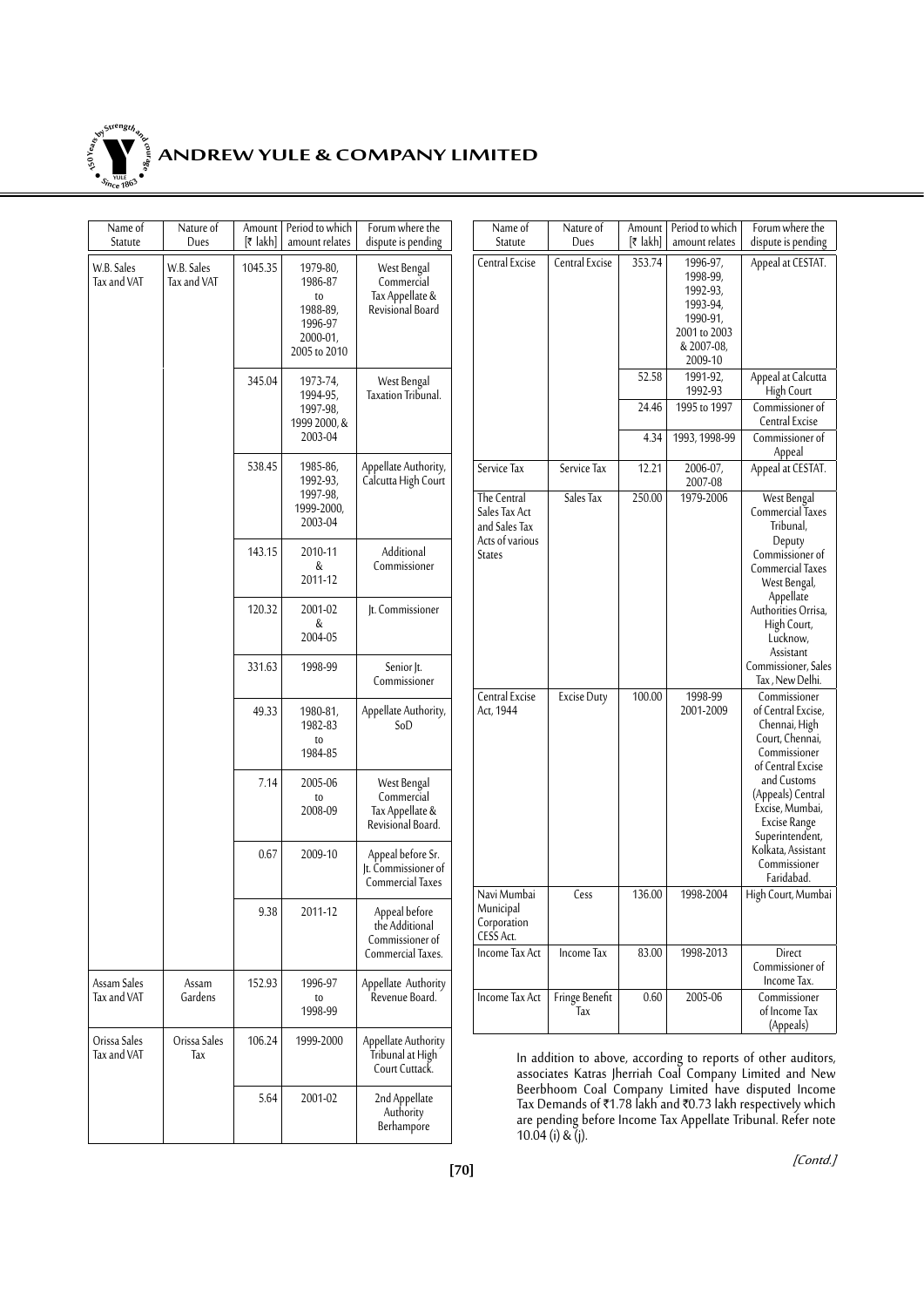

- [c] Wherever applicable, the respective entities are regular in transferring the amounts to the Investor Education and Protection Fund in accordance with the relevant provisions of Companies Act, 1956 (1 of 1956) and Rules made there under.
- [8] The Holding Company, subsidiary company Hooghly Printing Company Limited and associate Tide Water Oil Co. ( India) Limited does not have accumulated losses aggregating to not less than fifty percent of net worth, and has not incurred cash losses in the current year and in the immediately preceding financial year.

As per the audited accounts of subsidiary companies, Yule Engineering Limited and Yule Electrical Limited, the companies have incurred Cash losses in the current year and also in the previous financial year.

According to the reports of other auditors, associates Katras Jherriah Coal Company Limited and New Beerbhoom Coal Company Limited have accumulated losses as at 31st March, 2015 and their net worth has been totally eroded. [Refer note 6.1].

[9] The Holding company has defaulted in repayment of dues amounting to ₹1041.46 lakh to a public sector bank. The bank has

agreed to convert the total principal outstanding of ₹2990.96 lakh into equity which is pending approval of the Government of India. As reported by other auditors there were no default in repayment of dues to banks and financial institutions by subsidiary and associate company.

- [10] The Holding Company and associate company has given guarantee for loan taken by subsidiary companies from Bank. In our opinion and the opinion of other auditors the terms and conditions of loan are not prejudicial to the interest of the Company.
- [11] Term loans taken were applied for purpose for which the loans were obtained.
- [12] According to the information and explanations given to us and other auditors, no material fraud on or by the entities have been noticed or reported during the course of our audit and no such case have been informed by the Management.

Place of Signature: Kolkata<br>Date: 30th May, 2015

For Gupta & Co Chartered Accountants (Firm's Registration No.301028E) Arnab Deb (Membership No. 062018)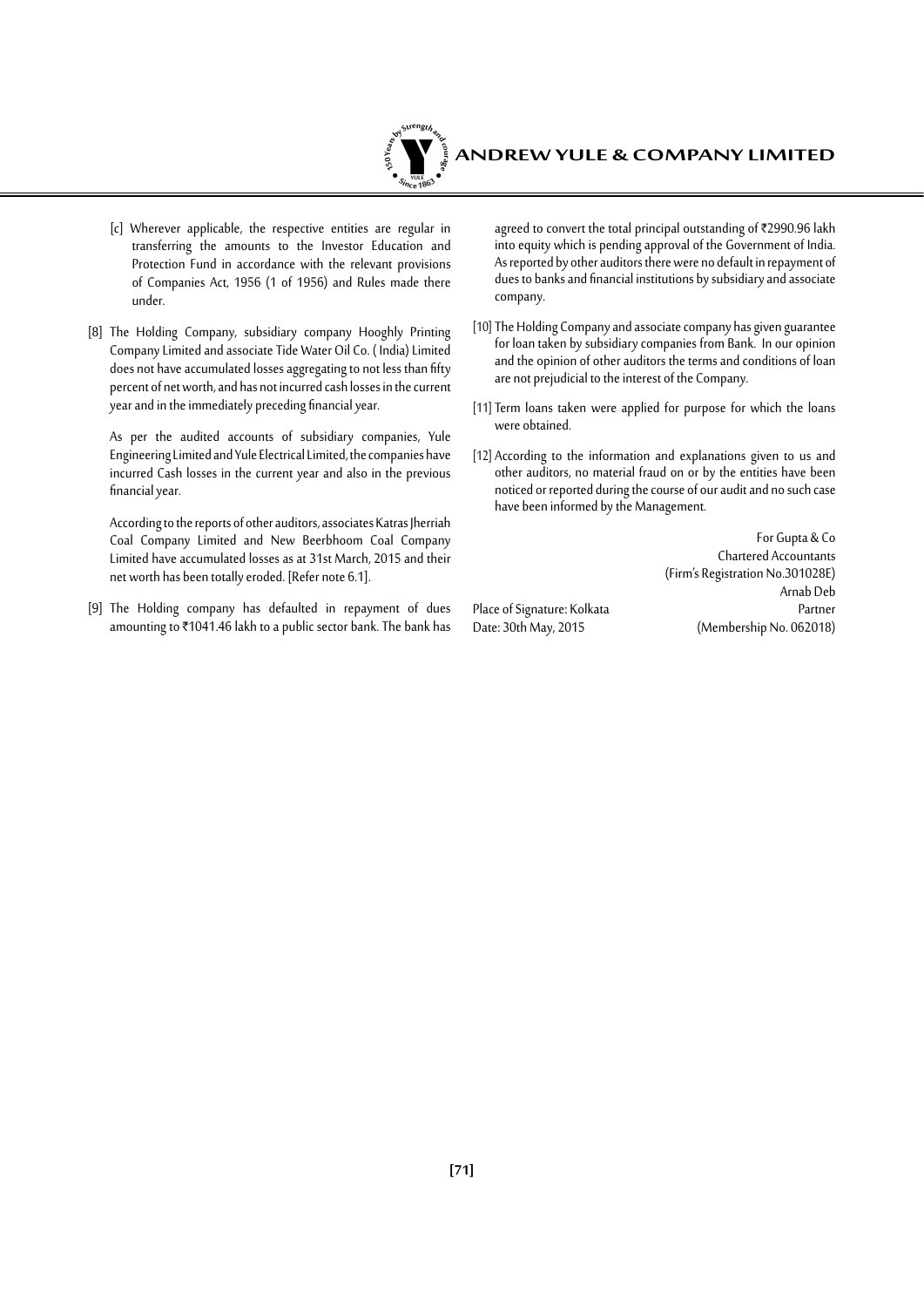Y **ANDREW YULE & COMPANY LIMITED YULE 150Year<sup>s</sup>byStre<sup>n</sup>gthand<sup>c</sup>ou<sup>r</sup>age <sup>S</sup>inc<sup>e</sup> <sup>1</sup>86<sup>3</sup>**  $\bullet$ . When  $\bullet$ 

**Annexure-1**

### **Directions under section 143(5) of the Companies Act 2013 on the basis of our audit of the consolidated financial statements of Andrew Yule & Company Limited for the financial year 2014-15, we give below our answer to the questions and information asked for in the above mentioned Directions.**

|       | <b>Directions</b>                                                                                                                                                                                   | <b>Our Answer</b>                                                                                                                                                                                                                                                                                                                         |
|-------|-----------------------------------------------------------------------------------------------------------------------------------------------------------------------------------------------------|-------------------------------------------------------------------------------------------------------------------------------------------------------------------------------------------------------------------------------------------------------------------------------------------------------------------------------------------|
| $[1]$ | (including intangible assets and land) and liabilities (including March, 2015.<br>Committed and General Reserves) may be examined including<br>the mode and present stage of disinvestment process. | If the Company has been selected for disinvestment, a According to the information and explanations given to us,<br>complete status report in terms of valuation of Assets the group has not been selected for disinvestment as on 31st                                                                                                   |
| $[2]$ | amount involved.                                                                                                                                                                                    | Please report whether there are any cases of waiver/write off Debts written off during the year amounted to ₹587.35 lakh<br>of debts/loan/interest etc. If yes, the reason there for and the and Advances written off amounted to ₹411.38 lakh. These<br>were old balances and were already provided in the accounts<br>in earlier years. |
| $[3]$ | with third parties & assets received as gift from Government opinion, proper records are maintained for inventories lying<br>or other authorities.                                                  | Whether proper records are maintained for inventories lying On the basis of our examination of inventory records, in our<br>with third parties.                                                                                                                                                                                           |
|       |                                                                                                                                                                                                     | According to the information and explanations given to us<br>and other auditors, no assets have been received as gift from<br>Government or other authorities.                                                                                                                                                                            |
| [4]   | A report on age-wise analysis of pending legal/arbitration The age wise analysis of pending legal cases is given below.<br>all legal cases (foreign and local) may be given.                        | cases including the reasons of pendency and existence/ The cases are pending in the various courts including Apex<br>effectiveness of a monitoring mechanism for expenditure on Court. In our opinion there exists an effective monitoring<br>mechanism for expenditure on all legal cases.                                               |

mechanism for expenditure on all legal cases. As informed to us reasons for pendency of legal cases more than ₹20 lac are annexed in Appendix-A.

| Sl.No.       |                           | Period for which it is pending |                |              |                   |       |  |
|--------------|---------------------------|--------------------------------|----------------|--------------|-------------------|-------|--|
|              | Category                  | $0-1$ year                     | $1-2$ vears    | $2-3$ vears  | 3 years and above | Total |  |
| [1]          | Labour                    | $\cdots$                       |                | $\cdots$     | 5                 | 6     |  |
| $[2]$        | Winding Up and Money Suit | $\cdots$                       | 3              | $\cdots$     | 17                | 20    |  |
|              | [a] Amount involved       | $\cdots$                       | $\cdots$       | $\cdots$     | 4,89,71,120.92    |       |  |
| $[3]$        | Tea Division              | $\cdots$                       | $\overline{2}$ | 3            | 17                | 22    |  |
|              | [a] Amount involved       | $\cdots$                       | $\cdots$       | 2,16,717.00  | 25,87,691.00      |       |  |
| [4]          | Provident Fund            | $\cdots$                       | $\cdots$       | $\cdots$     | 3                 | 3     |  |
| $[5]$        | New Delhi                 |                                | 1              | 2            | 8                 | 12    |  |
|              | [a] Amount involved       | $\cdots$                       | $\cdots$       | 59,29,504.00 | 3,18,29,644.00    |       |  |
| [6]          | Corporate                 |                                | 6              | $\cdots$     |                   | 14    |  |
|              | [a] Amount involved       | $\cdots$                       | $\cdots$       | $\cdots$     | 3,02,31,000.00    |       |  |
| $[7]$        | Criminal Cases            | $\cdots$                       | $\cdots$       | 2            | 5                 |       |  |
|              | [a] Amount involved       | $\cdots$                       | $\cdots$       | $\cdots$     | 25,00,000.00      |       |  |
| <b>TOTAL</b> |                           |                                |                |              |                   | 84    |  |

#### **Ageing of the list of pending cases of Andrew Yule & Company Limited as on 31st March, 2015**

For Gupta & Co. Chartered Accountants Firm's Registration No.301028E (CA Arnab Deb) Place : Kolkata Partner Date : 30th May 2015. Membership No.062018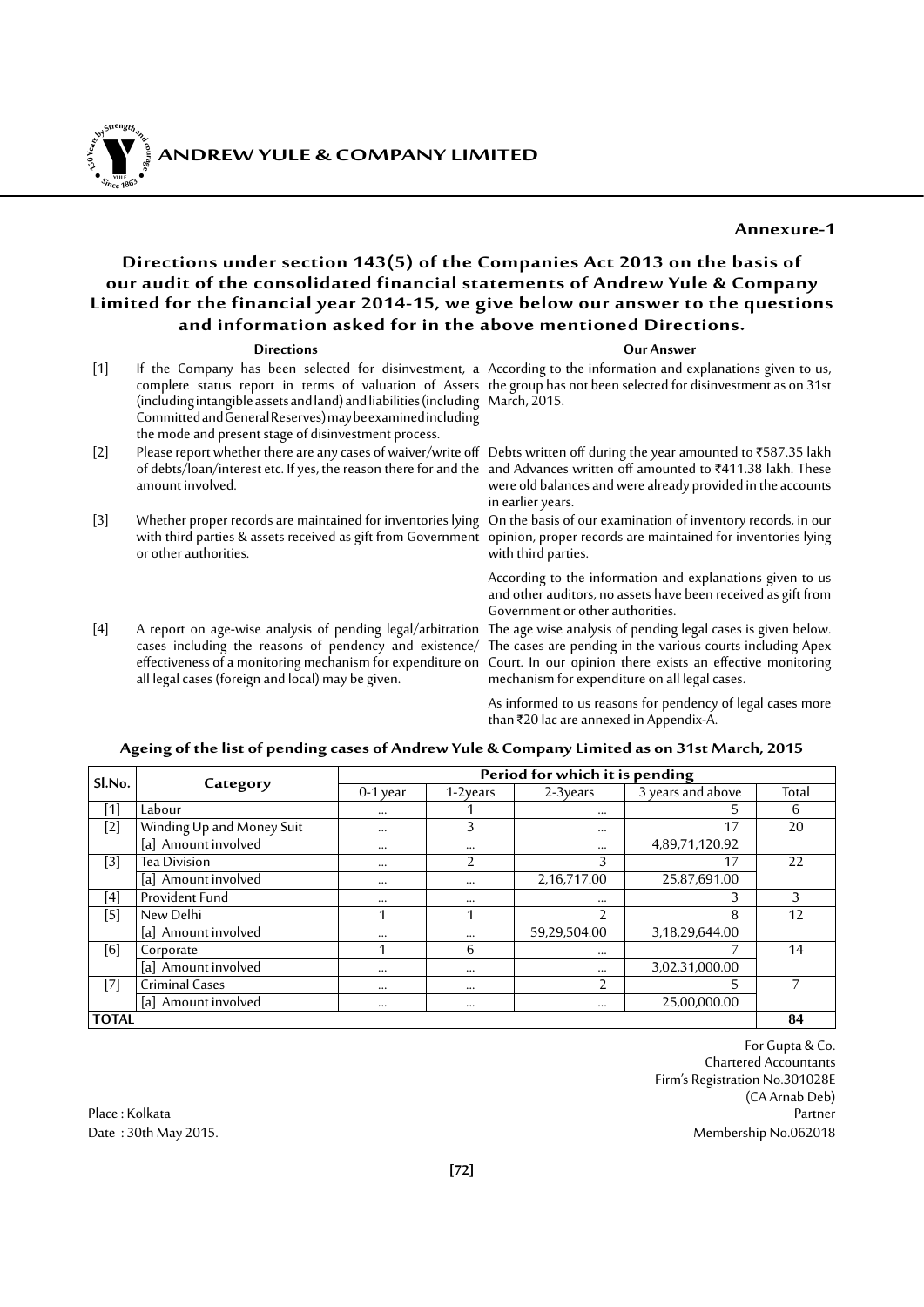

# **Appendix-A**

# **Referred to Annexure-1 to the Independent Auditors' Report in paragraph 4 of our Report of even date**

| SINo.  |                              |                         |                                                         |                         |                                                                                                     |                                                                                                                                                                                                                                                                                                                                                                      |                                                    |
|--------|------------------------------|-------------------------|---------------------------------------------------------|-------------------------|-----------------------------------------------------------------------------------------------------|----------------------------------------------------------------------------------------------------------------------------------------------------------------------------------------------------------------------------------------------------------------------------------------------------------------------------------------------------------------------|----------------------------------------------------|
|        | Type of Case                 | Year of<br>Commencement | Particulars                                             | Amount<br>[Rs. in lakh] | Present Status of<br>the Case                                                                       | Reasons of pendency and existence/<br>effectiveness of a mechanism.                                                                                                                                                                                                                                                                                                  | Pending with                                       |
| [01]   | Winding up and<br>Money Suit | 2002                    | Sunglow Electricals<br>Ltd.                             | 61.82                   | Matter<br>has<br>not<br>come<br>up.<br>yet<br>file<br>AYCL would<br>amendment<br>an<br>application. | Matter came up before the Hon'ble Mr.<br>Justice Soumen Sen in the Combined List of<br>March, 2013. The Hon'ble Justice released<br>the matter on personal ground. Thereafter<br>the matter has not yet come up. AYCL would<br>file an amendment application.                                                                                                        | High Court,<br>Calcutta                            |
| [02]   | Winding up and<br>Money Suit | 2003                    | <b>BBG</b> Construction                                 | 60.00                   | Matter is pending.                                                                                  | The Arbitration proceeding is now on<br>evidence stage. PW-1 is now being cross-<br>examined by the Company.                                                                                                                                                                                                                                                         | High Court,<br>Calcutta                            |
| [03]   | Winding up and<br>Money Suit | 1997                    | M&I Head Transfer<br>Projects Ltd.                      | 62.70                   | has<br>Matter<br>not<br>come up in the list<br>for long years.                                      | No payment has been made                                                                                                                                                                                                                                                                                                                                             | High Court,<br>Calcutta                            |
| [04]   | Winding up and<br>Money Suit | 2011                    | Orissa Cement Ltd.                                      | 83.92                   | Matter has<br>not<br>come up in the<br>hearing list.                                                | In the SLP, AYCL filed A/O, the other<br>Respondents have not filed A/O as yet.                                                                                                                                                                                                                                                                                      | Supreme Court of<br>India                          |
| [05]   | Winding up and<br>Money Suit | 2008                    | M/s. National<br><b>Technical Services</b><br>Pvt. Ltd. | 28.71                   | Matter is pending<br>for hearing.                                                                   | Since it is a money recovery proceeding,<br>petition $U/s.22(1)$ of SICA filed for stay<br>of proceedings. Last occasion the matter<br>has been dismissed as the plaintiff failed<br>to file show cause. Later the plaintiff filed<br>a petition u/Order 9 and Rule 9 CPC for<br>recalling the dismissal order. AYCL has<br>filed accordingly objection of the same. | Ld. Vth Civil Judge,<br>Sr. Division at<br>Alipore |
| [06]   | Winding up and<br>Money Suit | 2010                    | Bhuiyan Engg. &<br>Cons. Pvt. Ltd.                      | 151.59                  | likely<br>is<br>Matter<br>for<br>come<br>t0<br>final hearing<br>on<br>12.05.2015                    | Entire proceedings have been stayed by<br>the Hon'ble Supreme Court till disposal<br>of SLP.                                                                                                                                                                                                                                                                         | Supreme Court of<br>India.                         |
| [07]   | Winding up and<br>Money Suit | 2004                    | Tanvi Cement<br>Products,<br>Mangalore                  | 25.23                   | Stayed                                                                                              | After causing appearance AYCL filed<br>an application U/s.22(1) of SICA for<br>the stay of the said proceedings. The<br>stay application was heard by the Ld.<br>Judge and vide order dated 12.06.2009<br>dismissed the stay application Judge<br>directed the other party for obtaining<br>consent from BIFR.                                                       | Civil Judge Sr. Divn.<br>Manglore.                 |
| [08]   | SLP No.9083                  | 2011                    | <b>OCL</b>                                              | 308.30                  | Matter will not be<br>listed for hearing.                                                           | Reply filed by the Company. To be<br>listed in Supreme Court. All concerned<br>parties have not et filed their Affidavit in<br>Opposition. Unless all concerned parties<br>file their AO.                                                                                                                                                                            | Supreme Court of<br>India                          |
| [09]   | SLP CC 16431                 | 2012                    | <b>Bhuian Electrical</b>                                | 59.30                   | likely<br>Matter is<br>final hearing on<br>12.05.2015                                               | The order of Orissa High Court has been<br>to come up for stayed. To be listed in The Supreme<br>Court.                                                                                                                                                                                                                                                              | Supreme Court of<br>India                          |
| $[10]$ | DRT Case No.T.A.<br>35       | 2000                    | United Bank of<br>India                                 | 265.00                  | Adjourned                                                                                           | Case has been adjourned sine die.                                                                                                                                                                                                                                                                                                                                    | DRT-1                                              |
| $[11]$ | Suit No.157A                 | 1995                    | Hooghly Dock &<br>Port Engg. Co. Ltd.                   | 33.06                   | Stayed but HDPE<br>did not turn up for<br>settlement for long<br>years.                             | Stayed on BIFR ground. Hooghly Dock<br>was informed to try for an amicable<br>settlement but they did not turn up.                                                                                                                                                                                                                                                   | Delhi High Court                                   |

# **Details of Major Pending Legal/Arbitration Cases**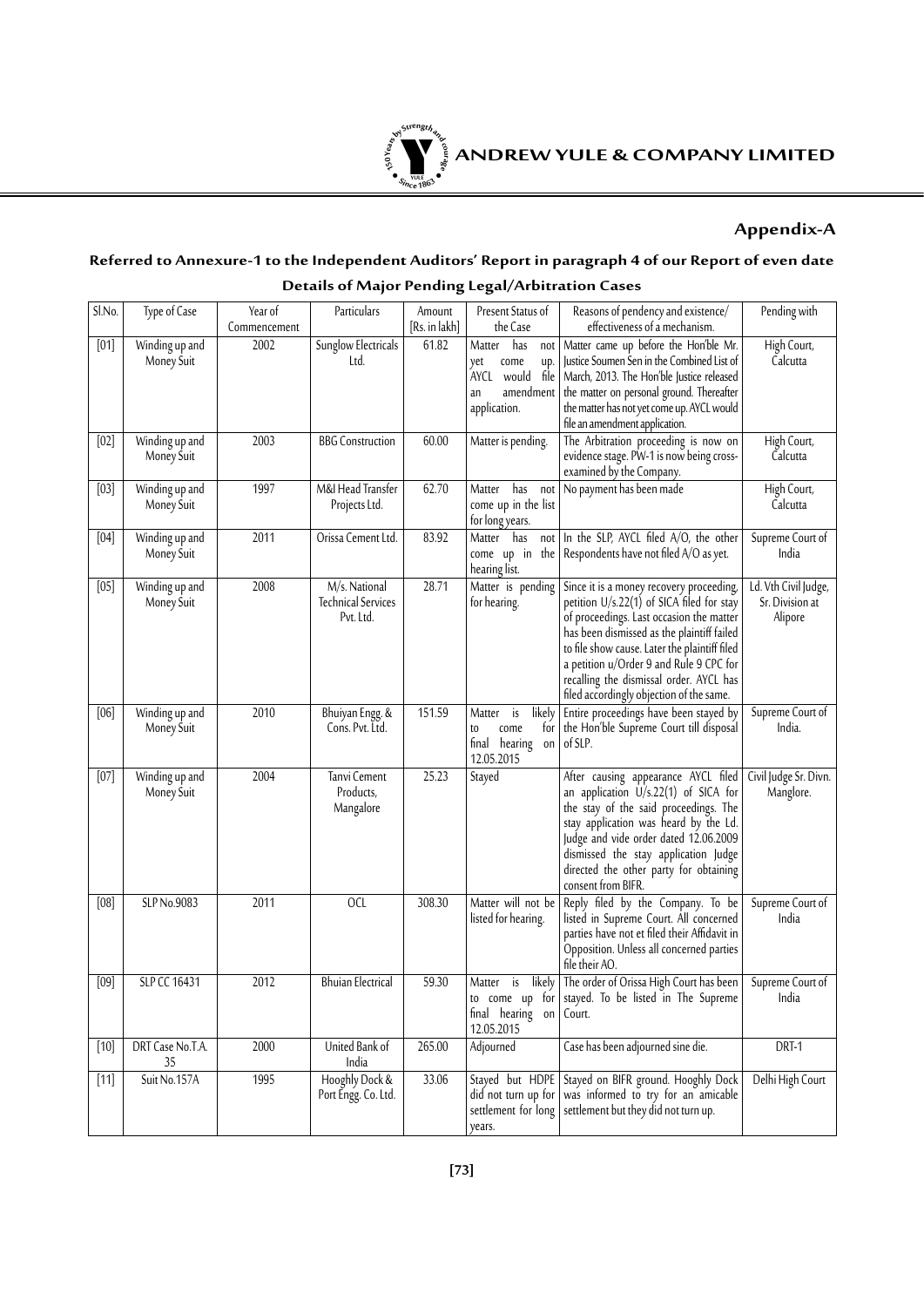

# **ANDREW YULE & COMPANY LIMITED**

# **CONSOLIDATED BALANCE SHEET AS AT 31ST MARCH, 2015**

|    |                                                    |                |                        | [₹ in lakh]            |
|----|----------------------------------------------------|----------------|------------------------|------------------------|
|    | Particulars                                        | Note No.       | As at 31st March, 2015 | As at 31st March, 2014 |
| L. | <b>EQUITY AND LIABILITIES</b>                      |                |                        |                        |
|    | [1] Shareholders' Funds                            | 2              |                        |                        |
|    | [a] Share Capital                                  | 2.1            | 6672.77                | 6522.77                |
|    | [b] Reserves and Surplus                           | 2.2            | 24915.72               | 20893.53               |
|    | [2] Share application money pending allotment      | 3              | 2857.00                | 3007.00                |
|    | [3] Non-Current Liabilities                        | 4              |                        |                        |
|    | [a] Long Term Borowings                            | 4.1            | 3087.56                | 4888.34                |
|    | [b] Deferred Tax Liabilities                       |                | 313.60                 | 420.30                 |
|    | [Refer Note No.10.11(b)]                           |                |                        |                        |
|    | [c] Other Long Term Liabilities                    | 4.2            | 101.72                 | 101.27                 |
|    | [d] Long Term Provisions                           | 4.3            | 1168.85                | 583.32                 |
|    | [4] Current Liabilities                            | 5              |                        |                        |
|    | [a] Short Term Borrowings                          | 5.1            | 4696.11                | 2713.09                |
|    | [b] Trade Payables                                 | 5.2            | 10337.35               | 9165.21                |
|    | [c] Other Current Liabilities                      | 5.3            | 8048.99                | 7873.67                |
|    | [d] Short Term Provisions                          | 5.4            | 1853.10                | 1408.38                |
|    | Total:                                             |                | 64052.77               | 57576.88               |
|    |                                                    |                |                        |                        |
|    | II. ASSETS                                         |                |                        |                        |
|    | [1] Non-Current Assets                             |                |                        |                        |
|    | [a] Fixed Assets                                   | 6              |                        |                        |
|    | Tangible Assets<br>$\vert \mathbf{i} \vert$        | 6              | 18276.01               | 18031.79               |
|    | Intangible Assets<br>[iii]                         | 6              | 30.78                  | 36.99                  |
|    | [iii] Capital Work-in-Progress                     | 6              | 471.40                 | 579.22                 |
|    | [b] Non-Current Investments                        | 6.1            | 13050.98               | 9739.54                |
|    | [d] Long Term Loans and Advances                   | 6.2            | 521.08                 | 440.15                 |
|    | [e] Other Non-Current Assets                       | 6.3            | 1638.94                | 691.36                 |
|    | [2] Current Assets                                 | $\overline{7}$ |                        |                        |
|    | [a] Current Investments                            | 7.1            | 5.27                   | 0.00                   |
|    | b  Inventories                                     | 7.2            | 4282.78                | 3993.88                |
|    | [c] Trade Receivables                              | 7.3            | 10865.96               | 10054.08               |
|    | [d] Cash and Bank Balances                         | 7.4            | 8999.12                | 9526.53                |
|    | [e] Short Term Loans and Advances                  | 7.5            | 5822.23                | 4331.02                |
|    | [f] Other Current Assets                           | 7.6            | 88.22                  | 152.32                 |
|    | <b>III. THE ACCOMPANYING NOTES ARE AN INTEGRAL</b> |                |                        |                        |
|    | <b>PART OF THE FINANCIAL STATEMENTS</b>            |                |                        |                        |
|    | Total:                                             |                | 64052.77               | 57576.88               |
|    |                                                    |                |                        |                        |
|    |                                                    |                |                        |                        |

**D. BANDYOPADHYAY R. C. SEN R. C. SEN KALLOL DATTA**<br>Company Secretary. **R. C. SEN Chairman and Managing Chairman and Managing Director.** 

Place : Kolkata Dated : 30th May, 2015.

In terms of our Report of even date. **For GUPTA & CO.,** Chartered Accountants, **(CA ARNAB DEB)** Partner, Membership No.62018 Firm Registration No.301028E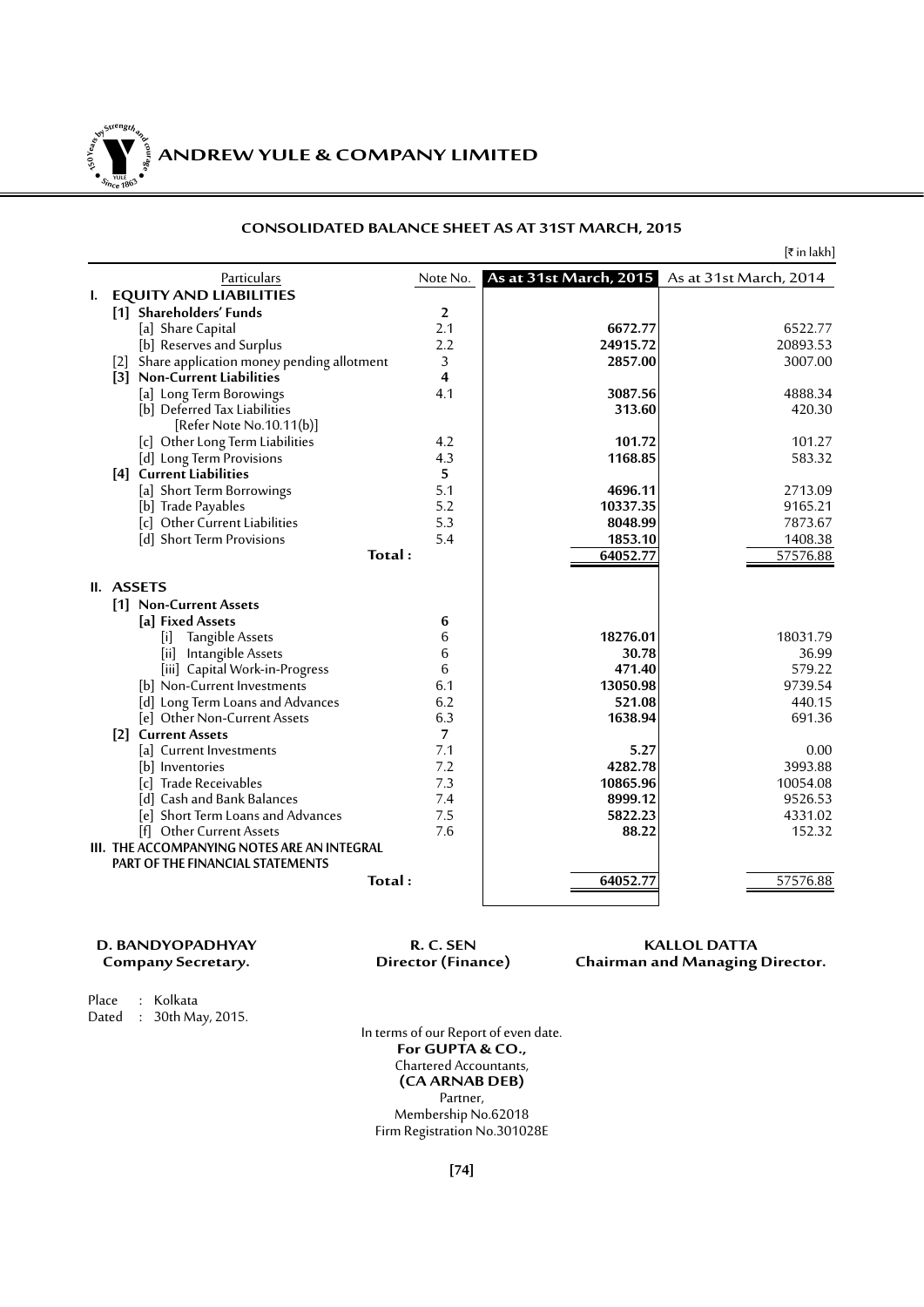

## **CONSOLIDATED STATEMENT OF PROFIT AND LOSS FOR THE YEAR ENDED 31ST MARCH, 2015**

|                                                                                   |          |                    |                         | [₹ in lakh] |
|-----------------------------------------------------------------------------------|----------|--------------------|-------------------------|-------------|
|                                                                                   |          | For the year ended | For the year ended 31st |             |
| Particulars                                                                       | Note No. | 31st March, 2015   | March, 2014             |             |
| <b>REVENUE</b>                                                                    | 8        |                    |                         |             |
| Revenue from Operations                                                           | 8.1      | 40971.32           |                         | 39644.96    |
| Less: Excise Duty                                                                 |          | 1662.44            |                         | 1437.11     |
|                                                                                   |          | 39308.88           |                         | 38207.85    |
| Other Income                                                                      | 8.2      | 2477.57            |                         | 1082.55     |
| Total Revenue [A]                                                                 |          | 41786.45           |                         | 39290.40    |
| <b>EXPENSES</b>                                                                   | 9        |                    |                         |             |
| <b>Cost of Materials Consumed</b>                                                 | 9.1      | 15759.84           |                         | 14129.21    |
| Changes in Inventories of Finished Goods                                          | 9.2      | $(-)$ 341.63       |                         | $(-)382.17$ |
| <b>Employee Benefits Expense</b>                                                  | 9.3      | 14150.33           |                         | 13045.50    |
| <b>Finance Costs</b>                                                              | 9.4      | 1115.92            |                         | 1185.93     |
| Depreciation and Amortisation Expenses                                            | 9.5      | 659.67             |                         | 477.63      |
| Other Expenses                                                                    | 9.6      | 9043.77            |                         | 8277.33     |
| Total Expenses [B]                                                                |          | 40387.90           |                         | 36733.43    |
| Profit from Operation before Tax                                                  |          | 1398.55            |                         | 2556.97     |
| <b>Tax Expenses</b>                                                               |          |                    |                         |             |
| Provision for Current Tax                                                         |          | 104.65             | 282.14                  |             |
| Deferred Tax [Refer Note No.10.11(a)]                                             |          | $(-) 8.35$         | 35.84                   |             |
| <b>Total Tax Expenses</b>                                                         |          | 96.30              |                         | 317.98      |
| Profit for the year                                                               |          | 1302.25            |                         | 2238.99     |
| Add: Group Share of Profit from Associates                                        |          | 3311.43            |                         | 1276.69     |
|                                                                                   |          | 4613.68            |                         | 3515.68     |
| Basic & Diluted earnings per share before extraordinary<br>income (Note No.10.17) |          | $\bar{5}1.41$      |                         | ₹1.08       |
| Basic & Diluted earnings per share after extraordinary<br>income (Note No.10.17)  |          | ₹1.41              |                         | ₹1.08       |

THE ACCOMPANYING NOTES ARE AN INTEGRAL PART OF THE FINANCIAL STATEMENTS

**D. BANDYOPADHYAY R. C. SEN R. C. SEN KALLOL DATTA**<br>Company Secretary. **R. C. SEN Chairman and Managing Chairman and Managing Director.** 

Place : Kolkata Dated : 30th May, 2015.

> In terms of our Report of even date. **For GUPTA & CO.,** Chartered Accountants, **(CA ARNAB DEB)** Partner, Membership No.62018 Firm Registration No.301028E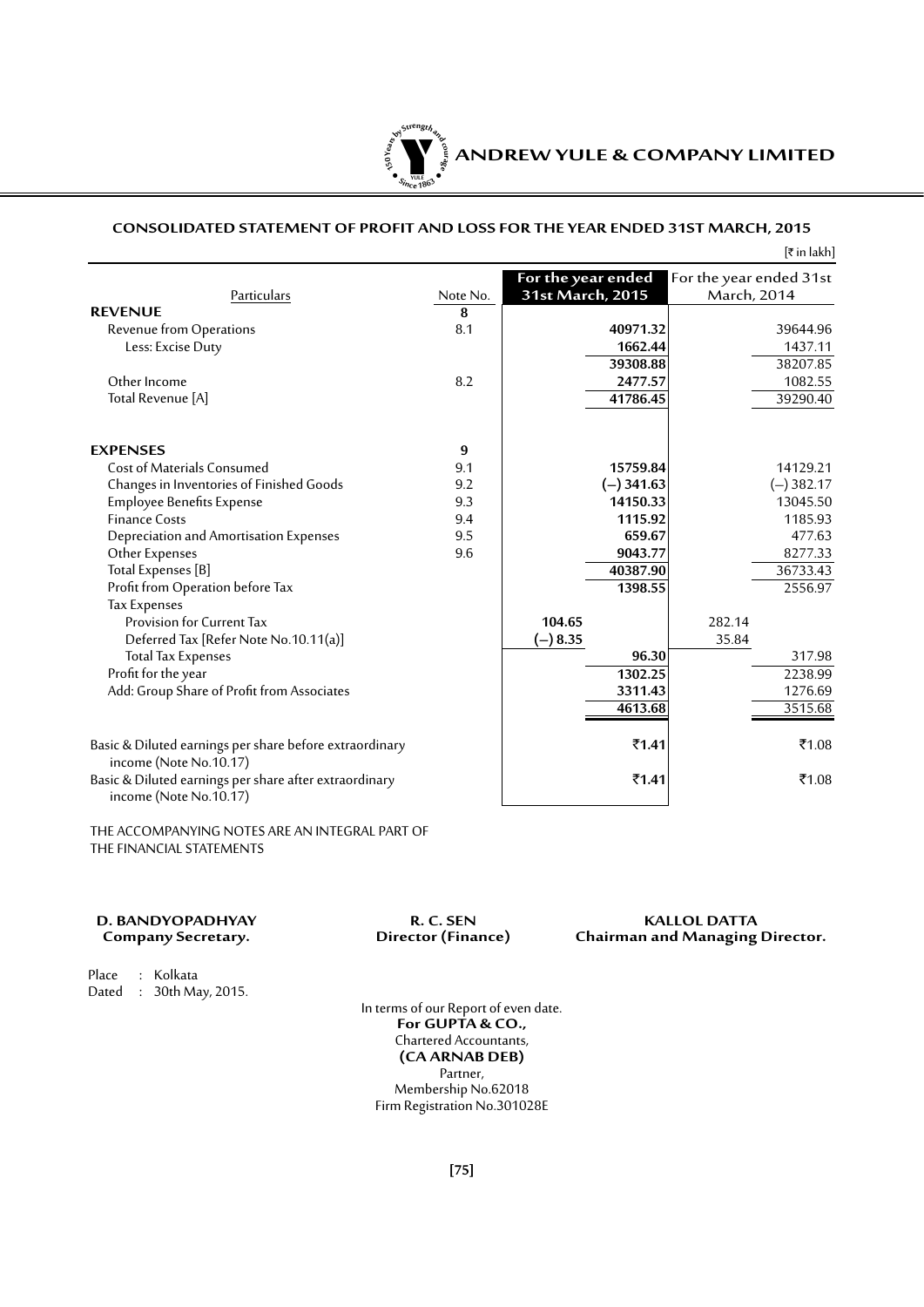**150Year<sup>s</sup>byStre<sup>n</sup>gthand<sup>c</sup>ou<sup>r</sup>age**  $\lim_{x \to 0} 18$  $\bullet$ . When  $\bullet$ 

# **ANDREW YULE & COMPANY LIMITED**

# **CONSOLIDATED STATEMENT OF CASH FLOW FOR THE YEAR ENDED 31ST MARCH, 2015**

|                                                                                               |                        | [₹ in lakh]            |
|-----------------------------------------------------------------------------------------------|------------------------|------------------------|
|                                                                                               | As at 31st March, 2015 | As at 31st March, 2014 |
| [A] CASH FLOW FROM OPERATING ACTIVITIES:                                                      |                        |                        |
| Net Profit before Tax and extraordinary items                                                 | 4709.98                | 3833.66                |
| Adjustments for:                                                                              |                        |                        |
| Depreciation/Impairment of Assets                                                             | 659.67                 | 477.63                 |
| Dinunition in the value of Non-Trade Investments                                              |                        | 27.88                  |
| Interest charged                                                                              | 932.85                 | 1017.94                |
| Investment Income                                                                             | (1021.27)              | (765.54)               |
| Provision for Staff Benefit                                                                   | 1.17                   | (2.50)                 |
| Subsidy Credited to Profit and Loss Account                                                   | (27.74)                | (11.64)                |
| Liability no longer required written back                                                     | (0.18)                 | (0.18)                 |
| Operating profit before changes in amount of Current<br><b>Liabilities and Current Assets</b> | 5254.48                | 4577.25                |
| Adjustment for:                                                                               |                        |                        |
| <b>Trade Receivables</b>                                                                      | (2974.60)              | (1230.19)              |
| Loans and Advances                                                                            | (71.54)                | (33.26)                |
| Other Current Liabilities                                                                     | 0.30                   | (535.44)               |
| Inventories                                                                                   | (288.89)               | (1666.88)              |
| Trade payable                                                                                 | 4785.79                | 190.46                 |
| <b>Cash Generated from Operations</b>                                                         | 6705.54                | 1301.94                |
| Wealth Tax paid                                                                               | (6.30)                 | (5.96)                 |
| Income Tax paid/Refund                                                                        | (108.37)               | (168.14)               |
| Cash Flow before Extraordinary Items                                                          | 6590.87                | 1127.84                |
| Capital Reduction                                                                             | ٠.                     | 1295.00                |
| NET CASH FROM OPERATING ACTIVITIES (A)                                                        | 6590.87                | 2422.84                |
| [B] CASH FLOW FROM INVESTING ACTIVITIES:                                                      |                        |                        |
| Purchase of Fixed Assets (including Capital WIP and<br>Pre-operative Expenditure)             | (977.10)               | (899.71)               |
| Loans                                                                                         | 1.61                   | (7.01)                 |
| Subsidy credited to Profit and Loss Account                                                   | 22.79                  | 0.00                   |
| Income from Investments                                                                       | 1085.37                | 817.61                 |
| Decrease in current investments                                                               | (7.24)                 | (23.04)                |
| Increase in Long Term Investments                                                             | (3311.43)              | (1276.69)              |
| NET CASH FROM INVESTING ACTIVITIES (B)                                                        | (3186.00)              | (1388.84)              |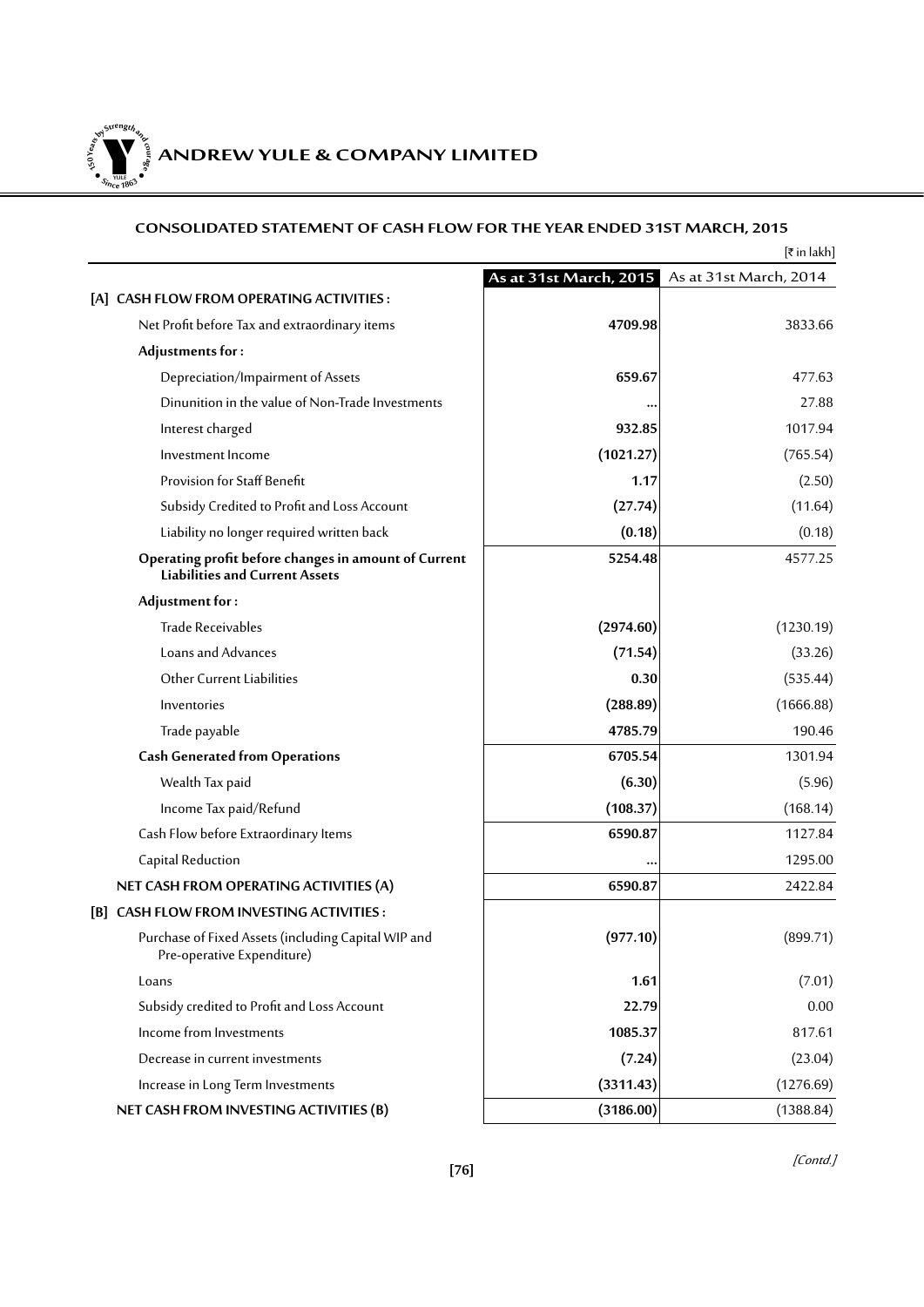

# **CONSOLIDATED STATEMENT OF CASH FLOW FOR THE YEAR ENDED 31ST MARCH, 2015 – [Contd.]**  $[\bar{\tau}$  in lakh]

|                                                                                             | As at 31st March, 2015 | As at 31st March, 2014 |
|---------------------------------------------------------------------------------------------|------------------------|------------------------|
| [C] CASH FLOW FROM FINANCING ACTIVITIES:                                                    |                        |                        |
| Net Proceeds from borrowings                                                                | (1698.39)              | 2402.12                |
| Dividend Distribution Tax paid                                                              |                        | (3357.94)              |
| <b>Taxes</b>                                                                                |                        | 0.79                   |
| Interest paid                                                                               | (1803.85)              | (29.82)                |
| NET CASH USED IN FINANCING ACTIVITIES [C]                                                   | (3502.24)              | (984.85)               |
| NET CHANGES IN CASH AND CASH EQUIVALENT [A+B+C]                                             | (97.37)                | 49.15                  |
| <b>CASH AND CASH EQUIVALENT</b><br>Opening Balance as at 1st April, 2014                    | 3533.81                | 3484.66                |
| CASH AND CASH EQUIVALENT<br>Closing Balance as at 31st March, 2015                          | 3436.44                | 3533.81                |
| [1] Cash Flow Statement has been prepared by following<br>Indirect Method mentioned in AS-3 |                        |                        |
| [2] Break-up of Cash and Cash equivalent                                                    |                        |                        |
| Cash in hand                                                                                | 27.63                  | 56.77                  |
| Postage and Stamps in hand                                                                  | 0.02                   | 0.02                   |
| Cheques in hand                                                                             | 1.58                   | 1.16                   |
| Remittance in transit                                                                       |                        | 48.79                  |
| <b>Employees Security Deposit</b><br>Balance with scheduled Banks:                          | 0.06                   | 0.06                   |
| <b>On Current Account</b>                                                                   | 1007.93                | 833.50                 |
| Fixed Deposit with Banks maturing within 3 months                                           | 2399.22                | 2593.51                |
|                                                                                             | 3436.44                | 3533.81                |

# **D. BANDYOPADHYAY R. C. SEN KALLOL DATTA Chairman and Managing Director.**

Place : Kolkata Dated : 30th May, 2015.

In terms of our Report of even date. **For GUPTA & CO.,** Chartered Accountants, **(CA ARNAB DEB)** Partner, Membership No.62018 Firm Registration No.301028E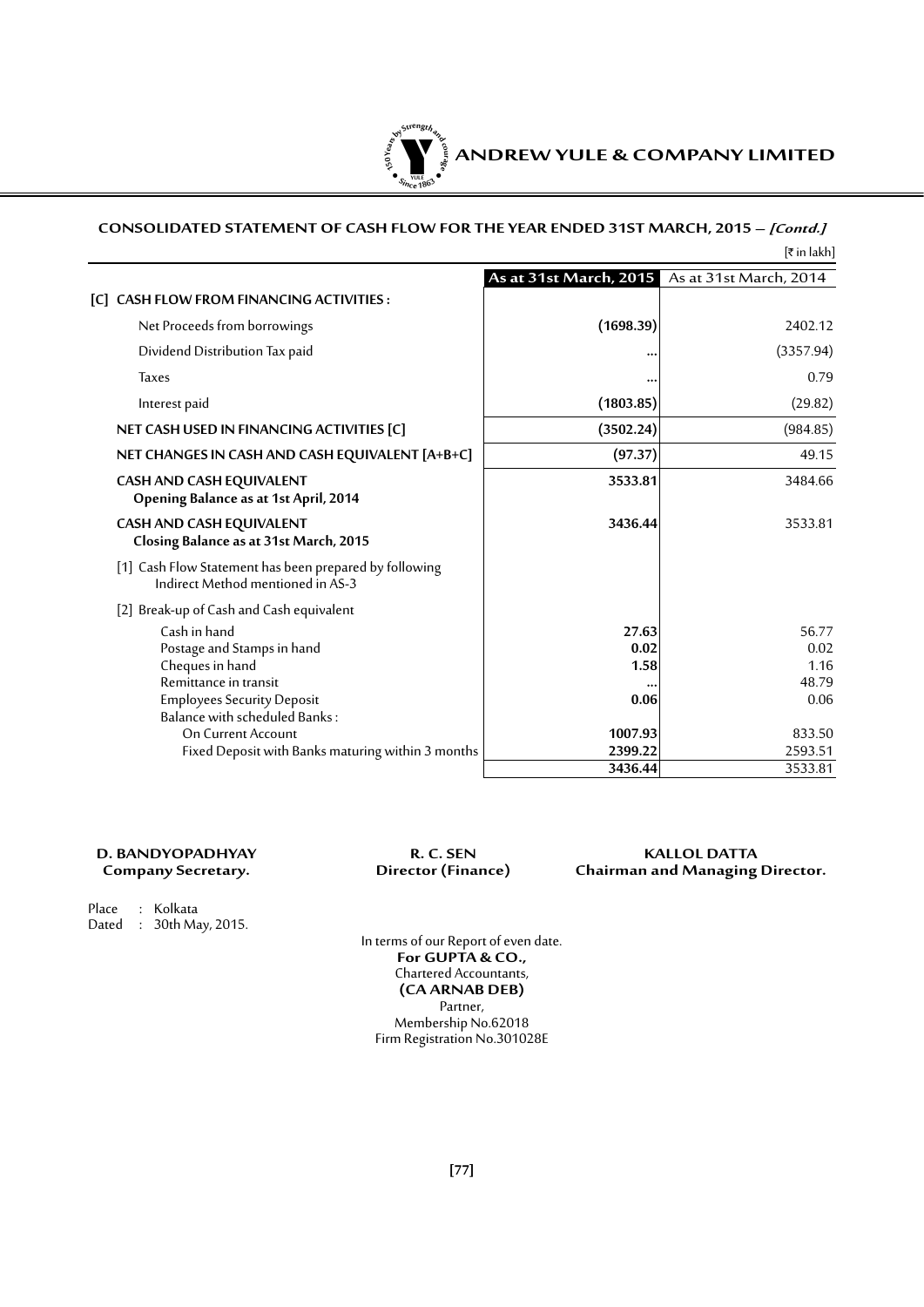**ANDREW YULE & COMPANY LIMITED 150Year<sup>s</sup>byStre<sup>n</sup>gthand<sup>c</sup>ou<sup>r</sup>age**

# **Note – 1 Statement ofSignificantAccounting Policiesformingpart oftheConsolidated Financial Statements for the year ended 31st March, 2015.**

The financial statements have been prepared under the historic cost convention on accrual basis adjusted by revaluation of certain fixed assets in compliance with all material aspect of applicable Accounting Standards in India and the relevant provisions of The Companies Act, 2013 and on the Accounting Principles of going concern.

**[1] Reserves :**

**<sup>S</sup>inc<sup>e</sup> <sup>1</sup>86<sup>3</sup>**  $\bullet$ . Where  $\bullet$ 

- [a] Central and State Subsidies received by the Group are retained in Special Reserve until the conditions stipulated in the respective schemes are complied with, and the same are credited to Profit and Loss Account or Capital Reserve after the expiry of the specified period depending upon the nature of the subsidy
- [b] Sale value of fixed assets and investments to the extent it exceeds the original cost of the relevant asset is credited to Profit and Loss Account. Provided, however, loss/diminution in value of assets acquired through amalgamation/merger are adjusted against the Capital Reserve created out of the same.

#### **[2] Fixed Assets :**

- [a] The Physical verification of fixed assets is carried out in a phased manner so as to cover each item of the fixed assets over a period of 3 years.
- Machinery manufactured by one Unit/Division for use of another Unit/Division are accounted for at Works/Factory cost of the Transferor Unit.
- [c] The gross fixed assets are valued at acquisition cost and other related expenses incurred to bring them to their present condition. The gross amount of interest on loans utilised for various expansion/diversification schemes is capitalised till the commissioning of the projects. Further, no interest for inter-unit transfer of funds on Capital Account is considered for the above purpose.
- [d] Depreciation is provided on the Assets other than Estates as per Schedule-II of the Companies Act, 2013.
- [e] No amortisation of cost of long term leasehold land is done where cost is amortised over the period of lease. However, fee payable for renewal of lease of land is charged as expenditure in the Statement of Profit and Loss as and when the payment is due.
- [f] Liquidated damages received by the Group for delayed construction and delayed supply of equipment are set-off against the capital expenditure to which it relates.
- [g] Grant/Subsidy in respect of capital expenditure is accounted for as per applicable Accounting Standard and depreciations on the Assets acquired out of such subsidy is adjusted thereagainst.
- [h] Expenditure incurred/capitalised in respect of projects abandoned/to be abandoned are accounted for in compliance of relevant Accounting Standard.
	- [i] The carrying amount of assets are reviewed at each Balance Sheet date if there is any indication of impairment based on internal/external factors. An asset is treated as impaired when the carrying cost of

assets exceeds its recoverable value. An impairment loss is recognised in the Statement of Profit and Loss where the carrying amount of an asset exceeds its recoverable amount. The impairment loss recognised in prior accounting periods is reversed if there has been a change in the estimate of recoverable amount.

#### **[3] Intangible Assets :**

Intangible Assets expected to provide future enduring economic benefits are stated at cost less amortisation. Cost comprises purchase price and directly attributable expenditure on making the assets ready for its intended use.

#### **[4] Inventories :**

- [a] Stocks of stores, spares, raw materials etc. are valued at cost. However, materials and other items held for use in production of inventories are not written down below cost if the finished products in which those will be incorporated are expected to be sold at or above cost. Cost is determined at weighted average cost method.
- [b] Provisions for slow and non moving stores lying for more than three years but less than five years are made at 15% of Book Value for such stores remaining more than 5 years, provision @ 36.25% of Book Value are made. Provision for obsolete stores are made at 100% of Book Value.
- [c] Work-in-Progress is valued at Works Cost. Works cost includes direct materials, labour and manufacturing overhead. All losses on Work-in-Progress incurred upto the end of the year and losses estimated for further Works Cost to be incurred on such jobs are taken into account and duly provided for.

While valuing the contract jobs in progress (excluding systems and turnkey jobs) at the close of the year, future estimated losses are considered only in respect of jobs valued at  $725.00$  lakhs or more and/or physical progress whereof as per technical estimate, is minimum 50%.

- [d] Royalty liabilities calculated with reference to Sales as per the collaboration agreements are considered as selling expenses and thus, have not been considered for the purpose of valuation of stocks of Work-in-Progress and finished goods.
- [e] Inter-Unit transfers of own manufactured stores, spares, raw materials etc., if lying in stock at the close of the year, are valued at estimated Works/Factory cost of the Transferror Unit.
- [f] Excise Duty, Insurance and Freight outward in connection with transfer of finished goods from factories to branches have been considered for valuation of branch stock at the close of the year.
- [g] Stocks of finished goods including finished goods in transit are valued at garden cost/estimated total cost or net realisable value, whichever is lower. Estimated total cost covers all cost excluding interest, general administration overheads and selling & distribution expenses. However, for Finished goods in transit, the estimated total cost includes expenses on Freight and Insurance incurred for delivery of such Finished goods.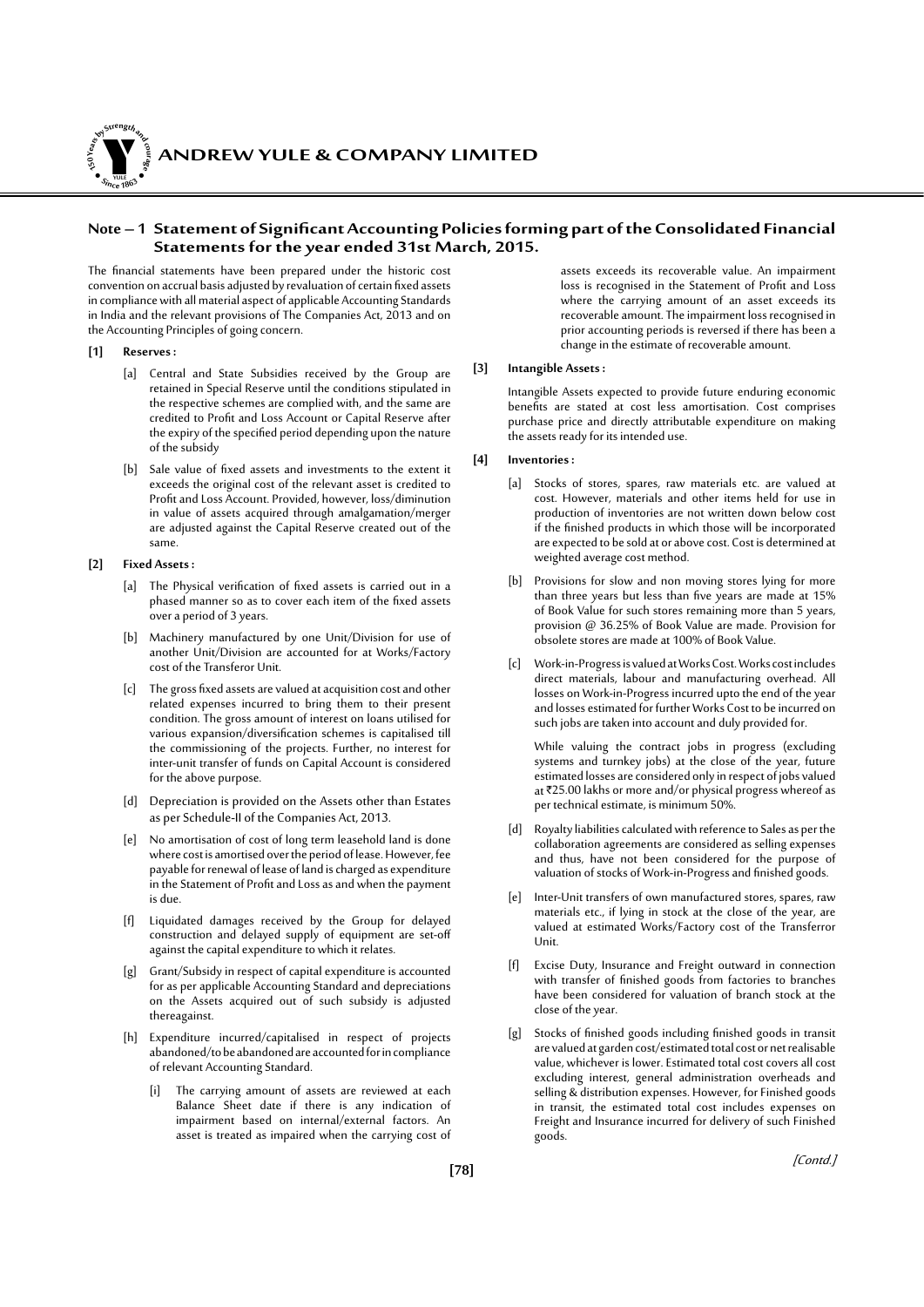

- [h] Imported materials lying in bonded warehouse and at Port are valued at cost including Customs Duty, Port Charges etc.
- [i] Loose Tools are amortised over a period of 5 years.
- Stock of scrap as per stock records, is valued on the basis of estimated realisable value. However, tea waste is not valued.
- [k] Export benefits against Advance Licences are considered at the time of actual consumption of the imported materials. Advance Licences in hand at the close of the year are not accounted for

#### **[5] Investments :**

Investments are stated at cost. Provision for diminution in the value of long term investment is made only if such a decline is other than temporary nature in the opinion of the Management. Current investments are carried at lower of cost and fair value. Investments in Associate Companies are accounted for "Equity Method" as stated in 10.02 (ii) of Other Notes to Financial Statements.

#### **[6] Sales :**

- [a] [i] Sales against Ex-Works/FOR Contracts are booked on the basis of deliveries to transport carriers upto 31st March, irrespective of whether the goods have been received by the customers by 31st March or not. Sales in respect of transactions against FOR destination contracts are booked for the goods actually received by customers by 31st March.
	- [ii] Despatches against FOR destination contracts not reaching the customers within the close of the year, are shown as Finished goods-in-transit.
- [b] Partial deliveries are accounted for in accordance with the billing schedule as per the terms of sales contract.
- [c] Tea sales against contracts are accounted for on the basis of delivery orders and on completion of sale in auction centres in accordance with the norms of tea trade.
- [d] Sales returns, if any, upto the cut-off date i.e. 30th April, are accounted for.
- Except in disputed cases, escalation/de-escalation claim bills are accounted for on the basis of the terms of the relevant contracts.
- [g] Export sales are accounted for with reference to the date of Bill of Lading.
- [h] Freight and other charges recoverable under the terms of the sales contract are included in sales.

#### **[7] Dividend Receipts :**

Dividends declared and received within the close of the accounting year only are accounted for in respect of investments held by the Company.

#### **[8] Other Income :**

- [a] [i] Insurance and other claims are accounted for on the basis of amounts admitted;
	- [ii] Sales Tax, Excise Duty and Customs Duty refunds are accounted for on the basis of assessment/refund orders received;
- [iii] Central/State Subsidies from Government and Tea Board are accounted for on the receipt of intimation of grant.
- [b] Interest receivable from customers as per stipulation of the Sales Contract on account of late receipt of full/proportionate payments are accounted for to the extent of such interest is ascertainable with respect to the payment so far received
- [c] Liquidated Damages received by the Group for delayed execution and delayed supply of equipment/spares are treated as other operating income.
- [d] Export/Deemed Export benefits are accounted for on completion of despatches in terms of the contract.

#### **[9] Purchases :**

- [a] Insurance charges incurred in relation to the incoming goods where materials are directly relatable are accounted for in respect of individual items' otherwise, such insurance premium is charged off to Profit and Loss Account.
- [b] In case of goods purchased from overseas, the shipment is treated as goods-in-transit (import) :
	- [i] in case of both CIF and C&F Contracts, from the date of intimation received from bank;
	- [ii] in case of FOB Contracts, from the date of actual shipment as per Bill of Lading.

 Customs Duty is charged on the basis of the date of arrival in port.

#### **[10] Other Revenue Expenses :**

- Issue of materials/components as free replacements during the guarantee period which can not be provided being unknown, is accounted for on actual despatches. Known free replacements upto the close of the accounting year are provided for.
- [b] Liability in respect of rectification work/replacement involving estimated value above  $\bar{\tau}$ 0.25 lakh per case is booked on the basis of claims from the customers admitted by the Company wherever it is possible to estimate.
- [c] Liabilities in respect of Liquidated Damages are provided if and to the extent, not disputed by the Group. Liquidated Damages disputed by the Group are treated as contingent liability. The amount of liability/contingent liability is estimated on the basis of contracted terms and the facts of each case to the extent of revenue recognised.
- [d] Liability in respect of commission is provided in proportion to sales.
- [e] Interest on delayed payments of Income Tax/Agricultural Income Tax is accounted for on the basis of assessment orders of the Tax Authorities, if not disputed by the Group or actual payment effected, as the case may be.
- [g] Payment of Technical Know how Fees is accounted for in compliance with Accounting Standard-26 "Intangible Assets".
- [h] Provision for unrealised profit is made in respect of partially completed composite/turnkey contracts on basis of proportionate direct cost on the revenue recognised.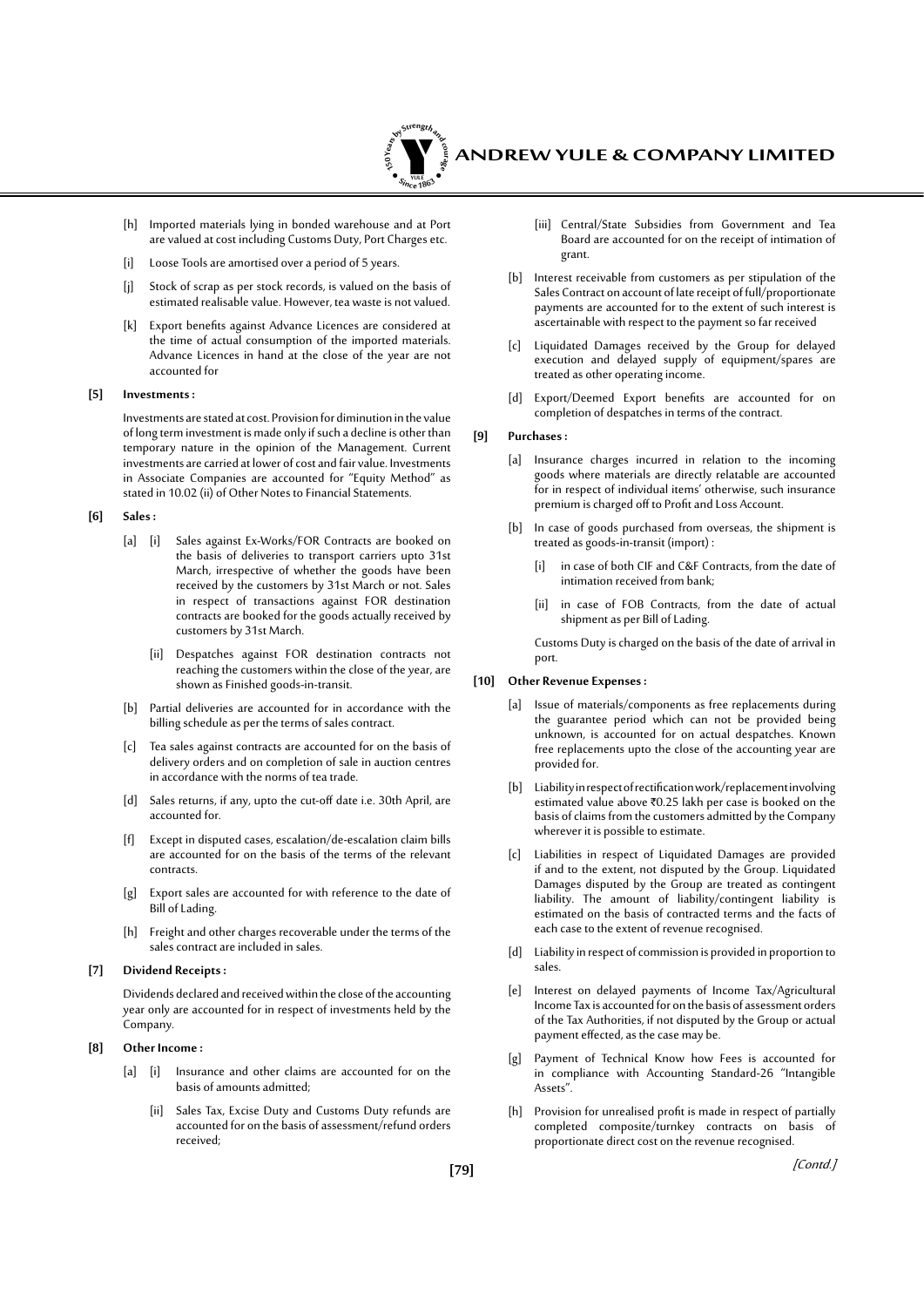

- [i] Medicine purchased for Tea Estates are all charged out as per consistent practice.
- [j] Guarantee commission is taken in the year of Guarantees issued/renewed.

#### **[11] Taxation :**

- [a] Taxation comprises of Income Tax, Agricultural Income Tax (both Assam and West Bengal), Deferred Tax and Wealth Tax. These taxes other than Deferred Taxes are measured as the amount expected to be paid to the Tax Authorities in accordance with the Indian Income Tax Act, 1961, Bengal Agricultural Income Tax Act, 1944, Assam Agricultural Income Tax Act, 1939 and Wealth Tax Act, 1957 respectively.
- [b] Deferred Tax is measured based on the tax rates and the tax laws enacted or substantively enacted at the Balance Sheet date. Deferred Tax assets/liabilities is recognised, subject to the consideration of prudence, on timing differences, being the difference between taxable income and accounting income that originate in one period and are capable of reversal in one or more subsequent periods in the Statement of Profit and Loss and the cumulative effect thereof is reflected in the Balance Sheet.
- [c] In respect of proceedings pending before the various Income Tax/Agricultural Income Tax Authorities on account of Appeal/Rectification filed by the Group, adjustments are made on final settlement of such proceedings.

#### **[12] Contingent Liabilities/Capital Losses and Contingent Assets :**

Disputed liabilities and claims against the Group including claims by Tax Authorities (for example, Income-tax, Sales tax etc.) pending in appeal, are treated as contingent liabilities. Contingent assets are not accounted for.

Contingent liabilities are considered by using a substantial degree of estimates in compliance with Accounting Standard-29.

#### **[13] Booking/Writing Back of Liabilities :**

- [a] For providing liabilities, cut-off date is 30th April (for Hooghly Printing Co. Ltd. 15th April) but all known liabilities, if material, are booked as far as practicable.
- [b] Liabilities which are more than 5 (five) years old and are not likely to materialise are written back except for Government Debts. In case of extraordinary item only, separate disclosure is given in the Accounts.

#### **[14] Conversion of Foreign Currencies:**

- [a] Foreign currency loans to finance fixed assets including technical know-how fees are converted either at the exchange parity rate ruling at the close of the accounting year or at the fixed rate when the exchange is booked in advance, as the case may be. Necessary adjustments with regard to such exchange rate difference are made to secured loans, fixed assets and depreciation.
- [b] In respect of any import of materials both under CIF, FOB and C&F Contracts, purchases are booked at the exchange rates ruling on the date of Bill of Entry. The exchange difference, if

any, arising from the difference between the above rate and the rate at which the actual payment is made or at the rate prevailing on 31st March, whichever is earlier, is accounted for in the Statement of Profit and Loss.

- [c] Exports/Overseas Sales are booked at the rates ruling on the date of bill of lading. Exchange difference, if any, relating to such bills arising either on realisation of the proceeds or on conversion thereof at the exchange rate ruling at the close of the year, whichever is earlier, is accounted for in Statement of Profit and Loss.
- [d] Receivables and Payables in foreign currency are reported in the Balance Sheet at the parity rate ruling at the close of the financial year. The exchange difference arising on the settlement of such receivables/payable or on reporting such receivables/payables at rates different from those at which those are initially recorded during the period or reported in previous Balance Sheet is accounted for in Statement of Profit and Loss.
- [e] Wherein contract for import or export is covered by forward exchange contract any premium or discount at inception of such contract and any other gain or loss arising out of exchange differences between the forward contract rate and the rate on the day of reporting are treated in compliance with Accounting Standard-11.

#### **[15] Research and Development Costs :**

Expenditure in relation to Research and Development activities are treated in accordance with the relevant provision of AS-26.

#### **[16] Employee Benefits:**

- [a] **Defined Contribution Schemes (DCS)** : Group's contribution towards Provident Fund paid/payable during the year to the Provident Fund Authority are charged to the Statement of Profit and Loss.
- [b] Group's liabilities towards Defined Benefit Schemes for Gratuity, Superannuation and Pension, value of Plan Assets of the Trustee managed Funds maintained for meeting such liabilities, contribution to those Funds and benefits paid out of such Funds are ascertained and accounted for on the basis of independent actuarial valuation as per the requirement of Accounting Standard-15 (Revised 2005) on "Employee Benefit".

 In respect of a section of employees, the Group's liability towards Defined Benefit for Provident Fund is determined and accounted for on the basis of prescribed contributions to the respective Trustee managed Funds and shortfall, if any, in plan assets as per Audited Accounts of such Fund.

In respect of post retirement Defined Benefit Scheme of Leave Encashment, the Group's liability is determined and accounted for on the basis of independent actuarial valuation as required by Accounting Standard-15 (Revised 2005) though there is no funding for such liability.

[c] Leave encashment is unfunded but benefits have been determined and accounted for in accordance with Accounting Standard-15 (Revised 2005).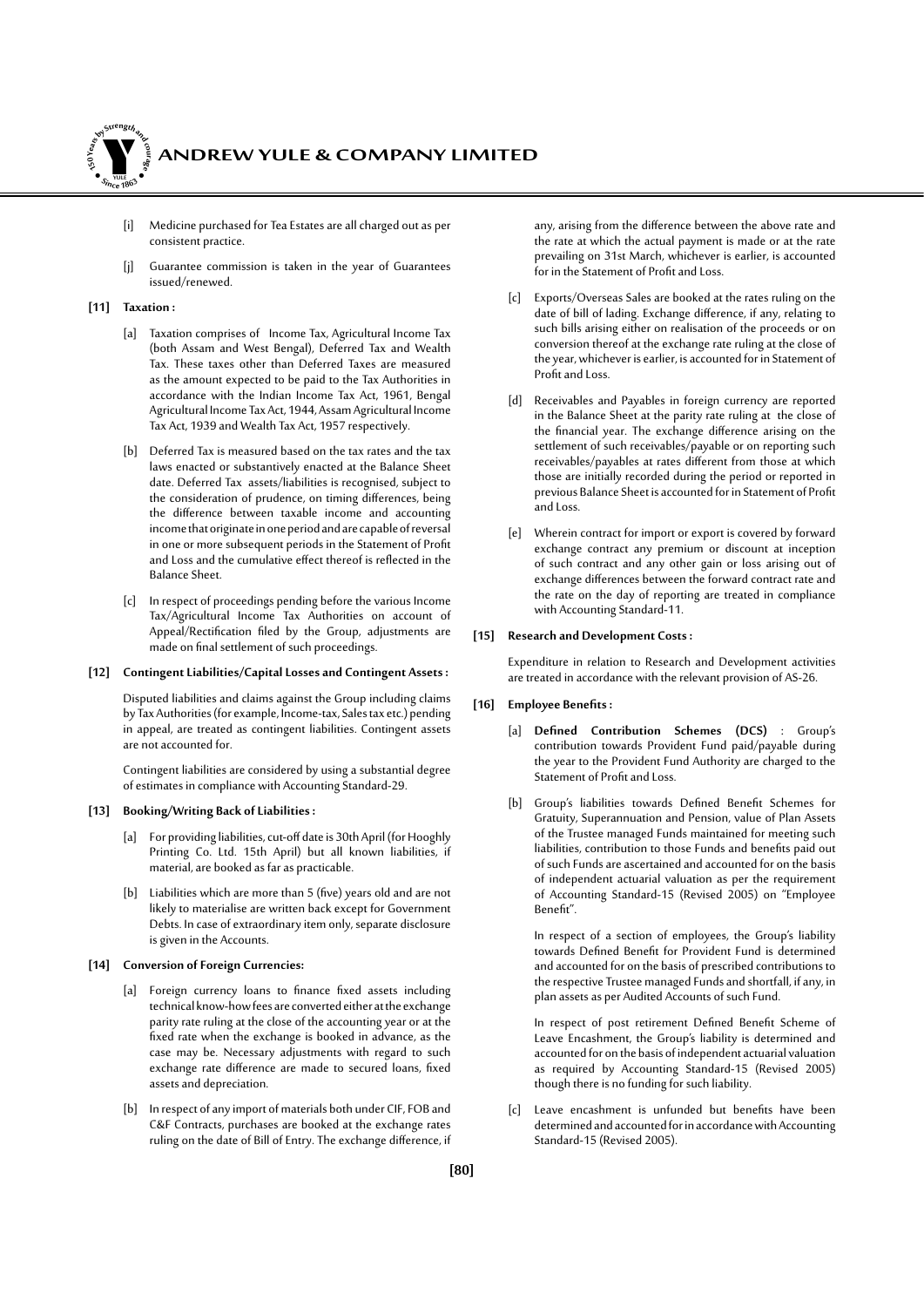

# **NOTES TO CONSOLIDATED FINANCIAL STATEMENTS AS AT 31ST MARCH, 2015**

|                                                                                                                                                                                                                                                                                                                                                                                                                                                                |                        | [₹ in lakh]            |
|----------------------------------------------------------------------------------------------------------------------------------------------------------------------------------------------------------------------------------------------------------------------------------------------------------------------------------------------------------------------------------------------------------------------------------------------------------------|------------------------|------------------------|
| Note 2.1 – SHARE CAPITAL                                                                                                                                                                                                                                                                                                                                                                                                                                       | As at 31st March, 2015 | As at 31st March, 2014 |
| Authorised:                                                                                                                                                                                                                                                                                                                                                                                                                                                    |                        |                        |
| <b>Equity Shares</b>                                                                                                                                                                                                                                                                                                                                                                                                                                           |                        |                        |
| 37,50,00,000 (Previous year 37,50,00,000) of ₹2/- each                                                                                                                                                                                                                                                                                                                                                                                                         | 7500.00                | 7500.00                |
| Issued, Subscribed and Fully Paid-up:                                                                                                                                                                                                                                                                                                                                                                                                                          |                        |                        |
| <b>Equity Shares</b>                                                                                                                                                                                                                                                                                                                                                                                                                                           |                        |                        |
| 33,36,38,478 (Previous year 32,61,38,478) of ₹2/- each<br>[Out of above 6,00,000 shares issued as Bonus Shares by Capitalisation<br>of General Reserve, 21,35,344 shares issued pursuant to a contract<br>without payment being received in cash and 11,57,600 shares issued to<br>Govt. of India in the name of President of India pursuant to Transformer<br>& Switchgear Ltd. and Brentford Electric India Ltd. against compensation<br>money paid by them] | 6672.77                | 6522.77                |
|                                                                                                                                                                                                                                                                                                                                                                                                                                                                | 6672.77                |                        |
|                                                                                                                                                                                                                                                                                                                                                                                                                                                                |                        |                        |

| <b>Particulars</b>                                                   | As at 31st March, 2015 | As at 31st March, 2014 |
|----------------------------------------------------------------------|------------------------|------------------------|
| Authorised:                                                          |                        |                        |
| 37,50,00,000 (Previous year 37,50,00,000) Equity Shares of ₹2/- each | 7500.00                | 7500.00                |
| Issued, Subscribed and Paid-up:                                      |                        |                        |
| 33,36,38,478 (Previous year 32,61,38,478) Equity Shares of ₹2/- each | 6672.77                | 6522.77                |
|                                                                      |                        |                        |

# **The details of Shareholder holding more than 5% shares as at 31st March set out below :**

|                              | As at 31st March, 2015 |         | As at 31st March, 2014 |       |
|------------------------------|------------------------|---------|------------------------|-------|
| ' Nature of the Shareholders | No. of shares I        | $%$ age | No. of shares          | %age  |
| President of India           | 29,35,24,630           | 87.98   | 29,35,24,630           | 90.00 |

#### **The reconciliation of the number of shares outstanding as at 31st March :**

| ັ                                          | As at 31st March, 2015 |         | As at 31st March, 2014 |          |
|--------------------------------------------|------------------------|---------|------------------------|----------|
|                                            | No. of shares          | Value   | No. of shares          | Value l  |
| Equity shares at the beginning of the year | 32,61,38,478           | 6522.77 | 32,61,38,478           | 6522.77  |
| <sup>1</sup> Issued during the year        | 75,00,000              | 150.00  | $\cdots$               | $\cdots$ |
| ' Equity shares at the end of the vear .   | 33,36,38,478           | 6672.77 | 32,61,38,478           | 6522.77  |

The Company has only one Class of Equity shares having as per value of ₹2/- per share. Each holder of Equity shares is entitled to one Vote per share.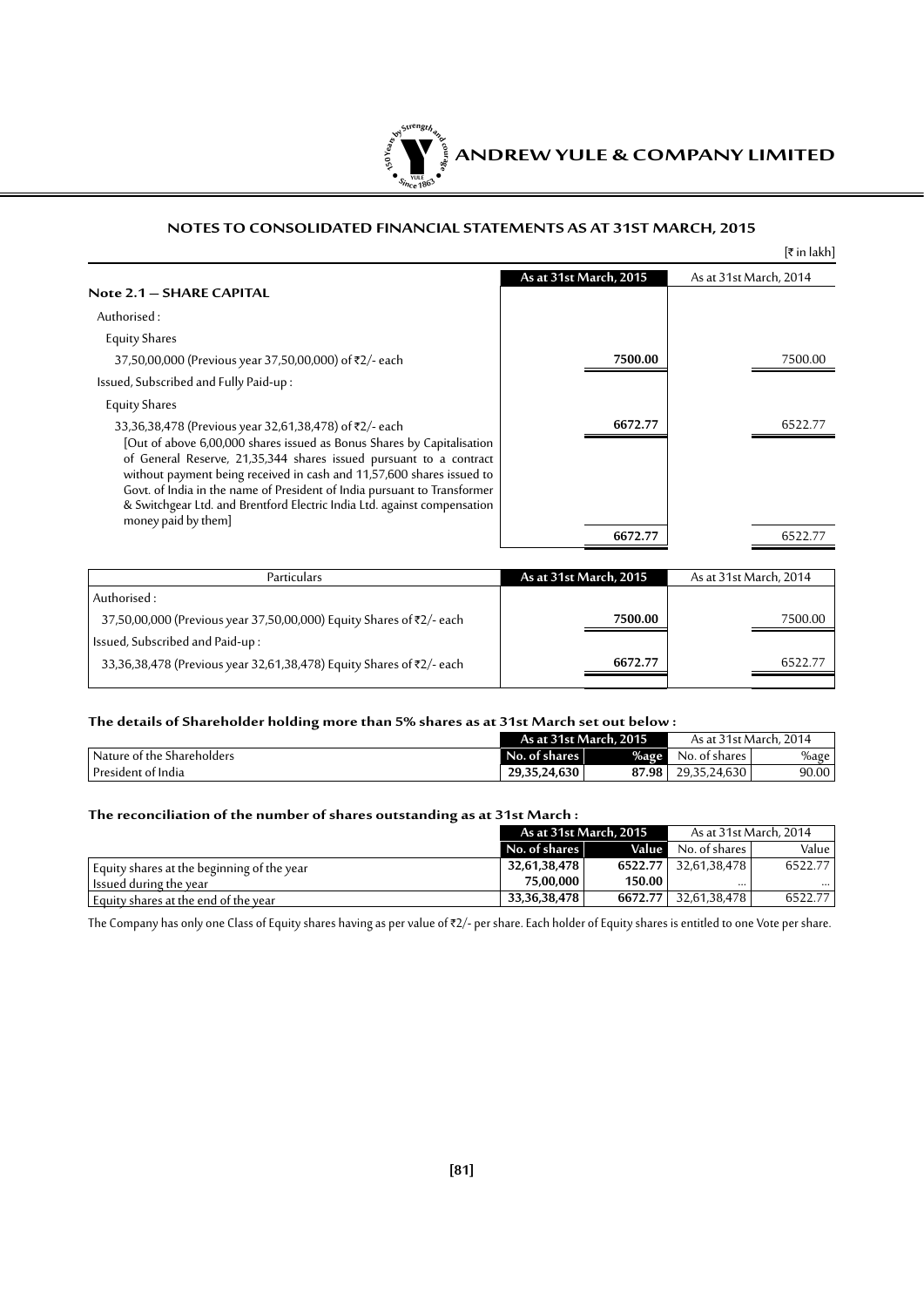Y **ANDREW YULE & COMPANY LIMITED YULE 150Year<sup>s</sup>byStre<sup>n</sup>gthand<sup>c</sup>ou<sup>r</sup>age**  $\bullet$   $\frac{1}{\text{NICE}}$   $\bullet$   $\bullet$ 

# **NOTES TO CONSOLIDATED FINANCIAL STATEMENTS AS AT 31ST MARCH, 2015**

|                                                               |               |                    |                                               | [₹ in lakh] |
|---------------------------------------------------------------|---------------|--------------------|-----------------------------------------------|-------------|
| <b>Note 2.2 - RESERVES AND SURPLUS</b>                        |               |                    | As at 31st March, 2015 As at 31st March, 2014 |             |
| Capital Reserve:                                              |               |                    |                                               |             |
| General                                                       |               |                    |                                               |             |
| Balance as per Last Account                                   |               | 406.27             |                                               | 406.27      |
| Add: During the year                                          |               |                    |                                               |             |
| <b>Bond Redemption Reserve:</b>                               |               |                    |                                               |             |
| General                                                       |               |                    |                                               |             |
| Balance as per Last Account                                   | 500.00        |                    |                                               |             |
| Add: During the year                                          |               |                    | 500.00                                        |             |
|                                                               | 500.00        |                    | 500.00                                        |             |
| Add: During the year                                          | 166.67        |                    |                                               |             |
|                                                               |               | 666.67             |                                               | 500.00      |
| <b>Revaluation Reserve:</b>                                   |               |                    |                                               |             |
| General                                                       |               |                    |                                               |             |
| Balance as per Last Account                                   |               | 10332.52           |                                               | 10332.52    |
| <b>Other Reserves:</b>                                        |               |                    |                                               |             |
| Special:                                                      |               |                    |                                               |             |
| <b>Central/State Subsidy for Capital Assets:</b>              |               |                    |                                               |             |
| Balance as per Last Account                                   | 11.74         |                    | 11.74                                         |             |
| Less: Adjustment during the year                              | 9.00          |                    |                                               |             |
|                                                               |               | 2.74               |                                               | 11.74       |
| Tea Board Subsidy for Capital Assets:                         |               |                    |                                               |             |
| Balance as per Last Account                                   | 118.57        |                    | 130.21                                        |             |
| Add: During the year                                          | 22.79         |                    |                                               |             |
|                                                               | 141.36        |                    | 130.21                                        |             |
| Less: Transfer to Statement of Profit and Loss                | 18.74         | 122.62             | 11.64                                         | 118.57      |
|                                                               |               |                    |                                               |             |
| Balance of Statement of Profit & Loss as per last Account     | 9524.43       |                    | 5402.28                                       |             |
| Less: Adjustment for difference in net assets of PYL          | $\ddotsc$     |                    | 188.53                                        |             |
| Less: Transfer to Bond Redemption Reserve                     | 166.67        |                    | 500.00                                        |             |
| Add: Adjustment                                               | $\ddotsc$     |                    | 1295.00                                       |             |
| Add: Profit during the year                                   | 4613.68       |                    | 3515.68                                       |             |
| Less: Opening Adjustment on account of charge in depreciation | 186.19        |                    |                                               |             |
| Less: Proposed Dividend                                       | 333.64        |                    |                                               |             |
| Less: Dividend Distribution Tax                               | 66.71         |                    |                                               |             |
|                                                               |               | 13384.90           | $\ldots$                                      | 9524.43     |
|                                                               |               | 24915.72           |                                               | 20893.53    |
|                                                               |               |                    |                                               |             |
|                                                               |               |                    |                                               |             |
|                                                               | No. of Shares | As at 31st         | No. of Shares                                 | As at 31st  |
|                                                               | @ Rs.2/- per  | <b>March, 2015</b> | @ $Rs.2/-$                                    | March, 2014 |
|                                                               | share         |                    | per share                                     |             |
| Note 3 - SHARE APPLICATION MONEY PENDING ALLOTMENT            |               |                    |                                               |             |
| State Bank of India                                           | $\cdots$      | $\ddotsc$          | 75,00,000.00                                  | 150.00      |
| Government of India                                           |               |                    |                                               |             |

Conversion of GOI Loan into Equity **14,28,50,000 14,28,50,000 2857.00 2857.00 20,76,00,000** 4152.00 **1295.00 1295.00 1295.00 1295.00 1295.00 1295.00 1295.00 1295.00 1295.00 1295.00 1295.00 129** 

- Less: Written off with Profit and Loss Account **.... ... ... ... ... ... ... ... ... ... ... ... ... ... ... ... ... ... ... ... ... ... ... ... ... ... ... ... ...**
- Net pending No. of Shares **14,28,50,000 2857.00 2857.00 2857.00 2857.00 2857.00 2857.00 2857.00 2857.00 2857.00 2857.00 2857.00 2857.00 2857.00 2857.00 2857.00 2857.00 2857.00 2857.00**

**Total Pending Shares** 

Please see Note 10.05(a) of Other Notes to Financial Statement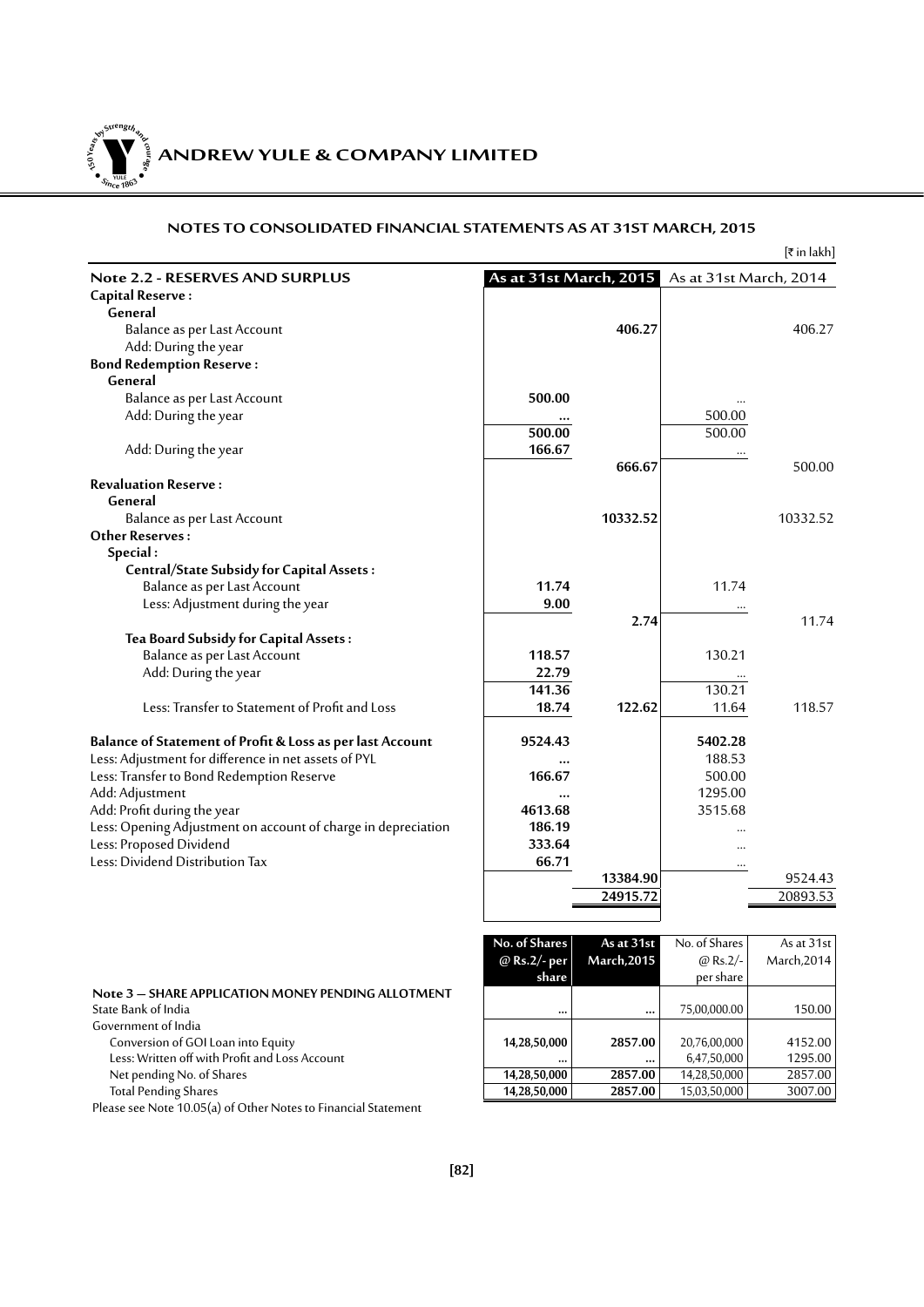

|                                                                   |                        | [₹ in lakh]            |
|-------------------------------------------------------------------|------------------------|------------------------|
|                                                                   | As at 31st March, 2015 | As at 31st March, 2014 |
| <b>Note 4.1 - LONG TERM BORROWINGS</b>                            |                        |                        |
| Secured Loans:                                                    |                        |                        |
| Bonds:                                                            |                        |                        |
| 9.1% Secured Redeemable Non-Convertible                           |                        |                        |
| 10 Years Bond                                                     | 666.67                 | 1333.33                |
| (To be redeemed on 22nd August 2016)                              |                        |                        |
| Term Loans from Scheduled Banks [Refer Note No.10.12]             | 1739.07                | 2906.23                |
| (The above loans comprising of Bank of Baroda (BOB)₹1709.16       |                        |                        |
|                                                                   |                        |                        |
| lakh and United Bank of India (UBI)(HPCL) ₹29.91 lakh, out        |                        |                        |
| of the above loans are secured by whole of the Company's          |                        |                        |
| present and future stock of raw materials, Work in Progress,      |                        |                        |
| Finished goods and manufactured goods and articles, stores,       |                        |                        |
| components and spares, other movable properties wherever          |                        |                        |
| situated, book debts and all other curret assets, claims, rights  |                        |                        |
| to movable properties by way of first charge ranking pari-passu   |                        |                        |
| inter-se without any preference to one over the other and loans   |                        |                        |
| from Allahabad Bank, UBI and Union Bank of India are secured      |                        |                        |
| by hypothecation of the whole of crops, book debts and all        |                        |                        |
| other movable assets both present and future and by equitable     |                        |                        |
| mortgage of all immovable properties of the designated Tea        |                        |                        |
| Estates). In case of UBI (HPCL) loan is secured by hypothecation  |                        |                        |
| of plant and machinery and other fixed assets both present and    |                        |                        |
| future and guaranteed by AYCL                                     |                        |                        |
| Other Loans                                                       | 681.82                 | 648.78                 |
| (West Bengal Govt. Sales Tax loan to be secured by residuary      |                        |                        |
| charge of certain immovable properties ranking next only to       |                        |                        |
| charges in favour of the Banks)                                   |                        |                        |
|                                                                   | 3087.56                | 4888.34                |
|                                                                   |                        |                        |
|                                                                   |                        |                        |
|                                                                   |                        |                        |
| Note 4.2 - OTHER LONG TERM LIABILITIES                            |                        |                        |
| Security Deposits from Related Parties [Refer Note No.10.16(iii)] | 28.80                  | 28.80                  |
| Others (Security Deposit, Earnest Money Deposit)                  | 72.92                  | 72.47                  |
|                                                                   | 101.72                 | 101.27                 |
|                                                                   |                        |                        |
| Note 4.3 - LONG TERM PROVISIONS                                   |                        |                        |
| Provision for Employee Benefits (Gratuity)                        | 529.41                 | 269.64                 |
| Provision for Fringe Benefit Tax                                  | 48.01                  | 40.39                  |
| Provision for Contingencies                                       | 86.43                  | 105.74                 |
| Others (Provision for Employees' Benefit)                         | 505.00                 | 167.55                 |
|                                                                   | 1168.85                | 583.32                 |
|                                                                   |                        |                        |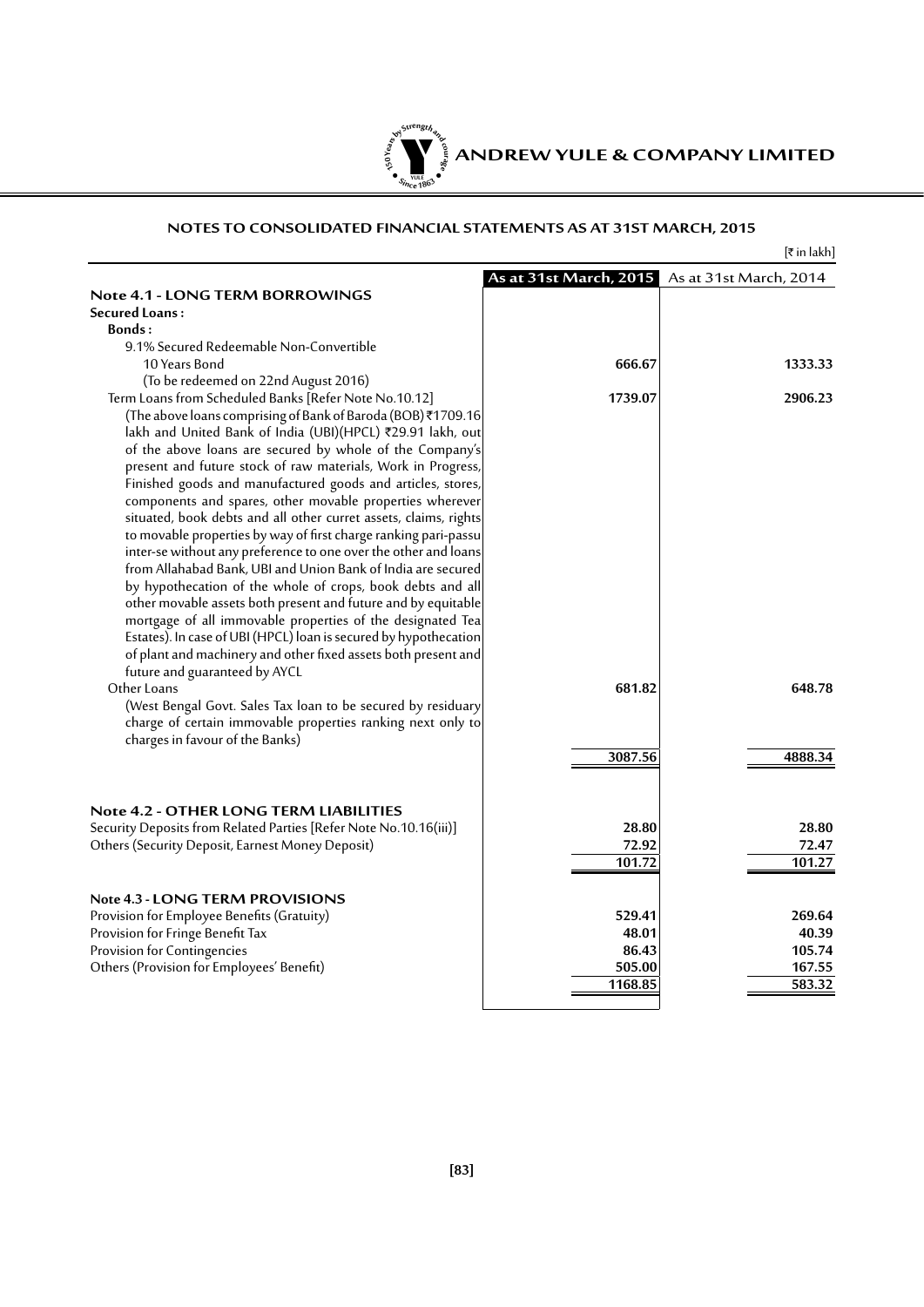**ANDREW YULE & COMPANY LIMITED 150Year<sup>s</sup>byStre<sup>n</sup>gthand<sup>c</sup>ou<sup>r</sup>age**  $\sum_{i}$  $\bullet$ . When  $\bullet$ 

|                                                                 |                        | $[\bar{x}$ in lakh]    |
|-----------------------------------------------------------------|------------------------|------------------------|
|                                                                 | As at 31st March, 2015 | As at 31st March, 2014 |
| <b>Note 5.1 - SHORT TERM BORROWINGS</b>                         |                        |                        |
| Secured:                                                        |                        |                        |
| <b>From Scheduled Banks</b>                                     | 4696.11                | 2713.09                |
| (Secured by hypothecation of inventories, book debts and        |                        |                        |
| certain movable and immovable properties)                       |                        |                        |
|                                                                 | 4696.11                | 2713.09                |
| Note 5.2 - TRADE PAYABLE                                        |                        |                        |
| For Goods and Services                                          | 10337.35               | 9165.21                |
|                                                                 | 10337.35               | 9165.21                |
|                                                                 |                        |                        |
| <b>Note 5.3 - OTHER CURRENT LIABILITIES</b>                     |                        |                        |
| <b>Current Maturity on Long Term Debt:</b>                      |                        |                        |
| Government of India                                             | 666.67                 | 666.67                 |
| <b>From Scheduled Banks</b>                                     | 1311.69                | 1101.00                |
|                                                                 | 1978.36                | 1767.67                |
| Interest accrued but not due on borrowings:                     |                        |                        |
| $-$ Others                                                      | 12.63                  |                        |
| Interest accrued and due on borrowings:                         |                        |                        |
| - Scheduled Banks and West Bengal Housing Board                 | 249.55                 | 1132.66                |
| Advance and Deposits received from Customers                    | 681.21                 | 590.99                 |
| Earnest money/Security deposits                                 | 196.64                 | 190.49                 |
| <b>Related Parties</b>                                          | 78.17                  | 78.53                  |
| Others payable                                                  | 0.45                   |                        |
| Others Payable (Employees' dues, Other Contractual obligation & | 4851.98                | 4113.33                |
| <b>Statutory Dues)</b>                                          | 8048.99                | 7873.67                |
|                                                                 |                        |                        |
| <b>Note 5.4 - SHORT TERM PROVISIONS</b>                         |                        |                        |
| Others:                                                         |                        |                        |
| Other Provisions (Stock Obsolescence, Contingencies             | 570.06                 | 623.84                 |
| and Food Stuff)                                                 |                        |                        |
| Provision for Income Tax and Wealth Tax                         | 882.69                 | 784.54                 |
| Provision for Proposed Dividend                                 | 333.64                 |                        |
| Provision for Dividend Distribution Tax                         | 66.71                  |                        |
|                                                                 | 1853.10                | 1408.38                |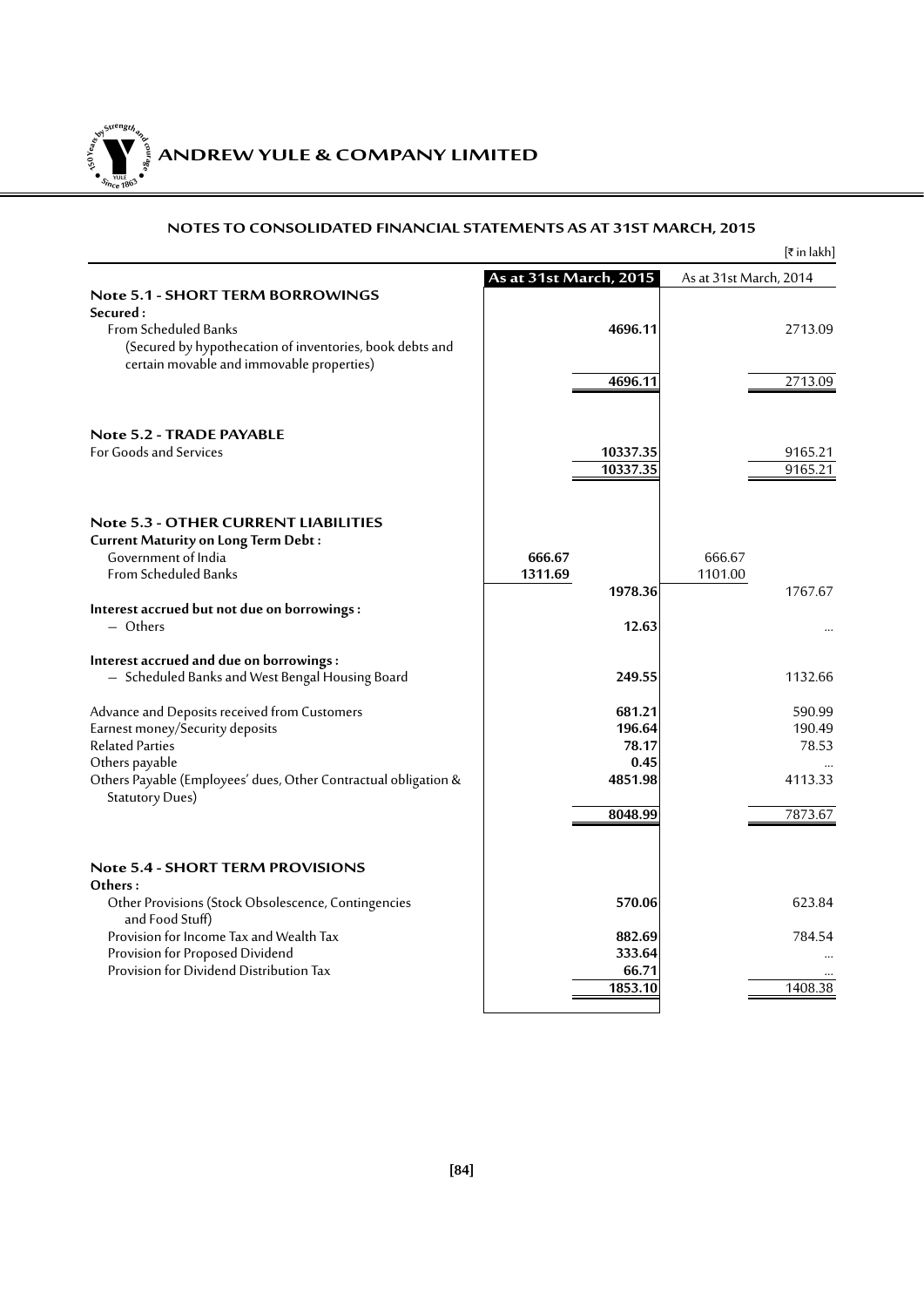

# **NOTES TO CONSOLIDATED FINANCIAL STATEMENTS AS AT 31ST MARCH, 2015**

 $[\bar{\tau}$  in lakh]

| Note 6 - FIXED ASSETS                                                                               |                                                |                                                           |                                        |                                                                          |                |                     |                                                             |                                |                    |                                |                    |                              |                              |  |                  |
|-----------------------------------------------------------------------------------------------------|------------------------------------------------|-----------------------------------------------------------|----------------------------------------|--------------------------------------------------------------------------|----------------|---------------------|-------------------------------------------------------------|--------------------------------|--------------------|--------------------------------|--------------------|------------------------------|------------------------------|--|------------------|
|                                                                                                     |                                                |                                                           | <b>GROSS BLOCK</b>                     |                                                                          |                | <b>DEPRECIATION</b> |                                                             |                                | Opening<br>Adjust- | <b>IMPAIREMENT</b>             |                    | OF ASSETS                    |                              |  | <b>NET BLOCK</b> |
| Description of Assets                                                                               | Cost/Book<br>Value as at<br>1st April,<br>2014 | Addi-<br>tions/<br>Adjust-<br>ments<br>during<br>the year | Adjust-<br>ments<br>during the<br>year | Less:Sales/ Cost/Book Upto 31st<br>Value as<br>at 31st<br>March,<br>2015 | March,<br>2014 | For the<br>year     | Less:On<br>Sales/<br>Adjust-<br>ments<br>during<br>the year | Upto<br>31st<br>March,<br>2015 | ment               | Upto<br>31st<br>March,<br>2014 | During<br>the year | As at 31st<br>March,<br>2015 | As at 31st<br>March,<br>2014 |  |                  |
| <b>Tangible Assets</b>                                                                              |                                                |                                                           |                                        |                                                                          |                |                     |                                                             |                                |                    |                                |                    |                              |                              |  |                  |
| Land (including cost of<br>development and<br>leasehold land<br>₹15.10 lakh;<br>2012-13₹15.10 lakh) | 323.38                                         |                                                           |                                        | 323.38                                                                   | 5.22           | 1.50                |                                                             | 6.72                           |                    |                                |                    | 316.66                       | 318.16                       |  |                  |
| Estates<br>[Leasehold (including<br>garden development<br>expenses)                                 | 12454.15                                       | 18.73                                                     |                                        | 12472.88                                                                 | 261.71         |                     |                                                             | 261.71                         |                    | $\ddot{\phantom{a}}$           |                    | 12211.17                     | 12192.44                     |  |                  |
| Buildings                                                                                           | 3486.97                                        | 341.39                                                    |                                        | 3828.36                                                                  | 1438.71        | 187.75              |                                                             | 1626.46                        | 92.30              | 5.78                           |                    | 2103.82                      | 2042.48                      |  |                  |
| Roads and Culverts                                                                                  | 69.96                                          | 4.70                                                      |                                        | 74.66                                                                    | 20.15          | 6.65                |                                                             | 26.80                          | 31.40              |                                |                    | 16.46                        | 49.81                        |  |                  |
| Plant and Equipments                                                                                | 6081.14                                        | 441.32                                                    | 102.85                                 | 6419.61                                                                  | 3845.12        | 242.89              | 93.65                                                       | 3994.36                        | 36.11              | 62.97                          |                    | 2326.17                      | 2173.04                      |  |                  |
| Drawings, Designs and<br>Tracings etc.                                                              | 74.99                                          |                                                           |                                        | 74.99                                                                    | 40.90          |                     |                                                             | 40.90                          |                    | 34.09                          |                    |                              |                              |  |                  |
| Electrical Installations                                                                            | 1043.31                                        | 88.14                                                     | 6.49                                   | 1124.96                                                                  | 573.97         | 62.39               | 6.16                                                        | 630.20                         | 65.89              |                                |                    | 428.87                       | 469.34                       |  |                  |
| Water Installations                                                                                 | 654.08                                         | 196.64                                                    |                                        | 850.72                                                                   | 323.51         | 43.07               |                                                             | 366.58                         | 38.45              |                                |                    | 445.69                       | 330.57                       |  |                  |
| <b>Furniture and Fixtures</b>                                                                       | 333.17                                         | 31.42                                                     | 5.93                                   | 358.66                                                                   | 273.28         | 12.92               | 5.65                                                        | 280.55                         | 9.61               | 0.01                           |                    | 68.49                        | 59.88                        |  |                  |
| Office Equipments                                                                                   | 16.22                                          |                                                           |                                        | 16.22                                                                    | 11.79          | 1.58                |                                                             | 13.37                          | 1.70               |                                |                    | 1.15                         | 4.43                         |  |                  |
| Vehicles                                                                                            | 887.00                                         | 64.37                                                     | 30.67                                  | 920.70                                                                   | 495.36         | 87.38               | 28.63                                                       | 554.11                         | 9.06               |                                |                    | 357.53                       | 391.64                       |  |                  |
| <b>TOTAL</b>                                                                                        | 25424.37                                       | 1186.71                                                   | 145.94                                 | 26465.14                                                                 | 7289.72        | 646.13              | 134.09                                                      | 7801.76                        | 284.52             | 102.85                         |                    | 18276.01                     | 18031.79                     |  |                  |
| <b>Intangible Assets</b>                                                                            |                                                |                                                           |                                        |                                                                          |                |                     |                                                             |                                |                    |                                |                    |                              |                              |  |                  |
| Computer Software                                                                                   | 85.70                                          | 7.35                                                      |                                        | 93.05                                                                    | 48.71          | 13.54               |                                                             | 62.25                          | 0.02               |                                |                    | 30.78                        | 36.99                        |  |                  |
| <b>TOTAL</b>                                                                                        | 25510.07                                       | 1194.06                                                   | 145.94                                 | 26558.19                                                                 | 7338.43        | 659.67              | 134.09                                                      | 7864.01                        | 284.54             | 102.85                         |                    | 18306.79                     | 18068.78                     |  |                  |
| <b>Tabgible Assets</b>                                                                              |                                                |                                                           |                                        |                                                                          |                |                     |                                                             |                                |                    |                                |                    |                              |                              |  |                  |
| Capital Work-in-Progress                                                                            | 579.22                                         | 1028.26                                                   | 1136.08                                | 471.40                                                                   |                | $\ddotsc$           |                                                             | 0.00                           | $\ddotsc$          |                                |                    | 471.40                       | 579.22                       |  |                  |
| <b>TOTAL</b>                                                                                        | 26089.29                                       | 2222.32                                                   | 1282.02                                | 27029.59                                                                 | 7338.43        | 659.67              | 134.09                                                      | 7864.01                        | 284.54             | 102.85                         |                    | 18778.19                     | 18648.00                     |  |                  |
| PREVIOUS YEAR'S TOTAL                                                                               | 25344.70 1836.16                               |                                                           | 1039.04                                | 26141.82                                                                 | 6963.42        | 477.60              | 102.59                                                      | 7338.43                        |                    | 155.26                         | 0.03               | 18648.00                     |                              |  |                  |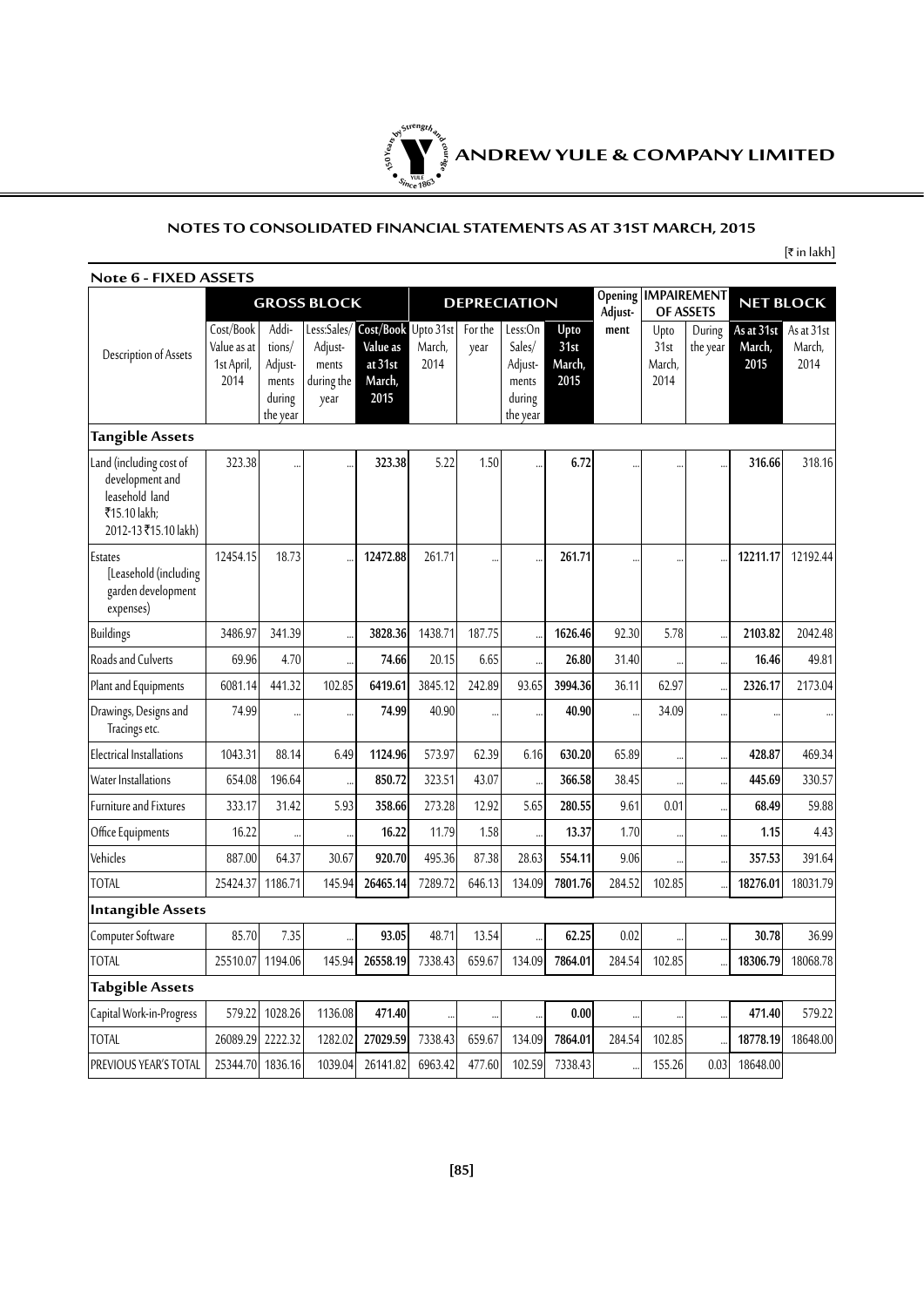**ANDREW YULE & COMPANY LIMITED 150Year<sup>s</sup>byStre<sup>n</sup>gthand<sup>c</sup>ou<sup>r</sup>age**

**<sup>S</sup>inc<sup>e</sup> <sup>1</sup>86<sup>3</sup>**  $\bullet$ . When  $\bullet$ 

|                                                                                                                           |                   |            |            | [₹ in lakh]                   |
|---------------------------------------------------------------------------------------------------------------------------|-------------------|------------|------------|-------------------------------|
|                                                                                                                           | No. of<br>Shares/ | Face Value |            | <b>Book Value</b>             |
|                                                                                                                           | Units             | per Share  |            | As at 31.03.15 As at 31.03.14 |
| Note 6.1 NON - CURRENT INVESTMENTS<br>1. [A] In Associates - Non-Trade Investments:<br><b>Equity Shares (Fully Paid):</b> |                   |            |            |                               |
| Quoted:                                                                                                                   |                   |            |            |                               |
| Tide Water Oil Co. (India) Ltd.                                                                                           | 2,28,390          | 10         | 141.07     | 141.07                        |
| Add/Less: Group Share of Profit as on 31st March, 2015                                                                    |                   |            | 12337.85   | 9025.68                       |
|                                                                                                                           |                   |            | 12478.92   | 9166.75                       |
| Unquoted:                                                                                                                 |                   |            |            |                               |
| New Beerbhoom Coal Co. Ltd.                                                                                               | 1,05,355          | 10         | 12.27      | 12.27                         |
| Add/Less: Group Share of Profit as on 31st March, 2015                                                                    |                   |            | $(-)$ 4.25 | $(-)$ 4.04                    |
|                                                                                                                           |                   |            | 8.02       | 8.23                          |
| Katras Jherriah Coal Co. Ltd.                                                                                             | 60,260            | 10         | 6.95       | 6.95                          |
| Add/Less: Group Share of Profit as on 31st March, 2015                                                                    |                   |            | $(-) 8.07$ | $(-)7.54$                     |
|                                                                                                                           |                   |            | 1.12       | 0.59                          |
| [B] In Other Companies - Non-Trade Investments :<br><b>Equity Shares (Fully Paid):</b>                                    |                   |            |            |                               |
| Quoted:                                                                                                                   |                   |            |            |                               |
| Yule Financing & Leasing Co. Ltd.                                                                                         | 3,00,000          | 10         | 27.88      | 27.88                         |
| India Power Corpn. Ltd.                                                                                                   | 34,500            | 1          | 0.01       | 0.01                          |
| WEBFIL Ltd.                                                                                                               | 1,45,000          | 10         | 14.50      | 14.50                         |
| Fort Gloster Industries Ltd.                                                                                              | 1,040             | 10         | 0.12       | 0.12                          |
| Gloster Ltd.                                                                                                              | 832               | 10         | 0.01       | 0.01                          |
| Exide Industries Ltd.                                                                                                     | 2,12,714          | 1          | 4.22       | 4.22                          |
| The Gillapukri Tea and Industries Ltd.                                                                                    | 26                | 10         |            | $\cdots$                      |
| Unquoted:                                                                                                                 |                   |            |            |                               |
| The Bengal Coal Co. Ltd.                                                                                                  | 10,305            | 100        | 0.51       | 0.51                          |
| The Statesman Ltd.                                                                                                        | 9,966             | 100        | 4.70       | 4.70                          |
| ABC Tea Workers Welfare Services                                                                                          | 750               | 10         | 0.08       | 0.08                          |
| 6% Cumulative Redeemable Preference Shares-WEBFIL 20,44,000                                                               |                   | 10<br>10   | 204.40     | 204.40<br>0.69                |
| Woodlands Multispeciality Hospital Ltd.                                                                                   | 23,450            |            | 0.69       |                               |
| <b>Bonds (Fully Paid):</b><br>Unquoted:                                                                                   |                   |            |            |                               |
| **WEBFIL Ltd. Zero Rate Unsecured Redeemable Bond                                                                         | 305               | 100000     | 305.00     | 305.00                        |
| 2. Units (Fully Paid):                                                                                                    |                   |            |            |                               |
| Quoted:                                                                                                                   |                   |            |            |                               |
| Unit Trust of India                                                                                                       |                   |            |            |                               |
| <b>Balanced Fund</b>                                                                                                      | 1,70,781          | 10         | 36.13      | 36.13                         |
|                                                                                                                           | (170781)          |            | 13084.07   |                               |
|                                                                                                                           |                   |            |            | 9772.63                       |
| Less: Provision for diminution in value for long term investments                                                         |                   |            | 33.09      | 33.09                         |
| [Investments are valued at cost]                                                                                          |                   |            | 13050.98   | 9739.54                       |
| Market value of quoted investments                                                                                        |                   |            | 31266.34   | 18981.65                      |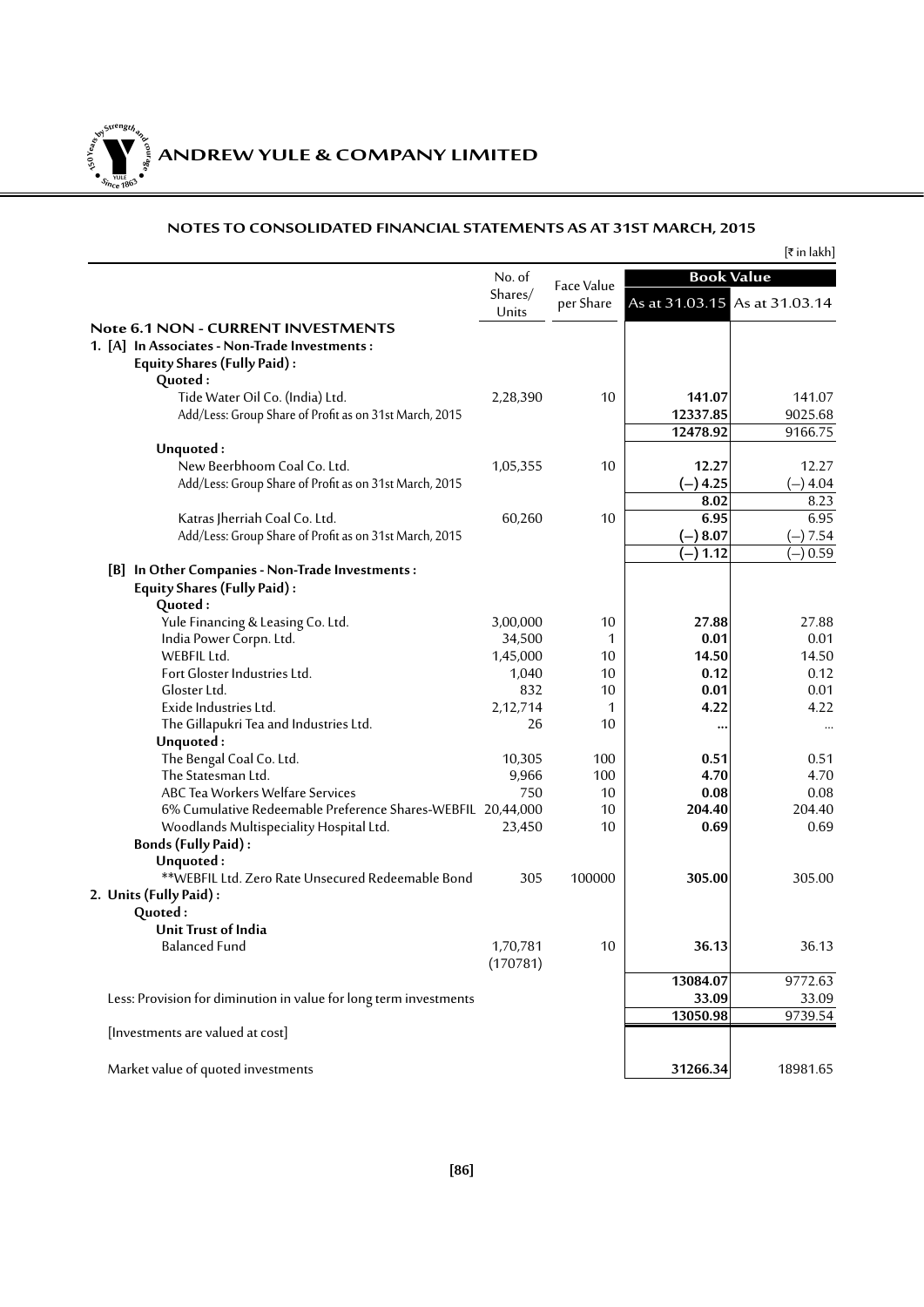

|                                                                  |                        |          |                        | [₹in lakh] |
|------------------------------------------------------------------|------------------------|----------|------------------------|------------|
|                                                                  | As at 31st March, 2015 |          | As at 31st March, 2014 |            |
| <b>Note 6.2 - LONG TERM LOANS AND ADVANCES</b>                   |                        |          |                        |            |
| Capital Advances - Unsecured Considered good                     |                        | 22.28    |                        | 21.78      |
| Security Deposit - Unsecured Considered good                     |                        | 17.62    |                        | 19.58      |
| Advance Tax (FBT)                                                |                        | 83.68    |                        | 73.26      |
| Loans and Advance to related parties                             |                        |          |                        |            |
| Unsecured Considered good                                        | 2.41                   |          | 2.32                   |            |
| Doubtful                                                         | 567.40                 |          | 620.82                 |            |
|                                                                  | 569.81                 |          | 623.14                 |            |
| Less: Provision for Doubtful Advance                             | 567.40                 |          | 620.82                 |            |
|                                                                  |                        | 2.41     |                        | 2.32       |
| Other Loans and Advances (House Building Loan) - Unsecured       |                        | 395.09   |                        | 323.21     |
| Considered good                                                  |                        |          |                        |            |
|                                                                  |                        | 521.08   |                        | 440.15     |
|                                                                  |                        |          |                        |            |
| <b>Note 6.3 - OTHER NON-CURRENT ASSETS</b>                       |                        |          |                        |            |
| Others (Plan Assets for Superannuation Fund and Retention Money) |                        | 1638.94  |                        | 691.36     |
|                                                                  |                        | 1638.94  |                        | 691.36     |
|                                                                  |                        |          |                        |            |
| Note 7.1 - CURRENT INVESTMENT (Investments in<br>Mutual Fund)    |                        |          |                        |            |
| Quoted:                                                          |                        |          |                        |            |
| Unit Trust of India                                              |                        |          |                        |            |
| <b>Balance Fund</b>                                              |                        | 5.27     |                        |            |
| [18,718.15 No. of Units of face value of Rs.10/- each, Market    |                        |          |                        |            |
| value of ₹28.13 each. Total value ₹5.27 lakh at cost.]           |                        | 5.27     |                        |            |
|                                                                  |                        |          |                        |            |
| Note 7.2 - INVENTORIES (At lower of cost and                     |                        |          |                        |            |
| net realisable value)                                            |                        |          |                        |            |
| Raw Materials, Components & Packing Material                     |                        | 974.59   |                        | 996.03     |
| Work in Progress                                                 |                        | 897.51   |                        | 975.26     |
| <b>Finished Goods</b>                                            |                        | 831.84   |                        | 393.75     |
| Stores and Spare Parts                                           |                        | 1540.34  |                        | 1569.92    |
| Loose Tools                                                      |                        | 9.05     |                        | 9.69       |
| Food Stuff                                                       |                        | 14.93    |                        | 16.00      |
| Scrap                                                            |                        | 14.52    |                        | 33.23      |
|                                                                  |                        | 4282.78  |                        | 3993.88    |
| <b>Note 7.3 - TRADE RECEIVABLES</b>                              |                        |          |                        |            |
| Trade Receivable :                                               |                        |          |                        |            |
| Unsecured                                                        |                        |          |                        |            |
| Debts outstanding over six months from due date:                 |                        |          |                        |            |
| Considered Good                                                  |                        | 2480.77  |                        | 1590.42    |
| Considered Doubtful                                              |                        | 4300.48  |                        | 4843.99    |
|                                                                  |                        | 6781.25  |                        | 6434.41    |
| Less: Provision for Doubtful Debts                               |                        | 4300.48  |                        | 4843.99    |
|                                                                  |                        | 2480.77  |                        | 1590.42    |
| <b>Other Debts:</b>                                              |                        |          |                        |            |
| Considered Good                                                  |                        | 8385.19  |                        | 8463.66    |
|                                                                  |                        | 10865.96 |                        | 10054.08   |
|                                                                  |                        |          |                        |            |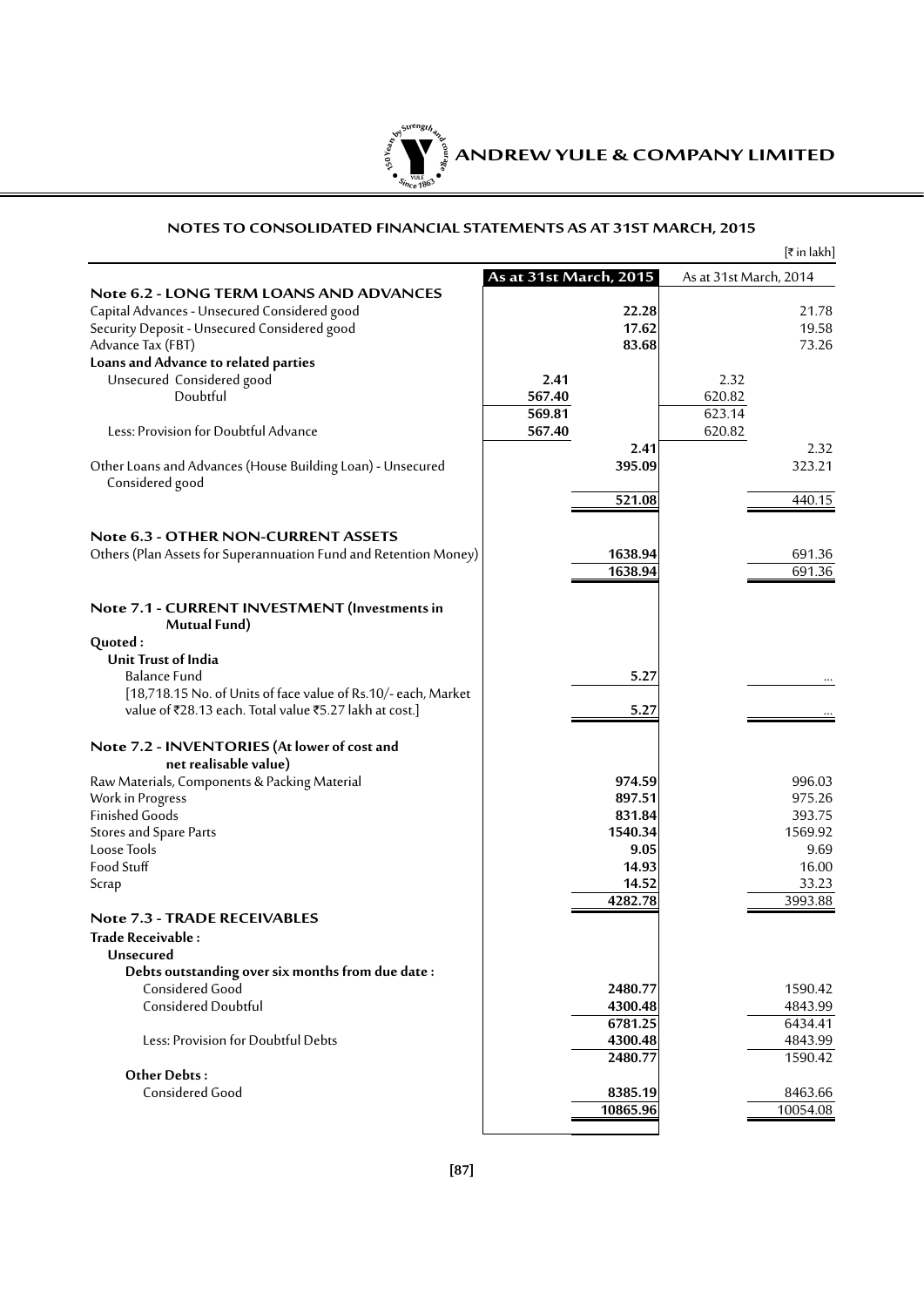**ANDREW YULE & COMPANY LIMITED 150Year<sup>s</sup>byStre<sup>n</sup>gthand<sup>c</sup>ou<sup>r</sup>age**  $\bullet$   $\frac{1}{\text{NICE}}$   $\bullet$   $\bullet$ 

|                                                                                                                                                                                        |                            |         |                        | $[\bar{x}$ in lakh] |
|----------------------------------------------------------------------------------------------------------------------------------------------------------------------------------------|----------------------------|---------|------------------------|---------------------|
|                                                                                                                                                                                        | As at 31st March, 2015     |         | As at 31st March, 2014 |                     |
| <b>Note 7.4 - CASH AND BANK BALANCES</b>                                                                                                                                               |                            |         |                        |                     |
| <b>Cash and Cash Equivalents:</b>                                                                                                                                                      |                            |         |                        |                     |
| Balance with Bank                                                                                                                                                                      | 1007.93                    |         | 833.50                 |                     |
| Cheques in Hand                                                                                                                                                                        | 1.58                       |         | 1.16                   |                     |
| Cash in Hand                                                                                                                                                                           | 27.63                      |         | 56.77                  |                     |
| Postage and Stamps in hand                                                                                                                                                             | 0.02                       |         | 0.02                   |                     |
| <b>Employee Security Deposit</b>                                                                                                                                                       | 0.06                       |         | 0.06                   |                     |
| Remittance in Transit                                                                                                                                                                  | $\ddotsc$                  |         | 48.79                  |                     |
| Deposit with Bank maturing within 3 months                                                                                                                                             | 2332.25                    |         | 2540.21                |                     |
|                                                                                                                                                                                        |                            | 3369.47 |                        | 3480.51             |
| <b>Other Bank Balances:</b>                                                                                                                                                            |                            |         |                        |                     |
| Deposit with Bank maturing after 3 months                                                                                                                                              | 3408.31                    |         | 4283.53                |                     |
| Margin Money with Bank maturing after 3 months                                                                                                                                         | 2154.37                    |         | 1709.19                |                     |
| Margin Money with Bank maturing within 3 months                                                                                                                                        | 66.97                      |         | 53.30                  |                     |
|                                                                                                                                                                                        |                            | 5629.65 |                        | 6046.02             |
|                                                                                                                                                                                        |                            | 8999.12 |                        | 9526.53             |
| All deposits are below 12 months.                                                                                                                                                      |                            |         |                        |                     |
| Note 7.5 - SHORT TERM LOANS AND ADVANCES<br><b>Loans and Advances:</b><br>Secured Considered good<br>Related Parties - Unsecured Considered good<br>Others - Unsecured Considered good | 7.56<br>254.35<br>$\cdots$ |         | 8.14<br>187.28<br>2.58 |                     |
|                                                                                                                                                                                        |                            | 261.91  |                        | 198.00              |
| Balance with Customs & Central Excise - Unsecured Considered good                                                                                                                      |                            | 314.23  |                        | 262.73              |
| Deposits - Unsecured Considered good                                                                                                                                                   |                            | 189.67  |                        | 143.04              |
| Advance payment of Income Tax and Wealth Tax                                                                                                                                           |                            | 1664.42 |                        | 1442.02             |
| Advance recoverable in cash or in kind or for value to be received                                                                                                                     |                            |         |                        |                     |
| Considered good                                                                                                                                                                        | 3392.00                    |         | 2285.23                |                     |
| Considered doubtful                                                                                                                                                                    | 1396.83                    |         | 1770.43                |                     |
|                                                                                                                                                                                        | 4788.83                    |         | 4055.66                |                     |
| Less: Provision for doubtful advances                                                                                                                                                  | 1396.83                    |         | 1770.43                |                     |
|                                                                                                                                                                                        |                            | 3392.00 |                        | 2285.23             |
|                                                                                                                                                                                        |                            | 5822.23 |                        | 4331.02             |
| <b>Note 7.6 - OTHER CURRENT ASSETS</b>                                                                                                                                                 |                            |         |                        |                     |
| Others (Interest accrued on deposits)                                                                                                                                                  |                            | 88.22   |                        | 152.32              |
|                                                                                                                                                                                        |                            | 88.22   |                        | 152.32              |
|                                                                                                                                                                                        |                            |         |                        |                     |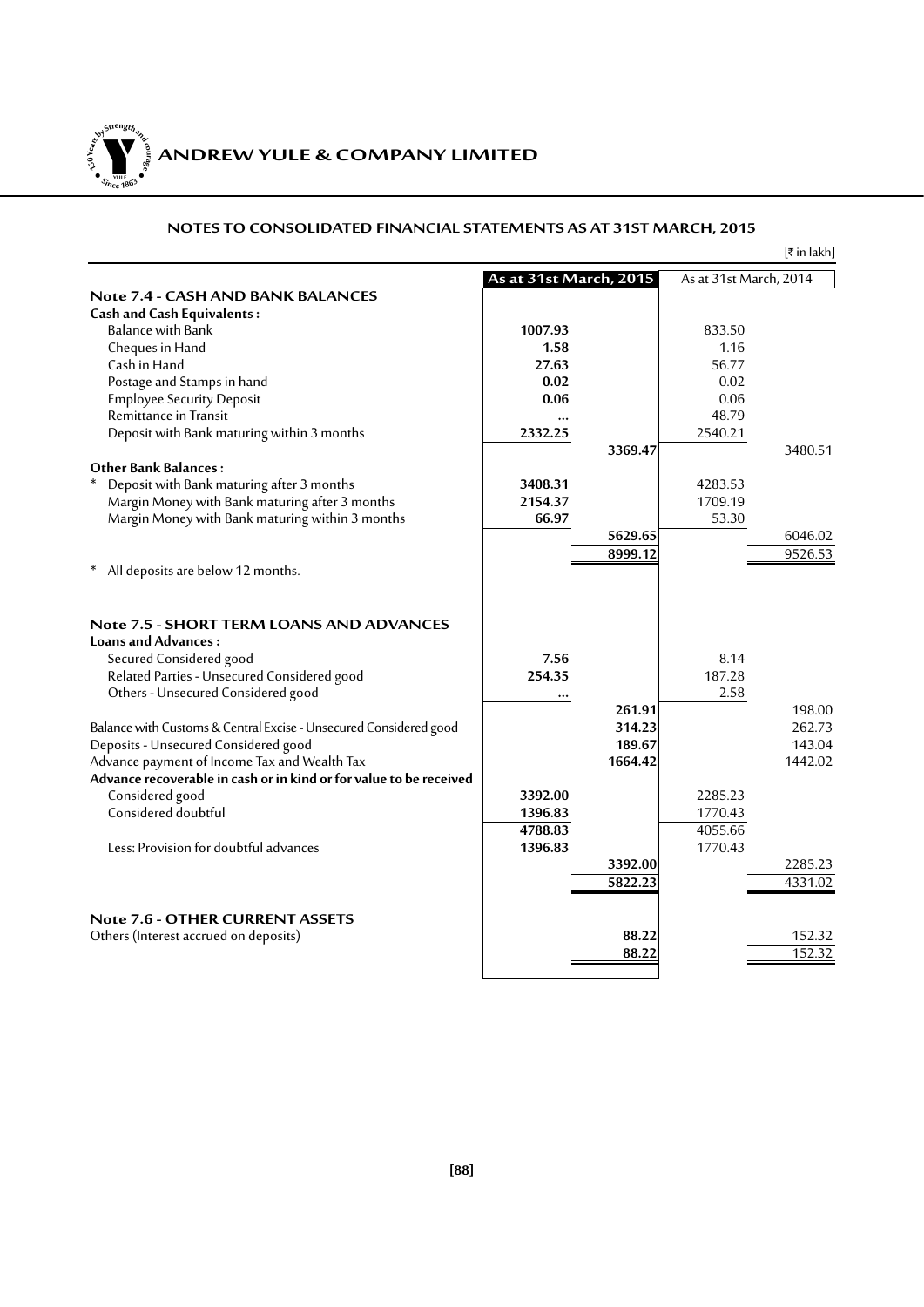

|  | [₹ in lakh] |
|--|-------------|
|--|-------------|

|                                                                                                                                                                          |                           | <b>March, 2015</b> | For the year ended 31st For the year ended 31st<br>March, 2014 |          |
|--------------------------------------------------------------------------------------------------------------------------------------------------------------------------|---------------------------|--------------------|----------------------------------------------------------------|----------|
| <b>INCOME</b>                                                                                                                                                            |                           |                    |                                                                |          |
| <b>Note 8.1 - REVENUE FROM OPERATIONS</b>                                                                                                                                |                           |                    |                                                                |          |
| Sale of Products                                                                                                                                                         | 38482.37                  |                    | 35771.52                                                       |          |
| Sale of Services                                                                                                                                                         | 375.53                    |                    | 441.88                                                         |          |
| Other Operational Income                                                                                                                                                 | 2249.19                   |                    | 3597.88                                                        |          |
|                                                                                                                                                                          |                           | 41107.09           |                                                                | 39811.28 |
|                                                                                                                                                                          |                           |                    |                                                                |          |
| Less: Trade and Other Discount                                                                                                                                           |                           | 135.77             |                                                                | 166.32   |
|                                                                                                                                                                          |                           | 40971.32           |                                                                | 39644.96 |
| Less: Excise Duty                                                                                                                                                        |                           | 1662.44            |                                                                | 1437.11  |
|                                                                                                                                                                          |                           | 39308.88           |                                                                | 38207.85 |
| Note 8.2 - OTHER INCOME                                                                                                                                                  |                           |                    |                                                                |          |
| Interest Income                                                                                                                                                          |                           | 326.11             |                                                                | 419.28   |
| Dividend Income                                                                                                                                                          |                           | 695.16             |                                                                | 346.26   |
| Net gain on sale of Current Investments                                                                                                                                  |                           | 35.96              |                                                                | 0.00     |
| Other non-operating income (Tea Board Subsidy, Adjustment of                                                                                                             |                           | 1420.34            |                                                                | 317.01   |
| Tea Board Subsidy, Items relating to previous year, Provision<br>no longer required written back)                                                                        |                           |                    |                                                                |          |
|                                                                                                                                                                          |                           | 2477.57            |                                                                | 1082.55  |
|                                                                                                                                                                          |                           |                    |                                                                |          |
| Note 9.1 - COST OF MATERIAL CONSUMED<br>Opening Stock as at 1st April, 2014:<br>Raw Materials, Components and Packing Materials<br>Stores and Spare Parts<br>Loose Tools | 996.03<br>1569.92<br>9.69 |                    | 965.90<br>1414.87<br>9.27                                      |          |
|                                                                                                                                                                          | 2575.64                   |                    | 2390.04                                                        |          |
| Less: Book value of stocks sold/adj./written off                                                                                                                         |                           | 2575.64            | 0.10                                                           | 2389.94  |
| Purchase during the year:                                                                                                                                                |                           |                    |                                                                |          |
| Raw Materials, Components and Packing Materials                                                                                                                          | 13965.27                  |                    | 12283.12                                                       |          |
| Stores and Spare Parts                                                                                                                                                   | 2296.91                   |                    | 2766.50                                                        |          |
| Loose Tools                                                                                                                                                              |                           |                    | 9.69                                                           |          |
|                                                                                                                                                                          |                           | 16262.18           |                                                                | 15059.31 |
|                                                                                                                                                                          |                           | 18837.82           |                                                                | 17449.25 |
| Less: Closing Stock as at 31st March, 2015:                                                                                                                              |                           |                    |                                                                |          |
| Raw Materials, Components and Packing Materials                                                                                                                          | 974.59                    |                    | 996.03                                                         |          |
| Stores and Spare Parts                                                                                                                                                   | 1540.34                   |                    | 1569.92                                                        |          |
| Loose Tools                                                                                                                                                              | 9.05                      |                    | 9.69                                                           |          |
|                                                                                                                                                                          |                           | 2523.98            |                                                                | 2575.64  |
|                                                                                                                                                                          |                           | 16313.84           |                                                                | 14873.61 |
| Less: Raw Materials and Stores used on various jobs                                                                                                                      |                           | 554.00             |                                                                | 744.40   |
|                                                                                                                                                                          |                           | 15759.84           |                                                                | 14129.21 |
|                                                                                                                                                                          |                           |                    |                                                                |          |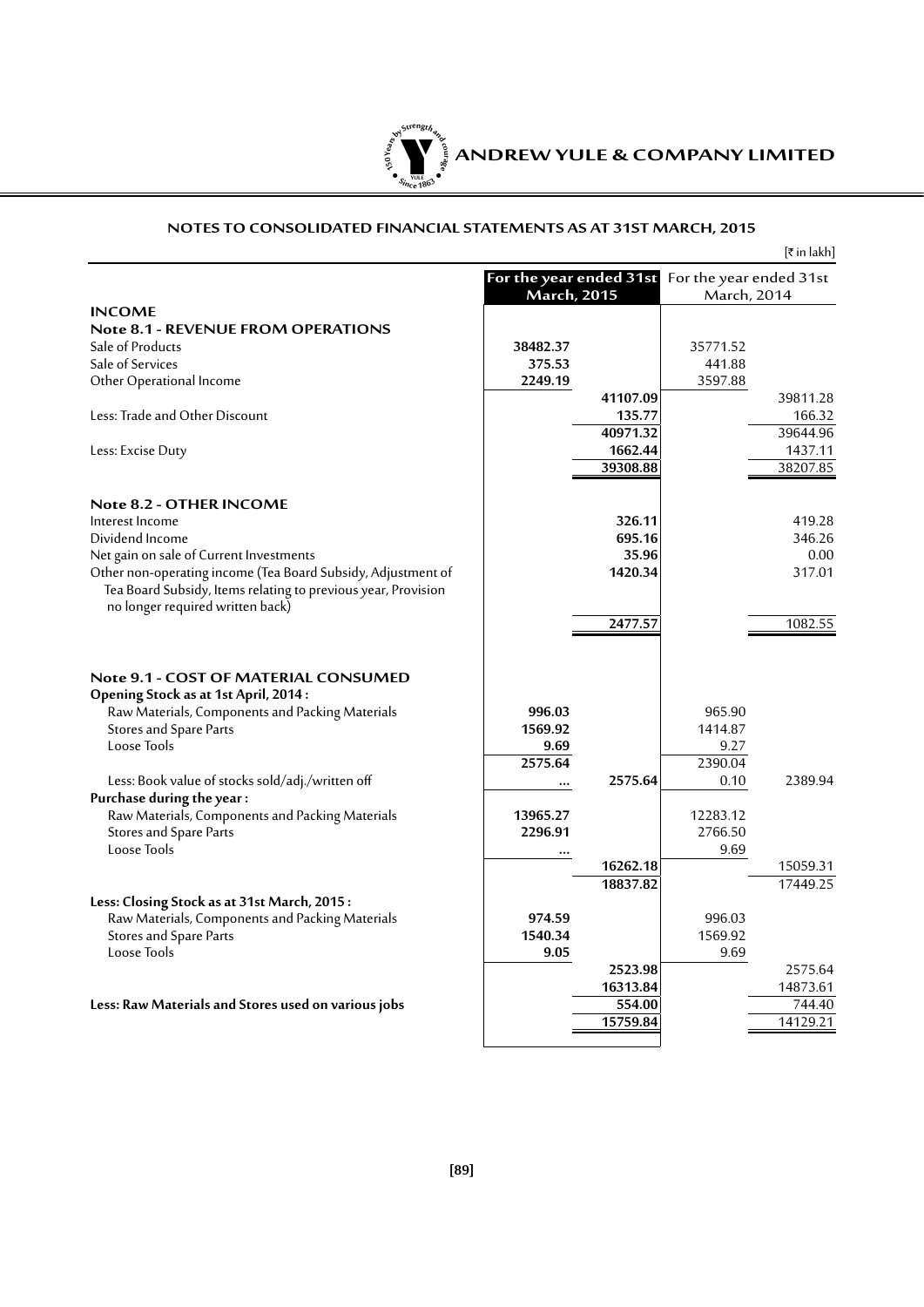**ANDREW YULE & COMPANY LIMITED 150Year<sup>s</sup>byStre<sup>n</sup>gthand<sup>c</sup>ou<sup>r</sup>age**  $\bullet$   $\frac{1}{\text{NICE}}$   $\bullet$   $\bullet$ 

|                                                                                                                                     |                                               |                                |                                        | [₹ in lakh]                    |
|-------------------------------------------------------------------------------------------------------------------------------------|-----------------------------------------------|--------------------------------|----------------------------------------|--------------------------------|
|                                                                                                                                     | For the year ended 31st<br><b>March, 2015</b> |                                | For the year ended 31st<br>March, 2014 |                                |
| Note 9.2 - CHANGES IN INVENTORIES OF FINISHED<br><b>GOODS, WORK-IN-PROGRESS AND</b><br><b>STOCK IN TRADE</b>                        |                                               |                                |                                        |                                |
| Inventories (at close):                                                                                                             |                                               |                                |                                        |                                |
| <b>Finished Goods</b>                                                                                                               | 831.84                                        |                                | 393.75                                 |                                |
| Work in Progress                                                                                                                    | 897.51                                        |                                | 975.26                                 |                                |
| Scrap                                                                                                                               | 14.52                                         |                                | 33.23                                  |                                |
|                                                                                                                                     |                                               | 1743.87                        |                                        | 1402.24                        |
| Inventories (at commencement) :<br><b>Finished Goods</b>                                                                            | 393.75                                        |                                | 340.79                                 |                                |
| Work in Progress                                                                                                                    | 975.26                                        |                                | 649.34                                 |                                |
| Scrap                                                                                                                               | 33.23                                         |                                | 29.94                                  |                                |
|                                                                                                                                     |                                               | 1402.24                        |                                        | 1020.07                        |
|                                                                                                                                     |                                               | 341.63                         |                                        | 382.17                         |
| Note 9.3 - EMPLOYEE BENEFITS EXPENSE<br>Salaries and Wages<br>Contribution to Provident and Other Funds<br>Staff Welfare Expenses   | 11607.06<br>1480.33<br>1376.28                |                                | 10697.17<br>1377.12<br>1275.22         |                                |
| Less: Incurred on Capital Jobs, Repair Jobs etc.                                                                                    |                                               | 14463.67<br>313.34<br>14150.33 |                                        | 13349.51<br>304.01<br>13045.50 |
| Note 9.4 - FINANCE COSTS<br><b>Interest Expenses</b><br>Other Borrowing costs                                                       |                                               | 932.73<br>183.19<br>1115.92    |                                        | 1017.67<br>168.26<br>1185.93   |
| Note 9.5 - DEPRECIATION AND AMORTISATION<br><b>EXPENSES</b><br>Depreciation on Tangible Assets<br>Amortisation of Intangible Assets |                                               | 646.13<br>13.54<br>659.67      |                                        | 467.22<br>10.41<br>477.63      |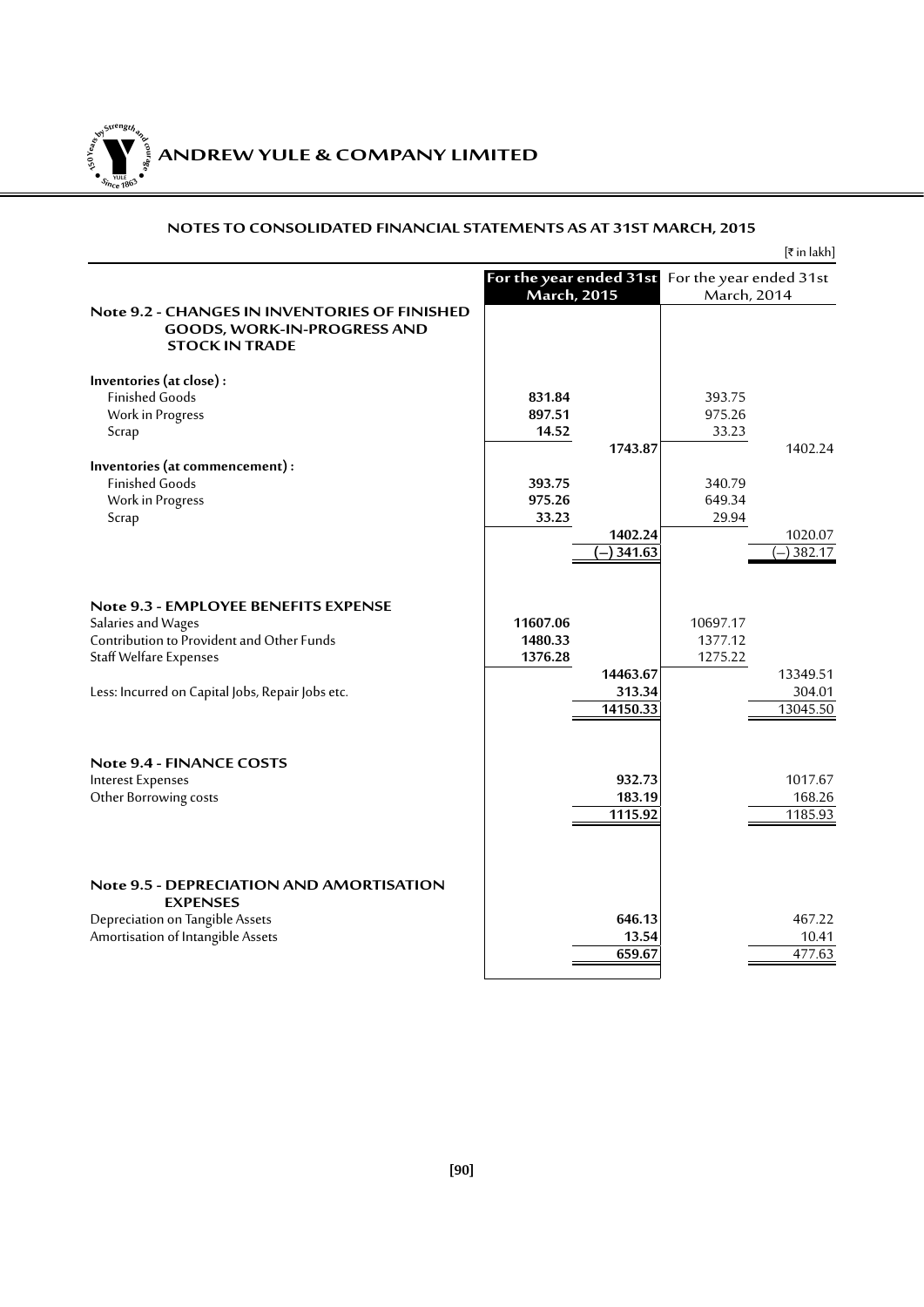

# **NOTES TO CONSOLIDATED FINANCIAL STATEMENTS FOR THE YEAR ENDED 31ST MARCH, 2015**

|                                                                                                 |                                               |         |                                        | [₹in lakh] |
|-------------------------------------------------------------------------------------------------|-----------------------------------------------|---------|----------------------------------------|------------|
|                                                                                                 | For the year ended 31st<br><b>March, 2015</b> |         | For the year ended 31st<br>March, 2014 |            |
| <b>Note 9.6 - OTHER EXPENSES</b>                                                                |                                               |         |                                        |            |
| Power and Fuel                                                                                  |                                               | 2524.96 |                                        | 2383.20    |
| Tea Cultivation and Manufacturing Expenses                                                      |                                               | 602.18  |                                        | 539.06     |
| Research and Development Expenses                                                               |                                               | 24.05   |                                        | 19.66      |
| Rent (Net)                                                                                      |                                               | 77.92   |                                        | 86.17      |
| Rates and Taxes                                                                                 |                                               | 42.81   |                                        | 34.17      |
| <b>Repairs and Maintenance:</b>                                                                 |                                               |         |                                        |            |
| <b>Buildings</b>                                                                                | 377.25                                        |         | 347.58                                 |            |
| Plant and Machinery                                                                             | 373.69                                        |         | 470.15                                 |            |
| Others                                                                                          | 66.61                                         |         | 85.18                                  |            |
|                                                                                                 |                                               | 817.55  |                                        | 902.91     |
| Travelling Expenses and Upkeep of Vehicles                                                      |                                               | 714.29  |                                        | 704.82     |
| Insurance                                                                                       |                                               | 70.94   |                                        | 69.19      |
| <b>Broker's Commission</b>                                                                      |                                               | 227.96  |                                        | 234.53     |
| <b>Selling Expenses:</b>                                                                        |                                               |         |                                        |            |
| Selling Agent's Commission                                                                      | 124.56                                        |         | 20.95                                  |            |
| Others                                                                                          | 857.13                                        | 981.69  | 757.60                                 | 778.55     |
|                                                                                                 |                                               | 1102.15 |                                        | 923.91     |
| Miscellaneous Expenses<br>Sub-Contractors charges                                               |                                               | 243.07  |                                        | 225.50     |
| Delivery/Forwarding charges                                                                     |                                               | 99.88   |                                        | 66.47      |
| Corporate Social Responsibility Expenses                                                        |                                               | 32.42   |                                        | 0.00       |
| Bank charges                                                                                    |                                               | 12.92   |                                        | 26.88      |
| <b>Excise Duty</b>                                                                              |                                               | 8.67    |                                        | 24.23      |
| Assam Entry Tax                                                                                 |                                               | 2.85    |                                        | 6.60       |
| Assam Cess on Green Leaf                                                                        |                                               | 94.20   |                                        | 95.01      |
| West Bengal Primary and Rural Education Cess                                                    |                                               |         |                                        | 0.53       |
| Tea Cess                                                                                        |                                               | 53.29   |                                        | 53.37      |
| <b>Education Cess</b>                                                                           |                                               |         |                                        | 1.06       |
| Net loss on Foreign Currency                                                                    |                                               | 0.17    |                                        | 1.53       |
| <b>Auditor's Remuneration:</b>                                                                  |                                               |         |                                        |            |
| As Auditor                                                                                      | 2.71                                          |         | 2.71                                   |            |
| For Taxation matter                                                                             | 0.87                                          |         | 0.85                                   |            |
| <b>For Other Services</b>                                                                       | 1.25                                          |         | 1.26                                   |            |
| For Reimbursement Expenses                                                                      | 0.66                                          |         | 0.20                                   |            |
|                                                                                                 |                                               | 5.49    |                                        | 5.02       |
| <b>Cost Audit Fees</b>                                                                          |                                               | 1.45    |                                        | 1.45       |
| Item relating to previous years [Refer Note No.10.18 of Other Notes<br>to Financial Statements] |                                               | 0.59    |                                        | 5.53       |
| Liquidated Damages and Penalty etc.                                                             |                                               | 189.64  |                                        | 278.28     |
| Rectification/Replacement                                                                       |                                               | 20.84   |                                        | 54.88      |
| Bad Debts written off                                                                           |                                               | 587.35  |                                        | $0.00\,$   |
| Advance Irrecoverable written off                                                               |                                               | 411.38  |                                        | 0.00       |
| <b>Provision for:</b>                                                                           |                                               |         |                                        |            |
| Doubtful Debts                                                                                  | 58.59                                         |         | 162.28                                 |            |
| Doubtful Loans, Advances and Deposits                                                           | 20.37                                         |         | 550.14                                 |            |
| ST ("C" Form)                                                                                   | 5.25                                          |         |                                        |            |
| Investments                                                                                     | $\cdots$                                      |         | 27.88                                  |            |
| Stock/Stores Obsolescence                                                                       | 8.85                                          | 93.06   | 14.52                                  | 754.82     |
|                                                                                                 |                                               | 9043.77 |                                        | 8277.33    |
|                                                                                                 |                                               |         |                                        |            |
|                                                                                                 |                                               |         |                                        |            |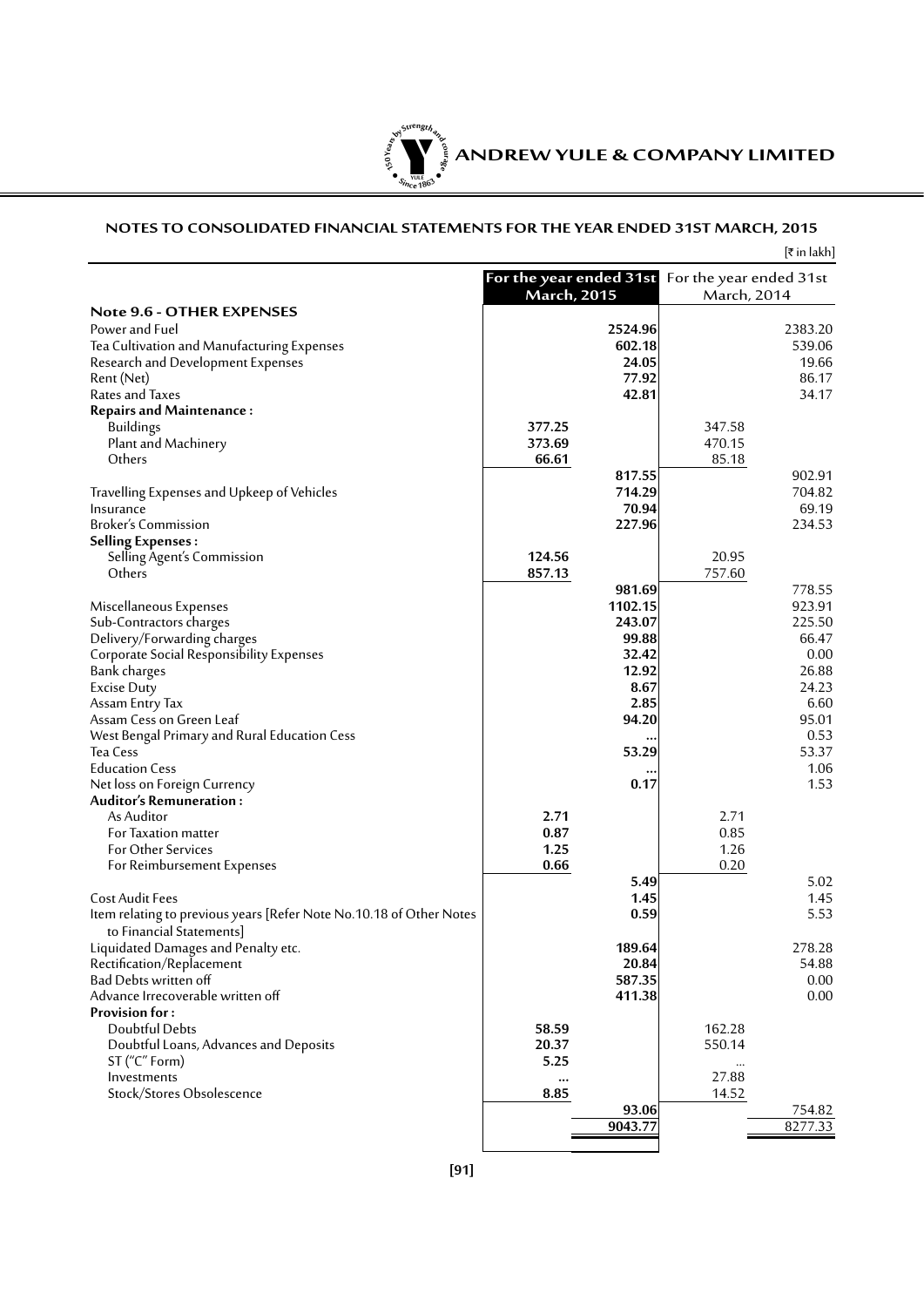*NDREW YULE & COMPANY LIMITED* 

#### **OTHER NOTES TO CONSOLIDATED FINANCIAL STATEMENT AS AT 31ST MARCH, 2015**

[` in lakh]

#### **Note 10**

**150Year<sup>s</sup>byStre<sup>n</sup>gthand<sup>c</sup>ou<sup>r</sup>age**

**<sup>S</sup>inc<sup>e</sup> <sup>1</sup>86<sup>3</sup>**  $\bullet$ . When  $\bullet$ 

10.01 Principles of Consolidation :

The Consolidated Financial Statements (CFS) relate to Andrew Yule & Co. Ltd. (the Company), its Subsidiary Companies and its Associates. The Consolidated Financial Statements have been prepared on the following basis :

- [i] The financial statements of the Company and its subsidiary companies are combined on a line-by-line basis by adding together the book values of like items of assets, liabilities, income and expenses, after fully eliminating intra-group balances and intragroup transactions resulting in unrealized profits or losses in accordance with Accounting Standard (AS-21) – "Consolidated Financial Statements" issued by the Institute of Chartered Accountants of India.
- [ii] In case of Associates where the Company holds 20% or more of equity, investments in Associates are accounted for using equity method in accordance with Accounting Standard (AS-23) – "Accounting for Investments in Associates in Consolidated Financial Statements" issued by the Institute of Chartered Accountants of India.
- 10.02 Ownership Interest in Subsidiaries and Associates :
	- [i] The Subsidiaries [which alongwith "Andrew Yule & Co. Ltd., (AY) the parent, constitute the Group] considered in the preparation of these Consolidated Financial Statements are :

| Name                      | Country of Incorporation | Percentage of voting power as at<br>31st March, 2015 |  |  |  |
|---------------------------|--------------------------|------------------------------------------------------|--|--|--|
| Hooghly Printing Co. Ltd. | India                    | 100                                                  |  |  |  |
| Yule Engineering Co. Ltd. | India                    | 100                                                  |  |  |  |
| Yule Electrical Co. Ltd.  | India                    | 100                                                  |  |  |  |

- The financial statements of the Subsidiaries are drawn upto 31st March every year.
- [ii] Ownership interest of the Group in the Associates considered in the CFS are as follows :–

| Name of the Company             | Country of<br>Incorporation | Ownership Interest as<br>at 31st March, 2015 | Ownership interest as<br>at 31st March, 2014 |  |
|---------------------------------|-----------------------------|----------------------------------------------|----------------------------------------------|--|
| Tide Water Oil Co. (India) Ltd. | India                       | 26.22%                                       | 26.22%                                       |  |
| The New Beerbhoom Coal Co. Ltd. | India                       | 32.95%                                       | 32.95%                                       |  |
| Katras Iherriah Coal Co. Ltd.   | India                       | 31.88%                                       | 31.88%                                       |  |

 These investments have been accounted for using the equity method whereby the investments are initially recorded at cost and adjusted thereafter for the post acquisition change in the Group's share of net assets. During the year, the Group has received dividend aggregating ₹685.17 lakh (₹342.58 lakh) in respect of the investments in Associates.

 Financial Statements of all the Associates are drawn upto 31st March. The Group's investment in Associates were reported as long term investments as on 31st March, 2015 (Note No.6.1) as per AS-23.

10.03 Estimated amount of contracts remaining to be executed on Capital Account ₹13.24 lakh (net of advances) (₹146.53 lakh) and Other Commitments  $\bar{\tau}$  Nil ( $\bar{\tau}$  Nil) not provided for.

In case of Tide Water Oil Co. (I) Ltd. estimated amount of contracts remaining to be executed on Capital Account and not provided for (net of advance) amounting to ₹131.00 lakh (₹101.00 lakh) where Group Companies Share is ₹34.35 lakh (₹26.48 lakh).

- 10.04 Contingent liabilities not provided for in respect of :
	- [a] Claims against the Group not acknowledged as debts ₹146.96 lakhs (₹68.77 lakh)
	- [b] Guarantees and Indemnities given to various Institutions and Authorities in connection with Groups' operations amounting to ₹2452.37 lakh (₹2182.55 lakh).
	- [c] Guarantees given to Banks on behalf of other Group and/or Associate Companies :
		- [i] \*India Paper Pulp Co. Ltd. ₹265.00 lakh (₹265.00 lakh).<br>[ii] Other Companies ₹334.70 lakh (₹411.45 lakh) on beha
		- [ii] Other Companies `334.70 lakh (`411.45 lakh) on behalf of Hooghly Printing Co. Ltd., a Group Company.

\*In respect of item Nos.(i) above, although the notice of invocation of guarantees has been received neither any payment nor any provision has been made as the matter is sub-judice.

[d] Disputed Sales Tax aggregating to ₹2861.94 lakh (₹2880.60 lakh). The demand under the WBST, CST, AGST and OST Acts are according to the opinion of the Group, erroneously raised for which appeals have been preferred at higher Forums of Sales Tax Authority.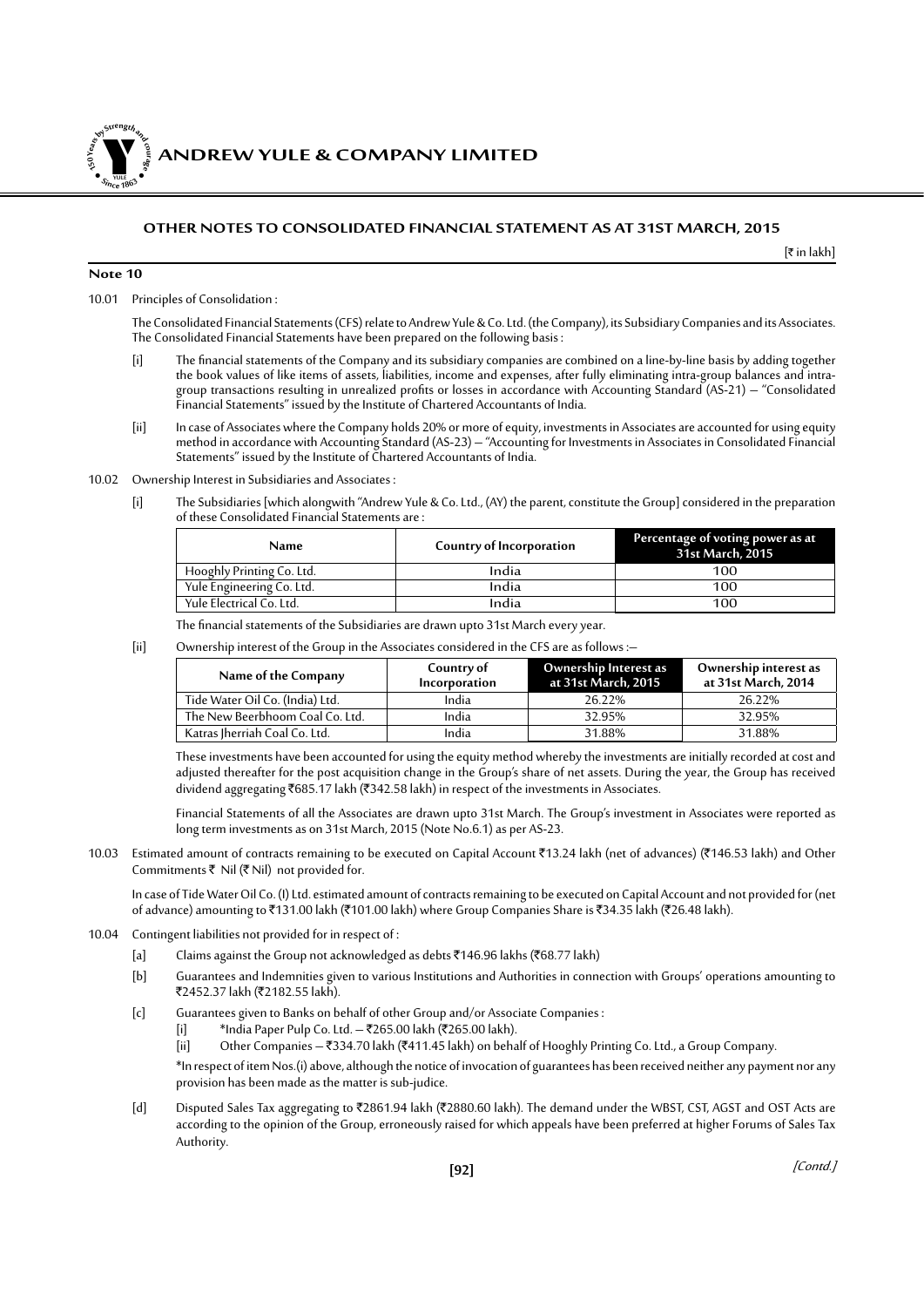

[` in lakh]

#### **Note 10 –** [Contd.]

- [e] Aggregate Income Tax demands including penalty amounting to  $\bar{\xi}$ 485.04 lakh ( $\bar{\xi}$ 438.49 lakh) excluding interest not admitted, against which appeals have been preferred by the Group.
- [f] Disputed Excise/Customs Duty/Service Tax claims ₹447.33 lakh (₹447.28 lakh) excluding interest against which appeal have been preferred by the Group.
- [g] Unexpired Letter of Credit opened by the Group Bankers ₹2301.11 lakh (₹1979.41 lakh).
- [h] In case of Tide Water Oil Co. (I) Ltd. contingent liability towards Bill Discounting, Income Tax and Sales Tax, Excise demand, other disputed claim and Bank Guarantees amounting to ₹3302.00 lakh (₹3569.40 lakh) Group Company's share of liability ₹865.78 lakh (₹935.90 lakh).
- [i] In Katras Jherriah Coal Co. Ltd. claims against the Company by Income Tax Authorities not acknowledged as debts and contested in appeals ₹1.78 lakh (₹1.78 lakh). The group interest in the said amount is ₹0.57 lakh (₹0.57 lakh).
- [j] In The New Beerbhoom Coal Company Ltd., claims against the Company by Income Tax Authorities not acknowledged as debts and contested in appeals ₹0.73 lakh (₹0.73 lakh). The Group interest in the said amount is ₹0.24 lakh (₹0.24 lakh).
- 10.05 Sanctioned Rehabilitation Scheme approved by Board for Industrial and Financial Reconstruction (BIFR) vide Order dated 30th October, 2007 with the cut-off date of 31st March, 2006 is under implementation.

Pursuant to Sanctioned Rehabilitation Scheme (hereinafter SRS) of BIFR stated above, the necessary effects have been given in the Accounts as under :–

- [a] [i] Shares pending allotment appearing in Note No.3 for ₹2857.00 lakh representing 14,28,50,000 number of shares at a face value of ₹2/- each to be issued to Government of India (GOI) arising out of conversion of non-plan GOI loan of `4152.00 lakh after writing off `1295.00 lakh against accumulated loss as a part of financial restructuring package approved by GOI and BIFR.
	- [ii] During the year the Company has issued 75,00,000 Equity Shares at face value of  $Z/2$  each to State Bank of India towards Conversion of Funded Interest in terms of BIFR Order dated 30.10.2007.
	- [iii] The above pending shares will be allotted upon enhancement of Company's authorised capital from ₹7500.00 lakh to `11000.00 lakh after disposal of Company's application for waiver of ROC filing fee for enhancement of authorised capital by BIFR and completion of ROC formalities, though approval for enhancement of authorised capital was already obtained in Annual General Meeting held on 20.09.2013.
	- [iv] During the year the Group has written back an amount of ₹1200.12 lakh towards interest payable to State Bank of India.
- [b] In terms of the aforesaid order 46% of unsecured creditors amounting to ₹2.11 lakh (₹58.47 lakh) except sub-judice matters has been written back during the year.
- [c] 9.1% Secured Non-convertible 10 Years Bond is secured by specified indenture.
- 10.06 [a] Employee Benefits

The Group's contribution to Defined Contribution Plans aggregated to ₹1154.88 lakhs (₹990.96 lakhs) for the year ended 31st March, 2015 has been recognised under the line item Contribution to Provident and Other Funds included in Note No.9.3 above.

| <b>Particulars</b>                             | 2014-15 | 2013-14 |
|------------------------------------------------|---------|---------|
| Contribution to Provident Fund                 | 1153.52 | 989.09  |
| Contribution to Employees State Insurance Fund | I.36    | 1.87    |

[b] The Group has adopted Accounting Standard-15 (AS-15) (Revised 2005) on "Employee Benefits". These Consolidated Financial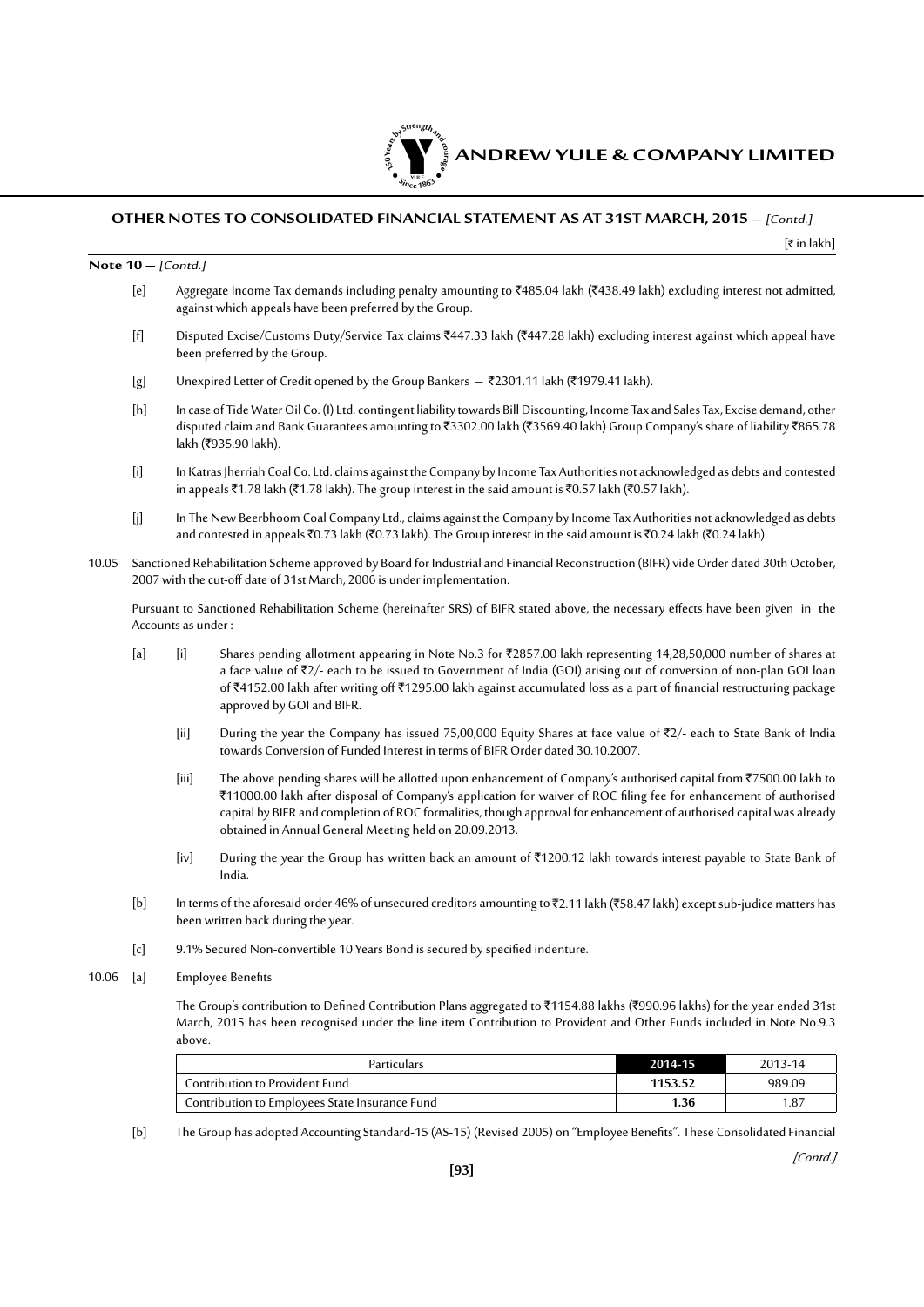

[₹ in lakh]

# **Note 10 –** [Contd.]

Statements include the obligations as per requirement of this Standard.

|                  |                                                                                                                                                    |                 |                                              | 2014-15              |                  |            |                      |                                              | 2013-14              |                      |           |
|------------------|----------------------------------------------------------------------------------------------------------------------------------------------------|-----------------|----------------------------------------------|----------------------|------------------|------------|----------------------|----------------------------------------------|----------------------|----------------------|-----------|
|                  | Particulars                                                                                                                                        | Gratuity        | Leave en-                                    | Pension              | Superan-         | Medical    | Gratuity             | Leave en-                                    | Pension              | Superan-             | Medical   |
|                  |                                                                                                                                                    |                 | cashment                                     |                      | nuation          |            |                      | cashment                                     |                      | nuation              |           |
| Defined<br>III.  | benefit<br>plans/Long<br>term<br>compensated absences. As per actuarial<br>valuation as on 31st March, 2015.<br>Change in present value of Defined |                 |                                              |                      |                  |            |                      |                                              |                      |                      |           |
|                  | Benefit Obligations during the year<br>ended 31st March, 2015.                                                                                     |                 |                                              |                      |                  |            |                      |                                              |                      |                      |           |
|                  | Present value of DBO at the<br>$\lceil 1 \rceil$<br>befinning of the period.                                                                       | 4634.26         | 1047.79                                      |                      | 406.69           | 8.10       | 4440.02              | 948.21                                       | 1.41                 | 385.73               | 8.27      |
| $[2]$            | Current Service cost.                                                                                                                              | 236.18          | 53.62                                        |                      | 38.89            |            | 225.64               | 48.77                                        |                      | 36.89                |           |
| $[3]$            | Interest cost.                                                                                                                                     | 423.81          | 95.84                                        |                      | 37.29            | 0.63       | 358.27               | 75.32                                        | 0.11                 | 31.08                | 0.65      |
| [4]              | Curtailment cost/(credit).                                                                                                                         |                 |                                              | $\cdots$             |                  |            |                      |                                              |                      |                      |           |
| $[5]$            | Settlement cost/(credit).                                                                                                                          | $\ddot{\cdots}$ | $\cdots$                                     | $\cdots$             |                  |            | $\ddot{\phantom{a}}$ | $\ddot{\phantom{a}}$                         | $\ddot{\phantom{a}}$ | $\ddot{\phantom{a}}$ |           |
| [6]              | Plan amendments.                                                                                                                                   |                 | $\cdots$                                     |                      |                  |            |                      |                                              |                      |                      |           |
| $\overline{[7]}$ | Acquisitions.                                                                                                                                      | $\cdots$        | $\ddot{\cdot}$                               |                      | …                |            |                      |                                              |                      |                      |           |
| [8]              | Actuarial (Gains)/Losses.                                                                                                                          | 93.96           | 206.69                                       |                      | (68.73)          | (0.47)     | (116.38)             | 69.67                                        | (0.26)               | (24.50)              | (0.50)    |
| $[9]$            | Benefits paid                                                                                                                                      | (374.38)        | (172.13)                                     | $\ddot{\cdot}$       | (120.50)         | (0.34)     | (273.29)             | (94.18)                                      | (0.23)               | (22.51)              | (0.32)    |
|                  | Present Value of DBO at the end of<br>$[10]$<br>the period.                                                                                        | 5013.83         | 1231.81                                      | $\ddotsc$            | 293.64           | 7.92       | 4634.26              | 1047.79                                      | 1.03                 | 406.69               | 8.10      |
| [II]             | Change in Fair value of Assets during<br>the year ended 31st March, 2015.                                                                          |                 |                                              |                      |                  |            |                      |                                              |                      |                      |           |
|                  | Plan Assets at the beginning of the<br>period.                                                                                                     | 4368.54         | 19.55                                        | $\ddotsc$            | 772.25           |            | 3824.07              | 29.91                                        |                      | 751.82               |           |
| $[2]$            | Actuarial Gain/(Loss)                                                                                                                              | (35.60)         |                                              | $\cdots$             | 3.71             |            | 11.38                |                                              |                      | (18.53)              |           |
| $\boxed{3}$      | Actual return on plan assets.                                                                                                                      | 400.22          | 1.73                                         |                      | 70.82            |            | 326.25               | 1.93                                         |                      | 61.47                |           |
| $[4]$            | Actual Company contribution.                                                                                                                       | 129.52          | 167.31                                       |                      |                  | 0.34       | 480.13               | 81.89                                        | 0.23                 |                      | 0.32      |
| $\overline{[5]}$ | Benefits paid.                                                                                                                                     | 374.38          | (172.13)                                     | $\ddot{\phantom{0}}$ | (120.50)         | (0.34)     | (273.29)             | (94.18)                                      | (0.23)               | (22.51)              | (0.32)    |
|                  | Plan Assets at the end of the<br>[6]<br>period.                                                                                                    | 4488.30         | 16.46                                        | $\ddot{\phantom{0}}$ | 726.28           |            | 4368.54              | 19.55                                        |                      | 772.25               | $\ddotsc$ |
| $[   ]$          | Net Assets/(Liability) recognised in                                                                                                               |                 |                                              |                      |                  |            |                      |                                              |                      |                      |           |
|                  | Balance Sheet as at 31st March, 2015.                                                                                                              |                 |                                              |                      |                  |            |                      |                                              |                      |                      |           |
|                  | Present value of Defined Benefit<br>$[1]$<br>Obligation                                                                                            | 5013.83         | 1231.81                                      |                      | (293.64)         | 7.92       | 4634.26              | 1047.79                                      | 1.03                 | 406.69               | 8.10      |
| $[2]$            | Fair value of Plan Assets.                                                                                                                         | 4488.30         | 16.46                                        | $\ddotsc$            | 726.28           |            | 4368.53              | 19.55                                        |                      | 772.25               |           |
| $\boxed{3}$      | Funded status[Surplus/(Deficit)]                                                                                                                   | (525.53)        | (1215.35)                                    | $\ddotsc$            | 432.64           | (7.92)     | (265.73)             | (1028.24)                                    | (1.03)               | 365.56               | (8.10)    |
| $[4]$            | Unrecognised past service cost.                                                                                                                    |                 |                                              |                      |                  |            |                      |                                              |                      |                      |           |
| $[5]$            | Net Assets/(Liability) recognised in<br><b>Balance Sheet.</b>                                                                                      | (525.53)        | (1215.35)                                    |                      | 432.64           | (7.92)     | (265.73)             | (1028.24)                                    | (1.03)               | 365.56               | (8.10)    |
| [IV]             | Components of employer expenses                                                                                                                    |                 |                                              |                      |                  |            |                      |                                              |                      |                      |           |
|                  | recognised in Profit & Loss Account for                                                                                                            |                 |                                              |                      |                  |            |                      |                                              |                      |                      |           |
|                  | the year ended 31st March, 2015.<br>Current Service Cost.<br>[1]                                                                                   | 236.18          |                                              |                      |                  |            |                      | 48.77                                        |                      |                      |           |
| $[2]$            | Interest Cost.                                                                                                                                     | 31.88           | 53.62<br>95.84                               | $\cdots$             | 38.89<br>(33.52) | <br>0.63   | 225.64<br>358.27     | 75.31                                        | (0.11)               | 36.89<br>31.08       | 0.65      |
| $[3]$            | Expected return on plan assets                                                                                                                     | (8.30)          | (1.73)                                       | $\ddot{\phantom{0}}$ |                  |            | (326.25)             | (1.93)                                       |                      | (61.47)              |           |
|                  | Curtailment cost/(credit).<br>[4]                                                                                                                  |                 |                                              | $\ddotsc$            |                  |            |                      |                                              |                      |                      | $\ddotsc$ |
| $[5]$            | Settlement cost/(credit).                                                                                                                          | $\cdots$        | $\cdots$                                     | $\cdots$             |                  |            |                      | $\ddot{\phantom{a}}$                         |                      |                      |           |
| [6]              | Past Service Cost.                                                                                                                                 | $\cdots$        | $\cdots$                                     |                      |                  |            | <u></u>              |                                              | 0.26                 |                      |           |
| [7]              | Actuarial Losses/(Gains)                                                                                                                           | <br>129.56      | <br>206.69                                   | <br>                 | <br>(72.45)      | <br>(0.47) | (127.76)             | 69.67                                        |                      | (5.97)               | (0.50)    |
| [8]              | Total expenses recognised in the                                                                                                                   | 389.32          | 354.42                                       | $\ddot{\phantom{0}}$ | (67.08)          | (0.16)     | 129.90               | 191.82                                       | (0.15)               | 0.53                 | 0.15      |
|                  | statement of Profit & Loss Account<br>under the head Salaries & Wages.                                                                             |                 |                                              |                      |                  |            |                      |                                              |                      |                      |           |
| M                | Actuarial Assumptions.                                                                                                                             |                 |                                              |                      |                  |            |                      |                                              |                      |                      |           |
|                  | $[1]$<br>Discount Rate                                                                                                                             | 8.00            | 8.00                                         | NA                   | 7.99             | 8.00       | 8.59%                | 8.59%                                        | 9.17%                | 9.17%                | 8.00%     |
| $[2]$            | Expected return on plan assets                                                                                                                     | 8.30            | <b>NA</b>                                    | <b>NA</b>            | 7.99             | <b>NA</b>  | 8.30%                | <b>NA</b>                                    | <b>NA</b>            | <b>NA</b>            | <b>NA</b> |
| $[3]$            | Salary escalation                                                                                                                                  | 4.00            | 4.00                                         | <b>NA</b>            | 3.00             | <b>NA</b>  | 5.00%                | 5.00%                                        | <b>NA</b>            | 5.00%                | <b>NA</b> |
| [4]              | Expected<br>Average<br>remaining                                                                                                                   | 18.27           | 15.00                                        | <b>NA</b>            | 2.56             | <b>NA</b>  | 18.27                | 12.00                                        | <b>NA</b>            | 3.07                 | <b>NA</b> |
|                  | working lives of employees (years)                                                                                                                 |                 |                                              |                      |                  |            |                      |                                              |                      |                      |           |
| $[5]$            | Method of valuation                                                                                                                                |                 | Projected Unit Credit (PUC) Actuarial Method |                      |                  |            |                      | Projected Unit Credit (PUC) Actuarial Method |                      |                      |           |

[c] In respect of Hooghly Printing Co. Ltd., independent Actuarial Valuation of Medical Benefit has been made as on 31st March, 2015. In respect of Gratuity and Leave Encashment, actuarial valuation was made by Life Insurance Corporation of India (LICI).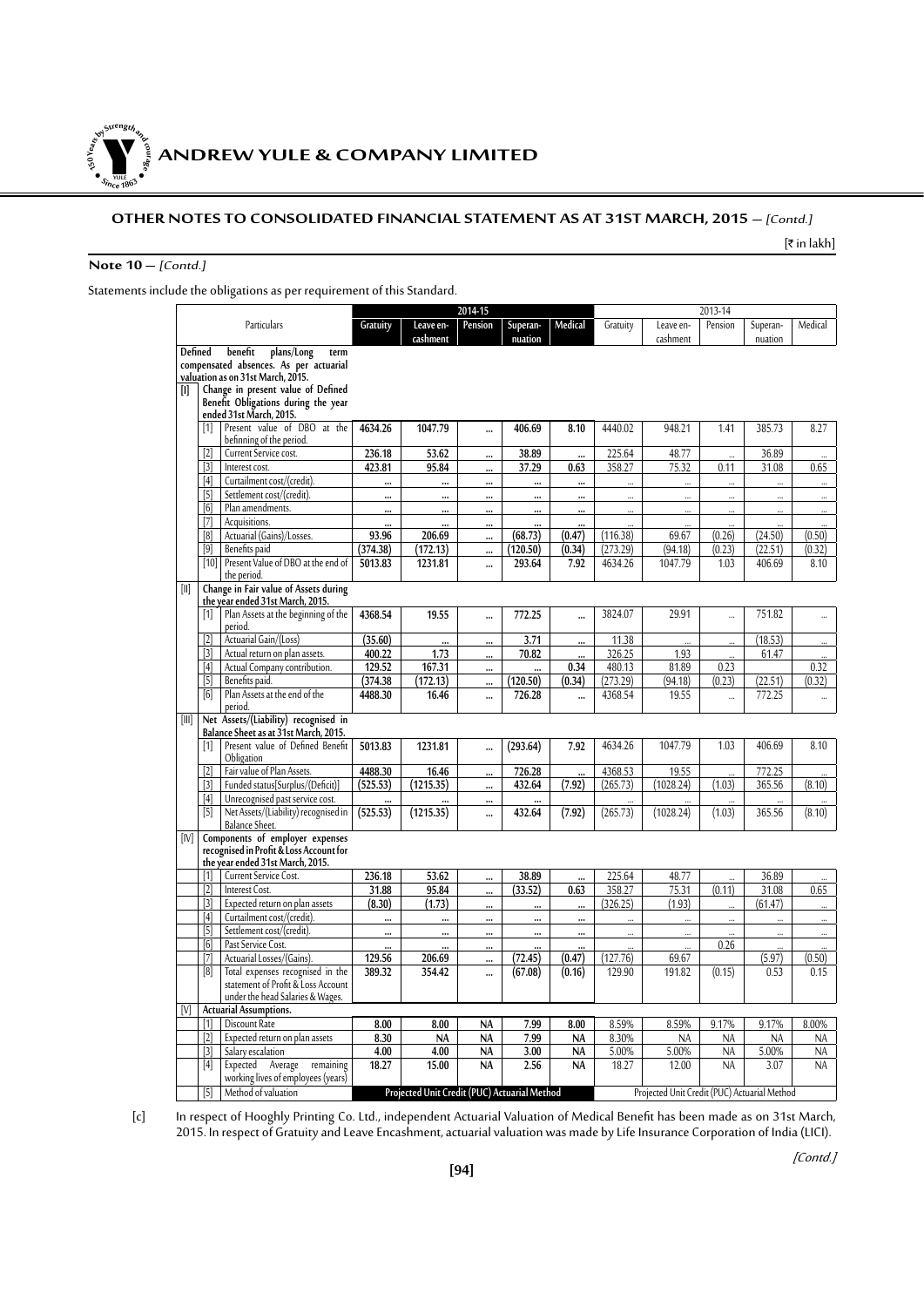

[₹ in lakh]

#### **Note 10 –** [Contd.]

- 10.07 The medical benefits for the employees for domiciliary treatment is for a block of three years and shall lapse yearly thereafter if the concerned employee does not avail it. The liability towards such unavailed quantum of medical benefits has been determined on actual basis instead of actuarial valuation method since the eligible amount will remain fixed during the next block. The total amount of liability as on 31st March, 2015 is ₹550.09 lakh (₹196.06 lakh) has been taken into account.
- 10.08 Provision for Liquidated damages amounting to ₹2217.02 lakh (₹2075.26 lakh) has been set off against Trade Receivables.
- 10.09 [i] Diminution in the value of Long Term Investments in Equity Shares of WEBFIL Ltd. amounting to Rs.14.50 lakh is in the opinion of the management not of a permanent nature accordingly no provision has been made in the Accounts.
	- [ii] In Tide Water Oil Co. (India) Ltd. diminution in value of long term investments amounting to `41.00 lakh (`41.00 lakh) is in the opinion of the management not of a permanent nature and accordingly no provision has been made. The Group interest in the same amount is  $\overline{5}10.75$  lakh ( $\overline{5}10.75$  lakh).
- 10.10 Confirmation for balances of Trade Receivables, Deposits and Advances to the parties, Trade Paybles, dues to and from Govt. Undertakings and stock with third parties have been sought from the concerned parties, with stipulation that in case of non receipt of confirmation within 20 days of despatch, the book balance is to be considered as confirmed. The financial statements have been drawn up accordingly.
- 10.11 The major component of the respective balances of Deferred Tax Assets and Liabilities are disclosed in the Accounts. Details of Deferred Tax Liability as on 31st March, 2015 are given below :–
	- [a] Timing difference :

|     | Particulars                                     | 31st March, 2015 | 31st March, 2014 |
|-----|-------------------------------------------------|------------------|------------------|
| [i] | Depreciation as per Tax Laws                    | 610.96           | 528.83           |
|     | [ii] Depreciation as per Books                  | 942.72           | 476.12           |
|     | [iii] Difference                                | (–) 331.76       | 52.71            |
|     | Deffered Tax Liability including Education Cess | (–) 114.16       | 18.11            |
|     | Adjustment/Credit related to previous years     | 7.46             | 17.73            |
|     | Total                                           | (–) 106.70       | 35.84            |

[b] Major components of Deferred Tax Liabilities and Deferred Tax Assets pursuant to Accounting Standard (AS-22) "Accounting for Taxes on Income".

| Particulars                                     | Deferred Tax Liabilities/(Assets)<br>as at 31st March, 2014 | Charge/(Credit) to Statement<br>of Profit and Loss | Retained Earnings | Charge/(Credit) to   Deferred Tax Liabilities/(Assets)<br>as at 31st March, 2015 |
|-------------------------------------------------|-------------------------------------------------------------|----------------------------------------------------|-------------------|----------------------------------------------------------------------------------|
| Deferred Tax Liability                          |                                                             |                                                    |                   |                                                                                  |
| Difference between book and<br>tax depreciation | 420.30                                                      | $(-)$ 8.35                                         | $(-) 98.35$       | 313.60                                                                           |
| Total                                           | 420.30                                                      | $(-)$ 8.35                                         | (—) 98.35         | 313.60                                                                           |
| Previous year                                   | 384.46                                                      | 35.84                                              | $\cdots$          | 420.30                                                                           |

- [c] In computing deferred tax liability of the Group for the financial year 2014-15, unabsorbed depreciation, business loss, as well as disallowances u/s.43B as per Income Tax Act, 1961 has not been recognised as deferred tax assets.
- 10.12 In terms of the sanction letter/debt covenants received by the Group from the lending Banks and Financial Institutions, repayment schedule of term loan and applicable rate of interest are as set out below.

| From Consortium Bank | ₹2990.96 lakh to be repaid in 28 equal quarterly installments  <br>of ₹106.82 lakh each commencing from 25th March, 2013.<br>Company's proposal for conversion of said term loan into equity   9.25% p.a. with monthly rest.<br>  is agreed to by concerned Consortium Bank and approval of the $\mid$<br>same is under consideration of GOI. |                     |
|----------------------|-----------------------------------------------------------------------------------------------------------------------------------------------------------------------------------------------------------------------------------------------------------------------------------------------------------------------------------------------|---------------------|
|                      | Term Loan from United Bank of Repayment of thirty quarterly instalments of $\bar{z}$ 5.97 lakh each and<br>India for Hooghly Printing Co. Ltd.   one instalment of ₹6.03 lakh commencing from 2009-10                                                                                                                                         | Base rate Plus 5.5% |

10.13 [a] In case of Katras Jherriah Coal Co. Ltd., only those claims in relation to coking/non-coking coal mines which have been admitted by the respective Commissioner of Payments or are subject to appeal filed by the claimants and still pending with the appellate courts have been included in "Other Long Term Liabilities". Accordingly, the extent of adjustments as may be required in respect of claims under appeals still pending with the Appellate Courts is not ascertainable at this stage.

[b] Amounts receivable from Central Government aggregating  $\overline{5}1.79$  lakh ( $\overline{5}1.79$  lakh) as shown in the Balance Sheet are after adjustments of `62.99 lakh (`62.99 lakh) being payments made by the Commissioners of Payments, Dhanbad and Calcutta upto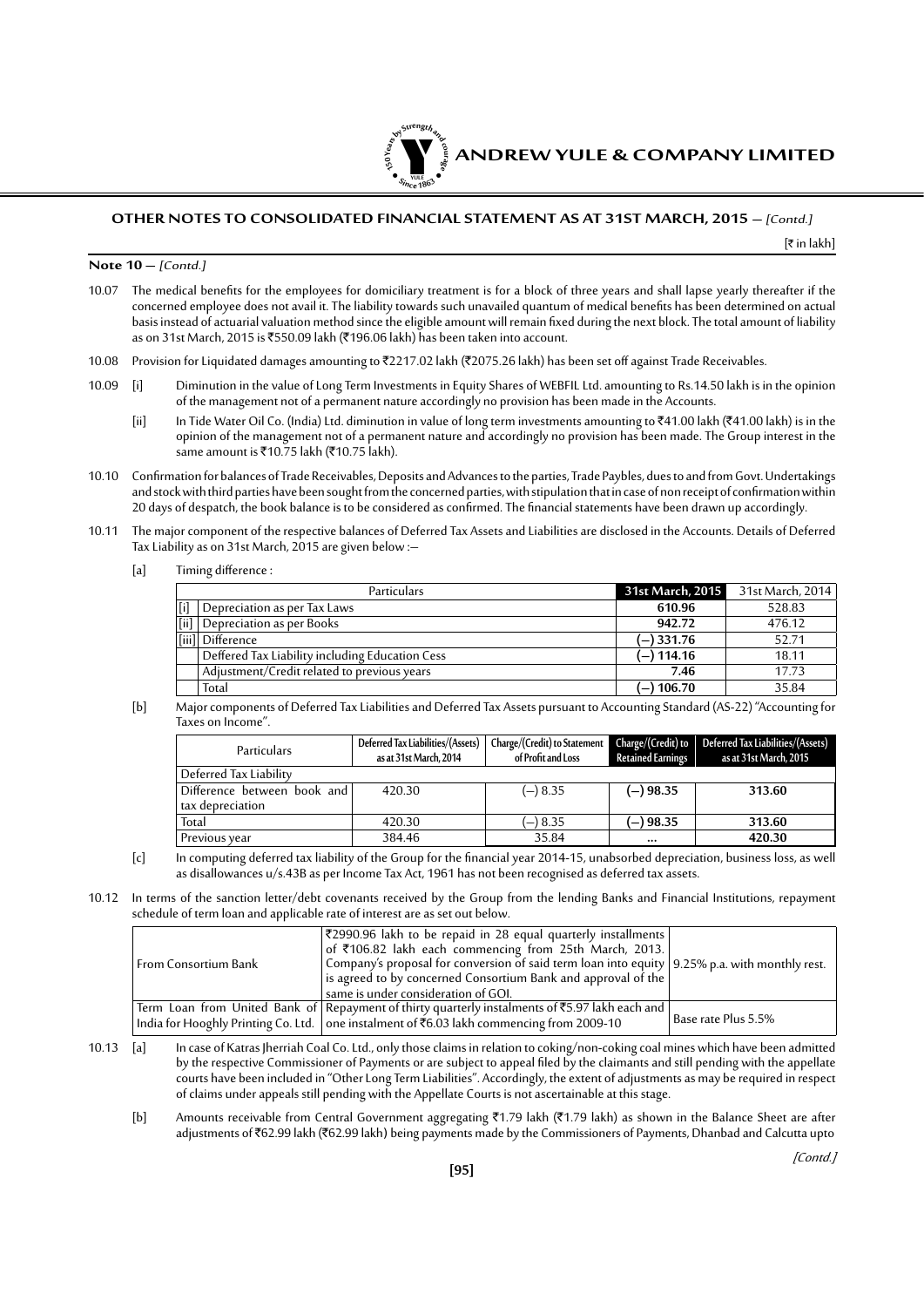**ANDREW YULE & COMPANY LIMITED** 

# **OTHER NOTES TO CONSOLIDATED FINANCIAL STATEMENT AS AT 31ST MARCH, 2015 –** [Contd.]

[` in lakh]

#### **Note 10 –** [Contd.]

**150Year<sup>s</sup>byStre<sup>n</sup>gthand<sup>c</sup>ou<sup>r</sup>age**

 $\bullet$   $\frac{1}{\text{NICE}}$   $\bullet$   $\bullet$ 

31st March, 2015 against admitted claims of the Company's bankers and other creditors, and ₹42.96 lakh (₹42.96 lakh) received by the Company in November, 1992 and April, 1998 and December, 2002 from the Office of the Commissioner of Payments, Calcutta. Necessary communication/confirmation from appropriate authorities substantiating recoverability of otherwise of the aforesaid year end balance is awaited.

#### 10.14 Consolidated Segment Reporting :

The Group's segment information as at and for the year ended 31st March, 2015 are as below :–

| <b>Particulars</b>                                                          | <b>External Sales</b> |                       | <b>Inter Segment Sales</b> |              |                            | <b>Total</b>         |                   |
|-----------------------------------------------------------------------------|-----------------------|-----------------------|----------------------------|--------------|----------------------------|----------------------|-------------------|
| <b>Segment Revenue</b><br>[1]                                               | 2014-15               | 2013-14               | 2014-15                    | 2013-14      |                            | 2014-15              | 2013-14           |
| Electrical                                                                  | 13725.32              | 10926.21              | 2.86                       | 4.15         |                            | 13728.18             | 10930.36          |
| Tea                                                                         | 18838.48              | 18255.25              | 2.89                       | 3.02         |                            | 18841.37             | 18258.27          |
| Engineering                                                                 | 2539.50               | 3424.15               | 28.02                      | 20.55        |                            | 2567.52              | 3444.70           |
| Printing                                                                    | 1580.86               | 1562.49               | 18.19                      | 17.41        |                            | 1599.05              | 1579.90           |
| Segment Total                                                               | 36684.16              | 34168.10              | 51.96                      | 45.13        |                            | 36736.12             | 34213.23          |
| Eleminations                                                                |                       |                       |                            |              |                            | 51.96                | 45.13             |
| <b>Consolidated Total</b>                                                   |                       |                       |                            |              |                            | 36684.16             | 34168.10          |
| $\overline{[2]}$<br><b>Segment Results</b>                                  |                       |                       |                            |              |                            |                      |                   |
| Electrical                                                                  |                       |                       |                            |              |                            | 438.79               | $(-)$ 232.88      |
| Tea                                                                         |                       |                       |                            |              |                            | 606.42               | 3791.89           |
| Engineering                                                                 |                       |                       |                            |              |                            | 597.50               | 135.28            |
| Printing                                                                    |                       |                       |                            |              |                            | 78.78                | 68.45             |
| <b>Yule Engineering</b>                                                     |                       |                       |                            |              |                            | $(-) 0.31$           | $(-) 0.19$        |
| Yule Electrical                                                             |                       |                       |                            |              |                            | $\overline{(-)}0.22$ | $(-) 0.32$        |
| Segment Total                                                               |                       |                       |                            |              |                            | 1720.96              | 3762.23           |
| Unallocated Corporate Expenses (Net of Unallocated Income)                  |                       |                       |                            |              | (–) 109.08                 |                      | $(-) 699.94$      |
| Profit before Interest and Taxation                                         |                       |                       |                            |              |                            | 1611.88              | 3062.29           |
| Interest etc. paid                                                          |                       |                       |                            |              |                            | 1115.92              | 1185.93           |
| Interest/Dividend Income                                                    |                       |                       |                            |              |                            | 902.59               | 680.61            |
| Profit from ordinary activity                                               |                       |                       |                            |              |                            | 1398.55              | 2556.97           |
| Net Profit                                                                  |                       |                       |                            |              |                            | 1392.55              | 2556.97           |
| Provision for Taxation (Net of written back)                                |                       |                       |                            |              |                            | 96.30                | 317.98            |
| [3] Profit after taxation before share of results of Associates             |                       |                       |                            |              |                            | 1302.25              | 2238.99           |
| Share of Profit of Associates                                               |                       |                       |                            |              |                            | 3311.43              | 1276.69           |
| [4] Profit after Taxation                                                   |                       |                       |                            |              |                            | 4613.68              | 3515.68           |
|                                                                             |                       | <b>Segment Assets</b> |                            |              | <b>Segment Liabilities</b> |                      |                   |
| Other Incormation                                                           | $2014 - 15$           |                       | 2013-14                    |              | $2014 - 15$                |                      | 2013-14           |
| Electrical                                                                  | 15578.11              |                       | 12219.27                   |              | 16669.79                   |                      | 13861.82          |
| Tea                                                                         | 24551.59              |                       | 24013.11                   |              | 6212.66                    |                      | 5085.52           |
| Engineering                                                                 | 4474.32               |                       | 4928.73                    |              | 3061.55                    |                      | 4800.34           |
| Printing                                                                    | 1805.10               |                       | 1240.38                    |              | 1283.93                    |                      | 785.58            |
| <b>Yule Engineering</b>                                                     | 11.46                 |                       | 11.69                      |              | 0.26                       |                      | 0.53              |
| <b>Yule Electrical</b>                                                      |                       |                       |                            |              | 0.19                       |                      | 0.17              |
| Segment Total                                                               | 46420.58              |                       | 42413.18                   |              | 27228.08                   |                      | 24233.96          |
| Unallocated Corporate Assets/Liabilities<br>17899.60<br>14967.38<br>2280.26 |                       |                       |                            |              |                            |                      | 2584.30           |
| Total                                                                       | 64320.18              |                       | 57380.56                   |              | 29508.34                   |                      | 26818.26          |
|                                                                             |                       |                       | Capital                    | Depreciation |                            |                      | Non-Cash Expen-   |
| Particulars                                                                 |                       |                       | Expenditure                | including    |                            |                      | diture other than |
|                                                                             |                       |                       |                            | impairment   |                            |                      | Depreciation      |
|                                                                             |                       | 2014-15               | 2013-14                    | $2014 - 15$  | 2013-14                    | $2014 - 15$          | 2013-14           |
| Electrical                                                                  |                       | 32.37                 | 47.77                      | 64.67        | 60.39                      | 141.03               | 89.13             |
| Tea                                                                         |                       | 1050.26               | 659.97                     | 519.32       | 361.55                     | 0.50                 | 36.34             |
| Engineering                                                                 |                       | 47.83                 | 97.91                      | 31.10        | 19.95                      | 950.27               | 45.89             |
| Printing                                                                    |                       |                       | 1.83<br>                   | 33.33        | 28.63                      |                      |                   |
| <b>Segment Total</b>                                                        |                       | 1130.46               | 807.48                     | 648.42       | 470.52                     | 1091.80              | 171.36            |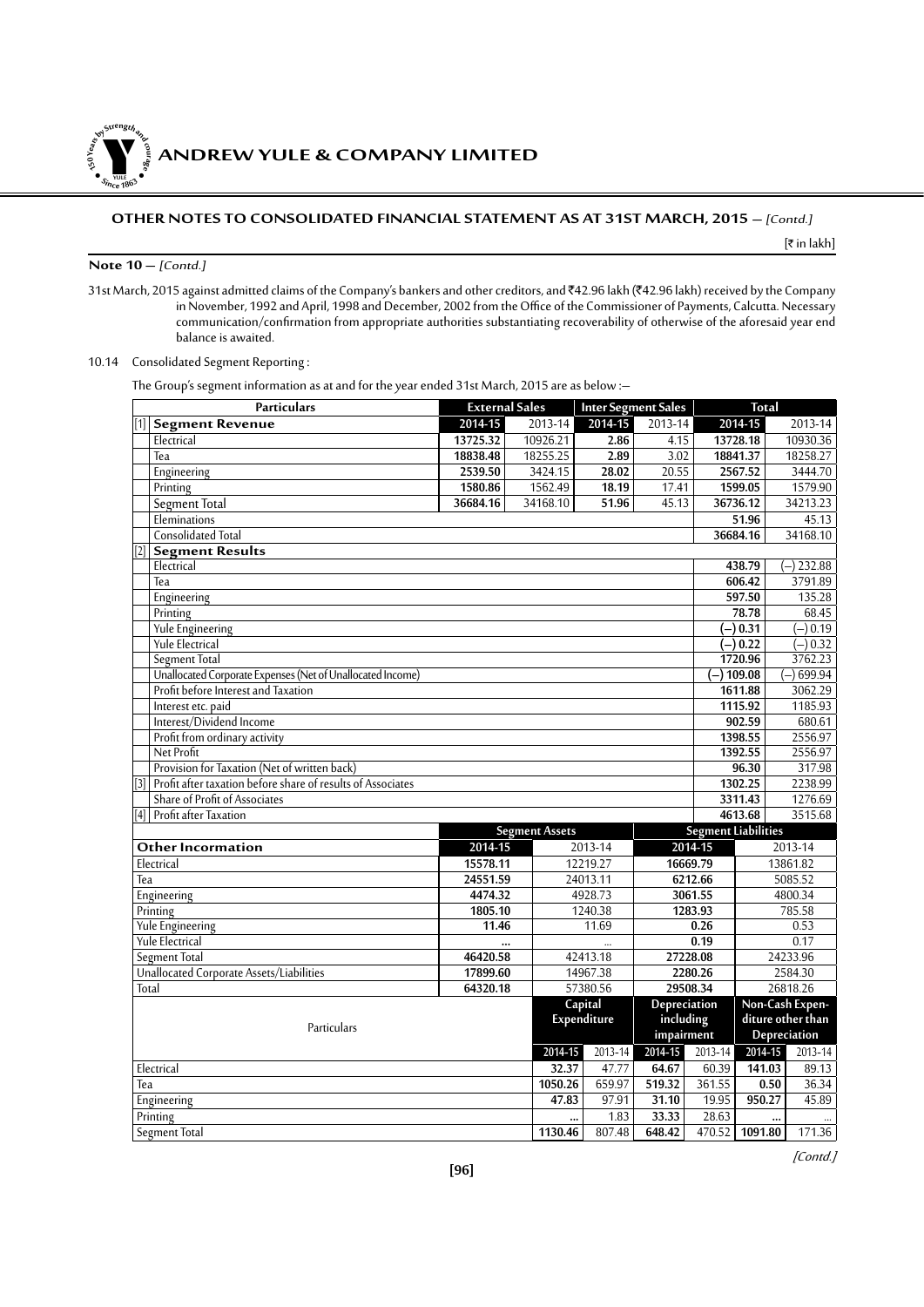

[` in lakh]

#### **Note 10 –** [Contd.]

Notes: [1] The business segments comprise of the following major product groups :-

|             |  | Industrial Fans.                                      |
|-------------|--|-------------------------------------------------------|
| Engineering |  | Air Pollution and Water Pollution Control equipments. |
|             |  | Turn-key projects involving the above products.       |
|             |  | HT and LT Switchgears.                                |
| Electrical  |  | Transformers                                          |
|             |  | <b>Relay and Contactors</b>                           |
|             |  | Turn-key projects on power distribution.              |
| Tea         |  | Tea growing and manufacturing.                        |
| Printing    |  | Printing of books, periodicals & publicity materials. |

 [2] The information relating to erstwhile Belting Division has been considered as part of the corporate information for the purpose of the above reporting as the related business has been discontinued earlier.

- [3] Information relating to "Project" has been reported after being clubbed with Engineering Division.
- [4] Figures in bracket pertaining to previous year.

#### 10.15 Particulars relating to discontinued operations :

[a] Description of discontinued operations

| <b>Business Segments</b>    | <b>Discontinued Operations</b> |
|-----------------------------|--------------------------------|
|                             | Air Handling Unit (AHU)        |
| <b>Engineering Division</b> | Core Lamination Project (CLP)  |
|                             | Project                        |
|                             | Port Engineering Works (PEW)   |
| [ii] Electrical Division    | Turnkey                        |
|                             | Agency                         |

[b] Carrying amount of Fixed Assets, Current Assets and Current Liabilities in respect of discontinued operations included in the total Assets and liabilities as shown in the Balance Sheet as on 31st March, 2014 :

| SI.No. | <b>Discontinued Operations</b> | <b>Fixed Assets</b> |          | Current Assets   Current Liabilities and Provisions |
|--------|--------------------------------|---------------------|----------|-----------------------------------------------------|
| 01     | <b>PEW</b>                     | $$                  | $\cdots$ | 170.70                                              |
| 02     | Agency                         | $$                  | $\cdots$ | 1.28                                                |
| 03     | Project                        | 0.09                | 40.00    | 35.32                                               |
| Total  |                                | 0.09                | 40.00    | 207.30                                              |

[c] Revenue, Expenses and Pre-Tax, Profit/Loss and Cash Flow in respect of discontinued operations : Nil

#### 10.16 Related party disclosure :

[i] Names of Related Parties with whom Group (Andrew Yule and its Subsidiaries) had transactions during the year :

|                     | Tide Water Oil Co. (I) Ltd.         |
|---------------------|-------------------------------------|
|                     | Bengal Coal Co. Ltd.                |
|                     | New Beerbhoom Coal Co. Ltd.         |
| Associate Companies | Katras Jherriah Coal Co. Ltd.       |
|                     | Yule Agro Industries Ltd.           |
|                     | WEBFIL Ltd.                         |
|                     | Yule Financing and Leasing Co. Ltd. |

[ii] Key Management Personnel :

| [a]   Kallol Datta                 | Chairman and Managing Director       |
|------------------------------------|--------------------------------------|
| [b] S. Swaminathan                 | Director (Planning)                  |
| [c] Sunil Munshi                   | Director (Personnel)                 |
| [d] Late Amitava Dhar              | Director (Finance) till 29.07.2014   |
| $\lceil e \rceil \rceil$ R. C. Sen | Director (Finance) w.e.f. 19.03.2015 |
| [f] D. Bandyopadhyay               | Company Secretary                    |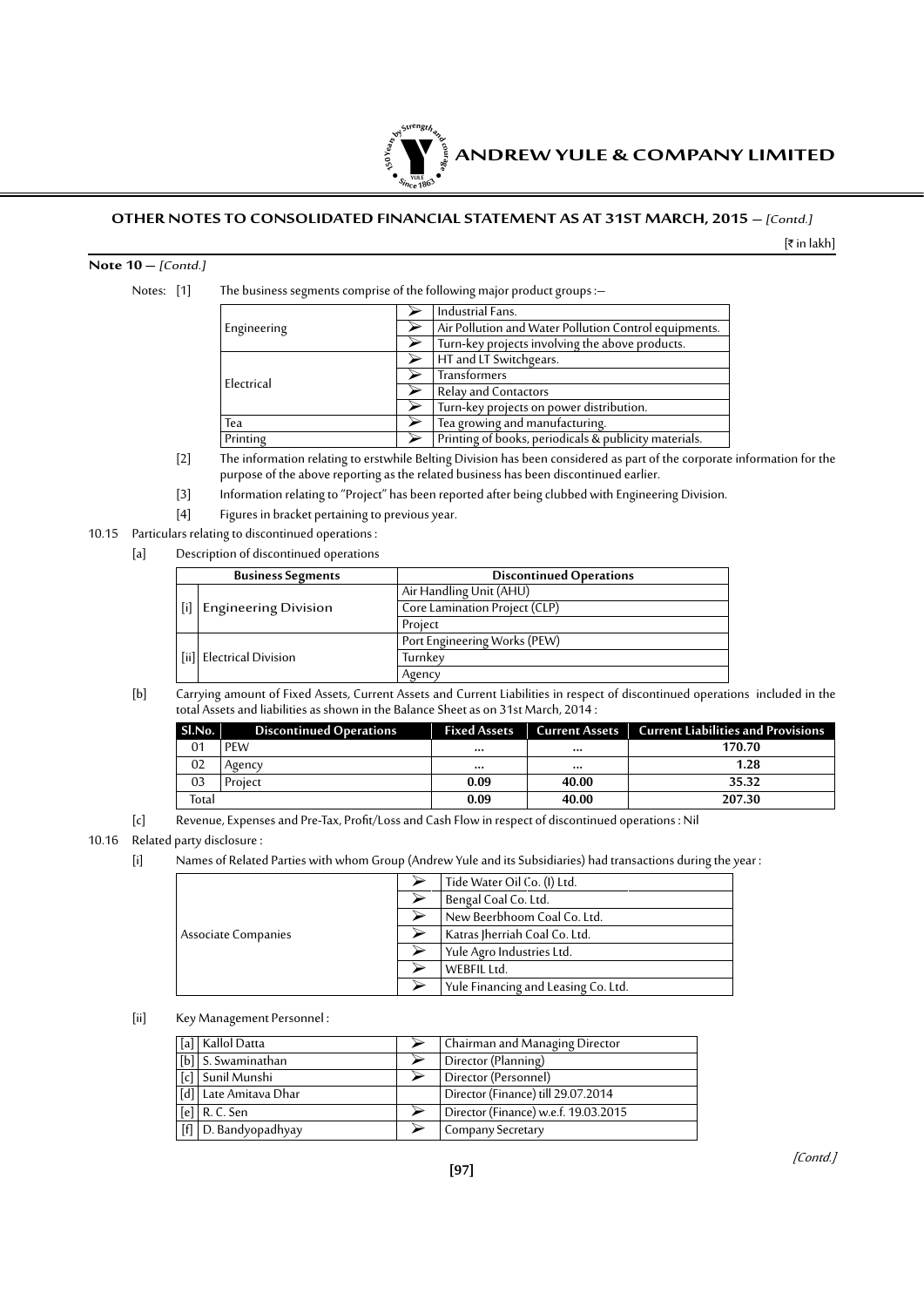**ANDREW YULE & COMPANY LIMITED** 

# **OTHER NOTES TO CONSOLIDATED FINANCIAL STATEMENT AS AT 31ST MARCH, 2015 –** [Contd.]

#### [₹ in lakh]

# **Note 10 –** [Contd.]

**150Year<sup>s</sup>byStre<sup>n</sup>gthand<sup>c</sup>ou<sup>r</sup>age**

 $\bullet$   $\frac{1}{\text{NICE}}$   $\bullet$   $\bullet$ 

[iii] Disclosure of transactions between the Group and related parties and the status of outstanding balance as on 31st March, 2015.

| <b>Particulars</b>                     |          | <b>Associates</b> | Key Management Personnel and Relatives |          |  |
|----------------------------------------|----------|-------------------|----------------------------------------|----------|--|
|                                        | 2014-15  | 2013-14           | 2014-15                                | 2013-14  |  |
| Purchase of goods                      | 22.19    | 24.32             |                                        | $\cdots$ |  |
| Purchase of services                   | 11.66    | 2.36              |                                        |          |  |
| <b>Purchase of Fixed Assets</b>        | 56.75    |                   |                                        | $\cdots$ |  |
| Sale of goods                          | 80.49    | 61.44             |                                        |          |  |
| Sale of services                       | 381.86   | 441.88            |                                        | $\cdots$ |  |
| Interest Expense                       | 3.45     | 3.45              |                                        | $\cdots$ |  |
| Dividend Income                        | 685.17   | 342.58            |                                        | $\cdots$ |  |
| Rent/Hire charges received             | 191.31   | 16.85             |                                        |          |  |
| Miscellaneous Receipts                 |          | 1.01              |                                        | 0.02     |  |
| <b>Remuneration to Directors</b>       |          |                   | 76.91                                  | 84.97    |  |
| Remuneration to Key Managerial Persons | $\cdots$ |                   | 20.32                                  | 16.39    |  |
| Royalty Receipt                        | 219.06   | 210.00            | $\cdots$                               | $\cdots$ |  |
| Balances as on 31st March, 2015:       |          |                   |                                        |          |  |
| Trade Receivable                       | 15.47    | 49.07             |                                        | $\cdots$ |  |
| Trade Payable                          | 4.25     | 8.18              |                                        |          |  |
| Long Term Loans and Advances           | 2.41     | 2.22              |                                        | $\cdots$ |  |
| Short Term Loans and Advances          | 254.16   | 187.09            |                                        |          |  |
| Other Long Term Liability              | 28.80    | 28.80             |                                        | $\cdots$ |  |
| Other Current Liability                | 78.17    | 78.53             |                                        | $\cdots$ |  |

# 10.17 Earning per share

| <b>Particulars</b>                                                                  | For the year ended<br>31st March, 2015 | For the year ended<br>31st March, 2014 |
|-------------------------------------------------------------------------------------|----------------------------------------|----------------------------------------|
| [a] Number of Equity Shares :-                                                      |                                        |                                        |
| At the beginning of the year                                                        | 32,61,38,478                           | 32,61,38,478                           |
| At the end of the year                                                              | 33, 36, 38, 478                        | 32,61,38,478                           |
| Weighted average number of Equity Shares outstanding during the year                | 32,83,16,560                           | 32,61,38,478                           |
| Face value of each Equity Share                                                     | ₹2.00                                  | ₹2.00                                  |
| [b] Profit after Tax before extra ordinary income available for Equity Shareholders | 4613.68                                | 3515.68                                |
| [c] Profit after Tax after extra ordinary income available for Equity Shareholders  | 4613.68                                | 3515.68                                |
| [d]   Basic earnings per Share before extra ordinary income                         | ₹1.41                                  | ₹1.08                                  |
| [e]   Basic earnings per Share after extra ordinary income                          | ₹1.41                                  | ₹1.08                                  |

# 10.18 Details of Expenses under Item relating to previous year are as under :–

| <b>Particulars</b>                      | 2014-15  | 2013-14  |
|-----------------------------------------|----------|----------|
| Electricity Duty                        | 0.59     | $\cdots$ |
| Repairs to Plant and Machinery          |          | 0.77     |
| Miscellaneous expenses                  | $\cdots$ | 0.04     |
| Arrear salary of Executive/Asstt./Staff |          | 0.79     |
| Warehouse Charges                       |          | 2.10     |
| Service Tax under VCES                  |          | 1.83     |
| Total                                   | 0.59     | 5.53     |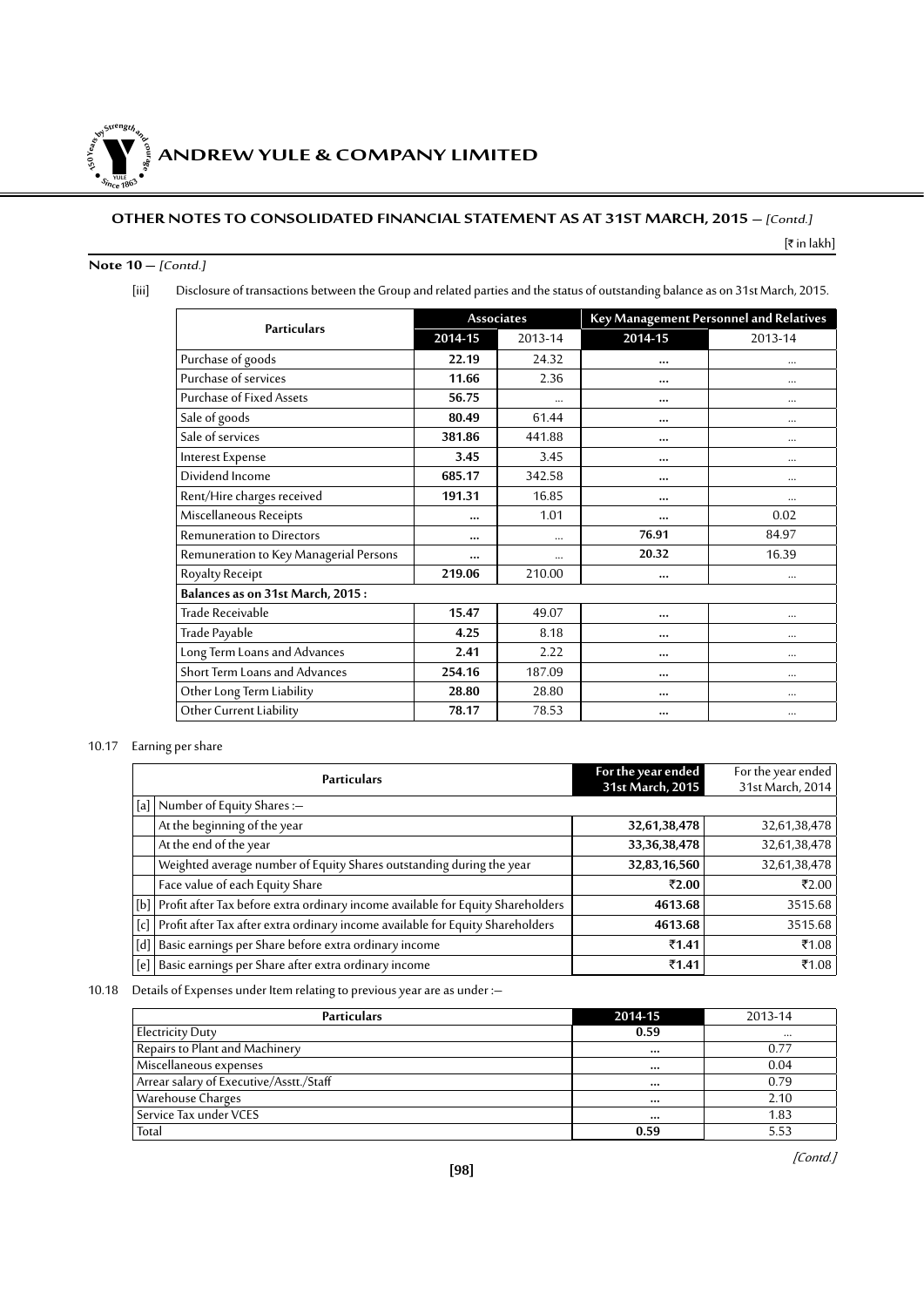

[` in lakh]

#### **Note 10 –** [Contd.]

- 10.19 [a] In The New Beerbhoom Coal Co. Ltd. diminution in value of long term investment amounting to  $\bar{x}$ 8.67 lakh ( $\bar{x}$ 8.67 lakh) is in the opinion of the management not of a permanent nature and accordingly no provision has been made. The Group interest in the same amount is ₹2.86 lakhs (₹2.86 lakhs).
	- [b] In Katras Jherriah Coal Co. Ltd. diminution in value of long term investment amounting to ₹4.73 lakh (₹4.73 lakh) is in the opinion of the management not of a permanent nature and accordingly no provision has been made. The group interest in the same amount is ₹1.51 lakh (₹1.51 lakh).
	- [c] The New Beerbhoom Coal Co. Ltd. an Associate of the Group, the extent of realisability of a loan given to a body corporate amounting to ₹4.50 lakh (₹4.50 lakh) is not ascertainable. Group interest in the said amount is ₹1.48 lakh (₹1.48 lakh).
	- [d] In Katras Jherriah Coal Co. Ltd., the extent to which amount receivable `1.79 lakh (`1.79 lakh) from Central Government is not ascertainable. Group interest in the said amount is  $\bar{\tau}$ 0.57 lakh ( $\bar{\tau}$ 0.57 lakh).
	- [e] In Katras Jherriah Coal Co. Ltd., an Associate of the Group, the extent of realisability of a loan given to a Body Corporate amounting to ₹2.00 lakh (₹2.00 lakh) is not ascertainable. Group interest in the said amount is ₹0.63 lakh (₹0.63 lakh).
- 10.20 In the Consolidated Financial Statements, Depreciation on Assets other than Computer Software belonging to Group has been provided under "Straight Line Method" except "Hooghly Printing Co. Ltd." one of the Subsidiary where depreciation has been provided under "Written Down Value Method". The total cost of the Assets of Hooghly Printing Co. Ltd. is `638.18 lakh (`638.18 lakh) (Gross Block) wherein depreciation has been provided on "Written Down Value Method".
- 10.21 In Tide Water Oil Co. (I) Ltd., an Associate of the Group, where intangible assets are amortised over their best estimated useful life ranging upto three years on straight line basis.
- 10.22 The New Beerbhoom Coal Co. Ltd., an Associate of the Group, has some property (let out to third parties on rental basis) which not being related to any coal mines have not vested in the Central Government as a result of nationalisation of its coal mines. In the absence of any information as regards the original cost and depreciation, if any, provided thereon, the book value of the said proprities are considered to be "Nil" for the purpose of these Accounts.
- 10.23 There is no Investor Education and Protection Fund transferable by the Group as on 31st March, 2015.
- 10.24 During the year, the Group has revised its estimates of useful life of its fixed assets as prescribed in Part-C of Schedule-II of the Companies Act, 2013, except for certain assets of Tea Division for which different useful lifes have been considered based on Independent Technical Evaluation, which Management believes best represent the period over which the assets are expected to be used economically, carrying amount less residual value of the assets whose remaining useful life has become "Nil" at the beginning of the period amounting to `186.19 lakh (Net of Deferred Tax of Rs.98.35 lakh) has been adjusted with opening balance of retained earnings.
- 10.25 Pending transfer of Assets and Liabilities of Engineering and Electrical Divisions to two 100% subsidiaries incorporated in the name of Yule Engineering Ltd. and Yule Electrical Ltd. as per Sanctioned Rehabilitation Scheme (SRS) all transactions for the year ended 31st March, 2015 relating to aforesaid Divisions entered into by the Group in the name of Andrew Yule & Co. Ltd. (AYCL) have been accounted for in the Books of Accounts of AYCL.
- 10.26 The Company has decided to increase the moratorium period in respect of 6% Cumulative Redeemable Preference Shares-WEBFIL of Rs.204.40 lakh and WEBFIL Ltd. Zero Rate Unsecured Redeemable Bond of Rs.305.00 lakh for a period of 7 (Seven) years commencing from 1st April, 2014 and 20th December, 2014 respectively.
- 10.27 The figures in these accounts have been rounded off to nearest lakhs of rupees and, as such, the balances in certain heads of account amounting to ₹500 or less, although maintained in the books of accounts of the Group Company, do not appear in these accounts.